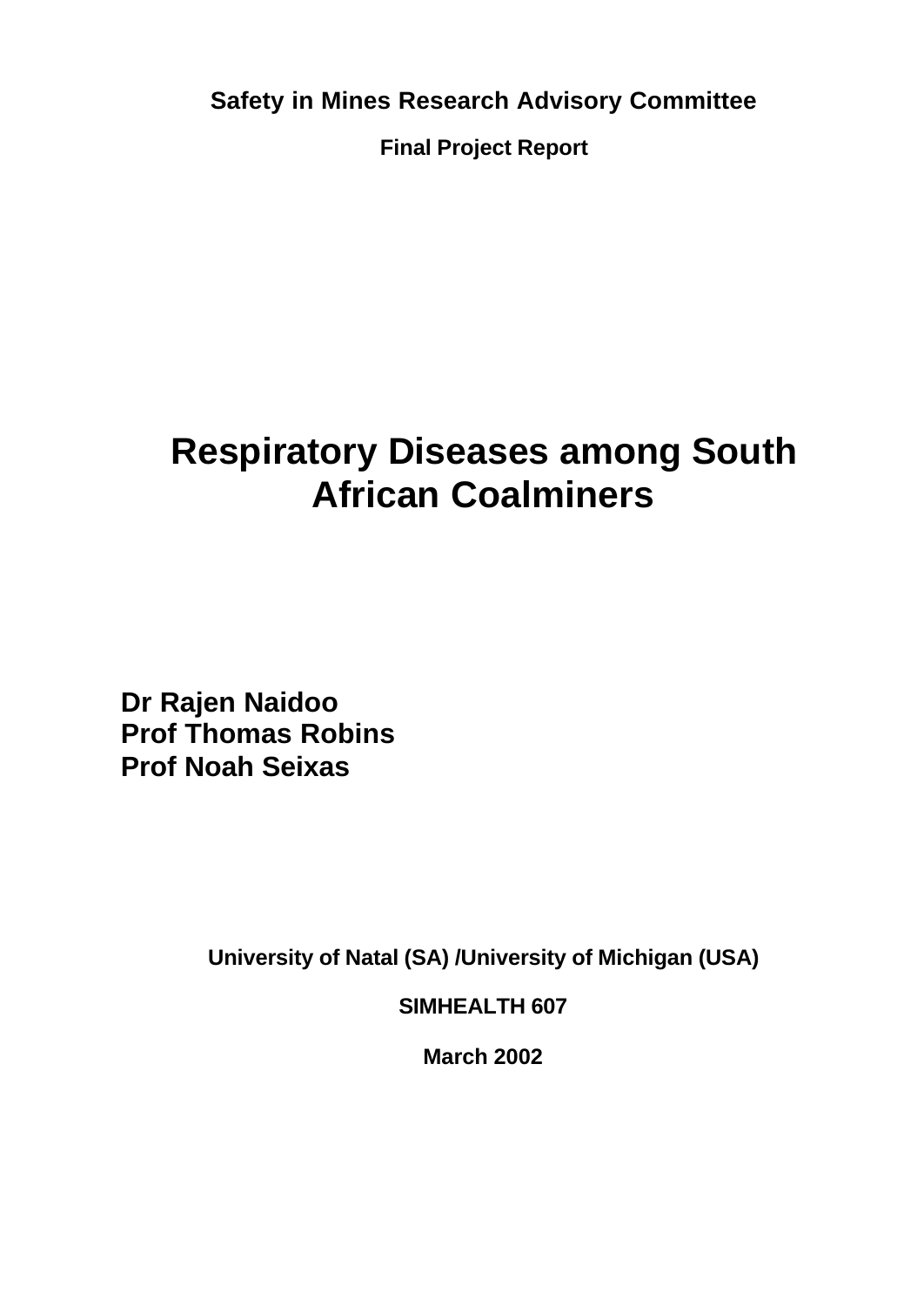# **Executive Summary**

### **1. Background**

In many studies published in the international literature, occupational exposure to dust among coal miners has been associated with adverse respiratory health outcomes in a dose-related fashion (i.e., increasing exposure dust is associated with increasing likelihood and/or severity of the adverse outcome). These adverse outcomes have included:

- **Coalworkers' pneumoconiosis (CWP).** CWP is reflected by the presence of increased densities in lung tissue which are visible on chest radiograph as increased opacities.
- **Accelerated loss of lung function**. In some coal miners, this loss of function has been of sufficient severity to result in clinically significant chronic obstructive lung disease (COLD).
- **Emphysema** diagnosed at autopsy. This is seen as the destruction of gas exchange regions of the lung (alveoli). These autopsy findings often are correlated with loss of lung function while the person was still alive.

There are no previously published studies investigating the respiratory health of coal miners in South Africa. The current study was designed to investigate whether such dust related health problems appear present among South African coal miners.

Specific aims of the study included:

- 1. To estimate the prevalence of coal worker's pneumoconiosis (CWP), reduced levels of pulmonary function, and chronic obstructive lung disease (emphysema and chronic bronchitis) among living and deceased South African coal miners;
- 2. To investigate dose response relationships between these health endpoints and respirable coal dust while controlling for potential confounders such as cigarette smoking; and
- 3. To develop a set of evidence-based recommendations for the South African coal mining industry to address any risk for work-related adverse respiratory effects.

## **2. Study Design**

Parallel assessments of living and deceased coalminers were conducted. A review was conducted of all coalminer autopsies performed by the National Centre for Occupational Health between 1975 and 1997 that were captured on a computer database system known as PATHAUT. A validation study by 3 pathologist verified the findings of interest in the PATHAUT database. Of the 5714 cases that were eligible for analysis, 3176 (40.93%) had exclusive coal exposure - most analyses were run on this subset.

The assessment of the living workers was conducted on a sample of miners (including both active miners and those who had left the industry), who had been employed for at least one year in underground mining between the years 1985 and 1998 in one of three mines in Mpumalanga owned by the participating mining corporation. A total of 896 workers participated in the study, of whom 212 were ex-miners and 684 currently employed. Associations were investigated between measures of exposure and respiratory outcomes, based on questionnaires, lung function testing (spirometry) and chest radiographs.

Exposure estimations were derived through the use of historic dust sampling data together with dust samples collected by the research team in each of the mining operations. Cumulative exposure to respirable dust was estimated for participating miners through a combination of these historical and current exposure samples, written work histories, miner interviews and other record review.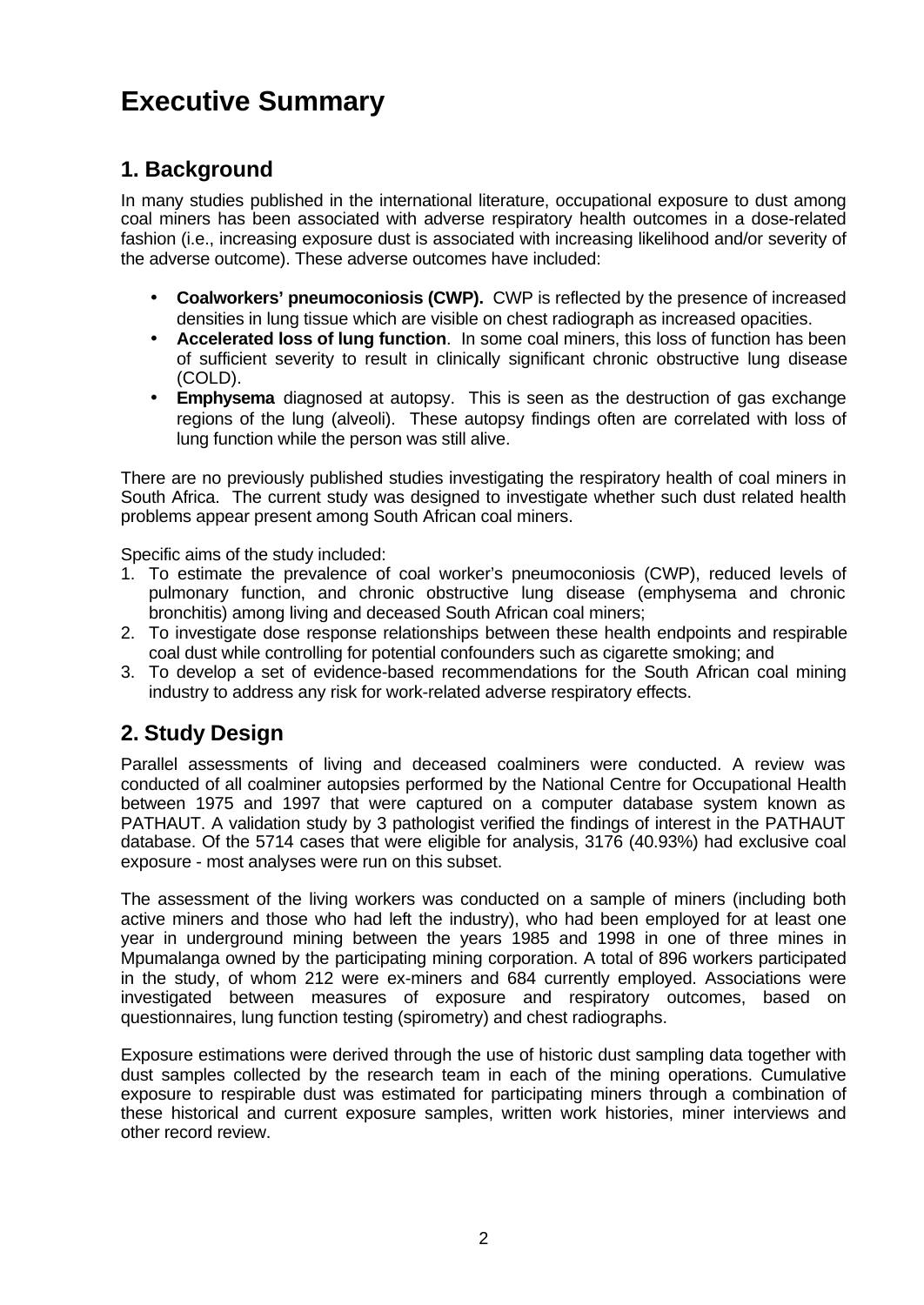### **3. Results**

Key findings are summarised in the box below:

- **Measured dust levels were generally within legal standards in South Africa**
- **Significant associations between dust exposure and health outcomes were seen both among the living cohort and in the autopsy study. Nevertheless, prevalences of disease were considerably lower than that those which have been seen among South African gold miners.**
- **Over a lifetime of 30 years of employment, the magnitude of the loss of lung function is of about the same size as would be expected from five years of aging.** In other words, the effect of exposure to dust would make the lung function of an exposed coal miner upon retirement looks similar to that of a never-exposed man five years older than the miner
- **Miners who left employment before normal retirement age experienced a 128ml greater exposure-related loss of lung function than those who remained employed, suggesting that there are subpopulations of miners particularly sensitive to the adverse effects of coal dust.**
- **A past history of TB was associated with a striking loss of lung function, equivalent to that from 17 years of aging.**
- **In the autopsy study, coal miners with the greatest number of years of work underground (12-55 years) had a striking 15–fold risk of emphysema compared to miners with the fewest number of years of exposure (0.1 - 3.5 years)**
- **Smokers had a three-fold increased risk of emphysema as compared to lifetime never smokers**

Although the study found an overall moderate to low prevalence of coaldust related diseases among the study population, important dust related findings in declines of lung function were observed.

The prevalence of pneumoconiosis diagnosed by chest x-rays was low at 2.59% (this is the mean prevalence of the two readers). On autopsy, amongst those exclusively exposed to coal, the prevalence of CWP and silicosis was 6.95% and 10.22% respectively, with the prevalence of moderate to marked emphysema of 6.45%. Symptoms of chronic bronchitis were reported in 11.30% of the living population, with 10% reporting with symptoms of breathlessness and wheezing. Only 2.93% of workers reported having had previous TB.

The effect of coal dust exposure on declines in lung function was equivalent to a loss of five years of breathing capacity over a lifetime of employment. This was irrespective of the age of the coalminer, his smoking status or past history of TB. As an illustration, for a 40 year old, 170cm tall man, dust exposure alone has an effect of a 1.33ml loss in FEV<sub>1</sub> per year per mg/m<sup>3</sup> dust exposure. While seemingly small, over a 30 year working life period, upon retirement, such a coalminer has the effective breathing capacity of a non exposed worker five years older.

The above estimate of exposure related decline in lung function is likely to be an underestimate of the true effect. The study data provide strong evidence that those miners with the most significant respiratory problems and the greatest sensitivity to coal dust exposure are the ones most likely to leave employment before normal retirement age and/or move from higher exposed to lower exposed jobs. An example of the evidence for this kind of "healthy worker survivor effect" is that there was an unexpected **inverse** relationship between exposure and respiratory symptoms when looking at the entire cohort. When stratified on employment status (i.e., active versus retired), this inverse relationship was no longer present, and, in fact, was now in the expected (i.e., reversed) direction for the retired miners. Another example of evidence of a healthy worker survivor effect is that current miners had, on average, a 128ml greater  $FEV<sub>1</sub>$  than ex-miners, while adjusting for age and other risk factors. Past history of TB had a striking effect on lung function, resulting in an average 698ml decline in  $FEV<sub>1</sub>$ . This is almost equivalent to a 17 year loss due to age alone.

In the autopsy data, a miner in the higher exposure category (12 to 55 years of work in a coalmine) had a 15 times greater chance of developing emphysema compared to a worker in a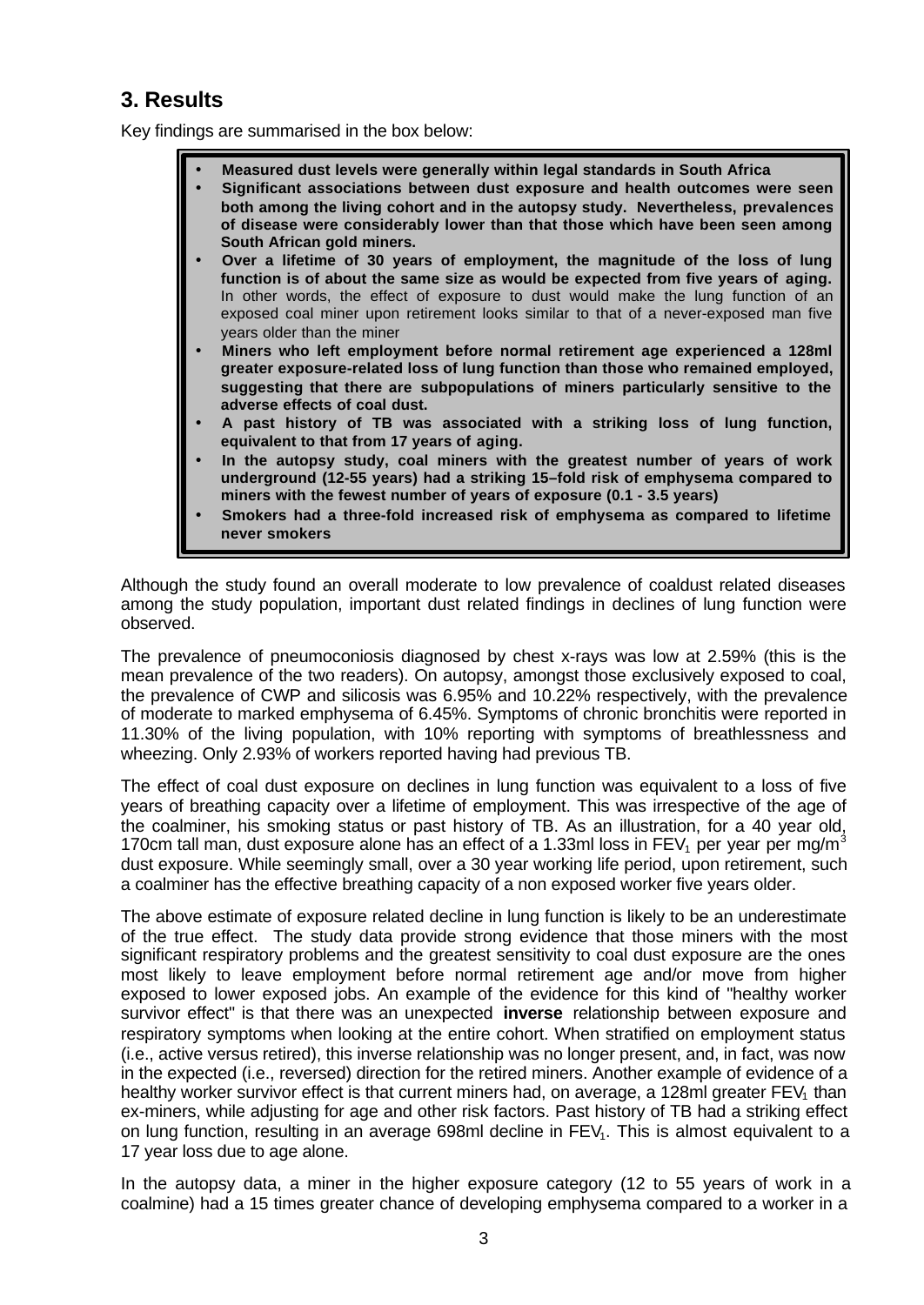lower exposure category (0.1 to 3.5), while adjusting for the effects of smoking. Smoking status itself (i.e., ever smoker versus never smoker) resulted in only a two times greater risk for the development of emphysema.

Smoking in this sample was generally low (mean pack years = 4.34), with over 40% of the entire sample not having smoked in their entire lifetime. Smoking is known to independently result in loss of lung function and emphysema. This result was seen in our study. Pack years was statistically significantly associated with declines in lung function. In the pathological data, smokers were three times as likely to have emphysema as never smokers, an increased risk notably lower than that related to coal dust exposure status. The prevalence of pathological outcomes were persistently higher amongst ex- and current smokers than never smokers (e.g. 17.94% of smokers had significant emphysema compared to 4.78% of non smokers).

There is a good degree of confidence in the respirable dust cumulative exposure estimates, in part because they are based on the combined usage of historical and current sampling data. Historic exposure levels (from 1991 forward) across the three the mines ranged from averages of average range of  $1.30 - 2.56$ mg/m<sup>3</sup> at the coalface - the majority of these are below the statutory limits in South Africa. Results of the investigator collected dust data were quite similar.

In considering the positive findings described above, it should be kept in mind that the absolute level of work related respiratory diseases appears substantially lower than that which has been shown in South African gold miners. In autopsy studies, gold miners had a prevalence of moderate to marked emphysema of about 26% versus the 6.45% in coal miners. Similarly, in a study of ex-miners from South African goldmines, 14% of workers had radiological evidence of pneumoconiosis of ILO grade greater than 1/0, compared to 2.11% among ex-coal miners in the current study.

The current study results strongly suggest that, under currently prevailing conditions in the South African coalmining industry, dust exposures contribute to the development of respiratory disease. This conclusion is reinforced by the independent and complementary findings of exposure related to decrements in lung function in the living cohort and exposure related risk for emphysema in the autopsy study. These findings are quite similar to those reported in the international literature, providing support for the robustness of the results of this study.

### **4. Recommendations**

Given the evidence among coal miners of dust-related adverse effects in respiratory health from this study, the following key recommendations appear warranted:

- Substantially increased engineering controls, such as improved ventilation and ventilation design and improved design of continuous mining equipment, together with work practices designed to minimise exposure.
- Statutory occupational exposure limits for exposure to respirable dust in coalmines should be enforced with a view to aid progressive reduction.
- Health and safety education campaigns for miners emphasising both the hazards of exposure to respirable coal dust but also the particular importance of cessation of smoking for those with such exposures.
- Ensuring that rigorous respiratory medical surveillance programmes, as per the Mine Health and Safety Act (MHSA), are instituted and maintained.
- Review of the dust sampling strategies employed on the mines, including review of the current CIP10 sampler, in terms of assessments being conducted by the Health and Safety Executive in the United Kingdom.
- Further research investigation of the healthy worker effect that may be influencing the data, in particular, prospective cohort studies, which are able to follow both currently employed and ex-miners, may be required to give valid estimates of true lifetime risk.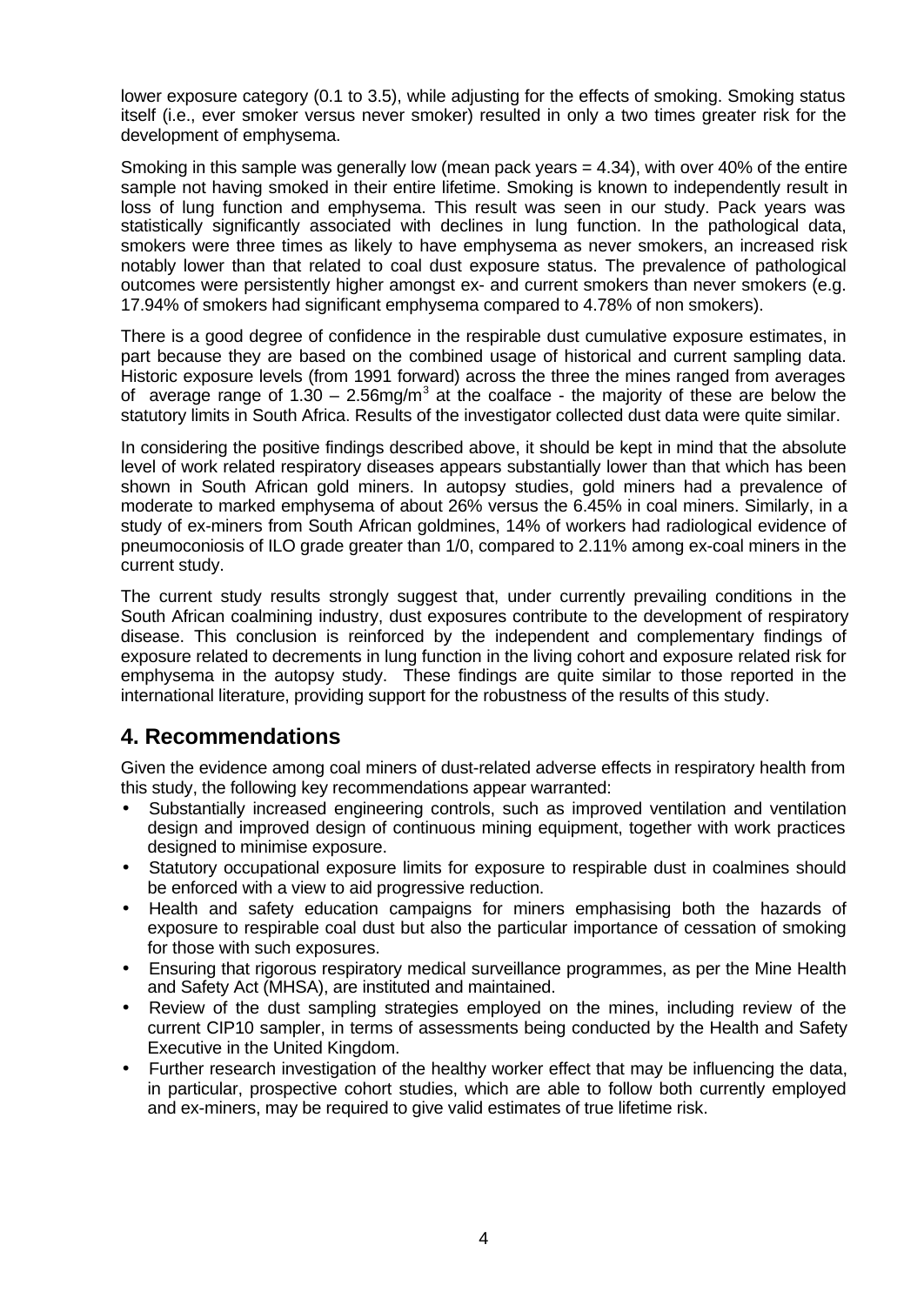# **Acknowledgements**

The research team recognises that this large scale project would not have been possible without the considerable support of a variety of organisations and individuals. These are:

- The Safety in Mines Research Advisory Committee, for the funding of the project;
- The Safety in Mines Project Support Services (SIMPROSS), for their ongoing advice, support and interventions at various stages;
- The National Union of Mineworkers National Health and Safety Desk, for facilitating the interactions with their structures at the participating mines;
- The Shopstewards' Committee at each of the mines, for ensuring the active participation of their members in the project and for their continuous support during the data collection phase of the project;
- The senior executives of the Ingwe Mining Corporation that accepted to become a partner in this project. Their facilitation of the proposal amongst Corporate management ensured the smooth process at the mining operations;
- The three mining operations that participated in the project: Douglas Collieries, Koornfontein and Khutala. All the individual members of staff at each of the mines that participated in the project, including the Medical Services, the Safety Managers and the Occupational Hygiene sections, Human Resources and Industrial Relations at each of the mines, for their patience in addressing our numerous demands and, at times, what must have been strange requests!
- The roles played by Dr Steve Goosen, Mr Frans Gume, Mr Reg de La Hunt and Mr Eugene Dabner;
- Drs Francis Green and Val Vallyathan for participation in the autopsy review studies; Dr Jill Murray (Head: Pathology, NCOH), for her advice and direction in the conduct of the autopsy study, her detailed review of the draft autopsy reports, and Ms Lizet Coetzee for support in the analysis of the PATHAUT database;
- Profs A. Solomon and Neil White for the reading of the chest radiographs.

The principal members of the Research Team (as mentioned on the cover page) would further like to thank the interviewers (Mr Tom Mashigo, Ms Christina Mabuza, Sr Christine Mathibela and Mr Sam Jele) for their commitment to the project; Mrs Mariette Goosen for the chest radiographs; Mr Nathi Ndlovu, for working abnormal hours collecting the dust samples and finally, Ms. Jenny Pillay and other members of the Department of Community Health, Faculty of Medicine, University of Natal, for their strong administrative support.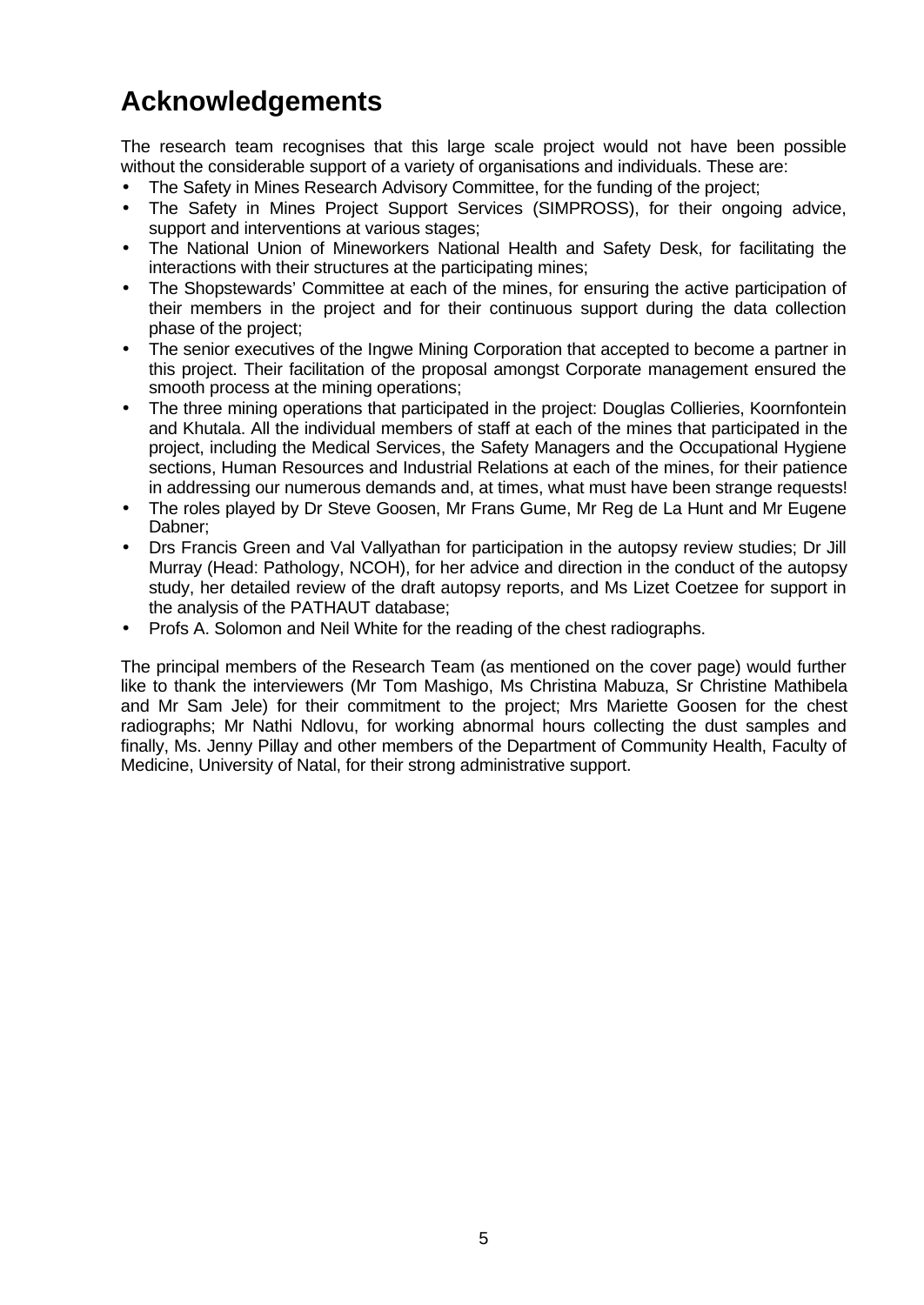# **Table of Contents**

| $\mathbf 1$ . |                                                                                    |  |
|---------------|------------------------------------------------------------------------------------|--|
|               |                                                                                    |  |
|               |                                                                                    |  |
| 2.            |                                                                                    |  |
|               |                                                                                    |  |
|               |                                                                                    |  |
|               |                                                                                    |  |
|               | 2.4 Clinical Significance of Exposure: Impaired Function and Chronic Bronchitis 18 |  |
|               |                                                                                    |  |
|               |                                                                                    |  |
|               |                                                                                    |  |
|               |                                                                                    |  |
|               |                                                                                    |  |
|               |                                                                                    |  |
|               |                                                                                    |  |
|               |                                                                                    |  |
|               |                                                                                    |  |
|               |                                                                                    |  |
|               |                                                                                    |  |
| 3.            |                                                                                    |  |
|               |                                                                                    |  |
|               |                                                                                    |  |
|               |                                                                                    |  |
|               |                                                                                    |  |
|               |                                                                                    |  |
|               | 3.3.3 Description of the occupational history and job descriptions28               |  |
|               |                                                                                    |  |
|               |                                                                                    |  |
|               |                                                                                    |  |
|               |                                                                                    |  |
|               |                                                                                    |  |
|               |                                                                                    |  |
|               |                                                                                    |  |
|               |                                                                                    |  |
|               |                                                                                    |  |
|               |                                                                                    |  |
|               |                                                                                    |  |
|               |                                                                                    |  |
|               |                                                                                    |  |
|               |                                                                                    |  |
|               |                                                                                    |  |
|               |                                                                                    |  |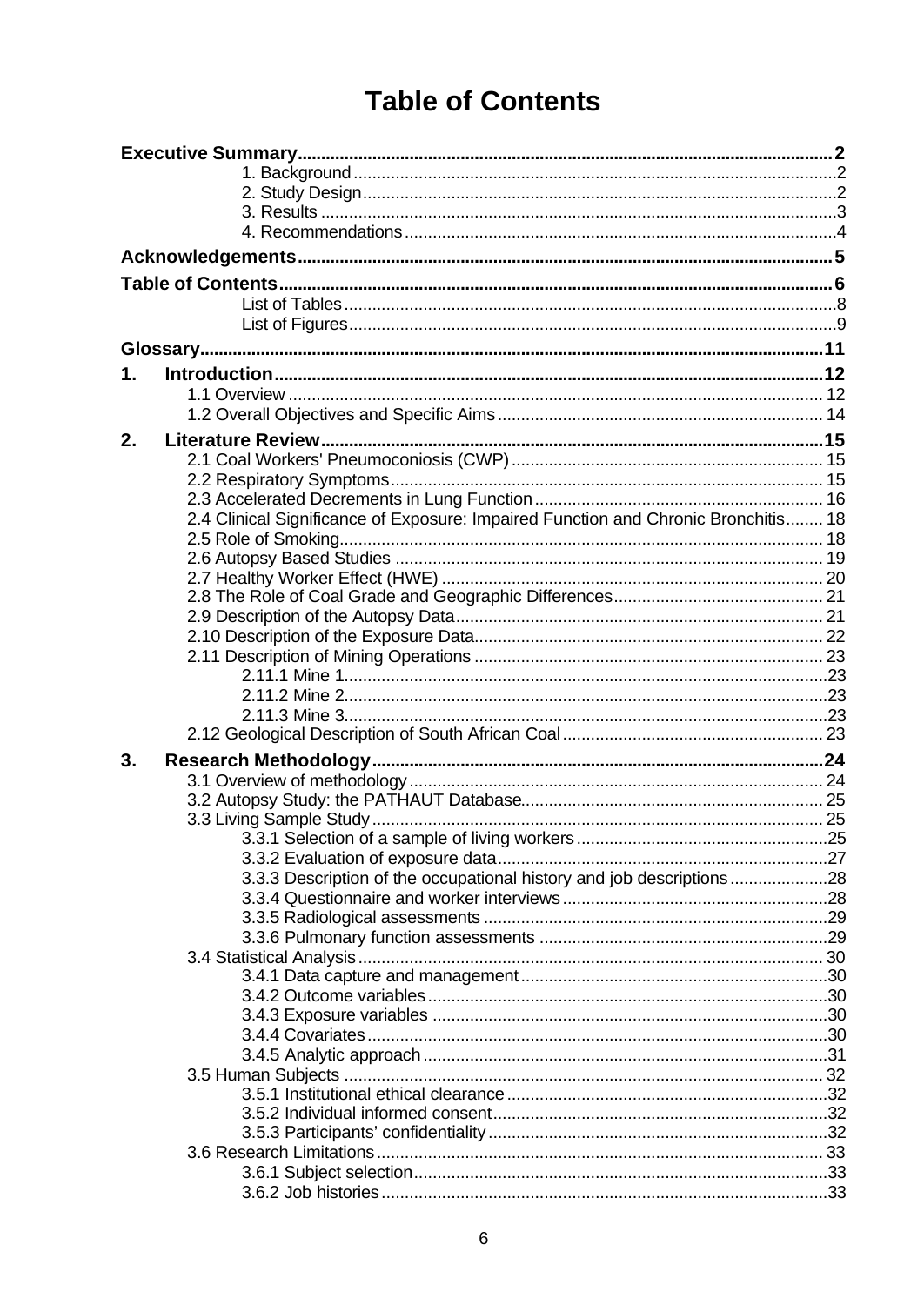| 4. |                                                                             |  |
|----|-----------------------------------------------------------------------------|--|
|    |                                                                             |  |
|    |                                                                             |  |
|    |                                                                             |  |
|    |                                                                             |  |
|    |                                                                             |  |
|    |                                                                             |  |
|    |                                                                             |  |
|    |                                                                             |  |
|    |                                                                             |  |
|    |                                                                             |  |
|    |                                                                             |  |
|    |                                                                             |  |
|    |                                                                             |  |
|    | 4.9.2. Questionnaire data vs Cumulative Dust Exposure (CDE)46               |  |
|    |                                                                             |  |
|    |                                                                             |  |
|    |                                                                             |  |
|    |                                                                             |  |
|    | 4.10.1. Lung function outcomes vs Cumulative Dust Exposure (CDE)52          |  |
|    |                                                                             |  |
|    | 4.10.3 Linear regression models for lung function outcomes56                |  |
|    |                                                                             |  |
|    |                                                                             |  |
|    |                                                                             |  |
|    | 4.11.3 Radiographic outcomes vs Cumulative Dust Exposure (CDE) 60           |  |
|    |                                                                             |  |
|    |                                                                             |  |
|    | 4.11.6 Analysis of "Hyperinflation" (Reader 1) and "Emphysema" (Reader 2)64 |  |
|    |                                                                             |  |
|    |                                                                             |  |
|    |                                                                             |  |
|    |                                                                             |  |
|    |                                                                             |  |
|    | 4.12.4 Association between pathological outcomes and smoking73              |  |
|    |                                                                             |  |
|    |                                                                             |  |
|    | 4.12.7 Emphysema amongst those with full or partial post-mortems79          |  |
|    |                                                                             |  |
|    |                                                                             |  |
| 5. |                                                                             |  |
|    |                                                                             |  |
|    |                                                                             |  |
|    |                                                                             |  |
|    |                                                                             |  |
|    |                                                                             |  |
|    |                                                                             |  |
|    |                                                                             |  |
|    |                                                                             |  |
| 7. |                                                                             |  |
| 8. |                                                                             |  |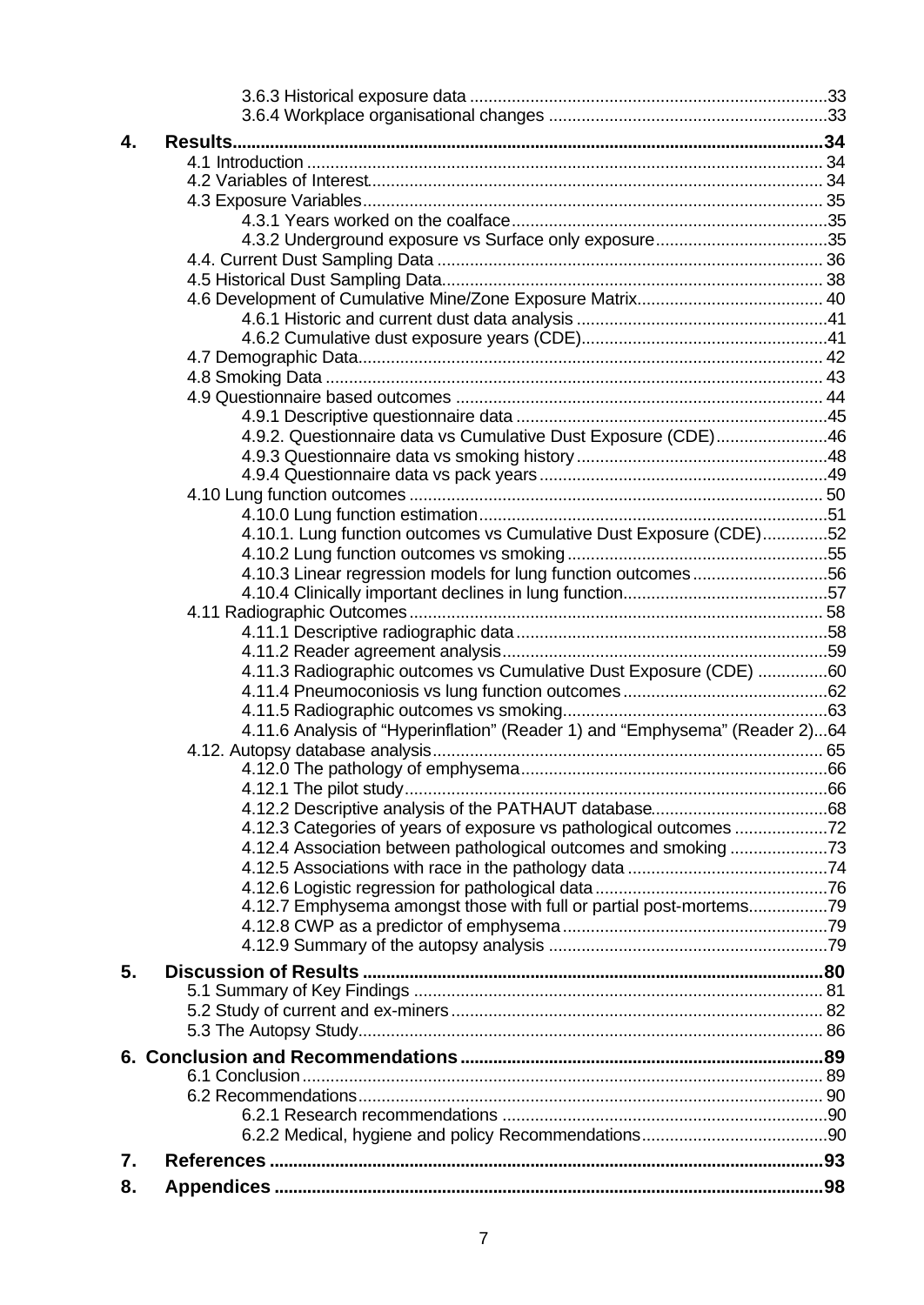|                                                                            | 98 |
|----------------------------------------------------------------------------|----|
|                                                                            |    |
|                                                                            |    |
|                                                                            |    |
| 4.6.3 Regression model development for cumulative exposure102              |    |
|                                                                            |    |
|                                                                            |    |
|                                                                            |    |
| 4.11.3. Relationship of profusion score with Cumulative Dust Exposure111   |    |
|                                                                            |    |
|                                                                            |    |
|                                                                            |    |
| 4.12.7 Emphysema amongst those with full or partial post-mortems114        |    |
| 8.6 Tables illustrated with graphs/figures in the main body of report  115 |    |

## **List of Tables**

| Table 3.4.4.1: Summary of the variables of interest for the autopsy and living sample<br>studies                                                                                                | .31 |
|-------------------------------------------------------------------------------------------------------------------------------------------------------------------------------------------------|-----|
| Table 4.4.1.4 Respiratory health of South African Coalminers: mean silica content (% of<br>respirable dust) for the different sampling periods in the different exposure zones in<br>each mine. | 38  |
| Table 4.5.1.1 Respiratory health of South African Coalminers: geometric means of dust                                                                                                           | 38  |
| Table 4.5.1.3 Respiratory health of South African Coalminers: geometric means of dust<br>levels by mine, year and zone (face, backbye and surface) ( $n =$ number of data points                | 39  |
| Table 4.5.1.4. Respiratory health of South African Coalminers: geometric means of dust                                                                                                          | 40  |
| Table 4.6.1.1 Respiratory health of South African Coalminers: cumulative dust exposure                                                                                                          | .41 |
| Table 4.7.1.1 Respiratory health of South African Coalminers: demographic data for all                                                                                                          | 42  |
| Table 4.7.1.2 Respiratory health of South African Coalminers: demographic data stratified                                                                                                       | 42  |
| Table 4.8.1.1 Respiratory health of South African Coalminers: smoking habits as reported                                                                                                        | 44  |
| Table 4.9.1.2 Respiratory health of South African Coalminers: respiratory diseases as                                                                                                           | 45  |
| Table 4.10.1.5 Respiratory health of South African Coalminers: correlation coefficients for<br>cumulative dust exposure (mg-years/ $m3$ ) and lung function (% predicted) outcomes              | 55  |
| Table 4.11.1.1 Respiratory health of South African Coalminers: findings on radiographs                                                                                                          | 58  |
| Table 4.11.2.2 Respiratory health of South African Coalminers: table of agreement                                                                                                               | .59 |
| Table 4.11.2.5 Respiratory health of South African Coalminers: table of agreement                                                                                                               | 60  |
| Table 4.11.5.1 Respiratory health of South African Coalminers: association for categorical<br>outcomes vs categories of smoking status (number (% within smoking category)) -                   | 63  |
| Table 4.11.5.2 Respiratory health of South African Coalminers: association for categorical<br>outcomes vs categories of smoking status (number (% within smoking category)) -<br>Reader 2       | 63  |
| Table 4.11.5.3 Respiratory health of South African Coalminers: association and trends for<br>radiological outcomes vs categories of pack years - Reader 1.                                      | 63  |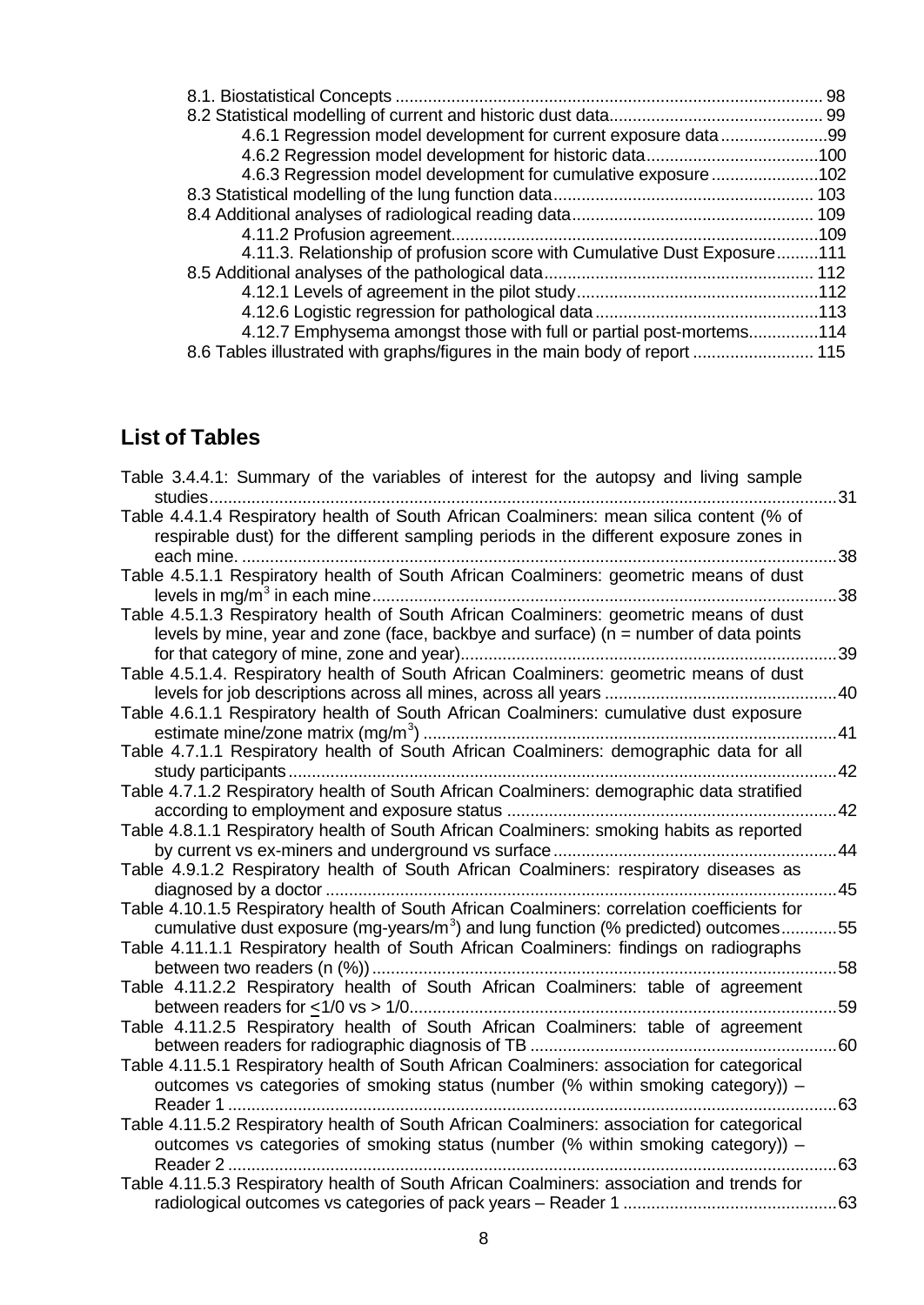| Table 4.11.5.4 Respiratory health of South African Coalminers: association and trends for<br>radiological outcomes vs categories of pack years - Reader 2.                                                                                       | 63 |
|--------------------------------------------------------------------------------------------------------------------------------------------------------------------------------------------------------------------------------------------------|----|
| Table 4.11.6.1 Differences seen among those with and without radiographic findings of<br>hyperinflation                                                                                                                                          | 64 |
| Table 4.12.1.1 Respiratory health of South African Coalminers: agreement on<br>pneumoconiosis amongst reviewers and PATHAUT pathologists                                                                                                         | 66 |
| Table 4.12.2.2 Respiratory health of South African Coalminers: other mining exposures<br>and mean years of exposure                                                                                                                              | 69 |
| Table 4.12.2.3 Respiratory health of South African Coalminers: smoking data from<br>database for the 2411 cases for which smoking information was available.                                                                                     | 70 |
| Table 4.12.2.5 Respiratory health of South African Coalminers: autopsy outcomes from<br>database                                                                                                                                                 | 71 |
| Table 4.12.3.3 Respiratory health of South African Coalminers: means years of exposure                                                                                                                                                           | 73 |
| Table 4.12.6.1 Respiratory health of South African Coalminers: odds ratios from logistic<br>regression models of exclusive coal exposed cases on pathaut for pathological<br>outcomes (each row represents a separate logistic regression model) | 76 |
| Table 4.12.6.2 Respiratory health of South African Coalminers: odds ratios from logistic<br>regression models of exclusively coal exposed cases on PATHAUT for pathological                                                                      |    |
| outcomes, including AGE term.<br>Table 4.12.6.3 Respiratory health of South African Coalminers: odds ratios from logistic<br>regression models of exclusively coal exposed cases on PATHAUT for pathological                                     | 77 |
| outcomes (each row represents a separate logistic regression model)<br>Table 4.12.6.4 Respiratory health of South African Coalminers: odds ratios from logistic                                                                                  | 78 |
| regression models of exclusively coal exposed cases on PATHAUT for pathological                                                                                                                                                                  | 79 |

## **List of Figures**

(The numbering of tables and figures within sections are continuous with each other. This is to allow for easy cross reference of the figures to the more comprehensive tables contained in the appendix. The figure number e.g. 4.9.1.1. corresponds directly to table 4.9.1.1 in the appendix).

| Figure 3.1.1.1 Diagrammatic representation of the methodology showing the linking of the |     |
|------------------------------------------------------------------------------------------|-----|
| studies.                                                                                 | .24 |
| Figure 4.3.1.1 Respiratory Health of South African coalminers: mean number of years      |     |
|                                                                                          | -35 |
| Figure 4.4.1.1 Respiratory health of South African Coalminers: geometric mean time       |     |
| weighted averages of respirable coal dust for the different sampling cycles in the       |     |
|                                                                                          |     |
|                                                                                          |     |
| Figure 4.4.1.2 Respiratory health of South African Coalminers: geometric mean time       |     |
| weighted averages of respirable coal dust for the different sampling cycles in the       |     |
|                                                                                          |     |
| Figure 4.4.1.3 Respiratory health of South African Coalminers: geometric mean time       |     |
| weighted averages of respirable coal dust for the different sampling cycles in the       |     |
| . 37                                                                                     |     |
| Figure 4.5.1.2 Respiratory health of South African Coalminers: geometric means of dust   |     |
|                                                                                          | -39 |
| Figure 4.6.4.1 Respiratory health of South African Coalminers: mean cumulative dust      |     |
|                                                                                          | 42  |
|                                                                                          |     |
| Figure 4.9.1.1 Respiratory health of South African Coalminers: respiratory symptoms as   |     |
| 45                                                                                       |     |
| Figure 4.9.2.1 Respiratory health of South African Coalminers: trends for categorical    |     |
|                                                                                          |     |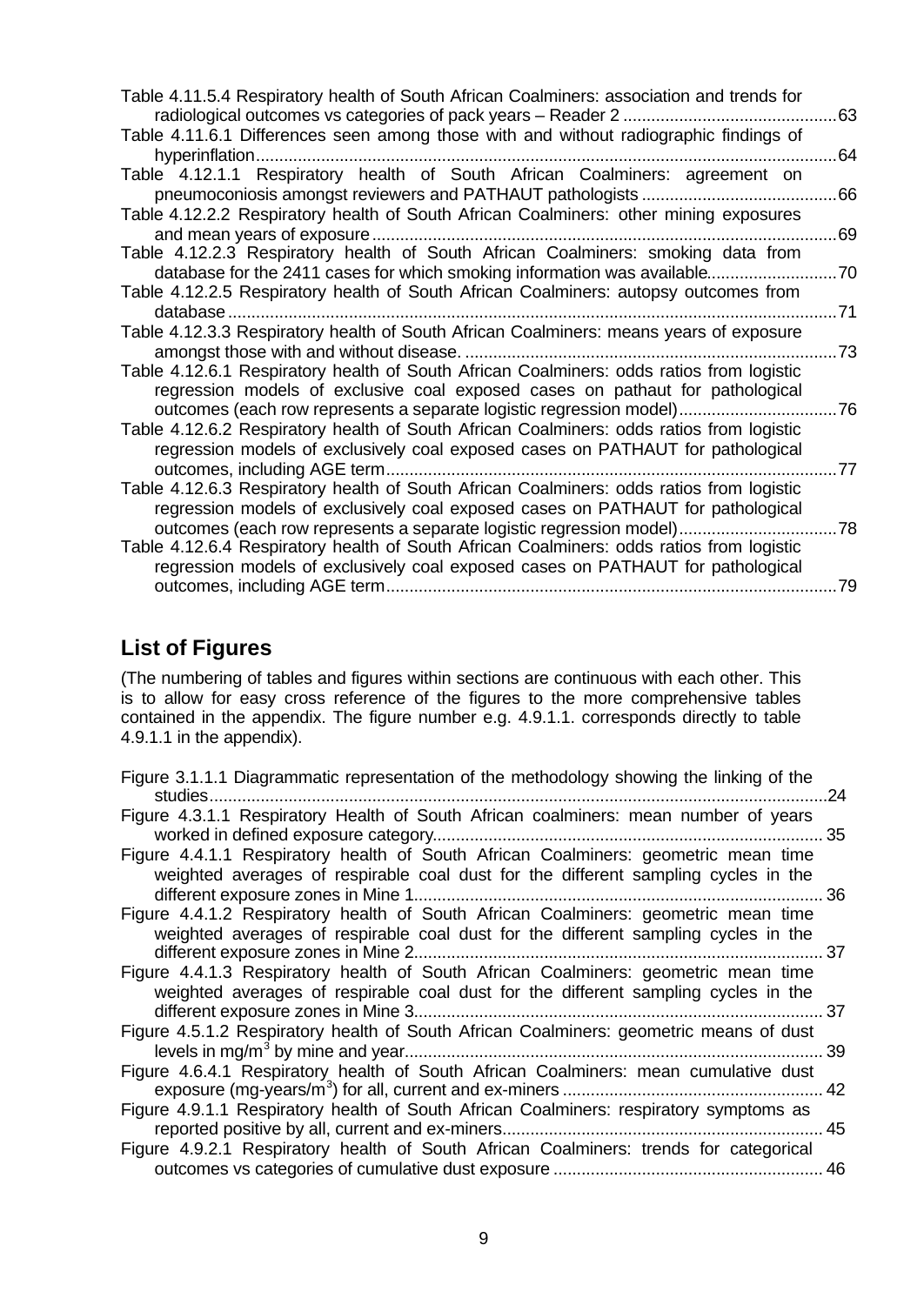| Figure 4.9.2.2 Respiratory health of South African Coalminers: trends for categorical<br>outcomes vs categories of cumulative dust exposure - excluding ex-miners  47 |  |
|-----------------------------------------------------------------------------------------------------------------------------------------------------------------------|--|
| Figure 4.9.2.3 Respiratory health of South African Coalminers: trends for categorical                                                                                 |  |
| outcomes vs categories of cumulative dust exposure - ex-miners only  47                                                                                               |  |
| Figure 4.9.3.1 Respiratory health of South African Coalminers: association of categorical                                                                             |  |
|                                                                                                                                                                       |  |
| Figure 4.9.4.1 Respiratory health of South African Coalminers: association and trends for                                                                             |  |
|                                                                                                                                                                       |  |
| Figure 4.10.1.1 Respiratory health of South African Coalminers: percentage predicted $FEV1$                                                                           |  |
| for categories of cumulative dust exposure for all miners, current and ex – miners 53                                                                                 |  |
| Figure 4.10.1.4 Respiratory health of South African Coalminers: lung function percent                                                                                 |  |
| predicted fev <sub>1</sub> and fvc stratified on exposure zone (underground/surface) 54                                                                               |  |
| Figure 4.10.2.1. Respiratory health of South African Coalminers: smoking status vs percent                                                                            |  |
|                                                                                                                                                                       |  |
| Figure 4.11.3.1 Respiratory health of South African Coalminers: trends for pneumoconiosis                                                                             |  |
| vs cumulative dust exposure for all, current and ex miners - Reader 1  61                                                                                             |  |
| Figure 4.11.3.2 Respiratory health of South African Coalminers: trends for pneumoconiosis                                                                             |  |
| vs cumulative dust exposure for all, current and ex miners – Reader 2 61                                                                                              |  |
| Figure 4.11.4.1 Respiratory health of South African Coalminers: means of lung function                                                                                |  |
|                                                                                                                                                                       |  |
| Figure 4.12.2.1 Respiratory health of South African Coalminers: subsetting the PATHAUT                                                                                |  |
| data                                                                                                                                                                  |  |
| Figure 4.12.2.5 Respiratory health of South African Coalminers: race breakdown in dataset 70                                                                          |  |
| Figure 4.12.3.2 Respiratory health of South African Coalminers: autopsy outcomes vs                                                                                   |  |
|                                                                                                                                                                       |  |
| Figure 4.12.3.5 Respiratory health of South African Coalminers: means years of exposure                                                                               |  |
|                                                                                                                                                                       |  |
| Figure 4.12.4.1 Respiratory health of South African Coalminers: autopsy outcomes vs                                                                                   |  |
| . 74                                                                                                                                                                  |  |
| Figure 4.12.5.1 Respiratory health of South African Coalminers: differences in pathological                                                                           |  |
| Figure 4.12.5.2 Respiratory health of South African Coalminers: differences in pathological                                                                           |  |
|                                                                                                                                                                       |  |
|                                                                                                                                                                       |  |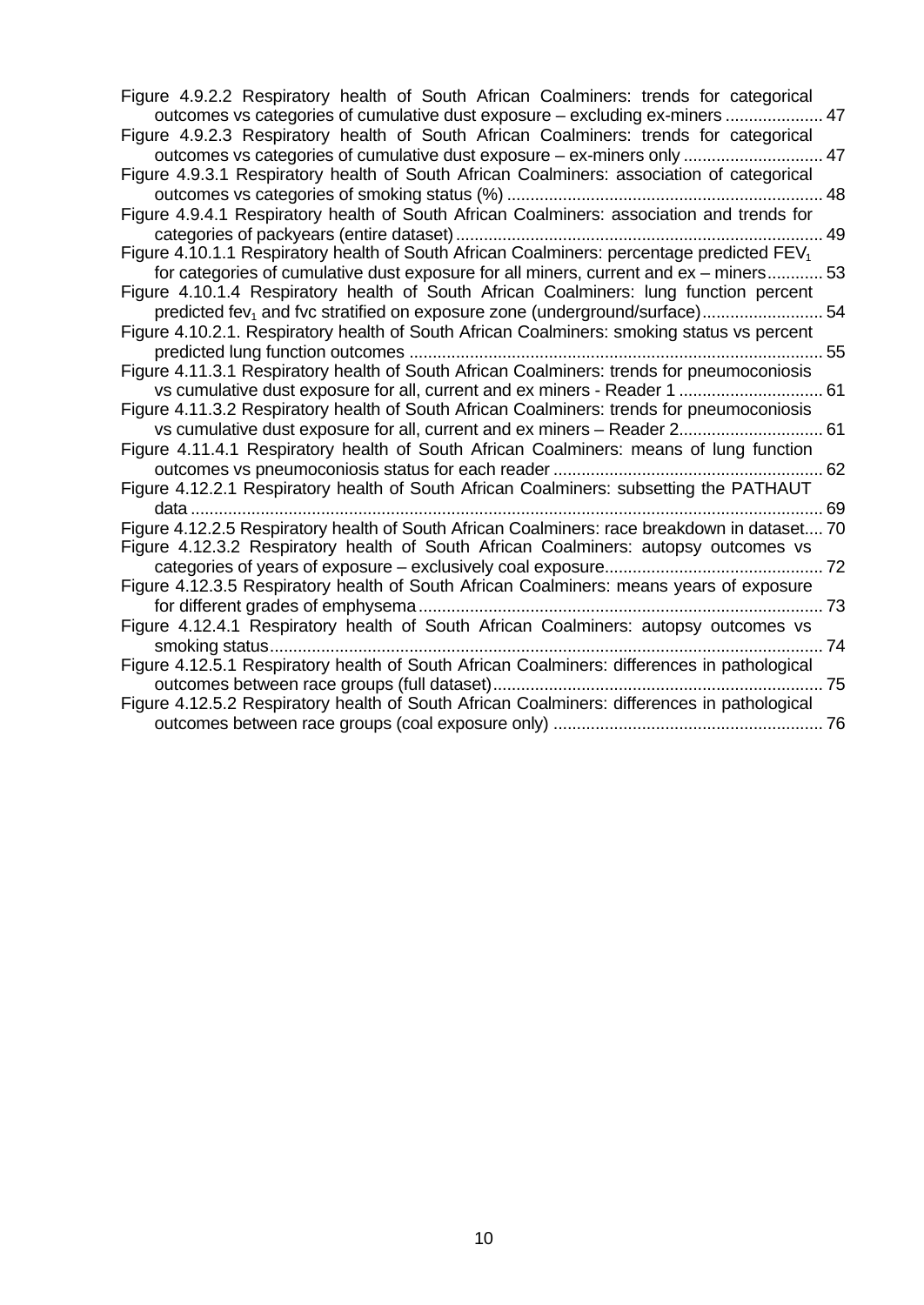# **Glossary**

Emphysema is defined histologically as an abnormal, permanent increase in the size of the airspaces distal to the terminal bronchiole, accompanied by the destruction of their walls. In the centriacinar type, the respiratory bronchioles are predominantly involved, while in panacinar type, the whole acinus is generally uniformly involved. The radiographic definition based on postero-anterior films used in the study: an increase in the lung fields and decrease of the overall pulmonary vasculature. The two criteria that had to be met for this definition: (1) diaphragms flattened for  $\frac{2}{3}$  of their diameter below the 10<sup>th</sup> intercostal space, and (2) the presence of radiolucent areas, including the presence of bullae (Kilburn, 1986). In the report, phrases such as "autopsy defined emphysema" or "emphysema diagnosed at autopsy" are meant to differentiate from emphysema diagnosed either radiographically or on clinical symptoms. The latter two methods of diagnosis lack a high degree of accuracy while, when noted at autopsy (under specified conditions), the diagnosis has a high degree of certainty.

Coal Workers' Pneumoconiosis: Histologically this was defined by the presence of coal macules distributed primarily in the upper lobes of the lungs, surrounded by focal emphysema; and radiographically by "q" or "p" size and shape opacities in the upper and middle lobes (Merchant et al, 1986).

Silicosis was defined radiographically by the presence of small, rounded pneumoconiotic opacities in the lung fields predominantly in the upper lobes of the lung fields. Histological definition used in the study was the formation of characteristic hyaline and collagenous nodules (Weil et al, 1994).

Chronic Bronchitis: The presence of a persistent cough productive of sputum for at least three months in two sequential years (Kilburn, 1986).

Forced Expiratory Volume in one second (FEV<sub>1</sub>): The amount of air (volume) exhaled within the first second of a forced exhalation manoeuvre, in accordance with the criteria set out by the American Thoracic Society.

Forced Vital Capacity: The total amount of air (volume) exhaled from the lungs during a forced exhalational manoeuvre, conducted according the criteria of the American Thoracic Society.

Clinically important declines in lung function: This refers to a drop in lung function that is greater than what would be expected for an individual of a specific gender, from a particular population, of a specific height and age. Abnormal lung functions are defined when an individual's test value (FEV<sub>1</sub>, FVC or ratio) is lower than the  $5<sup>th</sup>$  percentile for that particular age and height, based on what would be expected from the population standards (predicted equations). Those workers with  $FEV<sub>1</sub>$  less than 65% of predicted are likely to have interference with normal activities of daily living. This value is also used in the report to determine the extent of effect of dust exposure. These lung function concepts are further elaborated in Section 4.10.0.

Cumulative Dust Exposure: an estimate of the total amount of dust to which a worker has been exposed for their duration of employment on the coalmines. This is calculated on the basis of best available knowledge and quantitative data. It takes into consideration the different levels of exposure that each worker is exposed to within a particular area (coalface, backbye or surface) for a specific duration in a particular mine. All of these exposure level-mine-zone-time indices are added up for the entire duration of employment to produce a "cumulative dust exposure" (CDE)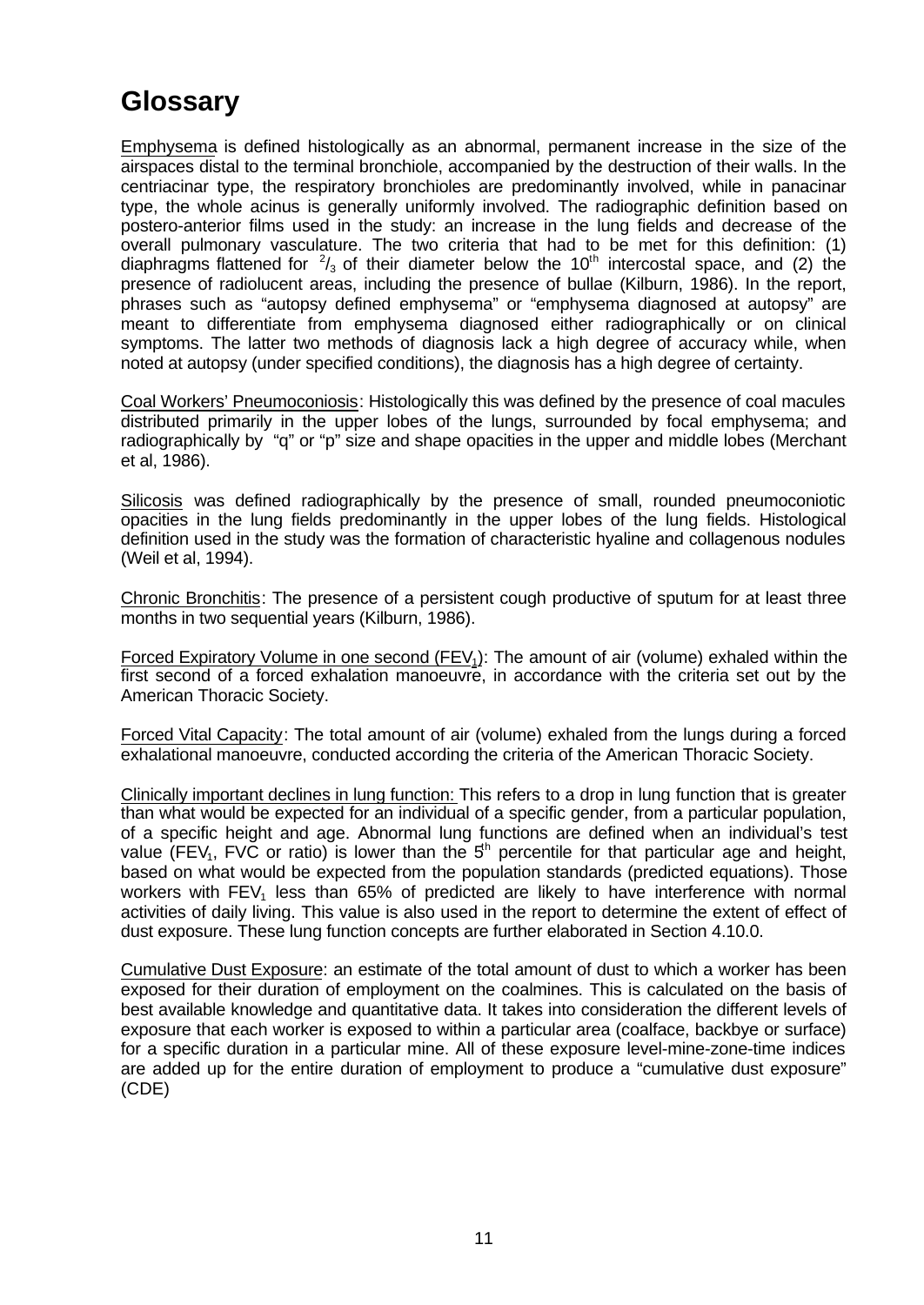# **1. Introduction**

Exposure to respirable dust in underground coal miners has long been recognised as a cause of pneumoconiotic disease (coal worker's pneumoconiosis). It has also been long understood that advanced pneumoconiotic disease (progressive massive fibrosis) is associated with decrements in pulmonary function. The pathogenesis of coal related lung disease is related to the development of the "coal macule", which is seen in the lung at post mortem. These coal macules arise following exposure to respirable coal dust. These macules are black lesions found mostly in the upper lobes of the lung. Macule formation is due to the attempts of the lung defence system to remove the foreign dust particles. This results in the release of enzymes which subsequently cause tissue damage to the lung tissue adjacent to the macules, resulting in emphysema and interstitial fibrosis, both of which produce the primary coal related pathology, coalworkers' pneumoconiosis and emphysema.

More recent studies conducted over the past fifteen years in a number of countries have repeatedly found a dust-related decline in respiratory function among coal miners without progressive massive fibrosis (PMF) or even simple coal workers' pneumoconiosis (CWP). These studies have usually reported changes in an obstructive pattern with the estimated slopes of a decrement in FEV<sub>1</sub> of 0.69ml to 3.39ml per gram hour/m<sup>3</sup> of cumulative lifetime exposure to respirable dust. Other researchers have contested the validity of these findings, attributing most of these changes to cigarette smoking and claiming that dust related effects are rarely, if ever, of a clinically important magnitude. Our research intended to contribute to this understanding of the relationship of coal dust and respiratory health outcomes. We hypothesised that exposure to respirable coal dust is causally related to obstructive lung disease in a dose-related fashion among South African coal miners.

The number of large studies which have been able to examine the association of dust exposure and pulmonary function with anatomical evidence of obstructive lung disease (emphysema) in autopsies is limited. No studies of the respiratory health of South African coal miners have been published in the peer-reviewed literature.

We tested these hypotheses by looking at respiratory health outcomes among both a sample of deceased coal miners, and a sample of living miners. The development of measures of cumulative lifetime exposure of coal dust by using measures such as years employed or actual environmental sampling, was intended to clarify the dose response hypothesis in both samples.

## **1.1 Overview**

Underground coal miners have long been recognised to be at risk for developing coal workers' pneumoconiosis as reflected in opacities on chest radiographs. In addition, a growing literature from international studies indicates they may also be at risk for the development of accelerated declines in lung function and chronic obstructive lung disease. These risks have been related to the cumulative exposure to respirable coal dust. The level of risk for these outcomes among South African coal miners is unstudied.

South Africa is the second largest coal producer in the world and, at Secunda, has the world's largest underground coal mining complex. Amcoal and Ingwe are responsible, in total, for 85% of the coal mined in the country. Coal mining in South Africa dates back to the middle of the previous century with the discovery of the mineral in the midlands of the then Natal province (now renamed KwaZulu-Natal). At that early stage of the development of the industry, immigrants from Britain arrived in large numbers to work on the mines. Bringing with them the strong tradition of British craft unions, these miners advocated for, and were able to obtain, certain measures concerned with their health and safety. These measures included the passing of various laws for compensation, research into occupational related diseases and hazard controls. Indigenous black miners were not afforded the same consideration.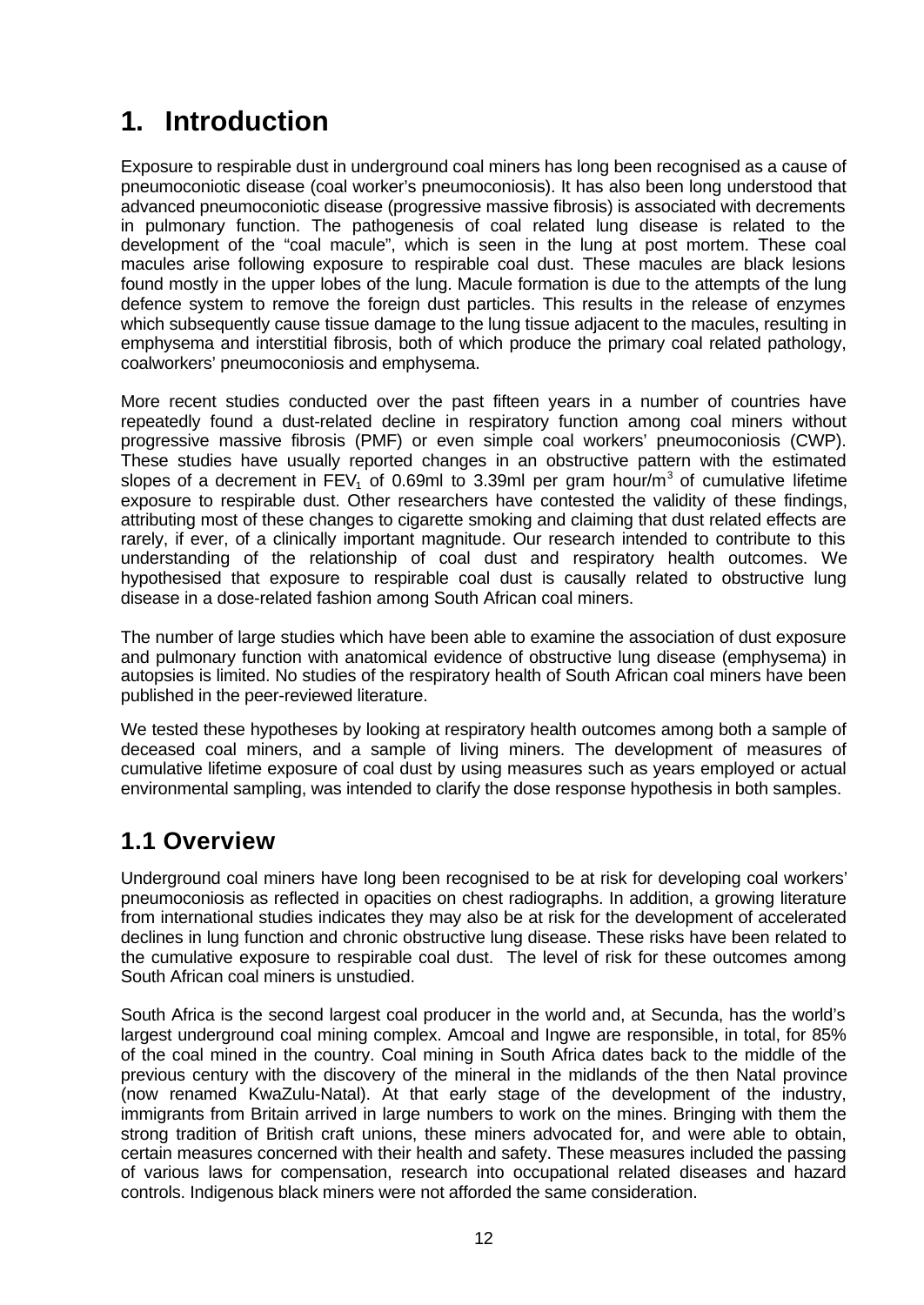Notwithstanding this early attention to health and safety, research into occupational health hazards in the coal mining industry in the country has been virtually non-existent. The Leon Commission into Health and Safety in the Mining Industry stated, "...The major difficulty faced by the Commission ...is the absence of data which can be used to define occupational risk by class of mine or mineral and by location of workplace within a particular mine" (Leon Commission, 1996).

It appears that occupational disease in the South African mining sector may have been, in general, considerably underestimated historically. A recent research project identified cases of occupational diseases in ex-goldminers from a single district (Libode) in the Eastern Cape province. Of the 800 men randomly selected from the area using data from a mining employment bureau, 238 retired men were subjected to clinical and radiographic examination (446 men from the sample had died and another 116 were currently employed in mining service). Preliminary analysis of the data of 150 of the subjects revealed that 55% of the identified cases had pneumoconiosis (with or without TB) and 32% had TB (with or without pneumoconiosis). Only 32% were considered to have had no compensable disease (Trapido et al, 1996). Calculations suggested that compensation of all such individuals throughout Southern Africa (under the Occupational Diseases in the Mines and Works Act) would result in the near bankrupting of the national compensation fund (Lewis et al, 1996). A similar study of 304 exminers, formerly employed by South African mines from a district in Southern Botswana, revealed that 26.6% had a history of TB (a compensable disease for mineworkers), with prevalence of silicosis ranging from 26 - 31% (categorised according to the ILO Classification of Radiographs) (Steen et al, 1997). The majority of the workers in this study were from the gold mines (85.5%), with the remainder from various other mines such as platinum and chrome. These studies, though not focused on coal, suggest that the general prevalence of occupational lung disease among miners in South Africa may be quite high. However, in the face of the lack of scientifically valid data, this remains speculation which will not assist in the development of appropriate programmes to improve health and safety on the coal mines.

The South African recommended standard of 2mg/m<sup>3</sup> respirable dust is similar to the standards of the United States and Britain, who have standards of 2mg/m<sup>3</sup> and 4mg/m<sup>3</sup> (mean concentration at the coal face) respectively (Parkes, 1994). Studies done in the latter two countries have indicated considerable risk from respirable coal dust. Although this has been the recommended level on South African coal mines, the dust levels were reportedly several fold higher until the late nineties. A report commissioned by the governmental agency, SIMRAC (Safety in Mines Research Advisory Committee) in the Department of Minerals and Energy, indicated that according to the Department's database, in 1996, from a sample of 20 179 coal miners, approximately 25% of workers were exposed to respirable dust levels greater than or equal to 2.5mg/m<sup>3</sup> (Kielblock et al, 1997). This suggests that the prevalence of coal dust related diseases in South Africa may be higher than suggested by anecdotal reports (personal communications with the Head, Pathology Services, National Centre for Occupational Health and various Mine Medical Officers).

Although no scientific study has been conducted in South Africa to determine adverse respiratory health outcomes in coal miners, there have been only a handful of cases submitted for compensation (personal communication, Dr. Audrey Banyini, Director, Medical Bureau for Occupational Diseases). In addition, deceased coal workers being autopsied are seldom diagnosed with occupational related respiratory pathology. There could be several reasons for this discrepancy between higher levels of exposure and lower levels of disease when compared to international studies. These findings could be real, and be due to the higher grade and therefore less toxic character of South African coal. However, other factors could result in apparently low levels of disease. These factors could include the lack of adequate medical surveillance in coal mining operations, and the absence of routine lung function tests and clinical assessments, i.e. low detection rates. In addition, miners could be selected out of the industry, and given that follow up of ex-miners is poor (and for higher exposed Black miners, essentially non-existent), underdiagnosis of ill-health could be occurring.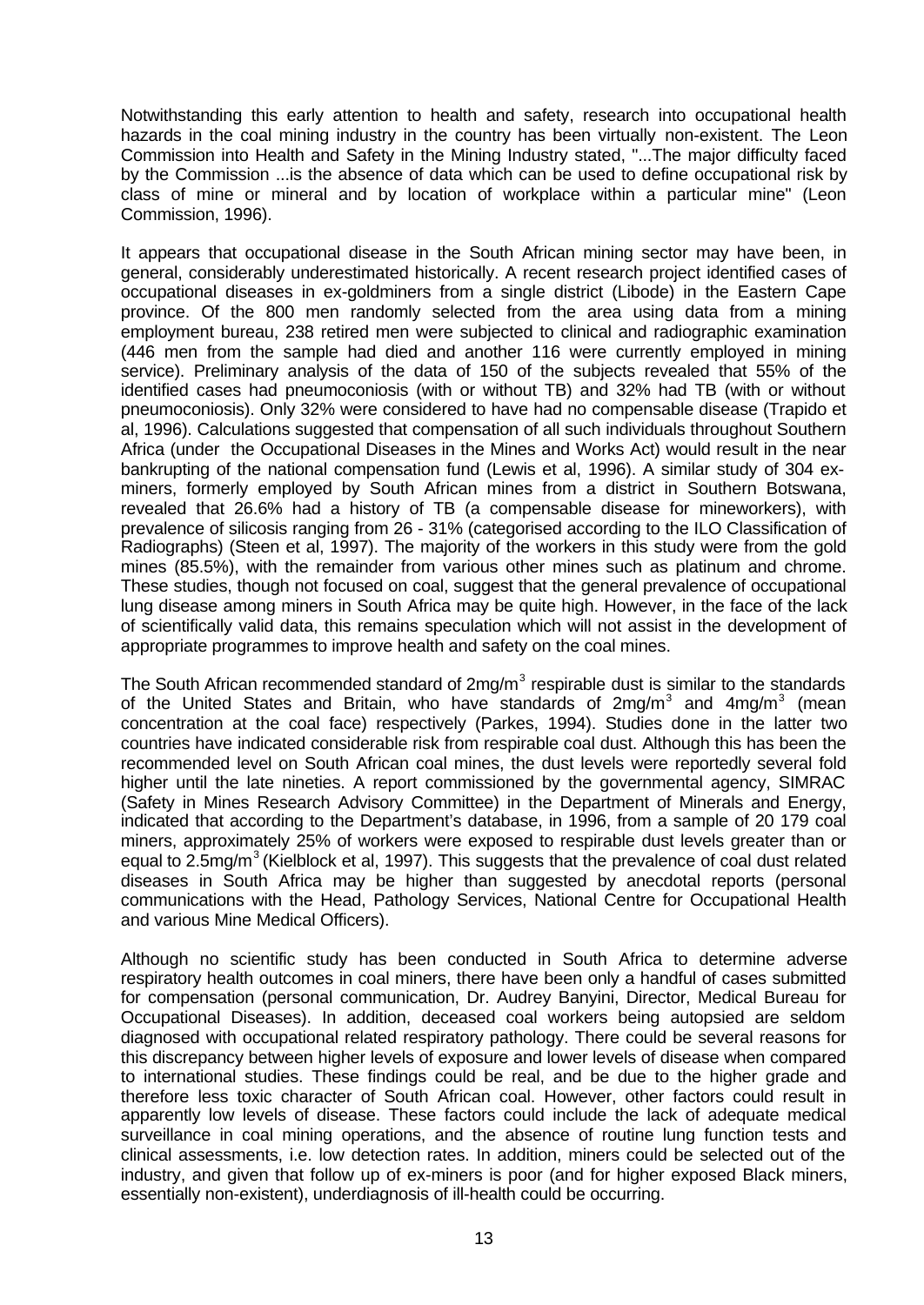Recent judicial developments provide a further incentive to carry out research among South African coal workers. The British legal system had to decide in a civil suit whether exposure to coal mine dust is a cause of chronic bronchitis and a disabling loss of lung function as a result of emphysema and small airways disease, in the absence of progressive massive fibrosis. The judge, Mr Justice Tanner, ruled that coal mine dust is a cause of emphysema, which in turn may lead to a loss of lung function. The role of smoking was recognised as playing an important role in the development of these health outcomes, but could not be claimed to be the exclusive cause given exposure to coal dust (Rudd, 1998).

The current study was therefore important for several reasons:

- 1. The unclear role of exposure to coal dust in causing clinically important declines in lung function, independently of, or in interaction with smoking.
- 2. The uncertain dose response relationship between exposure to respirable dust and postmortem outcomes such as emphysema, in coal miners.
- 3. The apparent low prevalence of adverse respiratory health outcomes among South African coal miners, given the apparently higher levels of measured exposure when compared to international reports.

## **1.2 Overall Objectives and Specific Aims**

The overall objectives of this study were to:

- 1. estimate the prevalence of coal worker's pneumoconiosis (CWP), reduced levels of pulmonary function, and obstructive lung disease (emphysema and chronic bronchitis) among living and deceased South African coal miners;
- 2. investigate dose response relationships between these health endpoints and respirable coal dust while controlling for potential confounders such as cigarette smoking;
- 3. develop a set of evidence-based recommendations for the South African coal mining industry to address any risk of work-related adverse respiratory effects.

These objectives have been achieved by an examination of nationally-maintained autopsy data and a study of a living sample of current and ex-mineworkers.

#### **These overall objectives have been accomplished through the following specific aims:**

- 1. Among a sample of autopsied coal miners; to
	- 1.1. determine the prevalence and severity of emphysema;
	- 1.2. determine the prevalence of pneumoconiotic lung disease (CWP and silicosis);
	- 1.3. determine the prevalence of all compensable respiratory disease including tuberculosis;
	- 1.4. develop estimates of exposure-autopsy outcome relationships based on reconstruction of historical exposure from available written records.
- 2. Identify and locate a sample of living current and ex-miners from specific mines through an examination of work records and tracing of addresses of ex-miners.
- 3. To determine the exposure characteristics for each type of mine and mine process, duration of employment, specific job descriptions, smoking and respiratory health histories of the selected sample of living workers.
- 4. To obtain historical and new measures of lung function data and chest radiographs of the sample of living workers.
- 5. To examine confounder-adjusted cumulative dose response estimates for the development of CWP, and decrements in lung function in this sample of living workers.
- 6. To compare the prevalence of clinically diagnosable disease from the time of exit from the industry to several years later, in order to better characterise the natural history of the disease, not confounded by healthy worker selection effects. This would help elucidate the potential social and economic burden of the disease.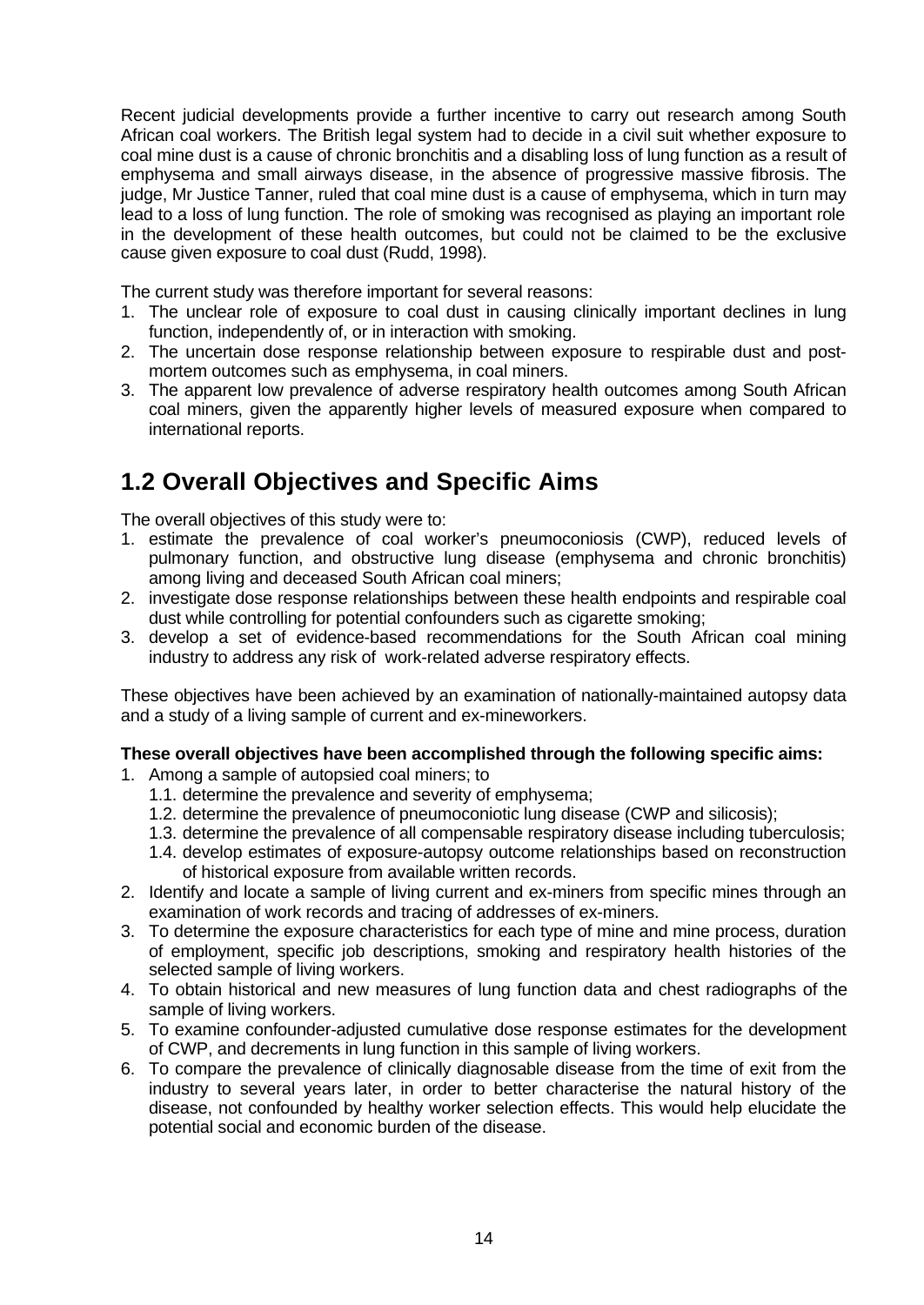# **2. Literature Review**

Over the last three decades numerous studies have reported adverse respiratory health effects among miners in relation to inhalation of respirable coal dust. (Cochrane and Higgins, 1961; Higgins and Oldham, 1962; McKenzie et al, 1969; Rae et al, 1970; Ryder et al, 1970). While most of the early research was conducted on the British coal mines, later studies included other European and American experience (Attfield and Seixas, 1995; Seixas et al, 1992; Soutar and Hurley, 1986, Carta et al, 1996). These have been based mostly on extensive field research in the British industry, the Pneumoconiosis Field Research (PFR) and, in the United States, the National Study of Coal Workers' Pneumoconiosis (NSCWP). The weight of this scientific evidence has been reflected in legal decisions and in mine health and safety legislation in these countries.

## **2.1 Coal Workers' Pneumoconiosis (CWP)**

Coal worker's pneumoconiosis has been well documented historically (Morgan and Lapp, 1976). There have been various studies which have attempted to characterise the nature of the disease in terms of symptomatology, functional impairment and dust exposure-response relationships.

Progressive massive fibrosis is unequivocally associated with decrements in lung function. The relationship of lung function decrements with simple CWP is less clear. Several studies have been conducted into determining the relationship of particular categories of CWP and types of radiographic opacities with changes in pulmonary function. In a group of 223 US coal miners, no significant differences were observed in  $FEV<sub>1</sub>$  or FVC between the different shape and size of radiographic categories, even when stratified on smoking status (Seaton et al, 1972). Contradictory to this, a study of 895 British coal miners (controlling for age, smoking status, height, weight and dust exposure) found that statistically significant declines in  $FEV<sub>1</sub>$  and  $FVC$  of 192ml and 191ml respectively were associated with small irregularly shaped opacities (Collins et al, 1988). Attfield and Seixas found that the risk of CWP was positively associated with increasing cumulative dust exposure, older age and harder rank of coal. It was estimated that workers with exposure to medium or low rank coal, exposed for a period of 40 years to dust levels of 2mg/m<sup>3</sup>, have a 1.4% risk of having progressive massive fibrosis (PMF) on retirement (Attfield and Seixas, 1995). The reduction in concentrations of respirable dust since 1970 in British mines has reduced the incidence of pneumoconiosis since 1970 by a third (Lloyd et al, 1982).

It would appear that the studies which carefully documented exposure have concluded that there is indeed a dose response relationship between coal dust and CWP. However, whether simple CWP is actually associated with a significant decline in respiratory function is inconclusive.

## **2.2 Respiratory Symptoms**

Symptoms of persistent cough, phlegm production, breathlessness, wheeze and previous chest illness have repeatedly been associated with coal mining. The relative contributions of exposure to respirable coal dust, the quartz content of the mixed dust or confounders such as smoking, to these symptoms are still in some dispute.

Using the British Pneumoconiosis Field Research (PFR) project data, Ashford and colleagues compared the prevalence of symptoms among 30 000 miners with different smoking habits and different categories of pneumoconiosis. The prevalence of symptoms was consistently higher in the smoking and pneumoconiotic individuals. It was shown that symptoms appeared between 17 - 22 years earlier in smokers with pneumoconiosis, than non-smokers without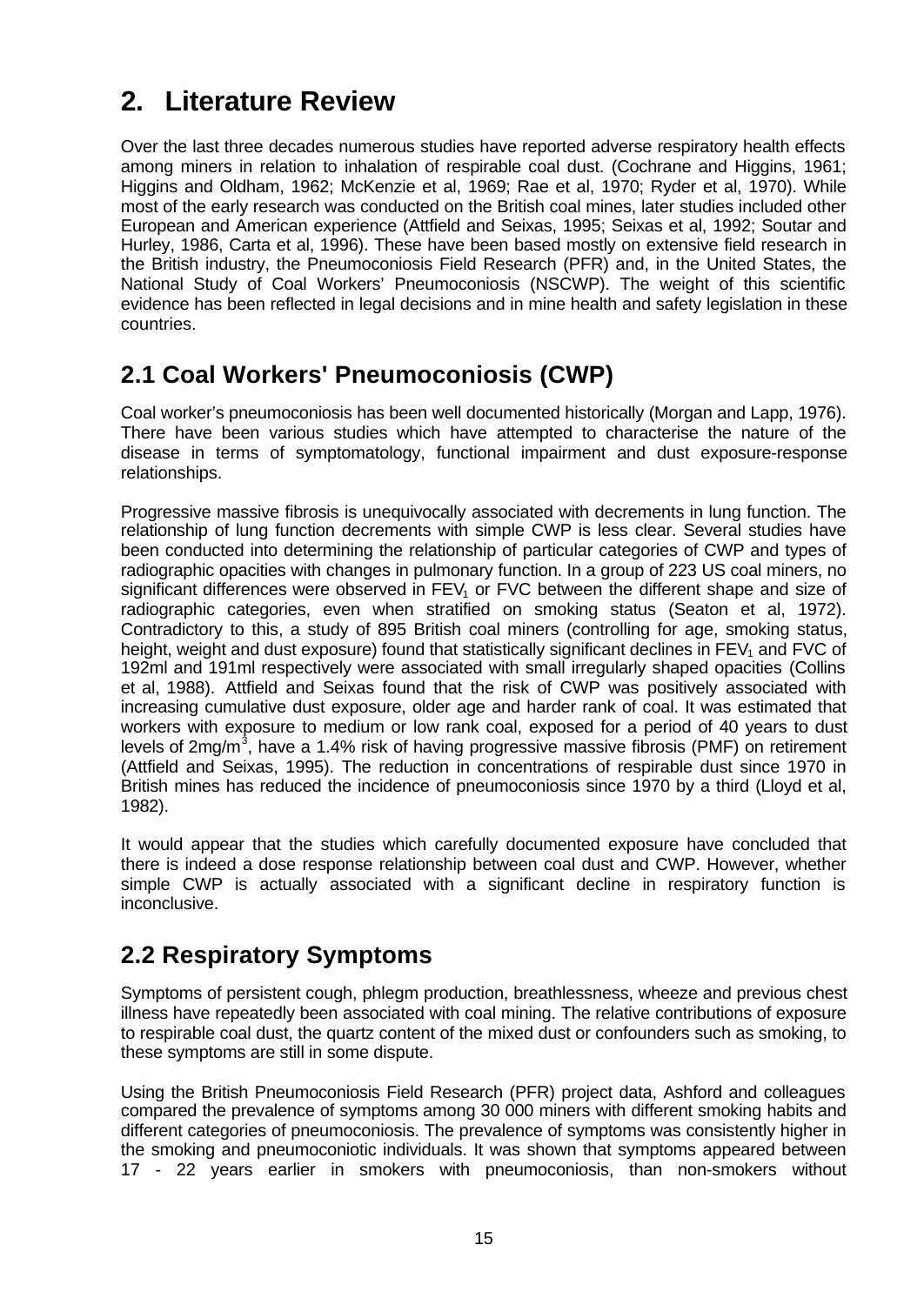pneumoconiosis. This study provided evidence that coal dust contributes to the development of respiratory symptoms at an earlier than expected age (Ashford et al, 1970).

The US Coal Mine Health and Safety Act of 1969 set the legal respirable dust standard for US coal mines at 3mg/m<sup>3</sup> in 1970, with a reduction to 2mg/m<sup>3</sup> in 1973. Notwithstanding these measures, studies in the US have shown that there are statistically significant associations between cumulative exposure to respirable dust and respiratory symptoms among miners entering the industry after 1970. (Seixas et al, 1992).

Lloyd and co-researchers found 31% of coal miners from a single colliery in South Wales exhibited symptoms of chronic bronchitis, as opposed to 5% in telecommunication workers matched on age, socio-economic status and smoking (Lloyd et al, 1982). There were statistically significant differences between the groups with regard to shortness of breath. A similar trend was seen in the analysis restricted to non-smokers. A study of young coal miners in Sardinia also found an odds ratio at the 75<sup>th</sup> percentile of cumulative dust exposure for any respiratory symptom to be 2.26 (Carta et al, 1996). This study suggested the presence of symptoms is more prevalent in a younger population of coal miners exposed to moderate levels of dust.

The findings in the literature support the conclusion that a dose-response relationship is present between dust exposure and the development of respiratory symptoms among coal miners, that such symptoms are seen at an earlier age than one would expect for a similar smoking population, and that workers with recent exposures and younger populations of workers are at greater risk.

## **2.3 Accelerated Decrements in Lung Function**

Decline of lung function among coal miners with advanced pneumoconiotic disease has been well documented in the literature (Higgins and Oldham, 1962; Morgan et al, 1972; Cochrane and Higgins, 1961). However, the decrease in lung function in workers with lower categories of CWP is not as apparent and, in the absence of pneumoconiosis, is still the subject of debate.

Among 3581 coal miners from 20 British coal fields (as part of the PFR), a loss of 0.1L in  $FEV<sub>1</sub>$ was associated with a mean cumulative exposure of  $174.8$  gh/m<sup>3</sup> to respirable dust, while controlling for smoking, age, height and weight (Rogan et al, 1973). In a longitudinal study of 909 coal miners from Sardinia, conducted over a period of 11 years (1983-1993), the decline in  $FEV<sub>1</sub>$  per unit cumulative dust exposure during follow up was 0.019L for the 7.08 years of follow up. Decline in FVC and FEV<sub>1</sub>/FVC ratio was 0.0045L and 0.0788% respectively. In this study the respirable coal dust concentration ranged from 1.73 to 3.05 mg/m<sup>3</sup> (Carta et al, 1996).

Studies conducted in the mid eighties in the UK and the US also reported a decline in lung function. Attfield analysed medical data for miners from 31 US mines from the National Study of CWP (NSCWP) conducted over two periods, 1969-1971 and 1977-1981. Using several regression models, each with different exposure indices, they indicated that over the 11 years, the decline in  $FEV<sub>1</sub>$  ranged from 0.036 to 0.084L. These models all controlled for age, smoking and height (Attfield, 1985). In a similar study of British miners, data of 1677 coal miners from five collieries who had been subjected to serial cross-sectional epidemiological surveys as part of the Pneumoconiosis Field Research from 1957-1973, was re-analysed as a longitudinal study. Over a period of 11 years the average dust exposure levels prevalent in British mines at the time of the study would have resulted in a decline of  $FEV<sub>1</sub>$  of 0.087L, while controlling for age and smoking (Love and Miller, 1982).

A more recent study conducted by Seixas and colleagues made use of the data generated by the NSCWP in the US in round 2  $(R2)$  (1972-5) and round 4  $(R4)$  (1985-8). This study looked at miners starting work in a mining environment in or after 1970, the date of the new US standards. Linear regression models controlled for age, height, cigarette smoking status, race and mining state. Higher cumulative exposure at pre R2 was significantly associated with a 0.0304L per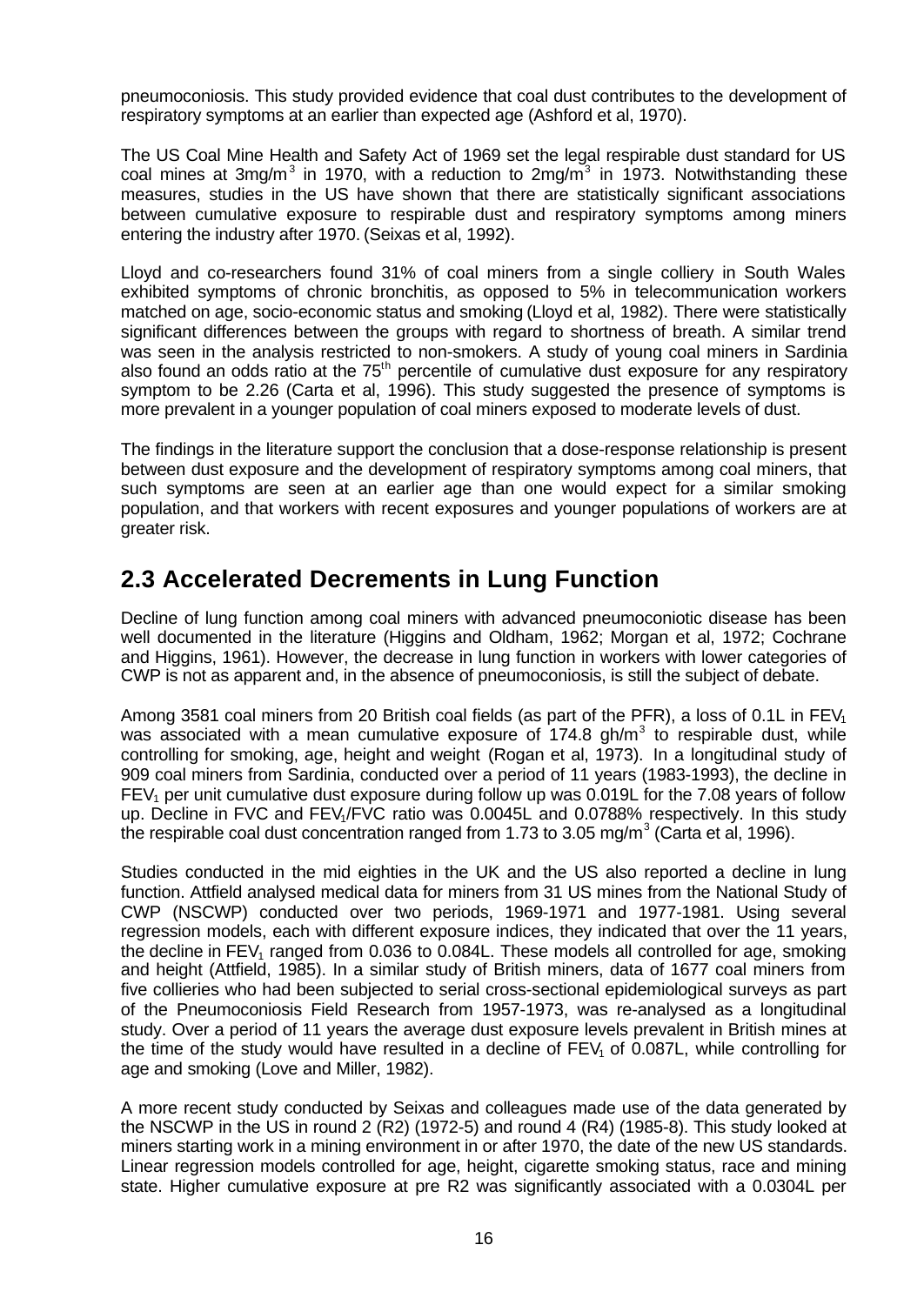mg/m<sup>3</sup> years and 0.0275L per mg/m<sup>3</sup> years decline in FVC and FEV<sub>1</sub> respectively. The fact that at R2 (1972-75), this sample was employed for no more than five years, suggested that the initial years of mining exposure were associated with a more rapid loss of lung function than those with a longer duration of employment (Seixas et al, 1993).

Apart from these findings of decline in respiratory function in the general mining population, other studies have documented more striking losses in specific sub-populations, which suggests that there is a need for the development of more appropriate standards and control measures at the coal face. These sub-populations include those miners more susceptible to the effects of dust exposure, and young miners.

A review of the data for 1867 miners and 2192 ex-miners selected from the original British PFR study was conducted. All those with PMF were excluded. Ex-miners under the age of 65 had lower levels of FEV<sub>1</sub> and FEV<sub>1</sub> /FVC ratio than active miners while controlling for factors such as age, smoking, height and weight. The difference in the effect of dust exposure in ex-miners under 65 as compared to current miners was 0.21 ml  $FEV<sub>1</sub>$  gh/m<sup>3</sup> (Soutar and Hurley, 1986). This seemed to imply that a healthy worker effect was present, with those workers in poorer respiratory health, but not yet at retirement age, leaving the mining industry preferentially.

The role of age as a possible effect modifier has been examined by several researchers. In the study by Seixas and co-workers. Separate regression analyses were run for workers above and below the age of 25. The latter cohort consisted only of participants with less than five years of coaldust exposure. A cumulative dust exposure related decrease of 35.8ml per mg-years/ $m<sup>3</sup>$  in  $FEV<sub>1</sub>$  (statistically significant) in miners over the age of 25 was seen, over and above the expected age related lung function decline (Seixas et al, 1993), as compared to those under 25 who had a statistically non significant decrease of 13ml per mg-years/m<sup>3</sup>. This study also suggested that the dose-related decline in lung function is more pronounced in newer coal miners that those exposed for a longer period. An initial loss of about 30 ml per mg-years/m<sup>3</sup> in  $FEV<sub>1</sub>$  was seen in the first few years, whereas the average for 20+ years of mining was 6ml per mg-years/ $m^3$  (Seixas et al, 1993).

While these numerous studies have shown that a probable dose response relationship exists with exposure to coal dust, there seems to be a significant variation in dose response coefficients, with variations from 0.08ml/gh/m<sup>3</sup> - 7.6ml/gh/m<sup>3</sup>. These variations could be due to several factors including differences in age mean exposure and duration of employment of the populations studied. The systematic over or underestimation of the levels of exposure in the various countries in which these studies have been conducted could play a role. The regional differences in the grade of coal could be another important factor in the observed differences.

Notwithstanding these differences, there are strong implications that certain populations are at greater risk for the development of decrements in lung function. These sub-populations include younger miners and newly employed workers at the coal face. Another sub-population, irrespective of age or employment status, is those who have a particular sensitivity to exposure, and who subsequently leave the industry at a far earlier age. It is our intention in this study to further explore some of these postulates, especially reviewing data of ex-miners, and to attempt to provide a clearer understanding of the dose response relationships.

[Conversion of the cumulative exposure units from mg-years/m<sup>3</sup> to gram-hour/m<sup>3</sup> (gh/m<sup>3</sup>) is by the factor of 1740 hours per year/1000 mg per g - based on the assumption that each miner works approximately 1740 hours per year (Attfield and Hodous, 1992), thus 1mg-years/m<sup>3</sup> = 2gh/m<sup>3</sup>. As different authors make use of different units, it is necessary in some instances to use the conversion factor in order to compare the findings in the various studies].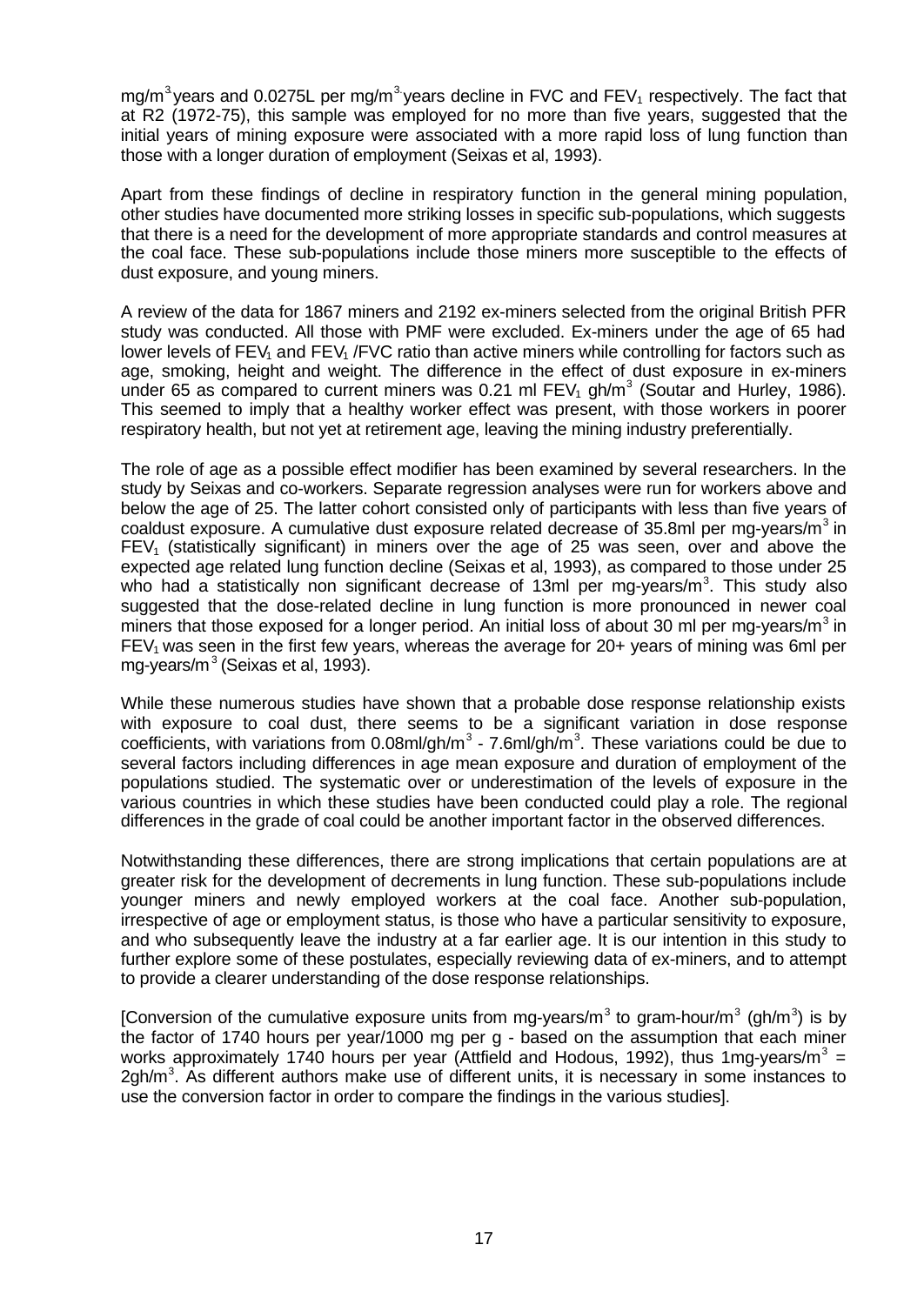## **2.4 Clinical Significance of Exposure: Impaired Function and Chronic Bronchitis**

While exposure to respirable coal dust may be responsible for the decline in lung function parameters, whether this decrement results in impairment or obstructive lung disease needs to be clarified. The debate of whether chronic bronchitis among coal miners is due to respirable coal dust or primarily to smoking is well documented (Coggon and Newman Taylor, 1998).

In a study in 1970 using data obtained from the second and third surveys of the PFR (UK), 4122 coal face workers were reviewed with respect to "bronchitis" and "smoking" status. The prevalence of bronchitis increased with increasing categories of exposure (p < 0.001) and with the presence of pneumoconiosis ( $p < 0.0001$ ). Although subjects were stratified according to smoking status, and prevalence of bronchitis was consistently higher in the smoking category, there was no information on whether statistically significant differences existed between the two categories (Rae et al, 1970).

These findings were contradicted by the investigation of 8 555 bituminous coal workers from the US by Kibelstis et al (1973). This study found that bronchitis was not significantly more common in the non-smoking coal face workers as opposed to non-smoking surface workers, except in the group that had between 10-39 years of face experience. The prevalence of bronchitis increased with age and smoking status as measured in pack years. The authors found that smoking was a more important factor in airways obstruction than job category.

The differences between the Rae et al study and the latter study was that bronchitis was defined with specific time periods (symptoms on most days for at least three months for at least one year) in the former, whereas the latter defined it simply as the presence of symptoms. This definition is likely to have introduced greater variability in the results. This is supported by the findings (Rae et al) that bronchitis appeared to be more related to smoking habits at the time of the assessment, rather than a cumulative smoking history. While Rae et al made use of cumulative exposure measures, Kibelstis et al used usual job as a surrogate measure of exposure.

Becklake continued this debate in her reviews of chronic bronchitis in dusty occupations. The conclusion was that certain dusty occupations such as coal mining resulted in chronic airflow limitation, which could be disabling (Becklake, 1985; Becklake, 1989). Oxman et al (1993) arrived at similar conclusions in their review of the literature, and additionally claimed that while occupational exposure was a cause of marked chronic obstructive disease in smokers, both smokers and non-smokers experienced clinically important losses in lung function. The risk among non-smoking gold miners was three times as large as that for coal miners, although the cumulative exposure of the gold miners was 21.3gh/m<sup>3</sup> compared to that of coal miners of 122.5 gh/m<sup>3</sup>. This differential risk was probably due to the higher silica content in gold mine dust (Oxman et al, 1993).

## **2.5 Role of Smoking**

The key controversy with respect to smoking is whether most important effects seen are really due to smoking and not coal dust. Love and Miller, in their study of loss of lung function in 1677 British coal mines (part of the PFR), showed that smoking over an 11 year period resulted in a mean loss of 0.51ml in FEV<sub>1</sub> for all participants. The excess decline in FEV<sub>1</sub> in current smokers compared to non smokers was 0.111L while controlling for cumulative dust exposure (Love and Miller, 1986). In a sample of British coal miners from the PFR study, followed up 22 years after the initial assessment, it was found that the effect of dust on  $FEV<sub>1</sub>$  decline in non-smokers was 0.9 ml/gh/m<sup>3</sup> and in smokers, 0.65 ml/gh/m<sup>3</sup> (Soutar and Hurley, 1986).

The data of Rogan and fellow researchers, when analysed by age, cumulative dust exposure and smoking status, showed a greater decline in  $FEV<sub>1</sub>$  with increasing age, increasing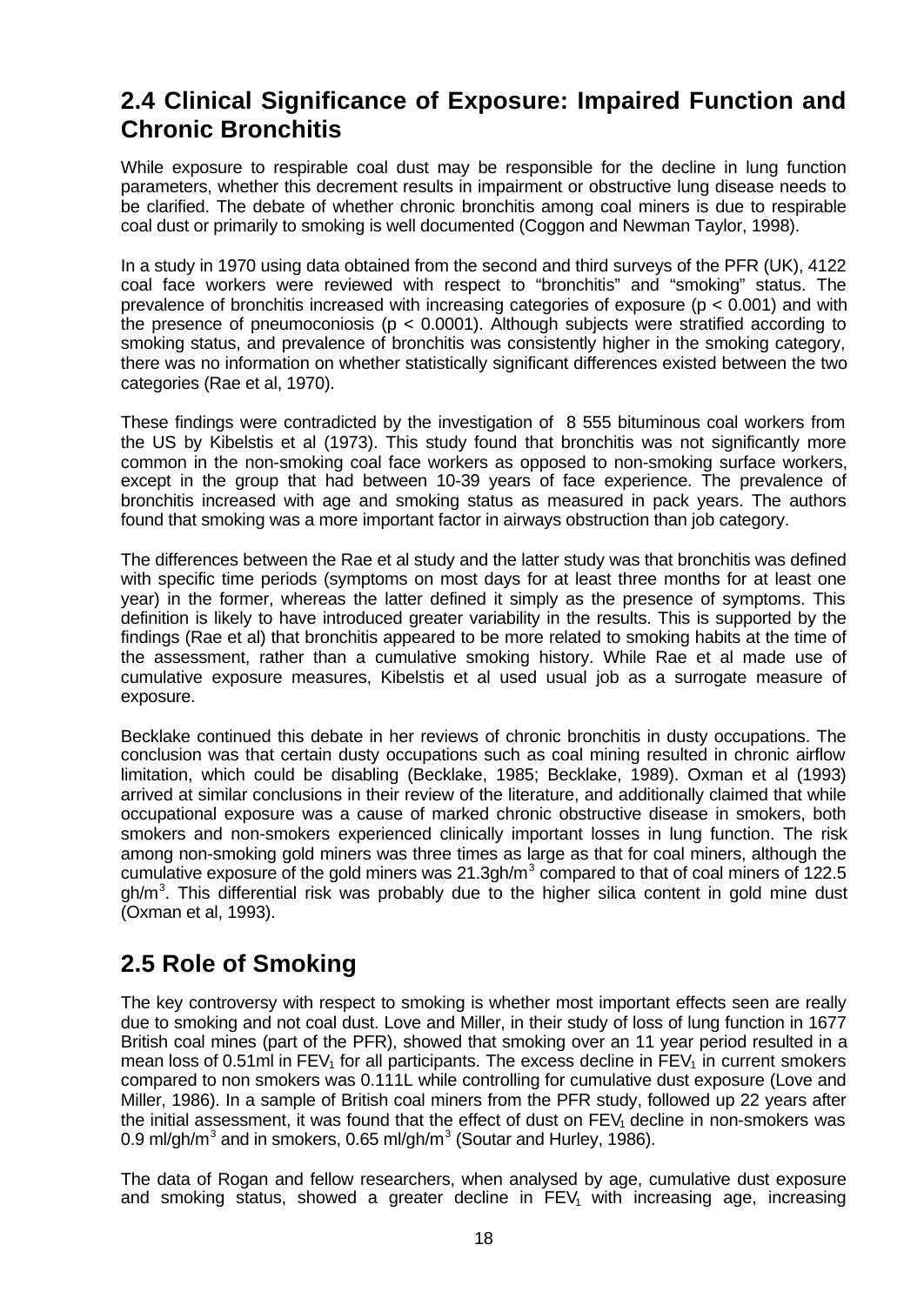cumulative exposure and cigarette smoking. Both smoking and dust exposure were significantly related to a decline in  $FEV<sub>1</sub>$ : Regression models indicated that smoking (cigarettes/day) resulted in a decline of 4.6ml while per cigarette/day controlling for age, height and dust exposure. Dust exposure, controlling for cigarette smoking, resulted in a decline of 0.6ml per gh/m<sup>3</sup> (Rogan et al, 1973). No interaction between cigarette smoking and dust exposure was seen. Marine and co-workers found, in a sample of 3 380 coal miners (PFR dataset), that the dust associated gradient for  $FEV<sub>1</sub>$  <80% was virtually identical for both smokers and non smokers. The odds of having an  $FEV_1$  < 80% due to dust exposure was 1.29 times greater in smokers than nonsmokers while controlling for age. The same researchers found an interaction between smoking and age - the finding of a less than predicted  $FEV<sub>1</sub>$  was more likely with increasing age in smokers than non smokers (Marine et al, 1988). In the study on coal miners from the United States, Attfield found that smoking was associated with an average excess reduction in  $FEV<sub>1</sub>$  of about 0.1 L over an 11 year period. In contrast, exposure to coal mining dust resulted in a loss of about 0.08 L over the same period (Attfield, 1985).

That the decline of lung function is caused primarily by smoking is strongly argued by other researchers. Morgan has argued that the healthy worker effect in longitudinal studies is likely to affect smokers to a greater extent than non smokers, thus affecting the findings of such studies. Morgan concludes that it is far more important to change smoking habits "than it is to lower dust levels by 20 or 25 percent" (Morgan, 1986). Other authors have challenged this view and concluded that an interactive relationship actually exists between smoking and respirable coal dust exposure in the decline of  $FEV<sub>1</sub>$ .

Henneberger and Attfield (1996) found that a statistically significant interaction existed between current smoking status and cumulative exposure, resulting in a decline of FEV<sub>1</sub> /FVC of 0.030% per mg.year/m<sup>3</sup> amongst current smokers. Interactions were not seen in ex-smokers, suggesting that the effect of smoking is acute and reversible.

Although the comparisons of losses in lung function in most of the above research cohorts are dependent on the relative smoking and dust exposure profiles of the specific cohort, statistically significant losses due to coal dust exposure are evident. The effects of dust and smoking on  $FEV<sub>1</sub>$  appear to be additive, but this requires additional research. In more heavily exposed workers (and, especially, sensitive sub-populations) dust effect is in the same absolute range as smoking effects. Studies have repeatedly shown dust related effects among never smokers.

## **2.6 Autopsy Based Studies**

A 1986 estimate indicated that approximately 86% of deceased white miners underwent autopsy in South Africa (Hessel, 1987). There is a centralised storage of results at the NCOH. A 1992 in-house report from the National Centre for Occupational Health (NCOH), which houses the Pathology Automation System (PATHAUT) database, indicated that 54% of white miners and 21.6% of black miners autopsied from the coal industry over a two year period (1988/9) suffered from emphysema of some grade (Mangena, 1992). Apart from this preliminary report, no other comprehensive study of this database has been undertaken among coal miners. This is in sharp contrast to the numerous studies that have been conducted on the South African gold mining industry using this database (Sluis-Cremer, 1980; Becklake et al, 1987; Hnizdo et al, 1991; Hnizdo et al, 1994; Murray et al, 1996; Hnizdo and Murray, 1998).

Early autopsy based studies of coal miners looked for relationships between emphysema and CWP. A sample of 247 Welsh coal miners who had been diagnosed with CWP during life and had an autopsy at a single hospital in Cardiff were selected by Ryder et al (1970). This population was contrasted with matched age and gender population who had autopsies conducted at the same hospital. All coal miners were excluded from this "non-exposed" group. 34.5% of those workers with category "A" pneumoconiosis and lower (n=139) (according to the ILO Classification of 1958) had emphysema scores of 15 or more (with 30 indicating maximum severity). Only 9% of the contrast population had similar scores.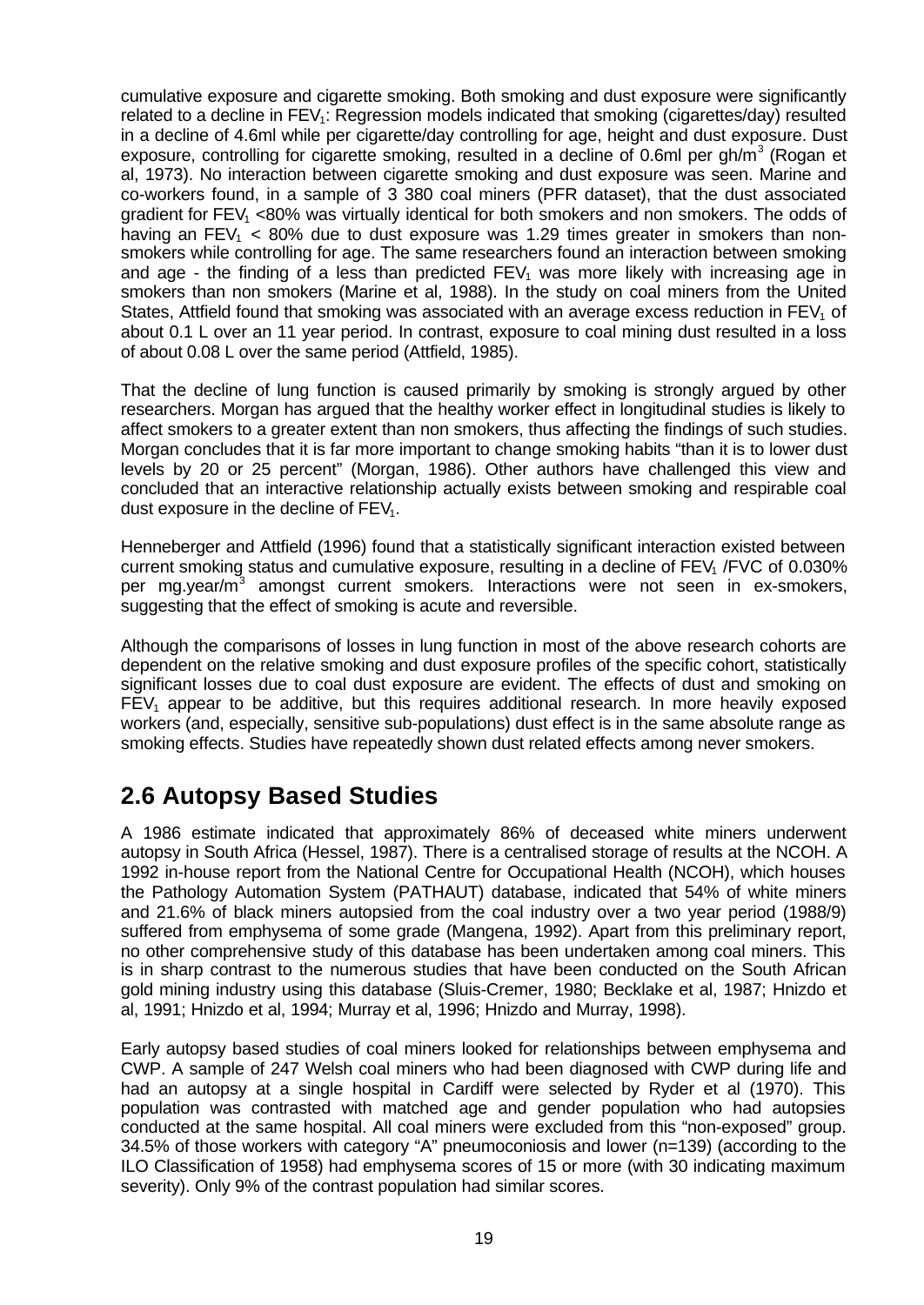Autopsy studies on British coal miners have been conducted to explore the relationship of autopsy diagnosed emphysema to coal dust exposure, controlling for age, pulmonary fibrosis and smoking. Adult men (in the catchment area of two South Wales hospitals) dying from ischaemic heart disease, on whom post-mortems were conducted, were included in the study. Subjects were categorised into coal worker (n=39) or non coal worker (n=48). An odds ratio of 10.95 for emphysema among coal workers as compared to non-coal workers (smokers and non-smokers combined) was found. The odds ratio for emphysema in coal workers without progressive massive fibrosis was 5.67 compared to non-coal workers (Cockroft et al, 1982). To determine whether any specific dose response relationships existed between the findings of emphysema on post-mortem and coal dust exposure, a subsequent study looked at the autopsied lungs of 450 coal miners, for whom reliable estimates of cumulative exposures were available. While the presence of emphysema increased with the level of fibrosis, 47% of those workers with no evidence of fibrosis had emphysema. In the groups with some degree of fibrosis, a clear dose response relationship of emphysema with coal dust exposure was seen. The authors concluded that a causal relationship was likely (Ruckley, 1984).

Leigh and co-workers reviewed the data of 886 coal worker autopsies conducted between 1949 and 1982 in New South Wales, Australia. Emphysema score was significant for years worked at the coal face;  $FEV_1$  and age at death. Gland-wall ratio was significantly correlated with emphysema score and  $FEV<sub>1</sub>$  Emphysema was more strongly correlated with pneumoconiosis in non-smokers than in heavy smokers (Leigh et al, 1983).

The studies discussed above clearly show that autopsy diagnosed emphysema is found in coal worker's pneumoconiosis; however, it has not been shown consistently in coal miners without CWP. Only a single study has been able to show any dose response relationship with emphysema and exposure to respirable coal dust. The role of smoking as a confounder in these studies is unclear.

## **2.7 Healthy Worker Effect (HWE)**

The concept of the HWE is based on the premise that workers, especially those in occupations with specific risks, are somehow resistant to poor health effects associated with such risks, and therefore remain in their occupations for a longer period than those more susceptible to the adverse outcomes. Therefore cross sectional and case control study designs, in choosing working populations, are likely to see less of an effect due to particular exposures, as those "sensitive" workers have already selected out of these populations. In studying coal miners, this presents as a significant limitation to determining the effect of coal dust exposures.

The study of Lewis and co-researchers in the United Kingdom found that increasing age resulted in a decrease in the effect of mining exposure on FEV1 and concluded that those workers most sensitive to the effects of underground mining are more likely to leave the industry or transfer to surface jobs (Lewis et al, 1996). Similar conclusions were reached in another study using responsiveness to methacholine challenge as a marker of adverse respiratory effects. Miners with the longest duration of exposure underground had a lower prevalence of responsiveness compared with miners who never worked on the coal face (p< 0.01). Workers with more respiratory tract symptoms and lower lung functions responded more to methacholine than those with fewer symptoms and better lung function. They concluded that workers employed in dusty jobs are less likely than unexposed workers to show increased non-specific airway responsiveness, probably due to "health related job selection". Thus studies which do not follow changes in jobs and/or employment status of a cohort from entry into the mining industry forward may underestimate the effects of dust exposure on respiratory health (Petsonk et al, 1995).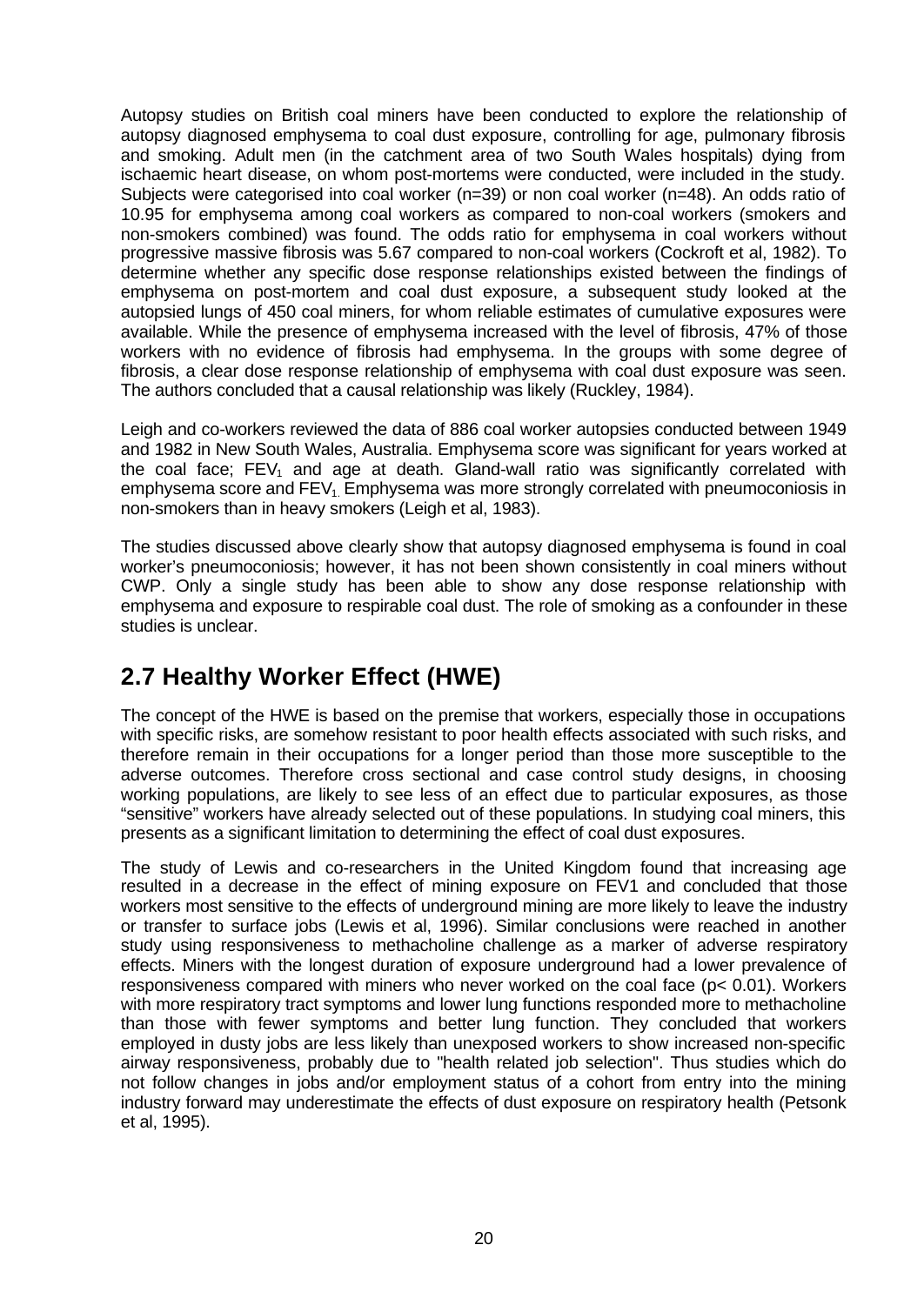## **2.8 The Role of Coal Grade and Geographic Differences**

Regional differences in health outcomes among coal miners have been attributed to the grade of coal mined and the quartz content of the dust. This has been suggested as a reason for the low levels of disease in South African coal workers as silica content in SA coal mines averages less than 5% (Doug Rowe, Department of Minerals and Energy, personal communication). However, a hypothesis put forward by Seaton may contradict this. He claims that the lower ranked coal dust, such as that found in the majority of South African mines, may actually contain more quartz and silicates. He postulates that low quartz content dust may accumulate in the lung and result in emphysema and progressive massive fibrosis, while high concentrations of quartz may produce rapid fibrosis (Seaton, 1983).

In the review of data from 22 different coal mining counties in the United Kingdom, proportional mortality ratios for CWP, chronic bronchitis and emphysema varied from 135 (confidence intervals, CI: 16-488) to 3825 (CI: 1538-7881) for the different regions. There was an absence of geographic correlation for the proportional mortality ratios between emphysema and CWP. This led the authors to postulate that the mechanisms by which coal dust causes these diseases differs, depending on the features of the dust itself (Coggon et al, 1995).

## **2.9 Description of the Autopsy Data**

The study used the PATHAUT database for the autopsy part of the project. Current legislation places an obligation on physicians attending to deceased miners to remove, with family permission, the cardiorespiratory organs and submit them to the Medical Bureau for Occupational Diseases (MBOD) in Johannesburg. The autopsies are performed for the MBOD by pathologists employed at the NCOH.

Three types of autopsies are performed: full body examinations, examinations of cardiopulmonary organs, with access to the other organs (limited autopsies) or examination of cardiopulmonary organs only. Full and limited autopsies are only performed on those bodies that come from within a 100km radius of the NCOH. Deaths further afield result in only the formalin preserved cardiopulmonary organs being sent to Johannesburg. Only full autopsies are subject to lung inflation - preferable for the accurate diagnosis of emphysema. The type and grade is assessed using a grid system of 20 radiating zones. Scores are assigned for centriacinar emphysema and panacinar emphysema in each zone, ranging from 0 - 5. The score for all zones are summed and the total score is expressed as a percentage. A four stage classification system is used: absent; insignificant (up to 33%); moderate (33%-66%) and marked (>66%).

Computerisation of all autopsies began in 1975, when the PATHAUT was instituted. PATHAUT is a single database which combines data from a variety of sources, including coded autopsy summary sheets, occupational histories and clinical files. In brief, the database provides identification data, exposure (mineral) type and years worked in mines, mine at which the worker last worked, cause of death, smoking history (this information is generally obtained from the mining operation's medical records or the MBOD records), autopsy material description, and macroscopic and microscopic reporting. In turn, medical data and occupational histories can be traced from identification numbers back to the MBOD's data storage system.

There are several limitations with both the PATHAUT database and the MBOD records that were addressed in the study. The first is selection effects in which subjects come to autopsy. Workers who have been fully compensated while alive are less likely to have their bodies submitted for a post mortem because there is no additional compensation. Thus unbiased prevalence rates of disease outcomes cannot be directly estimated from the PATHAUT. In addition, due to the peculiarities of the mining industry in the country, determinations of the population eligible for autopsy upon death is difficult. Families of white miners, who are generally more aware of financial benefits, are more likely to submit organs for assessment than those of black miners (Hessel et al, 1987b). Black miners, upon retiring, return to their homes in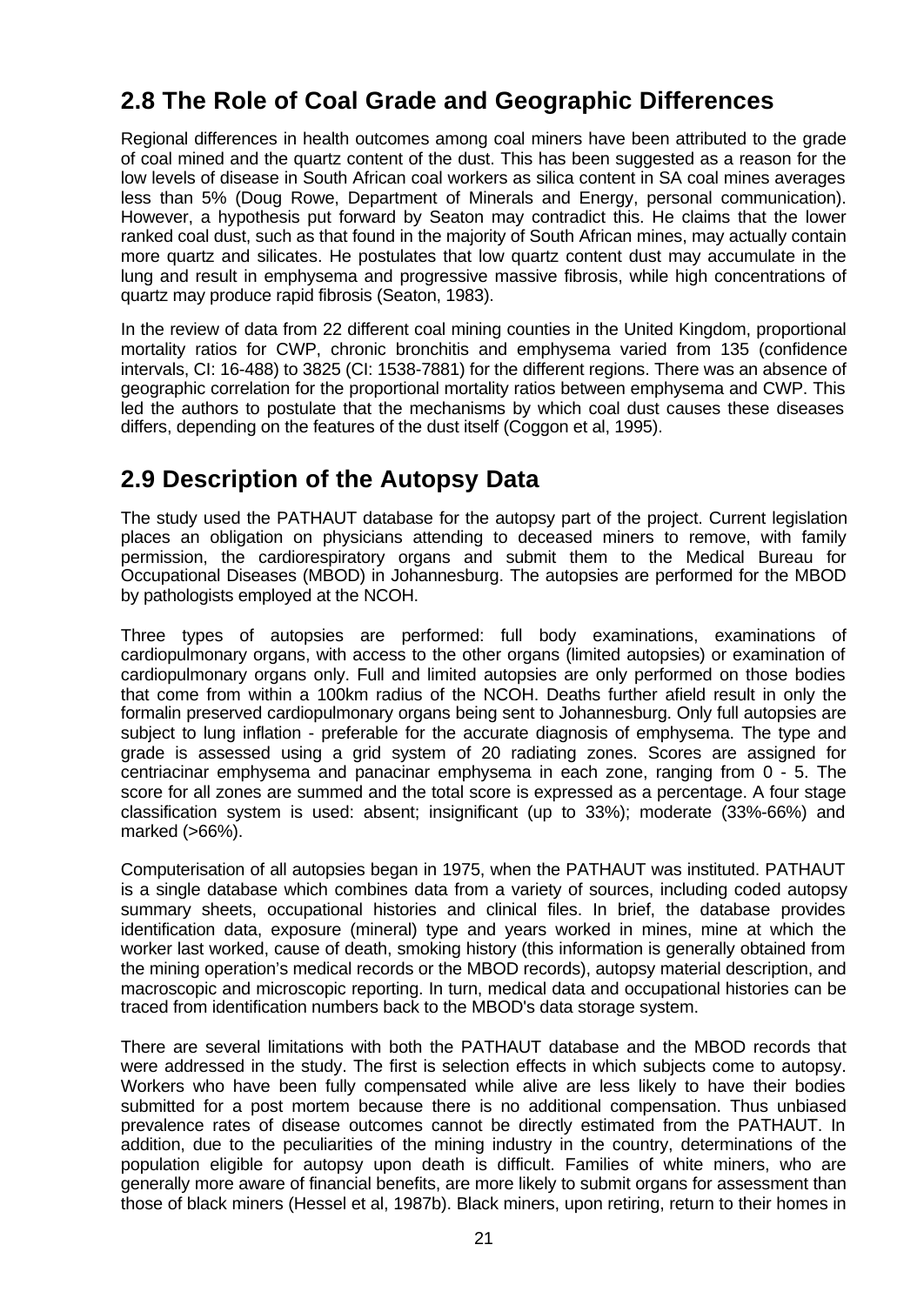rural South Africa, often with little access to health services with diagnostic facilities for occupational diseases, or with little knowledge of legal benefits from the compensation system. These miners are unlikely to have autopsies performed on them as compared to retired or exwhite miners who are better informed of their legal rights. Autopsies on black miners are more likely to be conducted on those who die in while in service or from mining accidents.

## **2.10 Description of the Exposure Data**

The Department of Minerals and Energy (DME) is responsible for legislation which prescribes to mining companies schedules and methods of environmental monitoring. The Minerals Act and the Occupational Diseases in the Mines and Works Act (1973), require companies to determine their dust levels to calculate their contribution to the Compensation Fund (risk levies). This is done according to the following sampling strategy: mining operations are divided into an unspecified number of sampling areas based on expected similarity of dust exposures among miners within each sampling area. The group of miners in each of these sampling areas is referred to as a statistical population. A minimum of five personal samples for respirable dust per each defined statistical population must be collected in each six month period. The total number of samples per statistical population taken should be greater than, or equal to 5% of the miners in the statistical population sampled during the period. Full shift sampling must be done. Analytic methods that are used must be approved by the South African Bureau of Standards. The analysis of the samples must be forwarded on a six monthly basis to the DME, stating details of the areas and populations sampled and any abnormal operation at the time of sampling (DME, 1994). Mines differ in their approach to sampling, with some conducting inhouse measurements and others contracting accredited authorities.

Personal sampling was first started around 1985, although this varies among mining operations. Prior to this only area sampling was done. Recently the French gravimetric sampler, CIP10, has been used for dust sampling at a sampling rate of 10L/minute. Prior to gravimetric sampling, thermal precipitators were used. All mines are expected to sample the respirable fraction of airborne particulates using internationally approved standards of occupational hygiene. In a study comparing the measurements of the CIP10 with the US coal mine dust personal sampler unit, the relationship was dependent on the size distribution and density of the aerosol being sampled. The conclusion was that the CIP10 failed to sample according to any of the respirable dust criteria valid at that time, namely the ACGIH and BMRC criteria (Gero and Tomb, 1988). In a UK Health and Safety Executive (HSE) funded project, a seven nation European consortium evaluated eight samplers to determine compliance with the newer sampling criteria (the ACGIH-CEN-ISO standard). These studies have included the CIP 10 (Kenny et al, 1997). While most samplers had poor but predictable efficiency at high wind speeds (>4.0ms<sup>-1</sup>), the CIP 10 was not as predictable. At low speeds  $(0.5\text{ms}^{-1})$ , it was one of two samplers (out of the eight tested) which required a correction factor. It also required a correction factor at speeds of 1ms<sup>-1</sup>. The report also cites other field trials comparing the CIP 10 with the Institute of Occupational Medicine's (IOM) personal sampler, which found that the CIP 10 undersamples by a ratio of 1.5. The more recent report by Görner et al (2001), indicates that the sampling efficiency characteristics of the CIP 10 differ from the conventional 50% cut off of 4.0µm, by 0.26µm, with a slope of 1.43 (convention = 1.5 geometric standard deviation).

No check sampling was done by external agencies or by the governmental department on a routine basis. A recent research report conducted by the Centre for Industrial and Scientific Research (CSIR) compared their own sampling data from four gold mines with the data submitted to the DME. The percentages of workers exposed to lower concentrations  $\left($ <0.8mg/m<sup>3</sup>) were overestimated by the company data as compared to the CSIR data, and this was marginally reversed at higher concentrations (0.8 - 2mg/m<sup>3</sup>) (Kielblock, et al, 1997).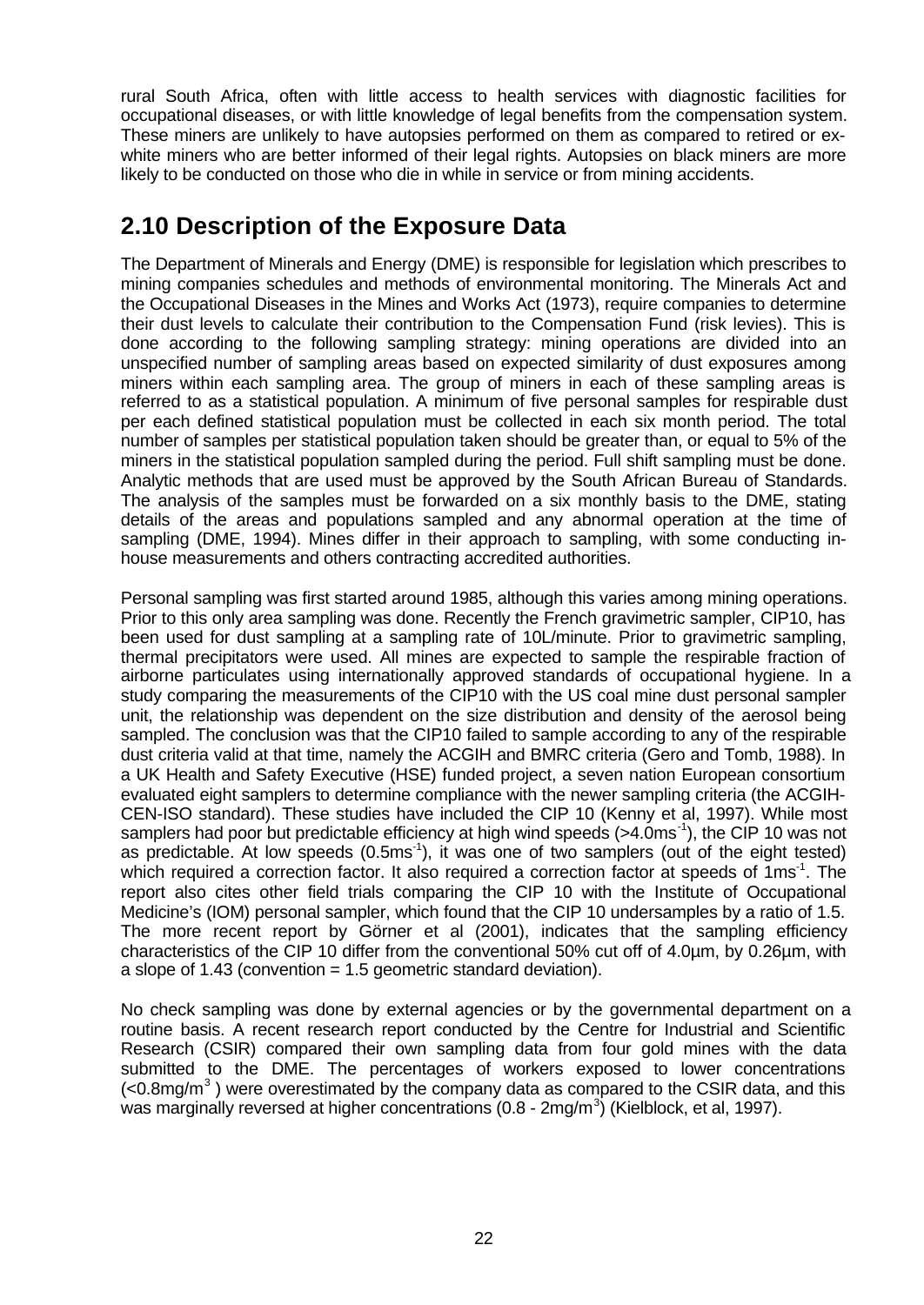## **2.11 Description of Mining Operations**

The study was based at three of four mining operations in the Mpumulanga province. A leading international producer of coal agreed to participate in the study and operations belonging to this multinational participated in the project. In general, mining technology on South African coal mines has changed over the last 15 - 20 years, especially with regard to the use of continuous mining technology, reduction in blasting etc. The actual dates of introduction of advanced technology varied from mine to mine.

### **2.11.1 Mine 1**

This mine is situated 55 km west of Witbank in the Mpumulanga province. It has approximately 1 868 employees. The dominant methods used are underground mining using the bord and pillar method with continuous miners. Some opencast mining is also done. It is estimated that the life of this mine is 38 years. The operation plans to introduce single-pass continuous miners who cut and bolt simultaneously (Group Mining Operations Report, 1997).

### **2.11.2 Mine 2**

This mine is situated 48 km south east of Witbank, with 2 310 employees. The mining methods are, once again, underground continuous miner bord and pillar mining, together with opencast mining. The life of this mine is expected to be 11 years. New ventilation and service shafts were sunk to improve ventilation and reduce travelling time to the sections. This latter engineering improvement is likely to have an effect on the development of cumulative dust exposures (Group Operations Report, 1997).

## **2.11.3 Mine 3**

This mine is located some 25 kilometres south east of Witbank in the Mpumalanga Province. It has both opencast and underground sections. It produces 9.5 million tonnes of coal sales per annum and supplies its products to the export, domestic and local power station markets. The underground operation employs bord and pillar methods using continuous miners and recently introduced continuous haulages to extract coal from the number 2 and 4 seams. The mine has a 20 year life and employs 1600 people.

## **2.12 Geological Description of South African Coal**

The coal found in the South African coal fields was deposited during a 35 million year geological time period. The coal is found in thick shallow lying coal seams, with the majority of reserves in the Witbank area, Mpumulanga province. The rank of carbon content of the coal increases eastwards in the country, but simultaneously, the number of seams and their thickness decreases. Thus Mpumulanga and Northern Province have bituminous coals with seams several meters thick, while KwaZulu-Natal coal is anthracitic and in thin seams (Chamber of Mines, Education/Reference section, 1998). As previously mentioned, the silica content of the South African coal is generally less than 5%.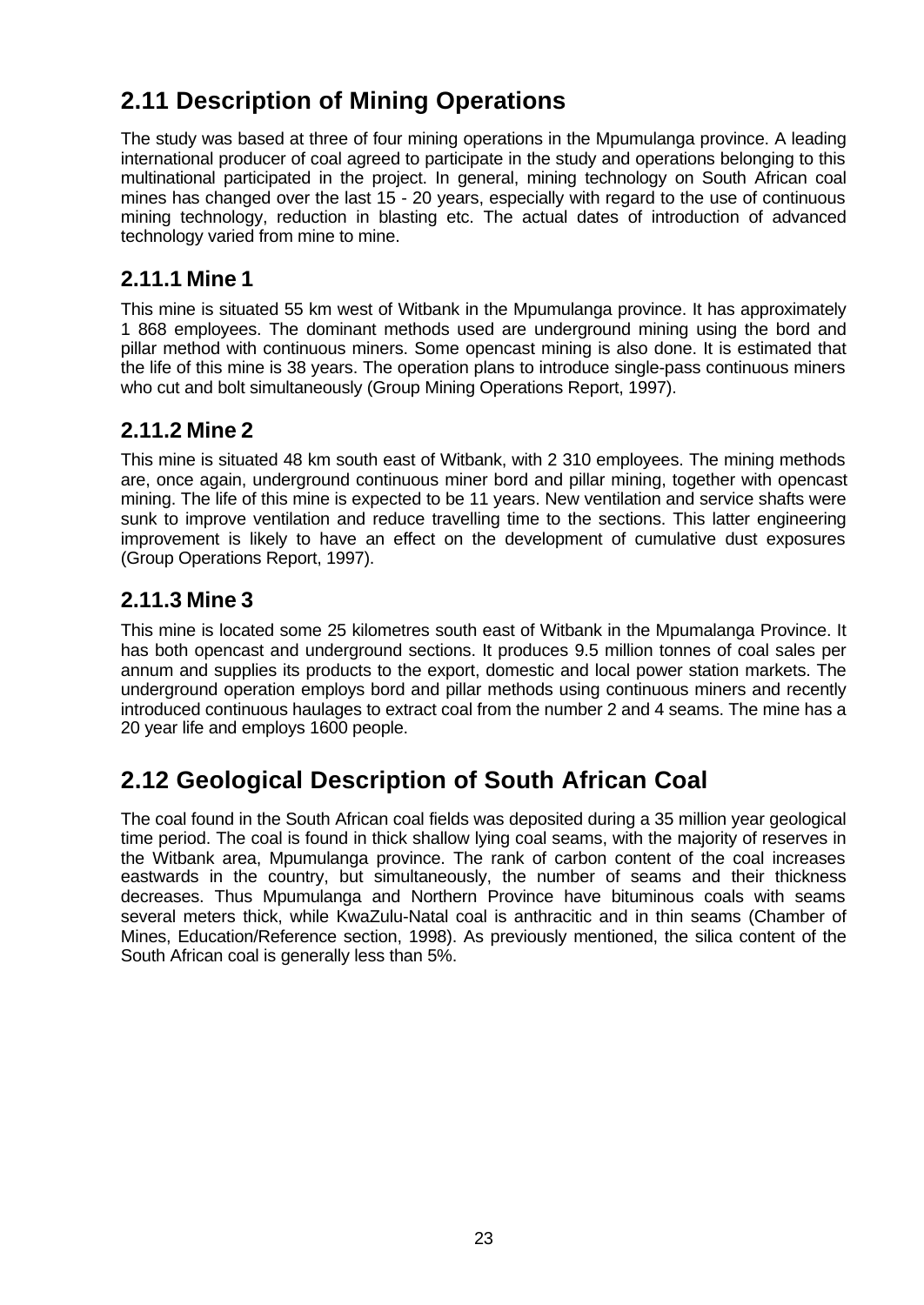# **3. Research Methodology**

## **3.1 Overview of methodology**

The overall plan of the research team was to conduct two linked studies:

- 1. an autopsy analysis which included review of all coal miner autopsies from 1975 to 1997 to determine the prevalence of emphysema and its association with measures of exposure (years worked);
- 2. an analysis of living miners (both active and those that have left the industry), who have been employed for at least one year in underground mining between the years 1985 and 1998 in one of three mines owned by the participating Mining Corporation. Additionally a sample of surface workers was chosen as a comparison group. Cumulative exposure to respirable dust was estimated through a combination of written work histories, miner interviews, historical and current exposure samples and review of records. Associations between measures of exposure and respiratory outcomes, based on questionnaire, spirometry and chest radiographs, were investigated.

In each of these two linked studies data was also collected on potential confounders, including age, smoking, non-occupational dust exposures, non-coal mining exposures, other respiratory diseases such as TB, family history of TB or asthma/allergies and personal history of childhood respiratory illness.



*Figure 3.1.1.1 Diagrammatic representation of the methodology showing the linking of the studies*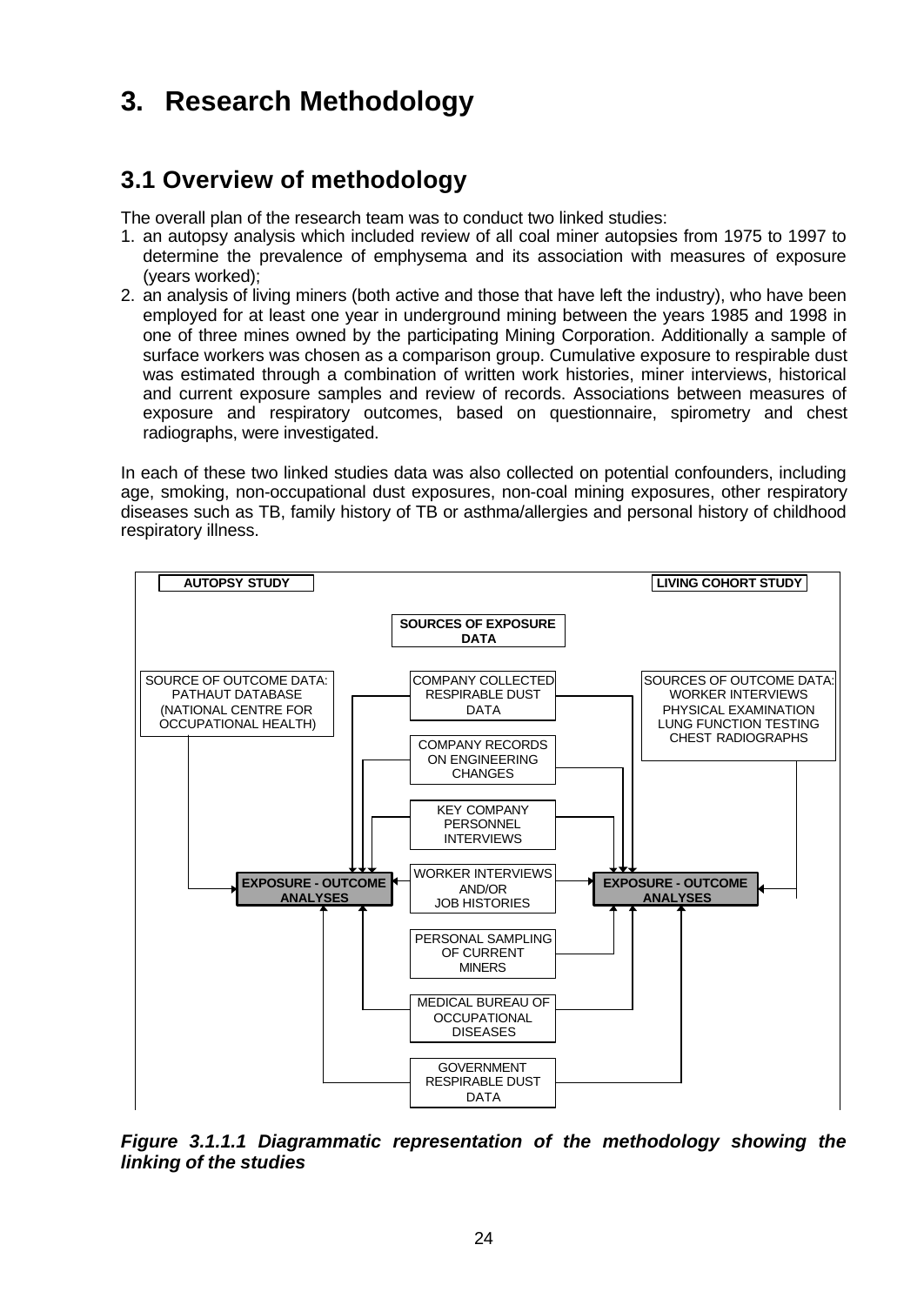## **3.2 Autopsy Study: the PATHAUT Database**

The objectives of the pilot study were to validate the diagnoses contained within the PATHAUT database, specifically the diagnoses of coal workers' pneumoconiosis, silicosis and emphysema, made by the conducting pathologists at the National Centre for Occupational Health. This validation study was conducted by Dr Jill Murray, NCOH, Dr Francis Green, University of Calgary, Alberta, Canada and Dr Val Vallyathan, National Institute for Occupational Safety and Health, Morgantown, West Virginia, U.S.A.

The process of validation occurred at two levels: histological review and whole lung section review. The assessors independently reviewed histological slides from 30 randomly selected cases of miners on a blind basis without any knowledge of occupational exposure or other demographic information. The purpose of this was to determine agreement between reviewers and PATHAUT diagnoses. Kappa statistics were used to determine agreement. The first review of the histological slides revealed that the majority of slides were from miners with mixed exposure (coal + other mine). A second review was done on the same basis, using slides from 31 miners that worked only in coal mines.

The second step was to independently grade 31 whole lung sections for emphysema, taken from the files of the miner cases in the second review mentioned previously. When available, the Gough Wentworth technique of classifying emphysema using whole lung sections, is highly preferable to microscopic recognition and grading.

Data on all autopsies that were done on coal workers and recorded on the computerised database from 1975 to 1997 was evaluated for prevalence of emphysema, chronic bronchitis, chronic bronchiolitis, CWP and silicosis. The association between the prevalence of emphysema and measures of exposure (years worked was the only measure that was usefully collected on the database) was examined, including multivariable regressions controlling for smoking, age and race.

## **3.3 Living Sample Study**

### **3.3.1 Selection of a sample of living workers**

Based on expected variability in key exposure and outcome measures from previous studies conducted by members of the research team, and by the levels of exposure experienced by the proposed sample, a recommended number of 750 miners was chosen. The original sample size was calculated based on the data from the Seixas et al study (American Journal of Industrial Medicine, 1993; 21:715-734).

- Exposure effect =  $0.0055$ ml/mg/m<sup>3</sup>
- Std error  $= 0.0025$
- $\bullet$  Power = 0.8
- $\alpha$  (type 1 error) = 0.05

This produced a sample size of 1900. The mean levels of exposure in this population was 1.46 mg/m<sup>3</sup>. In our preliminary enquiries, our population had been exposed to levels considerably higher in the past, and lowest levels currently are at least twice as high. Calculations done on 1.5x exposure effect, using the same type 1 error and power data, provided a sample size of 680 and, taking into consideration confounding and other issues, a figure of 750 was decided upon.

The definition of the sample had to consider different categories of exposure. Three groups were decided upon:

- More than 10 years exposure at the coal face
- Between 2 and 10 years exposure at the coal face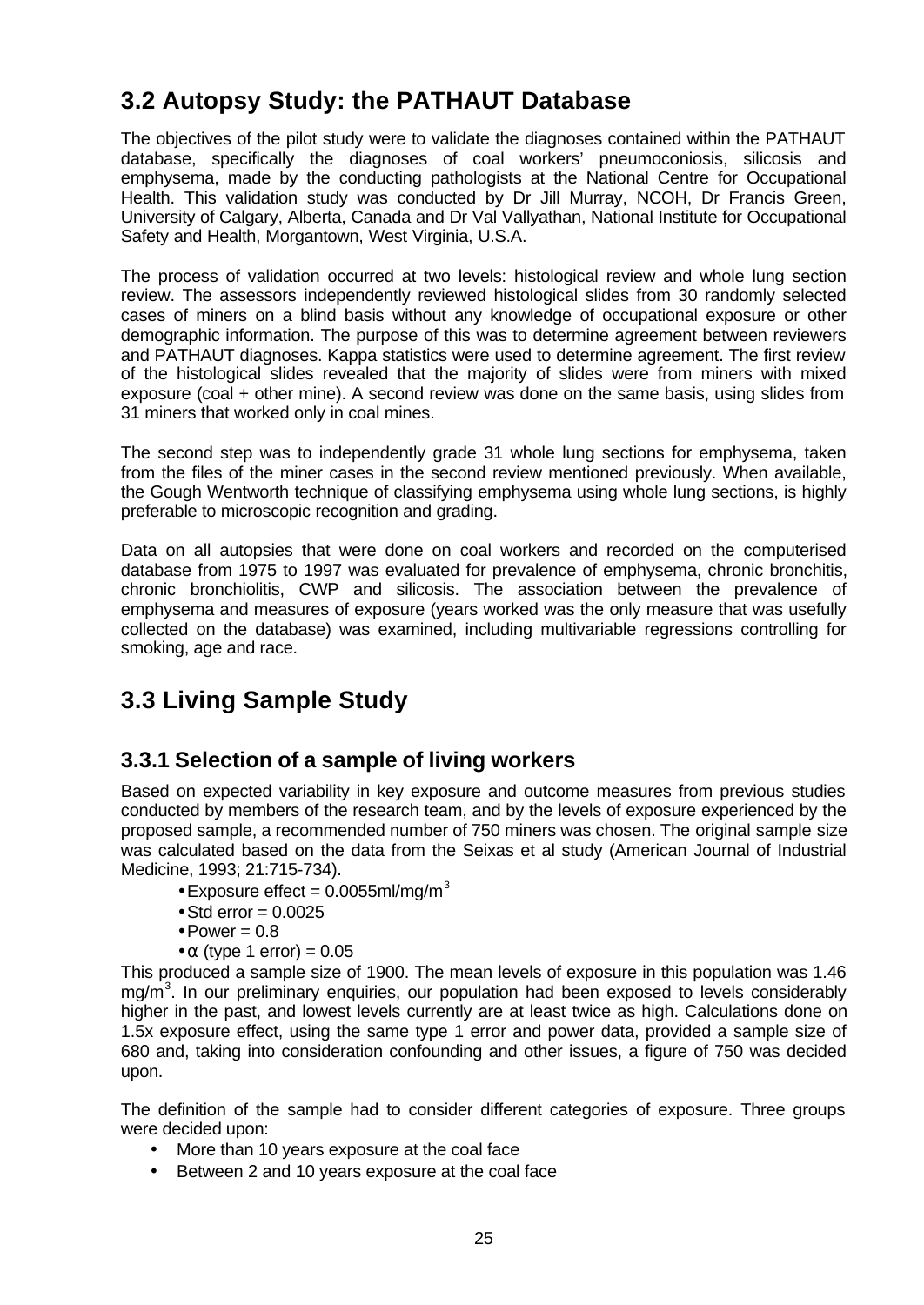• Those currently employed in non-face jobs with less than two years face exposure or an appropriate category of surface workers.

The reason for choosing this stratified population was because of the difficulty in comparing lung function parameters with an external population – the intention was to do internal comparisons. This stratification allowed for a broad range of exposure in the sample, while maintaining comparability on socio-economic status and other environmental factors.

On the basis of this plan, using the following calculation:

- Effect size (mean effect/std deviation) =  $0.25$  (0.0055/0.025) between low and medium; medium and high exposure groups
- Power  $= 0.8$
- $\alpha$  (type 1 error) = 0.05

resulted in a sample size of 200 per category. Taking into consideration confounding factors etc, this was increased to 250 per category, giving a total of 750. At least 80 – 85 workers per category per participating mine was set as the target figure. With regard to current and former employees, at least 200 of the above 750 miners were to be ex-miners, from the various categories in the three mines, however, because of the high participation rate in the mines, it was decided that having 700 currently employed and 200 former employees increased the power to detect any differences between the employment groups.

Selection of workers using this rationale required considerable data collection. While company databases keep track of current job descriptions, no tracking of previous jobs or exposures is readily available. Unfortunately, even the existing databases was not satisfactory, as one or the other important variable was absent from any one particular database (for example, absent data on dates of engagement in one, or lack of job descriptions in another). This necessitated careful merging of databases, created in different formats. Following this task, all employees graded as category 13 and above were excluded in order to ensure participants remained within a narrow socio-economic grouping. Detailed exposure information on remaining workers was obtained from the employee records. Each worker was then ranked according to their years of exposure at the face and years of no coal dust exposure (surface workers). A random stratified sample of workers based on years of exposure at the face and non exposure was then selected.

In order to effectively characterise the exposure grouping as indicated above, delving into each worker's employment record was necessary. This meant obtaining detailed information on years worked in different areas in the mine in different job descriptions for as many sub grade 13 workers. Once again, the research team was faced with the task of trying to track down files in the company's archive, which were not maintained in any strict alphanumeric order. In order to capture this information, the research team had to familiarise themselves with all the job descriptions used at the mine, recorded on their databases and in employee files. Job descriptions follow a specific salary grading and once again, all descriptions graded 13 (i.e. job titles such as supervisory, surface management, human resources or administrative related) or above were ignored. Subsequently, the remaining descriptions were classified into face job, nonface job, surface or a combination of these. This classification was done after consultation with the Human Resources Manager and the Occupational Hygiene Manager at the collieries.

The original strategy for sampling ex-miners was to use the company records or trade union membership data of last known address. Those living within a 100km radius of the mine were to be asked to participate by means of a letter. Transportation costs of these workers was provided.

However, because of the inadequate mining company records, this strategy had to be considerably revised. Our review of the ex-employee records at each of the mines failed to provide an adequate number of employees who met the criteria (primarily residence and duration of employment criteria). Information contained in the company records was generally outdated, hence people had moved from their recorded addresses. Additionally, ex-employees who, according to company records, lived in distant areas (Lesotho, Eastern Cape, etc.) were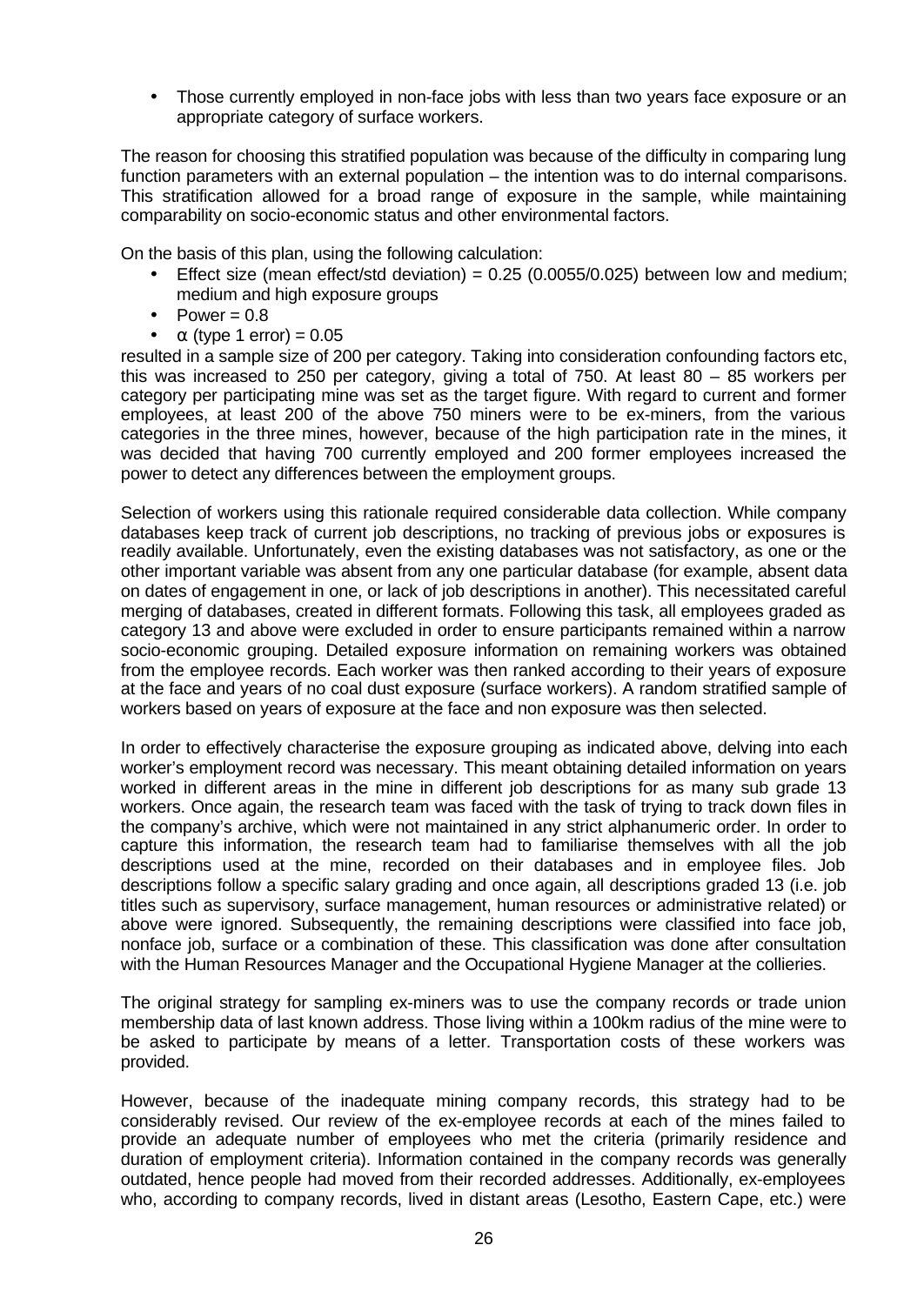actually found to be still living in and around the townships of Witbank. During the course of the study, two of the participating mines began conducting retrenchment programmes. Workers retrenched during these programmes were excluded from this group of ex-employees, as their exposure profile would not have been dissimilar to that of the current workers.

Ex-employees were identified in the townships by the fieldworkers. This was not a volunteer sample in the traditional sense (ex-workers were not asked to submit themselves to the project staff, but were solicited after information was obtained about their whereabouts from external sources). Upon identification, the ex-employees were visited by the field worker, informed about the study and requested to volunteer. The study questionnaire was then completed at the individual's home. The worker was then given a notification form informing them of the time and place of the medical assessment. These assessments took place at the Mpungwe Hospital (formerly the Ingwe Hospital). Transport was arranged with the local community taxi association to ferry workers to the assessment venue.

A total of 212 ex-employees were assessed. These ex-workers were analysed combined with the currently employed (n=684) (often in the same regression models, as dummy variables) and also separately to determine whether any significant differences existed between them and the currently employed workers.

### **3.3.2 Evaluation of exposure data**

When using retrospective hygiene data in epidemiological studies (especially where the collection of such data was not intended for such use) there is substantial potential for exposure misclassification. Various strategies have been proposed to minimise such misclassification. In instances where a large set of past measurements are available, the use of regression models to predict the missing information has been successful. In situations where there are a variety of non-random factors such as changes to the production process, product changes and use of protective equipment, these must be accounted for in the modelling approach. One method to do this is to first identify the sources of exposure and factors which are likely to influence exposure levels such as historical changes of the workplace, in production processes and dust control methods such as ventilation. Using this collated information, the concentration of the substance can be estimated through mathematical modelling, using current concentrations as a starting point, together with a multiplicative matrix of factors (Cherrie et al, 1994).

In our study, cumulative exposure variables for each worker were constructed based on job descriptions, occupational histories, which included job titles, and worker interviews. The information available from the DME database was reviewed; however, its utility was limited because of the inability to identify individual workers, or to trace individual workers to a specific statistical population at the mining operation. Exposure data was obtained from two sources: company collected historic data and research team collected data.

Given that the company data is self collected, analysed and reported data, used for regulatory purposes (a system of risk levies are based on exposure data from individual mines), there may have been inherent biases in the information collected. This issue has been investigated by Boden and Gold (1984) in the case of US coal mines. Two methods were used: regression analyses to compare dust concentrations from sampling devices collected by companies with those collected by Mine Health and Safety Administration inspectors and standard coal dust concentration distribution curves for detecting biased sampling. They concluded that company collected samples showed a systematic bias toward lower concentrations.

The sampling by the research team followed standardised occupational sampling strategies for personal monitoring of respirable coal dust. A subset of the selected workers that were previously assessed, working in a representative sample of job descriptions and mine sections, were asked to wear personal dust samplers for a full 8 hour shift. Approximately fifty workers were tested at each mine over three time periods, each period separated by a few weeks. Thus approximately 150 workers were sampled for a total of 450 dust samples. Among the 50 miners sampled in each session, 30 were taken from high exposure areas (coal face), 15 from the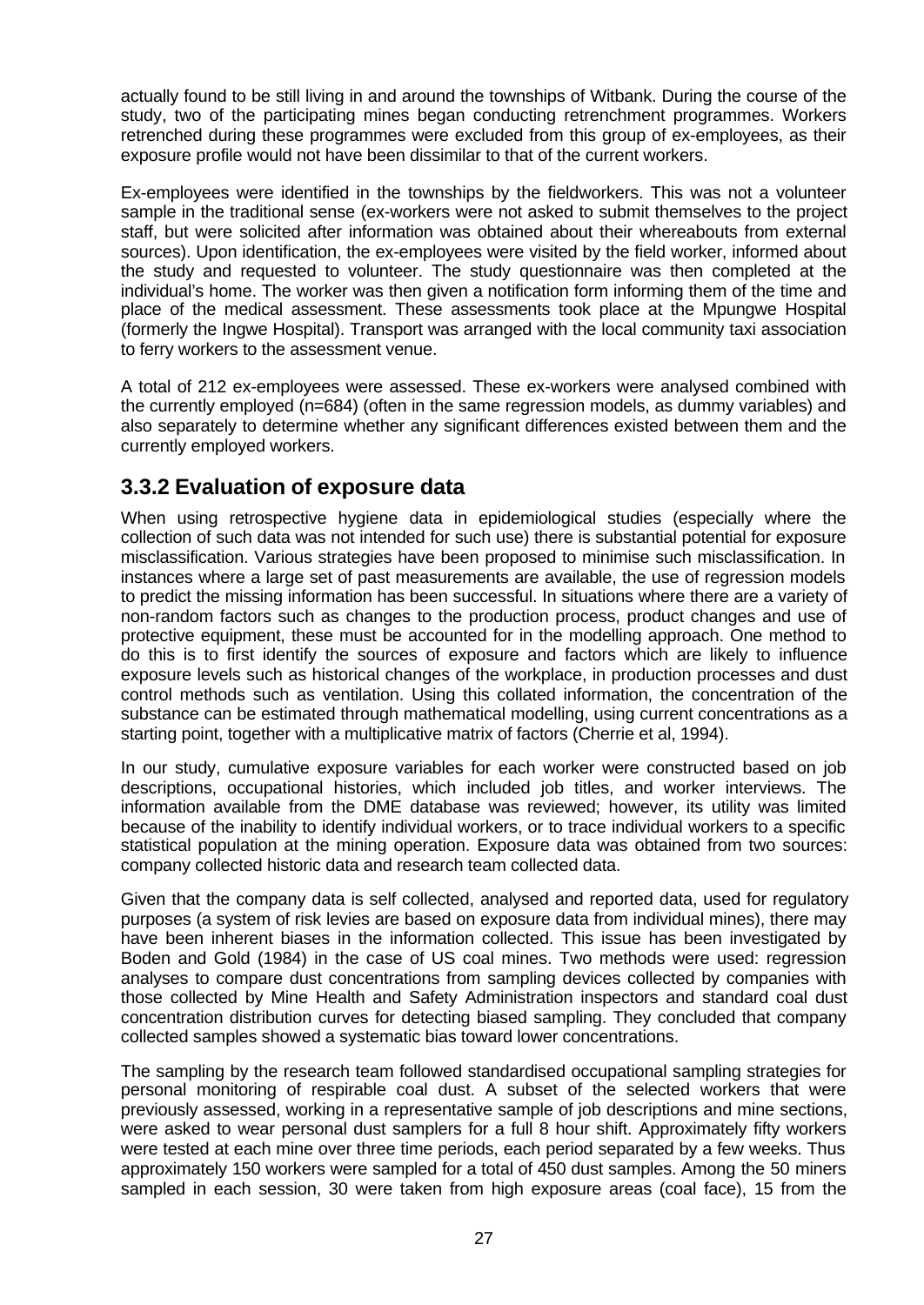backbye and the remainder from surface areas. All of these personal samples were taken from individuals that had participated in the health assessment phase of the study. The analysis was done by the Colliery Environmental Control Services (CECS). Analysis also included assessment for silica content.

#### **3.3.2.1. Sampling methodology**

Each worker on whom gravimetric sampling was conducted was briefed about the process. Membrane filter appropriate for respirable dust sampling was used. This filter paper was weighed before use. A sampling train was set up for each worker by a trained occupational hygienist, with the flow rates of each pump calibrated according to the specific needs of that pump. A flowrate check was conducted after each sampling, and if flow rates varied by more than 5%, the samples were discarded. All filters were subsequently analysed by specialist laboratories.

Additional sources of information to be used to characterise exposure included:

- 1. interviewing knowledgeable company people for information on changes in production methods, production levels, ventilation, etc;
- 2. reviewing any records of production, engineering, ventilation changes ;
- 3. interviewing participating miners about work history using a copy of their actual work records to jog their memories.

### **3.3.3 Description of the occupational history and job descriptions**

Occupational histories of the sample of workers employed in the participating mines were extracted from the employment records maintained by the participating mining operations. This involved determining the specific job descriptions of each participant over the entire period of employment at the mine, the specific seam and section worked, and the duration of work in that job description on the seam and section. This was done to enable us to allocate an exposure index to a worker with a specific job description within a specific time period. Details on each worker's job history at the mine were obtained from personnel files in the preliminary data collection. The completeness of this information was variable across the company records.

### **3.3.4 Questionnaire and worker interviews**

Standardised questionnaires were administered by trained interviewers to each participant. Items covered included demographics, respiratory symptoms, chest illnesses, detailed work histories (past and current employment details), tobacco use and family history. The NIOSH Occupational History Questionnaire used in the US Coal Workers' X-ray Surveillance Program was modified for obtaining details on lifetime occupational histories. Information extracted from written work histories in company records was available at the time of interview to help jog participant recall. The use of worker interviews to reconstruct a comprehensive lifetime/company work history of individual workers has been validated against company records in a number of studies. Agreement levels typically above 80% have been obtained (Bourbonnais et al, 1988; Baumgarten et al, 1983). Our use of interviews with work histories available to jog the memory of the worker helped to improve validity.

Respiratory symptoms and smoking histories were obtained by using a modified version of the questionnaire used in the Round 4 of the US National Study of Coal Workers' Pneumoconiosis.

There was approximately 5% re-interviewing to test intra- and inter- interviewer variability. The questionnaires were administered in the language of the worker's choice and were available in English, Zulu and Sotho/Tswana. The English version of the questionnaire was translated and back translated by independent linguists. The interviewers were fluent in the chosen language of the worker. In a study of a working population in the Witwatersrand, Becklake et al found that the mother tongue of the population consisted of Zulu (20%); Tswana/Sotho (31%) and the remainder being a range of other ethnic languages including Tsonga, North Sotho and Xhosa (49%). In this study of language effects on responses to respiratory questionnaires, it was found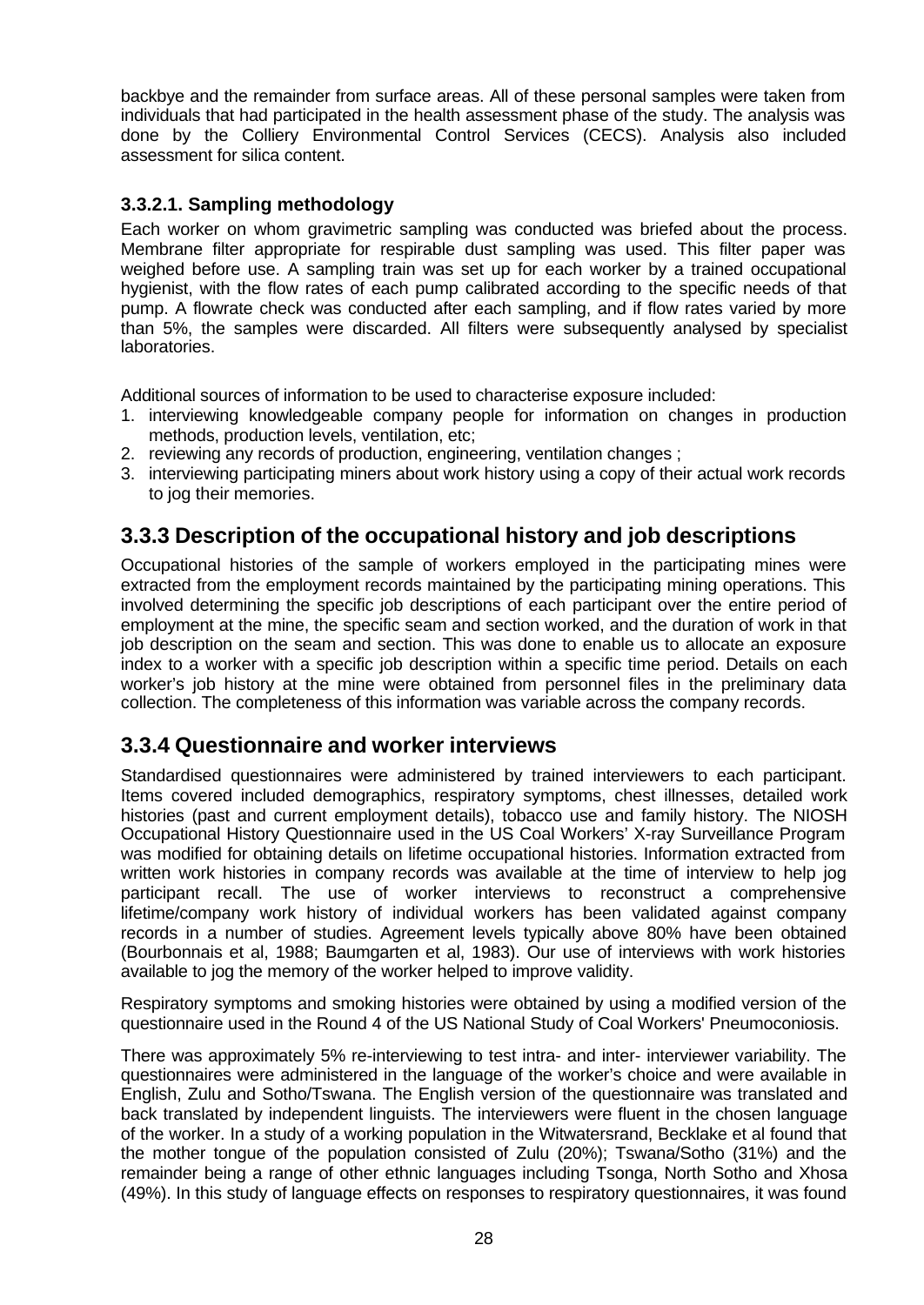that a high agreement (using the Kappa statistic) existed for wheeze, shortness of breath, and historical questions (measles as a child and past chest illness) when interviewers conducted the interview in their mother tongue. An improvement in the kappa score was seen when the interview was conducted in the mother tongue of the interviewee (Becklake et al, 1987).

### **3.3.5 Radiological assessments**

New chest radiographs were obtained for all the participants in the living sample study. All radiographs were taken in accordance with the criteria set out by the International Labour Organisation (ILO, 1980). The mining operations routinely conduct their own radiographic assessments. These facilities were used to perform the chest radiographs on the workers. The quality of the radiographs conducted at these facilities were reviewed by the research team and the quality found to be acceptable.

These radiographs were assessed according to the ILO standard plates on pneumoconiosis, each read independently by two experienced readers, one of whom was a NIOSH accredited "B" reader, blinded to exposure status. Evidence of pneumoconiosis was defined as ILO category 1/0 or greater.

### **3.3.6 Pulmonary function assessments**

Lung function assessments were performed on the sample of living workers (current and ex) according to the American Thoracic Society criteria (American Thoracic Society, 1995). Testing was done by appropriately trained technicians. The same make of equipment was used at all sites. Equipment was volume calibrated every four hours on the days of testing with a 3 litre calibrated syringe. Systems were checked for leaks as well. A minimum of three acceptable forced vital capacity (FVC) manoeuvres were performed up to a maximum of eight, when reproducibility criteria were not met. An end of test criterion of at least two seconds of no change in volume with an exhalation time of at least six seconds was used. Start of test criterion was taken as an extrapolated volume reading of less than 5% of the FVC or 0.1 litres, whichever was greater. The largest FVC and  $FEV<sub>1</sub>$  obtained from any acceptable curves was used for recording purposes. Reproducibility criteria was taken to be a less than 5% variation or 0.1L difference of the largest  $FVC$  and  $FEV<sub>1</sub>$  and the next largest of these parameters among all acceptable curves. The prediction equations developed by Louw et al (1996) were used to calculate  $FEV<sub>1</sub>$  and  $FVC$  percent predicted. These prediction equations have recently been proposed as the standard for work entry and in-service screening of black South African miners by Ehrlich et al (2000) on the basis of being drawn from a black, healthy, non smoking sample not exposed to dusty environments,.

Failure to meet reproducibility criteria was not a basis for exclusion of the subject from the data analysis, as prior studies indicate that this can introduce a substantial selection bias. "Test failure" may be an indication of ill-health, as was shown in the study by Eisen et al (1984), where subjects with persistent test failure had a greater longitudinal decline in  $FEV<sub>1</sub>$  than those without test failure (Eisen et al, 1984).

The administration of the questionnaire, radiography and lung function testing was done during official working hours for those on day shift. For members of the sample on night shifts, this was done either before or at the end of the shift, depending on the convenience of the worker and the availability of facilities.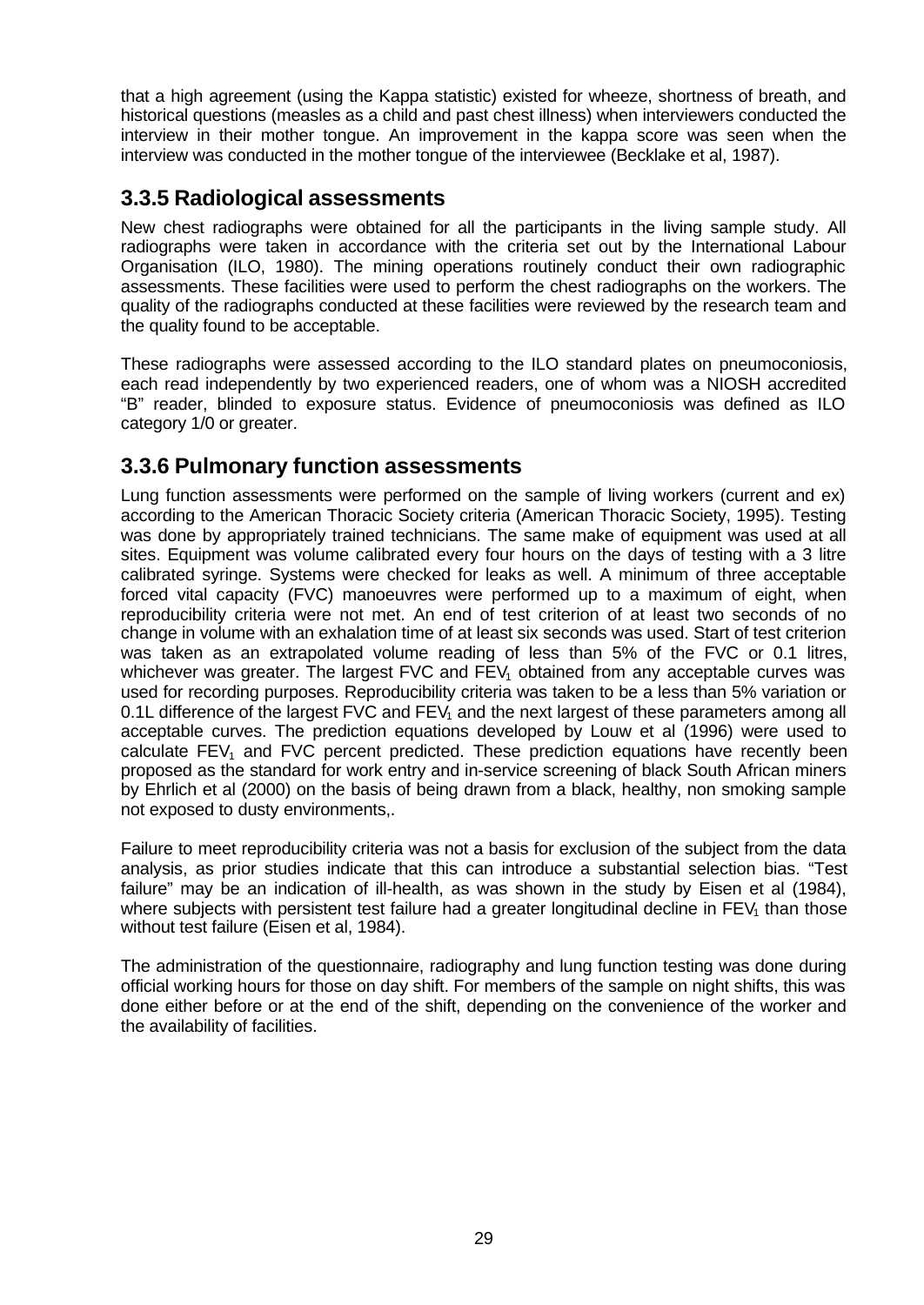## **3.4 Statistical Analysis**

### **3.4.1 Data capture and management**

All data was captured on computer. Questionnaire data were double entered, with the validation procedures SAS being used to ensure that data entry was accurate. Similarly, data from the radiographic readings was also read into a computer based form. All analysis was done using the SAS statistical analysis package. Independent checks of range, consistency and missing data were performed in SAS. No personal identifiers were present in the database.

### **3.4.2 Outcome variables**

For the autopsy study the following were the outcome variables of interest:

- a) emphysema
- b) chronic bronchitis
- c) coal workers' pneumoconiosis
- d) silicosis

See the METHODOLOGY section for the definitions of each of these variables.

For the living sample study:

- a) symptoms of shortness of breath, sputum production, cough and wheeze, symptoms of chronic bronchitis (the presence of a persistent cough productive of sputum for at least three months in two sequential years), symptoms of airflow obstruction (shortness of breath with wheezing)
- b) abnormalities in lung function parameters:  $FEV<sub>1</sub>$ ; FVC and  $FEV<sub>1</sub>$  /FVC as measured by spirometry
- c) radiographic changes of emphysema, pneumoconiotic disease and tuberculosis.

### **3.4.3 Exposure variables**

#### **3.4.3.1 Autopsy study**

a) duration of employment in the coal industry

#### **3.4.3.2 Living sample study**

a) cumulative dust exposure in the coal mining industry

### **3.4.4 Covariates**

The following covariates were considered for potential confounding and effect modification:

• Age

Increasing age is related to a decrease in pulmonary function. Confounding may be present since older workers are likely to have been employed for a longer period and thus have greater cumulative exposures.

- Smoking status Cigarette smoking is a risk factor for obstructive lung disease and was controlled for in the analysis. All participants were asked for details of their smoking history in order to determine the number of pack years smoked. Smoking status, defined as current, ex or never, was also evaluated.
- Other dusty occupational exposures Coal miners are likely to have worked in other dusty environments, especially in other mining occupations, and this could confound the relationship between coal dust exposure and health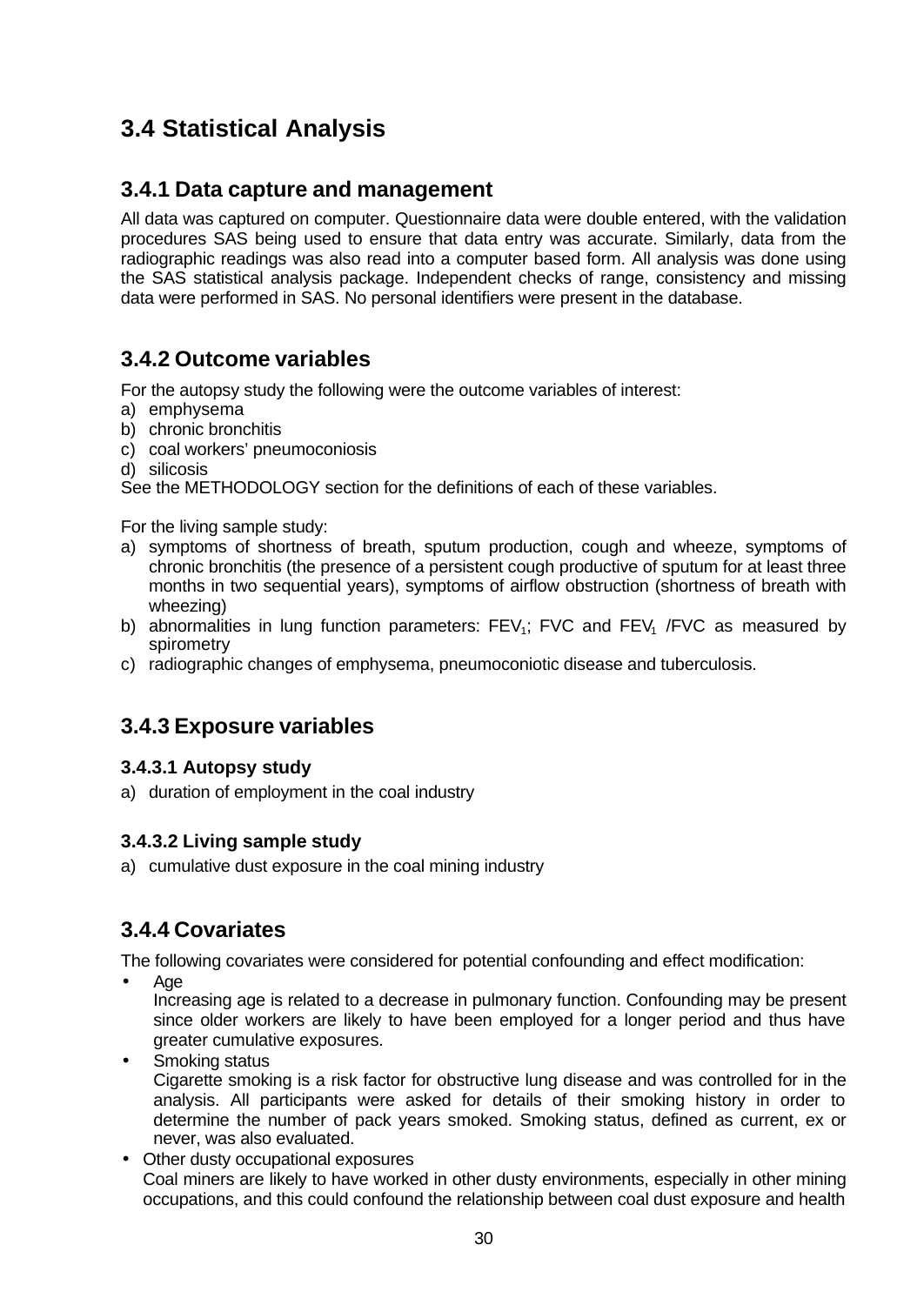outcomes. The variable, "years of employment in other mining or dusty manufacturing occupations" was obtained by means of questionnaire and was evaluated in the analysis.

• Tuberculosis

Coal miners are at an increased risk of contracting TB, especially due to the exposure to silica. This could confound the relationship between coal dust exposure and decline in lung function. History of TB was obtained during the worker interviews. In addition, TB was considered in the radiographic assessments.

*Table 3.4.4.1: Summary of the variables of interest for the autopsy and living sample studies*

| <b>OUTCOME VARIABLES</b>                                                        | <b>EXPOSURE VARIABLES</b>                                                                    | <b>COVARIATES</b>                                                                                                    |  |
|---------------------------------------------------------------------------------|----------------------------------------------------------------------------------------------|----------------------------------------------------------------------------------------------------------------------|--|
| <b>AUTOPSY STUDY</b>                                                            |                                                                                              |                                                                                                                      |  |
| Emphysema<br>chronic bronchitis<br>coal workers'<br>pneumoconiosis<br>silicosis | duration of employment<br>in coal mining industry                                            | age<br>smoking<br>tuberculosis<br>$\bullet$<br>other occupational exposure                                           |  |
|                                                                                 | <b>LIVING SAMPLE STUDY</b>                                                                   |                                                                                                                      |  |
| respiratory symptoms<br>lung function changes<br>٠<br>radiographic changes      | duration of employment<br>current exposure<br>٠<br>measure<br>cumulative exposure<br>measure | age<br>smoking<br>$\bullet$<br>tuberculosis<br>other occupational exposure<br>$\bullet$<br>non occupational exposure |  |

## **3.4.5 Analytic approach**

Descriptive, bivariate and multivariate analytic techniques were used to describe the data. Before conducting formal statistical analyses, preliminary analysis was performed. Frequency distributions of categorical variables and means, standard deviations, and ranges of continuous variables collected were examined. This was followed by bivariate analysis of outcome and exposure variables.

Statistical analyses proceeded from univariate analyses, which were used to describe the characteristics of the study population and to examine the crude associations between variables of interests. For categorical dependent variables, odds ratios were calculated. For continuous dependent variables, correlation coefficients were calculated. In order to consider the role of confounding or effect modification in the data, a stratified analysis was done for potential confounder/modifiers and their role on the outcome and exposure variables was examined. Multivariate analyses using multiple regression models for cross-sectional data and retrospective data were performed to study the effects of the dependent variables on disease outcomes, while adjusting for potential confounding variables. These models were modified to study possible effect modifications.

Decrements in pulmonary function, especially of FEV1, are the outcome variables of primary interest in the sample of living workers, along with chest radiographic findings and respiratory symptoms. Emphysema is the outcome variable of primary interest in the autopsy study. In the living sample, the main exposure variable of interest was cumulative lifetime exposure to respirable dust in coal mines, although years worked at coal face and total years worked underground were also examined. For the autopsy study, years worked was the exposure variable of interest. In this dataset, information was not available on where in the mines the individual worked. Potential confounding variables examined were age, smoking, other nonoccupational dusty exposures and other occupational exposures, and past TB.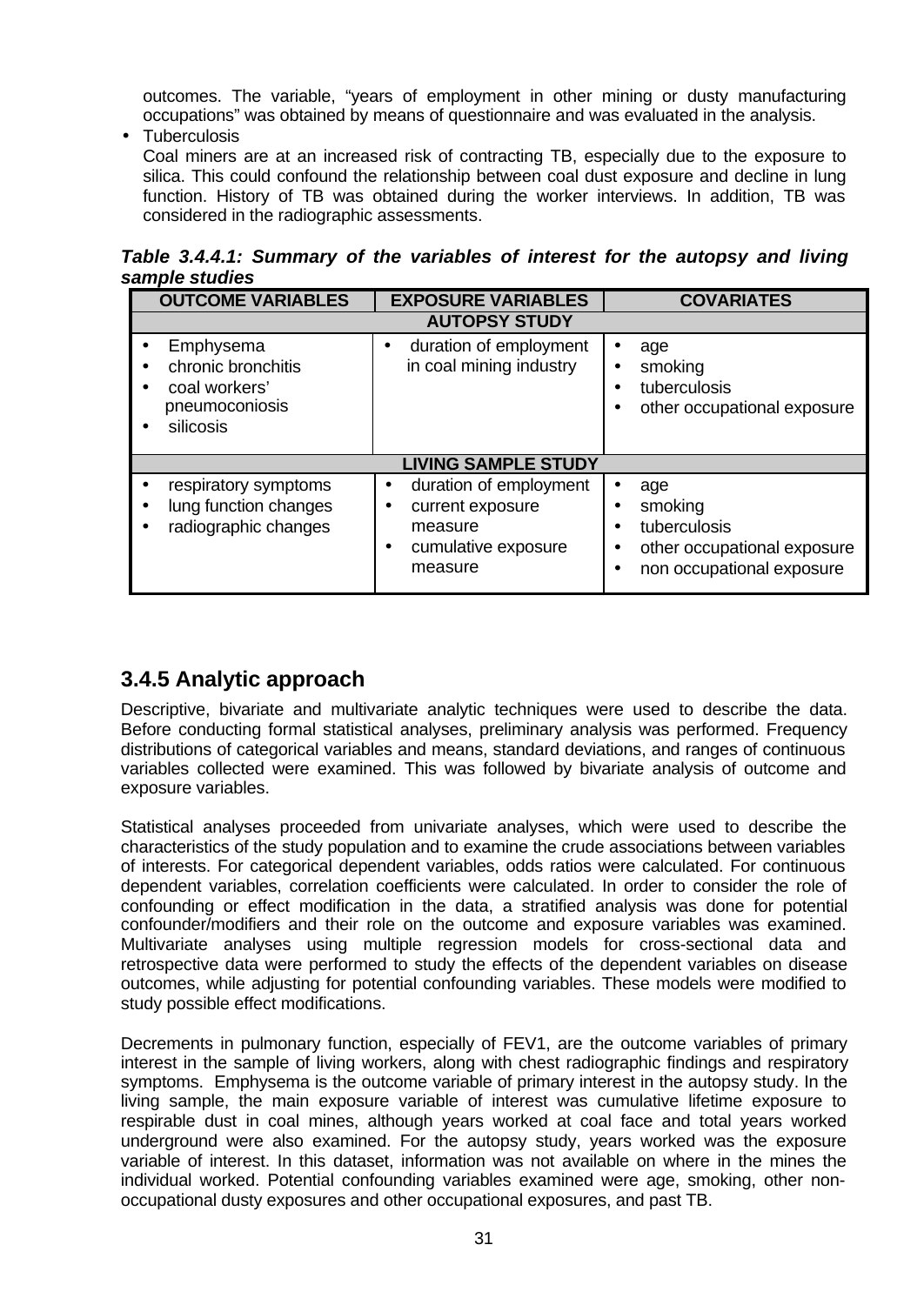For continuous outcomes such as pulmonary function measures, means in each quartile of cumulative lifetime exposure were examined to help determine whether a linear model was appropriate and tests for trend – (Cochrane Armitage), were conducted. The standard tests for assessing the linear model were conducted. Transformations and interaction terms were considered. Logistic regression models for dichotomous outcomes and continuous exposure variables were developed. Dichotomous outcomes included emphysema and respiratory symptoms.

The prevalence of emphysema, pneumoconiotic lung disease and tuberculosis among the sample of autopsied miners was calculated and stratified by age, smoking habits, respiratory symptoms, and duration of employment. Chi-squared tests, Mantel-Haenszel methods and logistic regression using the SAS procedures PROC FREQ and PROC LOGISTIC were used to study the differences of prevalence by these factors.

A similar process was adopted in describing the prevalence of disease among the sample of living miners. Comparisons were made between current and ex-miners. This latter assessment was intended to determine of the role of the healthy worker survivor effect in the data. The relationships between outcome variables and exposure variables were examined using the analytic techniques described above in each of the categories.

## **3.5 Human Subjects**

### **3.5.1 Institutional ethical clearance**

The research proposal has been approved by the Health Sciences Institutional Review Board of the University of Michigan and the Ethics Committee of the University of Natal Medical School.

### **3.5.2 Individual informed consent**

No individual consent was necessary for the autopsy study, as the next of kin consented to the use of the data for research purposes at the time of submitting the miner for autopsy. Institutional consent is sufficient for accessing this data. Individual informed consent was necessary for the living sample study. In this instance, each participant was given a comprehensive explanation in the language of choice. The content of this discussion included the aims of the research, the purpose of the interview, the tests that were to be conducted on them, use of their data and confidentiality of all results. It was emphasised that participation was voluntary and withdrawal at any time was permitted. Each participant was asked to sign a consent form. No financial incentives were provided for participation in the study.

## **3.5.3 Participants' confidentiality**

All participants were given a copy of their results, together with interpretations of the data and, if indicated, referral to an appropriate centre of their choice for further medical management. Those workers with features of compensable occupational disease were directed to assessment centres for compensation purposes. Individual results were strictly confidential and only accessible to the research team. These results were released to any clinician/guardian/agency, if so desired by the individual worker.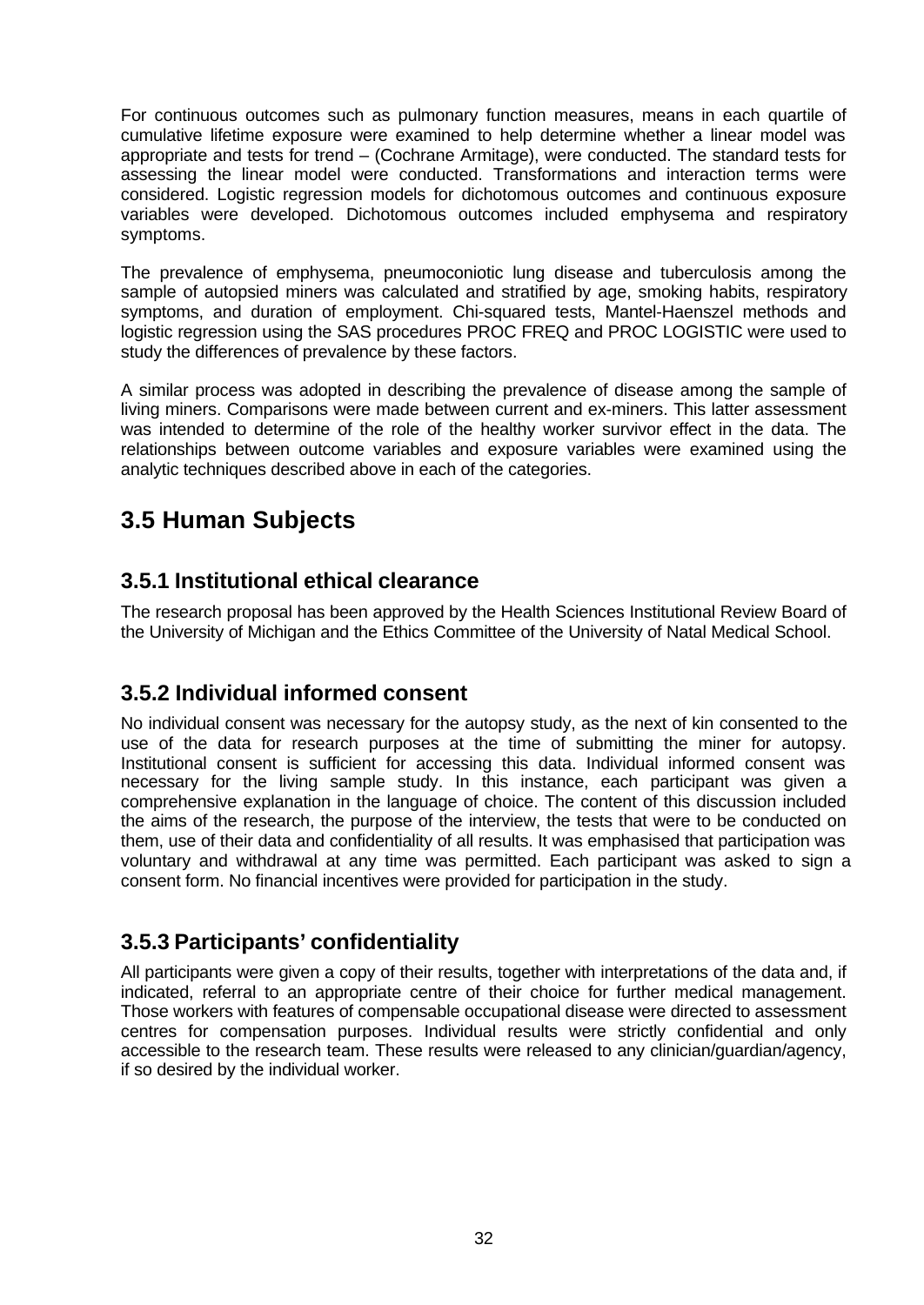## **3.6 Research Limitations**

This research project was subject to several limitations, not unusual in most occupational health research. Each limitation has been examined in depth to determine its possible impact on the study. These limitations relate to subject selection, exposure characterisation, historical data and workplace organisational changes.

### **3.6.1 Subject selection**

Obtaining the appropriate sample size in this study presented no problems because of the large working population at each of the mines. The selection of this sample resulted in a strong, healthy worker effect. Inclusion of 220 ex-employees allowed for the study of this effect, but only to a limited extent. It is likely that having a far bigger number of ex-employees would have allowed better characterisation of this effect. Furthermore, although it is unlikely that selective factors played a huge role in those ex-workers who presented for assessments, this cannot be discounted totally. Preferred methods of selecting ex-employees, such as using a random process from records of ex-employees maintained at the mines, was not possible because of the inadequacy of these records.

### **3.6.2 Job histories**

Characterisation of the exposure profiles of each of the participants was dependent on the accuracy of the historical job description information. These were collected from the company records of each worker and used during the interview to jog the memories of the participants. However, the recorded information was, at times, unavailable, inaccurate, or not updated. Its usefulness during the interview process was therefore restricted. There was no systematic pattern in the quality or lack thereof of the recorded information. In the instances when this was available, it corroborated with the information provided by the worker. As indicated, non differential misclassification of exposure was likely to be small.

### **3.6.3 Historical exposure data**

Occupational health research which attempts to develop cumulative exposure indices is dependent on historical exposure information, which was generally not collected for the purposes of scientific research. The primary reasons for the collection of this data affect its quality and usefulness for research. The historical dust sampling data that was available to the investigators was limited to the period post-1991. The previous period had to be characterised on best available anecdotal information or other records. Although in this study, sensitivity analysis using different factors across the time periods did not reveal any major differences in the data, these are nevertheless untested assumptions. Standardised techniques used in similar occupational health research were employed to describe the missing data.

### **3.6.4 Workplace organisational changes**

The use of currently employed workers in occupational health research implies that projects are subject to the vagaries of the workplace. These include retrenchments, shutdowns, strikes, personnel changes, section or shaft closures, etc. In this particular study, data collection was only affected in one instance by retrenchments at one of the mines and the subsequent closure of a shaft. By carefully assessing the retrenchment programme and ensuring that the majority of those workers originally selected by a random selection process were assessed, and that after the retrenchments, a repeat random selection process was conducted, the impact on the study, or the introduction of bias, was minimised.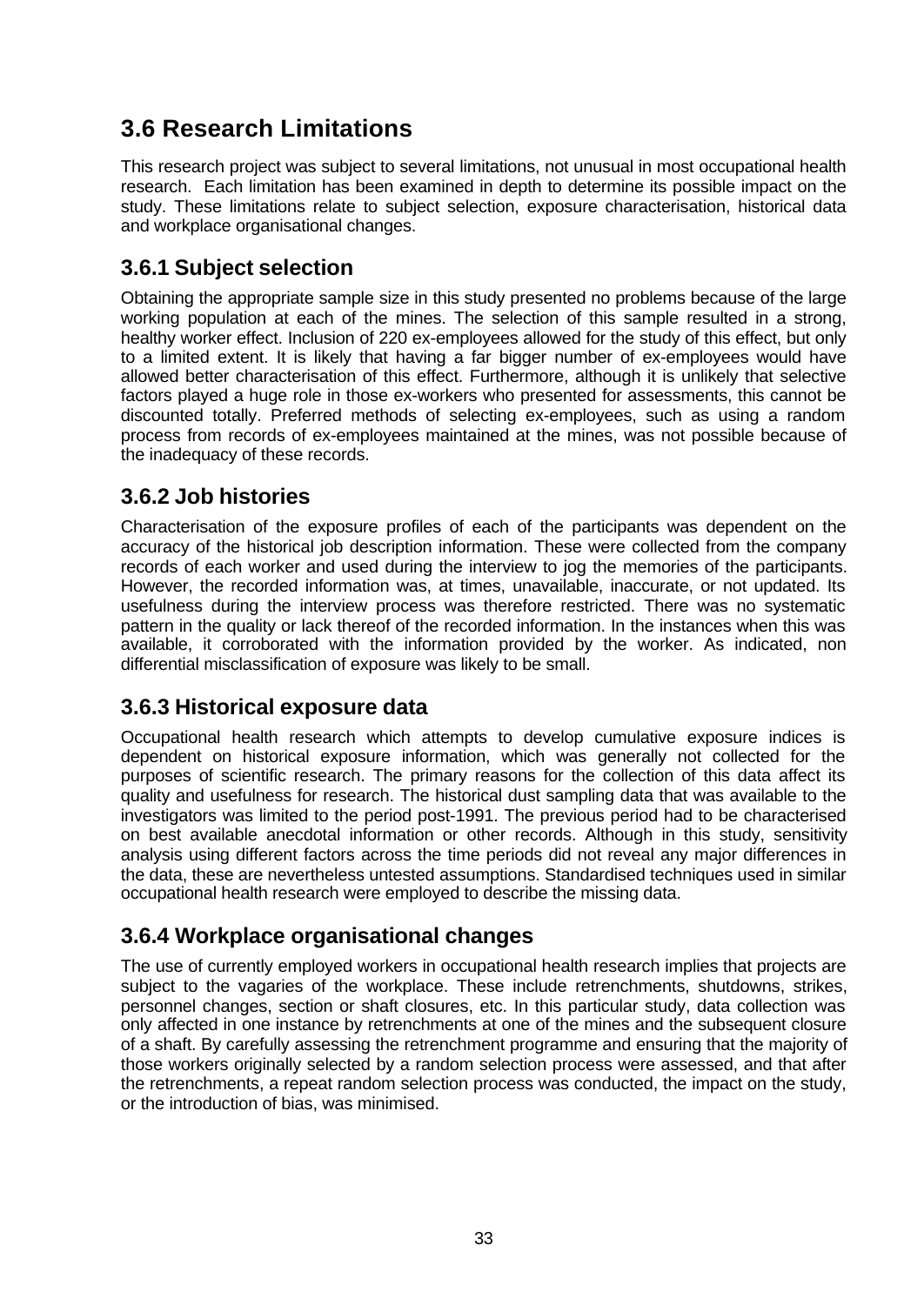# **4. Results**

## **4.1 Introduction**

This detailed presentation of the results of the research is presented in the following manner:

- 1. A listing of the exposure and outcome variables of interest together with the covariates
- 2. Discussion on the exposure variables and covariates and, where relevant, how these were calculated
- 3. Descriptive data presentation
- 4. Presentation of bivariate and multivariate results in the following order:
	- 4.1. Questionnaire based outcomes
	- 4.2. Lung function based outcomes
	- 4.3. Radiological outcomes Each of the above are presented in subsections depending on the specific exposure variables or covariates used (years of exposure, cumulative exposure, smoking)
	- 4.4. Pathology study results

#### **KEY FINDINGS TEXT BOXES:**

In sections with detailed statistical information and results, a text box is presented at the beginning of the section, containing a summary of the key findings for that section. Details are then contained in the appropriate subsections.

## **4.2 Variables of Interest**

For the purposes of analysis, the following variables were used: Exposure variables

• Cumulative dust exposure (CDE) (estimates in mg-years/m<sup>3</sup>, i.e., a summation of the number of years worked on each job held multiplied by the concentration estimate in  $mg/m<sup>3</sup>$  on that job)

**Covariates** 

- Smoking status (current, ex and never)
- Pack years smoked (continuous)
- Age
- Employment status

Outcome variables

- Usual chronic cough (dichotomous)
- Cough for most days at least three months per year (dichotomous)
- Chronic wheeze (dichotomous)
- Chronic phlegm (dichotomous)
- Moderate breathlessness (breathless when walking) (dichotomous)
- Severe breathlessness (breathless when dressing) (dichotomous)
- History of TB (from questionnaire) (dichotomous)
- Percent predicted Forced Expiratory Volume in 1s (continuous)
- Percent predicted Forced Vital Capacity (continuous)
- Pneumoconiosis on x-ray (all scores equal and greater than 1/1 were considered to be positive for pneumoconiosis) (dichotomous)
- Profusion score (continuous)
- Radiological emphysema (dichotomous)
- Radiological diagnosis of TB (dichotomous)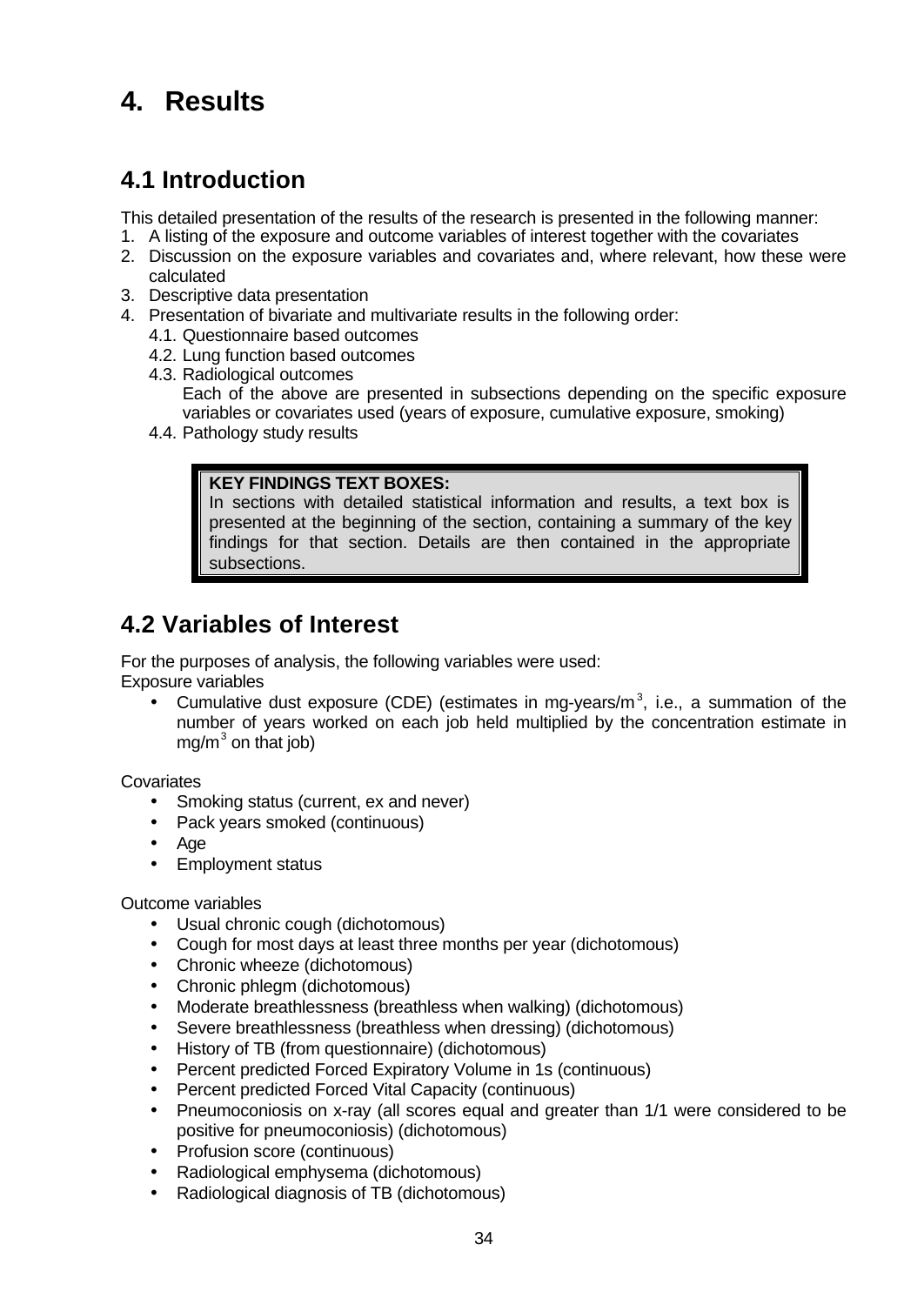## **4.3 Exposure Variables**

Several calculated exposure variables were developed for the purposes of analysis, including years worked at the coalface and cumulative dust exposure, the latter being calculations based on historical and current dust sampling data.

### **4.3.1 Years worked on the coalface**

All participants in the study were interviewed in depth about their job histories, including job title, location of job (coal face, backbye and surface), year started in particular job title and year ended. The surface activities generally included workers from support services (kitchen workers, hostel guards, security and human resources. The activities of the backbye included underground support services: electricians, bricklayers, transport operators, etc. The coal face consisted of the actual drilling, shuttle car loading, roof bolting and other high dust exposure activities. This series of questions was asked about each job ever held in a coal mine, whether with current or previous employers in the coal industry. For those jobs held at the current mine, the information provided by the participant was done in consultation with the worker's job history extracted from the company files.

Using the above information, workers were grouped into three categories based on the number of years worked on the face, backbye or surface respectively. Figure 4.3.1.1. shows the mean number of years ever worked in the different general zones of the mine: surface, coal face and backbye. Statistically significant differences in mean years worked in the coal face and backbye zones existed between the current and ex-miners (p <0.005).



*Figure 4.3.1.1 Respiratory Health of South African coalminers: mean number of years worked in defined exposure category*

### **4.3.2 Underground exposure vs Surface only exposure**

Of the entire sample that was assessed, a subset of workers had had no underground exposure (n=222 (24.78%)). This subset was analysed separately for appropriate outcomes and compared to the exposed grouping.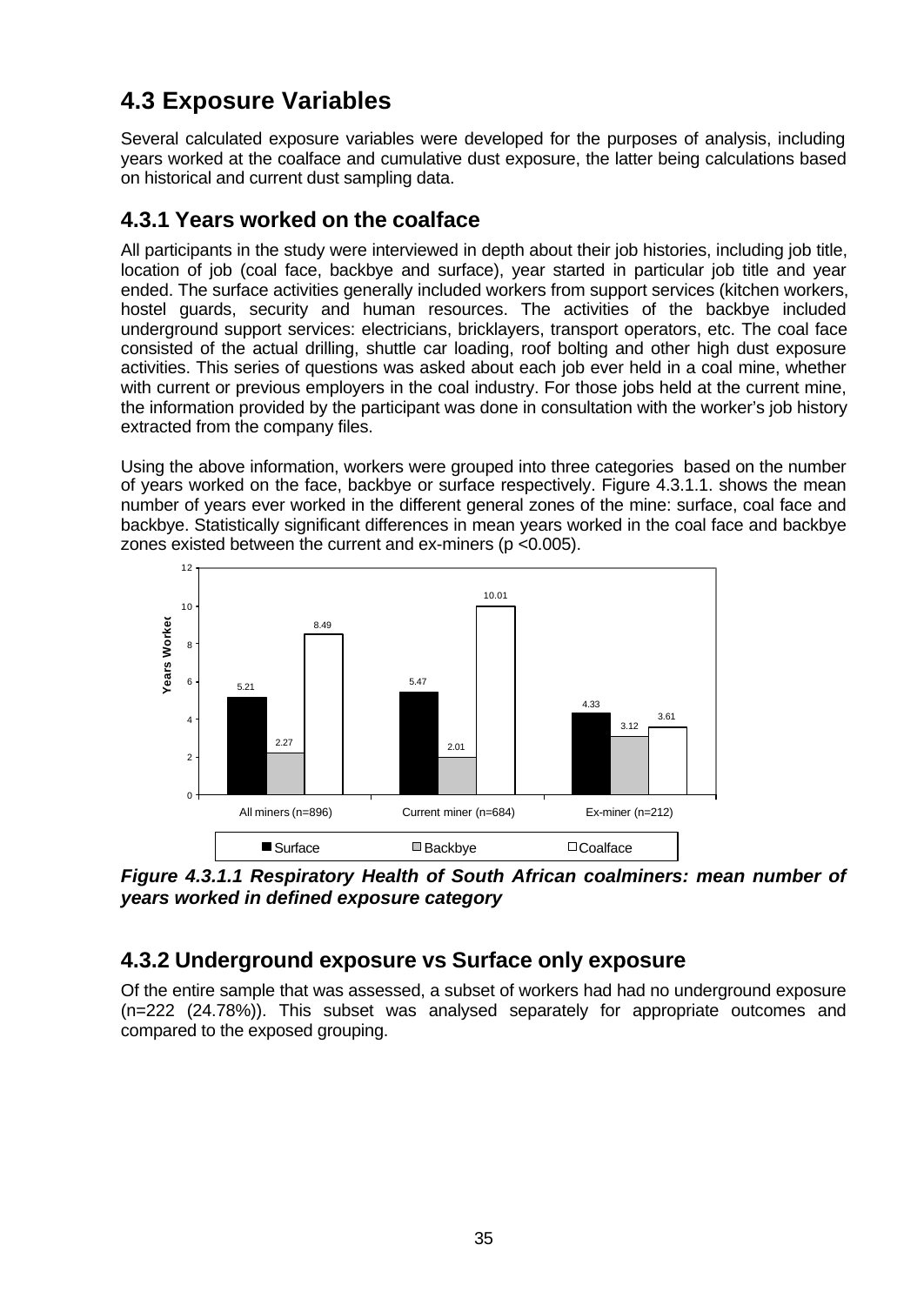## **4.4. Current Dust Sampling Data**

#### **KEY FINDINGS (SECTION 4.4):**

- $\bullet$  Current dust levels at all mines were below 2mg/m<sup>3</sup> as measured at face, backbye or surface. Thus all mines were below international standards.
- Silica content for all mines was less than 3%. This level is low enough that the overall effect of "coal dust" is expected to predominate over the specific effect of silica, thus no correction to allowable levels of coal dust exposure is required for silica content. This is also below international standards.

Three rounds of sampling were conducted on each mine. Commercially available Mine Services Appliance (MSA) pumps and nylon cyclones were used. The latter sampling equipment is considered as an international standard and is recommended, for example, as part of the NIOSH dust sampling techniques. In each mine, for each cycle, there were approximately 50 sampling points – the face was more heavily sampled than the backbye, with only about 2-4 samples being taken on the surface. The reason for this strategy was to ensure that proper representivity and variability of the exposures in the high exposure areas were achieved, thus oversampling was done in the higher dust exposure zones. Because of the log normal data, the results shown in Table 4.4.1.1 (in appendix 8.6) and in the figures  $4.4.1.1 - 4.4.1.3$  below are the geometric means. The results show substantial variability of measures obtained in the same mine/zone/sampling cycle and also distinct differences between each zone for each cycle. With the exception of mine 3 round 1, the results from the surface were expectedly low. Significant differences in the mean dust levels between mines 2 and 3 (95% CI =  $0.01 - 1.01$ ) were found.



*Figure 4.4.1.1 Respiratory health of South African Coalminers: geometric mean time weighted averages of respirable coal dust for the different sampling cycles in the different exposure zones in Mine 1*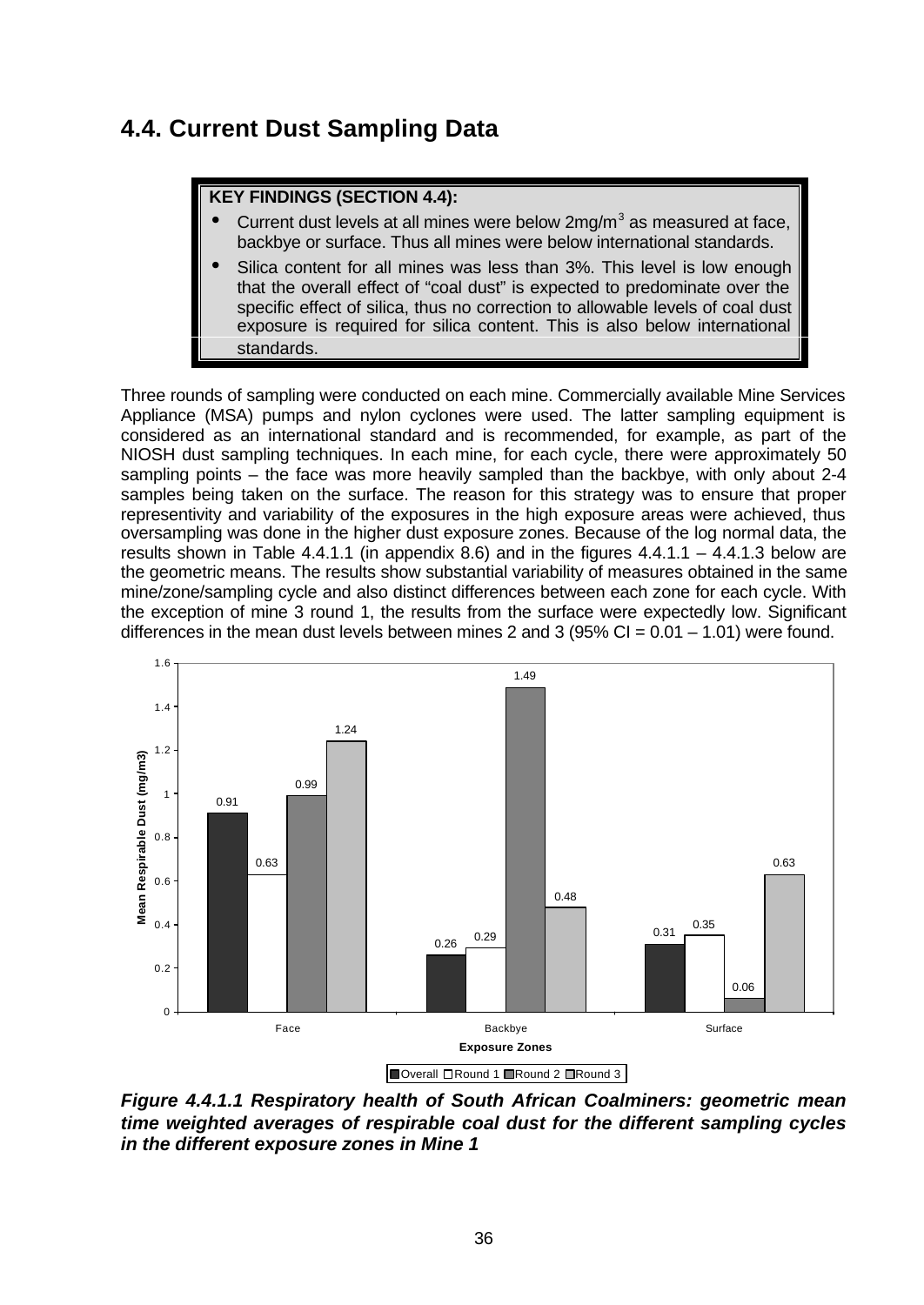

*Figure 4.4.1.2 Respiratory health of South African Coalminers: geometric mean time weighted averages of respirable coal dust for the different sampling cycles in the different exposure zones in Mine 2*



*Figure 4.4.1.3 Respiratory health of South African Coalminers: geometric mean time weighted averages of respirable coal dust for the different sampling cycles in the different exposure zones in Mine 3*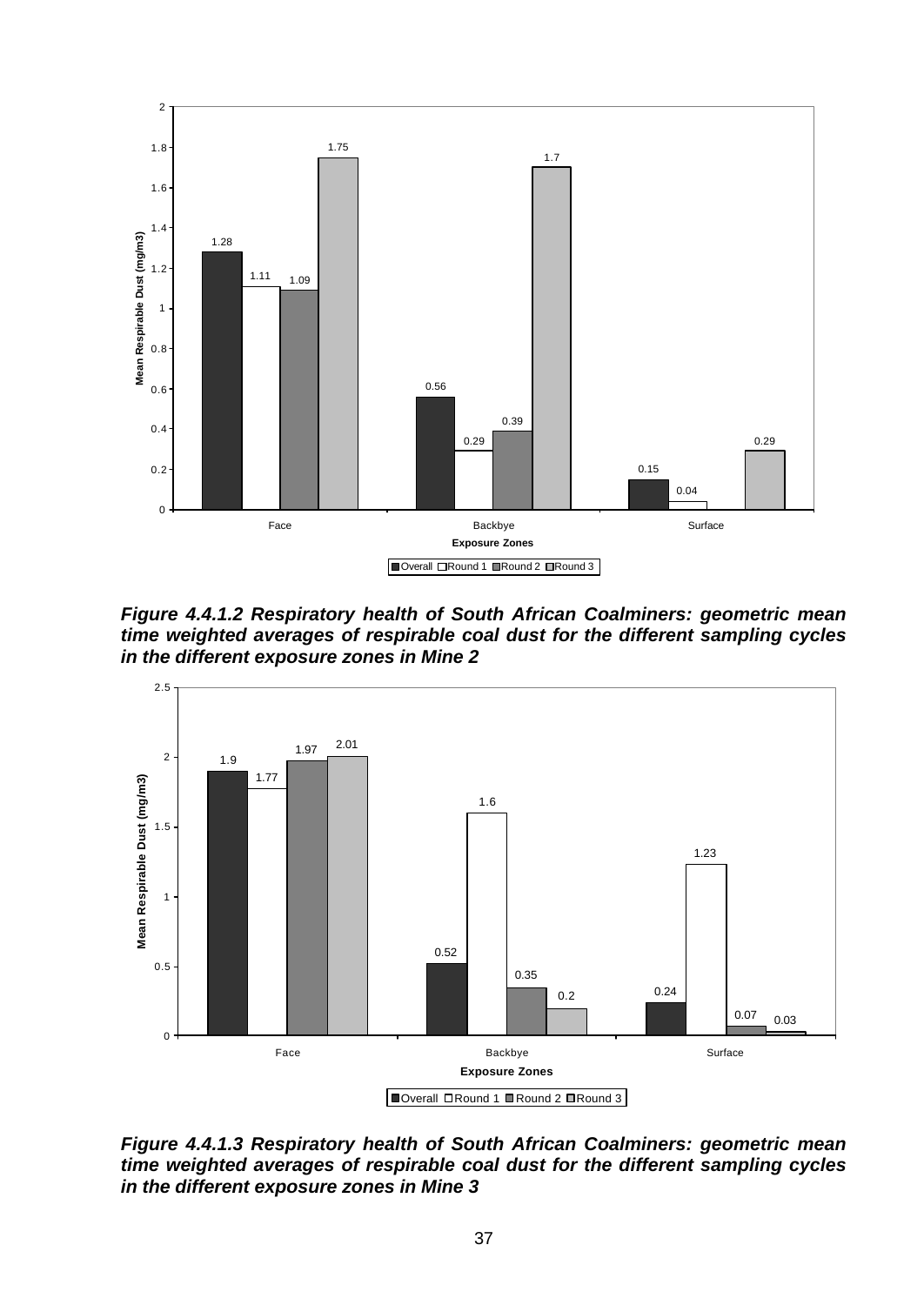In addition to sampling for respirable dust, measurements were also taken for silica content. This data is reflected in Table 4.4.1.4. Only a subset of the filters was examined for  $SiO<sub>2</sub>$  and, in some instances, only a single sample from the surface or backbye was analysed.

*Table 4.4.1.4 Respiratory health of South African Coalminers: mean silica content (% of respirable dust) for the different sampling periods in the different exposure zones in each mine.*

| <b>Cycle</b> | Mine 1<br>Mean $(\%)$<br><b>SD</b><br>N |               |                | Mine 2<br>Mean $(\%)$<br><b>SD</b><br>n |              |                | Mine 3<br>Mean $(\%)$<br>SD<br>N |               |                |
|--------------|-----------------------------------------|---------------|----------------|-----------------------------------------|--------------|----------------|----------------------------------|---------------|----------------|
|              | Face                                    | <b>B</b> /bye | <b>Surface</b> | Face                                    | <b>B/bye</b> | <b>Surface</b> | Face                             | <b>B</b> /bye | <b>Surface</b> |
| Round 1      | 2.02                                    | 1.04          | 1.51           | 1.08                                    | 2.32         |                | 3.87                             | 0.67          | 0.40           |
|              | 1.05                                    | 0.39          |                | 0.83                                    |              |                | 3.78                             |               |                |
|              | 8                                       | 3             |                | 5                                       |              |                | 6                                |               |                |
| Round 2      | 3.16                                    | 3.15          | $\Omega$       | 1.68                                    | 0.69         |                | 2.97                             | 1.30          | 1.52           |
|              | 2.41                                    |               |                | 1.23                                    |              |                | 3.08                             |               |                |
|              | 10                                      |               |                |                                         | 1            |                | 10                               |               |                |
| Round 3      | 1.72                                    | 1.36          | 1.15           | 1.39                                    | 1.04         |                | 1.80                             | 0.73          | $\mathbf 0$    |
|              | 1.08                                    | 0.66          | 1.31           | 1.71                                    |              |                | 1.39                             |               |                |
|              | 11                                      | 3             | 2              | <u>8</u>                                |              |                | 11                               |               |                |
| Overall      | 2.30                                    | 1.48          | 0.95           | 1.41                                    | 1.35         |                | 2.70                             | 0.90          | 0.64 0.79      |
|              | 1.73                                    | 0.88          | 1.00           | 0.93                                    | 0.86         |                | 2.73                             | 0.35          | 3              |
|              | 29                                      |               | 4              | $\vert$ 20                              | 3            |                | 27                               | 3             |                |

# **4.5 Historical Dust Sampling Data**

## **KEY FINDINGS (SECTION 4.5):**

- Historical dust levels were available for the mines from 1991 onwards.
- Average dust levels over this period was less than 1.5 mg/m<sup>3</sup> for all mines, ranging from  $0.23 - 1.7$  mg/m<sup>3</sup>.
- No time specific trends were noted.
- A clear gradient was seen from surface to backbye to face. The range at surface was 0.08–0.74 mg/m $^3$ , backbye range: 0.2–2.07 mg/m $^3$  and face:  $0.67 - 3.06$  mg/m<sup>3</sup>.
- This data also indicates that the historical dust levels seen at these mines were generally within international norms.

In addition to collecting new dust sampling data, the research team also reviewed available dust data from each of the mines. The following tables provide a summary of the data that was available. The historical dust data appeared log normally distributed. For this reason the tables below show the geometric means of the data. The table 4.5.1.1 is a summary of the amount of data points (each dust sample representing a single data point), the range of years for which data was available, and a grouped mean for all sections and zones in the mine.

|                                               | Table 4.5.1.1 Respiratory health of South African Coalminers: geometric means of |  |
|-----------------------------------------------|----------------------------------------------------------------------------------|--|
| dust levels in mg/m <sup>3</sup> in each mine |                                                                                  |  |
|                                               |                                                                                  |  |

| <b>MINE</b> | <b>NUMBER</b><br>OF. | <b>YEAR RANGE OF DATA</b> | DUST LEVEL (mg/m <sup>3</sup> ) (sd) |
|-------------|----------------------|---------------------------|--------------------------------------|
|             | <b>DATA POINTS</b>   |                           |                                      |
|             | 1485                 | 1993 – 1999               | 0.94(4.88)                           |
|             | 701                  | $1996 - 2000$             | 1.33(3.25)                           |
|             | 1459                 | 1991 - 1998               | 0.51(5.62)                           |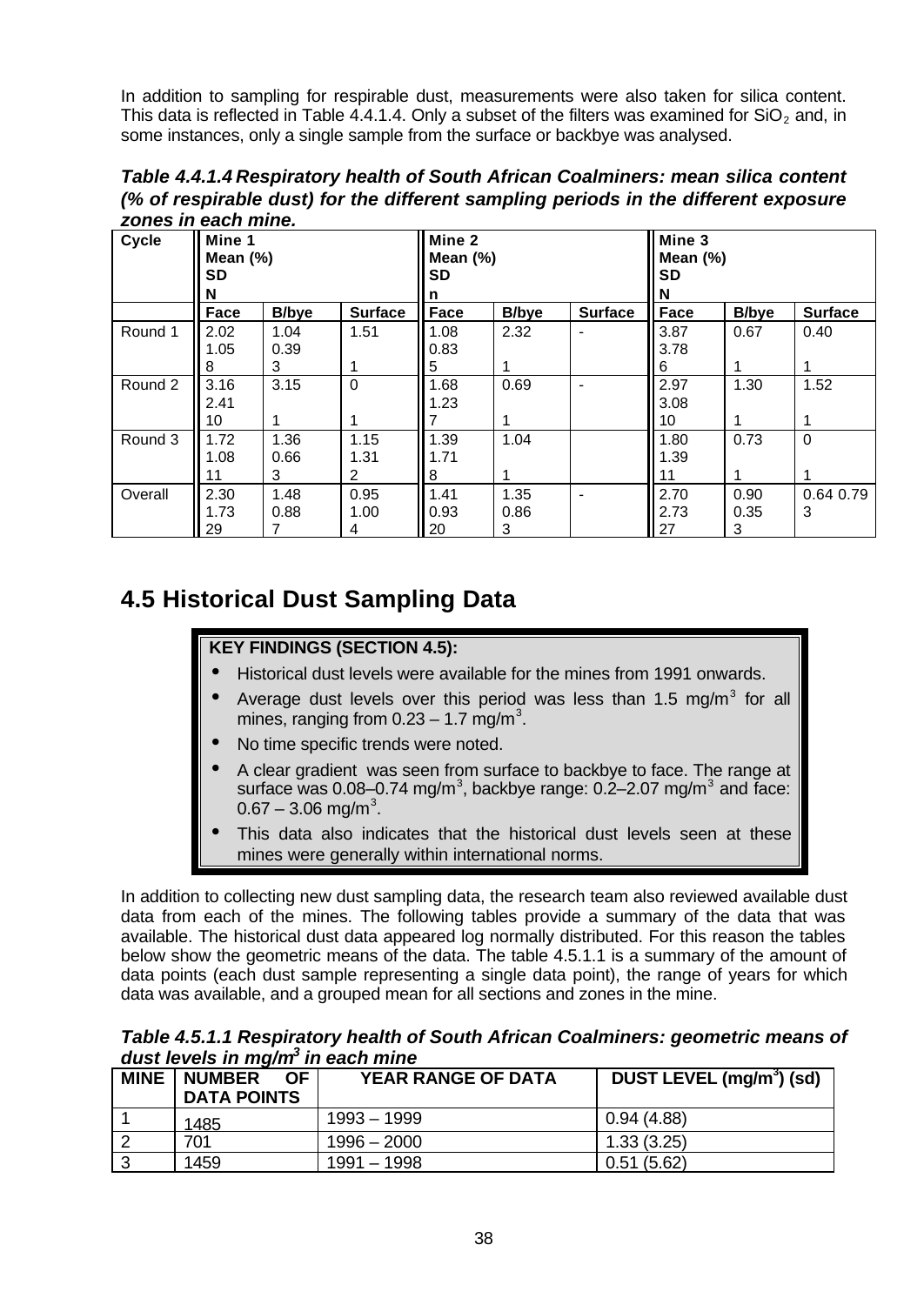Of interest to the research team was how the dust levels in each mine varied over the years. The following figure 4.5.1.2 captures this information. No obvious trend is seen in the data over time, although mine 3 seems to have persistently low levels and mine 2 persistently higher levels when compared to the other mines.



#### *Figure 4.5.1.2 Respiratory health of South African Coalminers: geometric means of dust levels in mg/m<sup>3</sup> by mine and year*

(Table 4.5.1.2 corresponding to the above figure is found in the Appendix 8.6, detailing the number of samples, together with the standard deviations of the means of dust levels)

Of further interest was the variability of the data across the different zones (face, backbye and surface) in each of the mines for the different time periods. The table 4.5.1.3 shows these findings. In all the results a clear increasing trend in mean dust level is seen from the surface to backbye to face working areas. Once again, no trend across time is seen.

| udia politis for that category of hime, zone and year, |    |                |                |                |             |                 |  |
|--------------------------------------------------------|----|----------------|----------------|----------------|-------------|-----------------|--|
| <b>YEAR</b>                                            |    | <b>SURFACE</b> | <b>BACKBYE</b> |                | <b>FACE</b> |                 |  |
|                                                        | n  | $(mg/m3)$ (SD) | n              | $(mg/m3)$ (SD) | n           | $(mg/m^3)$ (SD) |  |
| MINE 1                                                 |    |                |                |                |             |                 |  |
| 1993                                                   | 17 | 0.31(3.18)     | 39             | 0.52(4.25)     | 84          | 1.69(4.29)      |  |
| 1994                                                   | 27 | 0.16(3.74)     | 83             | 0.72(3.85)     | 110         | 2.28(3.05)      |  |
| 1995                                                   | 33 | 0.38(3.74)     | 105            | 1.38(3.58)     | 130         | 2.75(2.73)      |  |
| 1996                                                   | 37 | 0.22(4.42)     | 129            | 0.89(4.51)     | 99          | 2.60(3.96)      |  |
| 1997                                                   | 42 | 0.15(4.62)     | 141            | 1.01(3.36)     | 89          | 2.72(3.01)      |  |
| 1998                                                   | 37 | 0.08(2.87)     | 145            | 0.34(3.63)     | 80          | 1.40(3.70)      |  |
| 1999                                                   | 9  | 0.18(1.67)     | 29             | 0.25(2.34)     | 20          | 1.02(5.38)      |  |
|                                                        |    |                |                |                |             |                 |  |
| MINE <sub>2</sub>                                      |    |                |                |                |             |                 |  |
| 1996                                                   | 25 | 0.5(2.76)      | 37             | 1.23(3.53)     | 46          | 2.32(3.08)      |  |
| 1997                                                   | 27 | 0.26(1.99)     | 55             | 1.48(2.22)     | 46          | 2.06(2.34)      |  |
| 1998                                                   | 59 | 0.44(3.51)     | 55             | 1.38(2.96)     | 49          | 2.42(2.41)      |  |
| 1999                                                   | 68 | 0.93(2.43)     | 57             | 2.07(2.17)     | 46          | 3.06(1.57)      |  |
| 2000                                                   | 43 | 0.74(3.52)     | 43             | 1.37(3.32)     | 38          | 2.96(2.36)      |  |

*Table 4.5.1.3 Respiratory health of South African Coalminers: geometric means of dust levels by mine, year and zone (face, backbye and surface) (n = number of data points for that category of mine, zone and year)*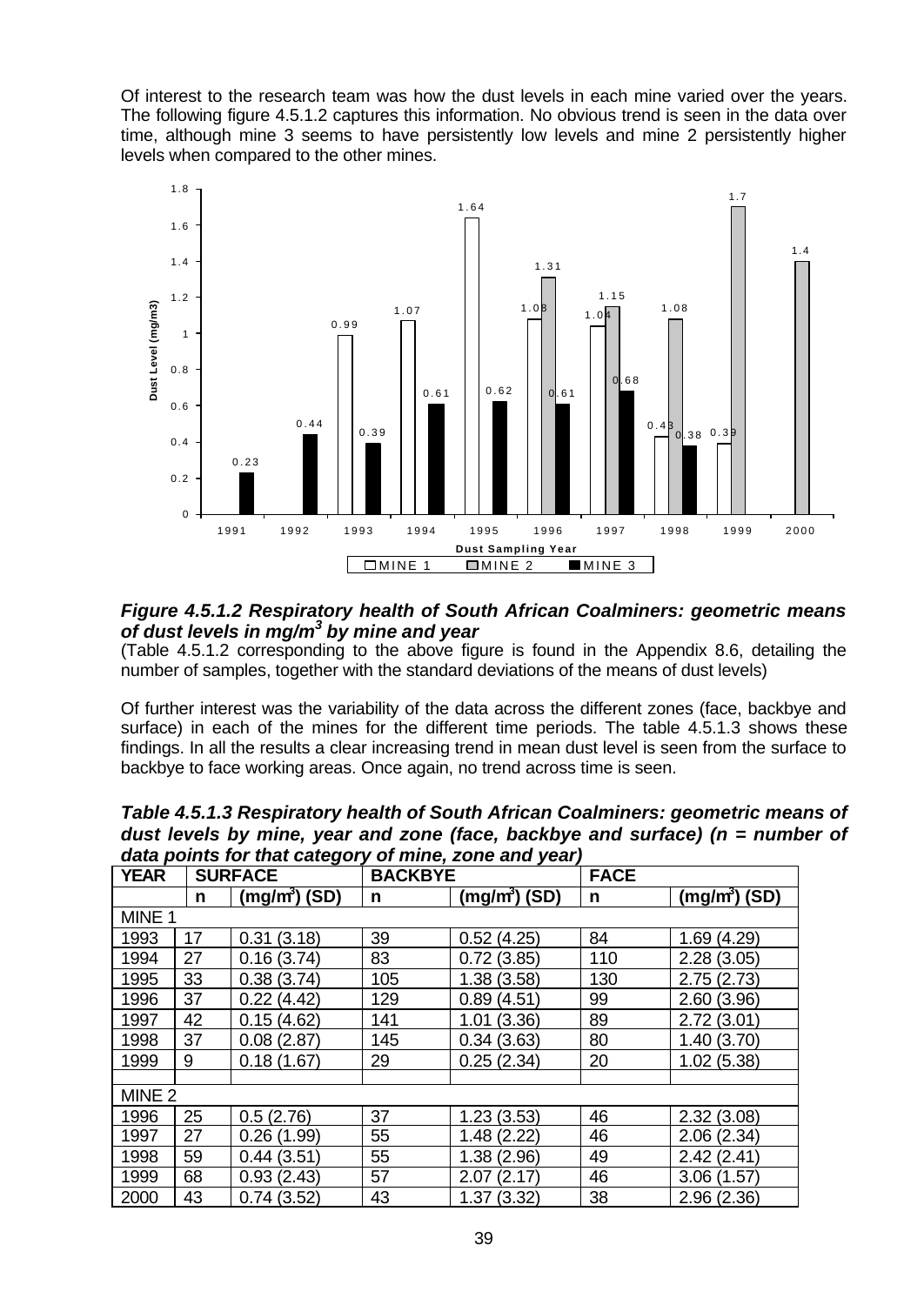| <b>YEAR</b>       | <b>SURFACE</b> |                |     | <b>BACKBYE</b>             |    |                |
|-------------------|----------------|----------------|-----|----------------------------|----|----------------|
|                   | n              | $(mg/m3)$ (SD) | n   | $(m\overline{g/m^3})$ (SD) | n  | $(mg/m3)$ (SD) |
| MINE <sub>3</sub> |                |                |     |                            |    |                |
| 1991              | 34             | 0.12(4.95)     | 51  | 0.20(4.79)                 | 46 | 0.43(3.98)     |
| 1992              | 55             | 0.25(5.12)     | 57  | 0.39(3.93)                 | 45 | 1.03(3.76)     |
| 1993              | 84             | 0.23(5.74)     | 85  | 0.50(3.82)                 | 41 | 0.67(5.74)     |
| 1994              | 58             | 0.32(7.46)     | 77  | 0.66(4.32)                 | 31 | 1.79(6.09)     |
| 1995              | 51             | 0.33(5.10)     | 86  | 0.51(4.88)                 | 36 | 2.33(5.11)     |
| 1996              | 81             | 0.26(6.20)     | 110 | 0.58(5.28)                 | 74 | 1.69(4.85)     |
| 1997              | 68             | 0.40(5.09)     | 149 | 0.54(4.23)                 | 76 | (5.21)<br>1.67 |
| 1998              | 12             | 0.11(5.53)     | 32  | 0.42(5.21)                 | 16 | 0.81(4.10)     |

The following table captures grouped exposure information of specific high exposure job titles across all mines and across all years. The jobs at the face clearly show a much higher level of exposure than those at the backbye.

*Table 4.5.1.4. Respiratory health of South African Coalminers: geometric means of dust levels for job descriptions across all mines, across all years*

| <b>JOB DESCRIPTION</b>           | Zone            | N (% of total      | <b>DUST LEVEL</b> |
|----------------------------------|-----------------|--------------------|-------------------|
|                                  |                 | samples = $3640$ ) | $(mg/m3)$ (SD)    |
| <b>Continuous Miner Operator</b> | Face            | 180 (4.95)         | 3.20(4.06)        |
| <b>Ventilation Attendant</b>     | Face            | 87 (2.39)          | 2.04(3.54)        |
| <b>Shuttle Car Driver</b>        | Face            | 196 (5.38)         | 2.03(3.29)        |
| Roofbolter                       | Face            | 162 (4.45)         | 1.68(3.85)        |
| <b>Miner</b>                     | Face            | 168 (4.62)         | 1.50(3.45)        |
| <b>Belt Attendant</b>            | Backbye         | 178 (4.89)         | 0.89(4.19)        |
| <b>Electrical Aide</b>           | Backbye         | 127 (3.49)         | 0.83(3.52)        |
| <b>General Worker</b>            | Backbye         | 96 (2.64)          | 0.77(4.49)        |
| Electrician                      | Backbye         | 102 (2.80)         | 0.66(5.00)        |
| <b>Fitter Aide</b>               | Backbye         | 127 (3.49)         | 0.64(4.12)        |
| <b>Shiftboss</b>                 | Backbye         | 98 (2.69)          | 0.63(4.50)        |
| <b>Fitter</b>                    | Backbye         | 95(2.61)           | 0.62(4.18)        |
| Pump Attendant                   | Backbye         | 92 (2.53)          | 0.61(3.65)        |
| <b>Laboratory Worker</b>         | Surface         | 87 (2.39)          | 0.43(5.77)        |
| <b>Boilermaker</b>               | Surface/Backbye | 77(2.12)           | 0.30(3.56)        |
| Artisan Aide                     | Surface/Backbye | 59 (1.59)          | 0.28(4.39)        |

# **4.6 Development of Cumulative Mine/Zone Exposure Matrix**

#### **KEY FINDINGS (SECTION 4.6):**

- Investigator collected dust data and historical data were used to determine cumulative dust estimates using statistical modelling.
- Statistical modelling for cumulative dust estimates used mine, zone, time period and sampler variables.
- This modelling provided a cumulative dust level for each mine in the three zones (surface, backbye and face).
- Cumulative Dust Exposure years (CDE) provides a measure of the levels of dust each participant in the study was exposed to during their employment. It sums the product of mean cumulative dust level in a particular mine and zone x years in that mine and zone.
- The mean CDE was 56.83 mg-years/m<sup>3</sup>. For purposes of analysis this was divided into three categories of low, medium and high exposure.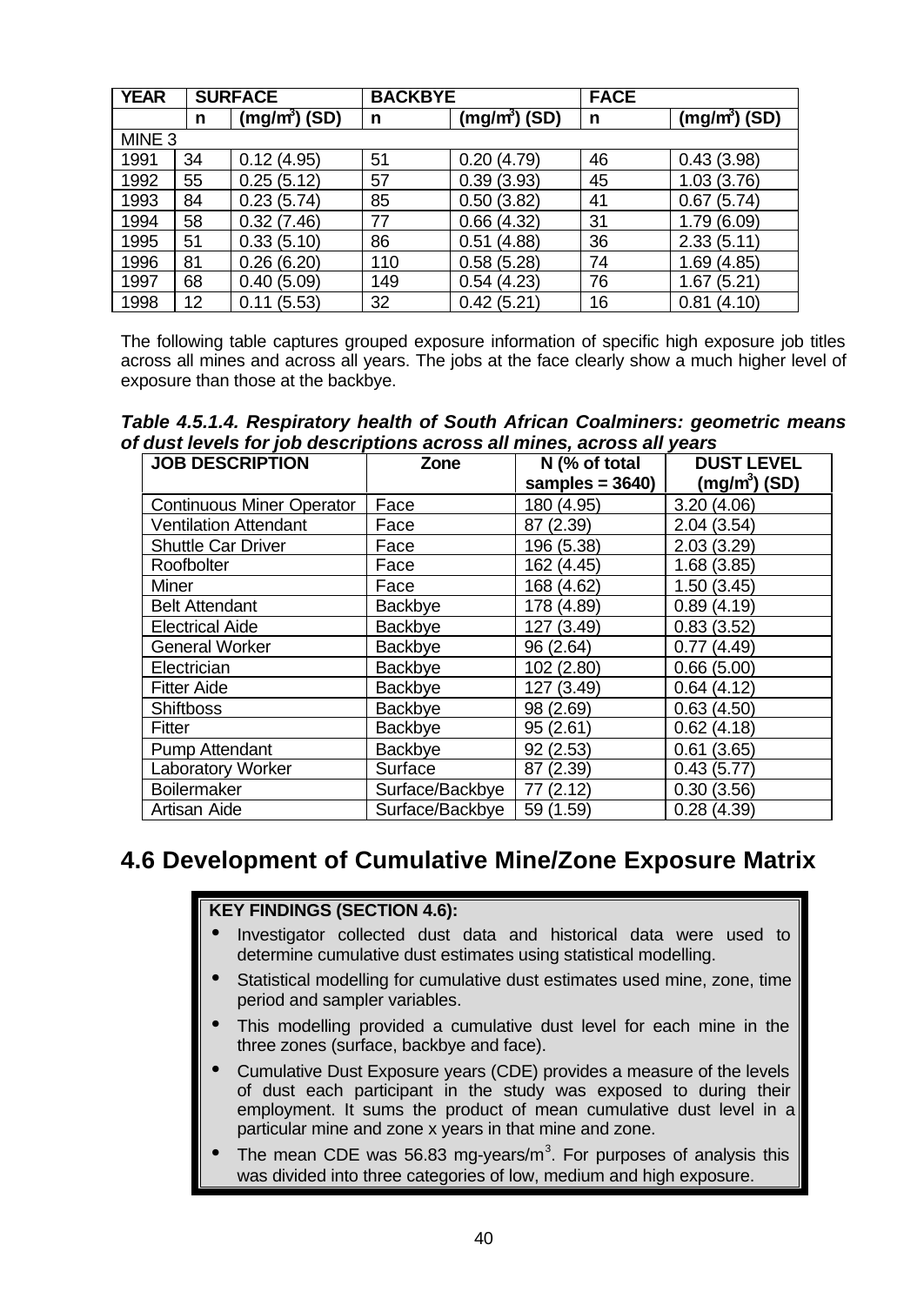## **4.6.1 Historic and current dust data analysis**

A key objective of the study was to determine the effect of coal dust exposure over the lifetime of employment (cumulative exposure) of the worker on his health. To achieve this, it was necessary to develop methods to estimate lifetime dust exposure (cumulative exposure) with the available data (investigator collected and historical data). In order to take into consideration the fluctuations in dust levels for the mines in question, specific statistical methods had to be used, separately for the current dust levels and then for the historical data. Finally similar statistical methods had to be used to combine the past and current data to allow for the calculation of a set of values for estimating lifetime exposure in each individual worker. (The statistical methods are discussed in detail in Appendix 8.2)

For the development of models to determine cumulative dust estimates for each mine with each exposure zone (face, backbye and surface) a two phase statistical modelling was done. The first involved analysing the investigator collected dust data, followed by analysis of the historically collected dust data. These statistical models made use of the variables exposure zones (face and backbye compared with surface) and mine (mine 1, 2 or 3). Job description and section worked were included in the analysis initially but were subsequently dropped because this information was not generally available for all workers over their entire lifetime of employment.

The information generated from the above analyses allowed for the development of a cumulative exposure model. This analytic step provided cumulative mean respirable dust estimates for each exposure zone (face, backbye and surface) in each of the three mines. This is shown in the table 4.6.1.1, below. The statistical methods used in this analysis are described in Appendix 8.2.

*Table 4.6.1.1 Respiratory health of South African Coalminers: cumulative dust exposure estimate mine/zone matrix (mg/m<sup>3</sup> )*

|                | <b>MINE 1</b> | <b>MINE 2</b> | <b>MINE 3</b> |
|----------------|---------------|---------------|---------------|
| <b>SURFACE</b> | .788          | .329          | 0.619         |
| <b>BACKBYE</b> | 796           | 3.166         | .474          |
| <b>FACE</b>    |               | ാറി           |               |

## **4.6.2 Cumulative dust exposure years (CDE)**

The aim of the exposure estimation was to develop a cumulative measure of lifetime exposure for all the participants in the study, making best possible use of the data available. For purposes of clarification, this report refers to this exposure variable as Cumulative Dust Exposure (CDE), measured in mg-years/m<sup>3</sup>. Cumulative dust exposure was calculated based on the product of number of years each participant spent in a particular mine within a particular zone and the dust estimate of the corresponding cell from the matrix 4.6.1.1, as shown in the following equation

$$
CDE = \sum_{i_j} c_{ij} \, \text{years}_{ij}
$$

where  $x_{ii}$  = arithmetic mean calculated for particular mine within a specific zone (surface, backbye or face) as shown in matrix above, and *years<sub>ij</sub>* = years spent in a particular mine within a specific zone.

The mean CDE was 56.83 mg-years/m<sup>3</sup> (SD=51.94 mg-years/m<sup>3</sup>). Using the cumulative dust exposure model, three categories of exposure were calculated for use in the analysis. The categories are: low exposure (0.62 - 20.10 mg-years/m<sup>3</sup>; n=298); medium exposure (20.11 -72.77 mg-years/m<sup>3</sup>; n=298) and high exposure (72.78 - 258.70 mg-years/m<sup>3</sup>; n=300). The numbers of current and ex-miners in these groupings were as follows: low exposure: current = 179,  $ex = 119$ ; medium exposure: current = 218,  $ex = 80$ ; high exposure: current = 287,  $ex = 13$ [Three categories, based on terciles were chosen as this allows for comparison between intuitive exposure groupings, as opposed to having an arbitrary grouping of 5 or 10 mgyears/m<sup>3</sup>. The following figure indicates the mean differences in cumulative exposure experienced by all miners, and by current and ex-miners respectively.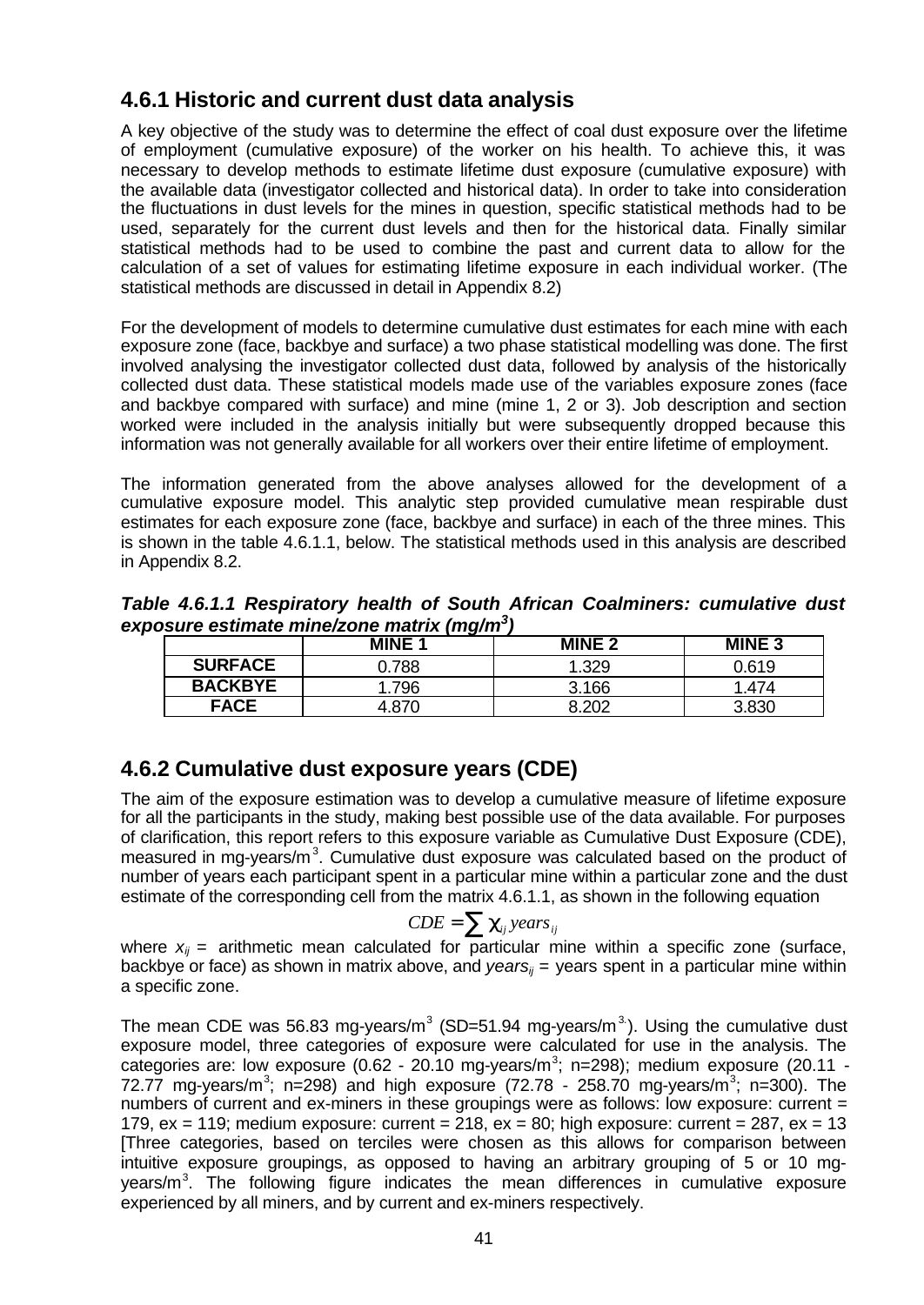

*Figure 4.6.4.1 Respiratory health of South African Coalminers: mean cumulative dust exposure (mg-years/m<sup>3</sup> ) for all, current and ex-miners*

# **4.7 Demographic Data**

A total of 896 participants were interviewed, of whom 684 were currently employed on one of the three participating mines. Among the 212 ex-miners 188 presented for the medical assessments at the Mpungwe Hospital. Height and weight were not available for the twenty five miners not reporting for the assessments. Within the sample there were 246 (26.68%) participants who had never worked underground.

*Table 4.7.1.1 Respiratory health of South African Coalminers: demographic data for all study participants*

| Variable                    | N   | Mean (SD)     | Minimum | Maximum |
|-----------------------------|-----|---------------|---------|---------|
| Age (years)                 | 896 | 42.45 (8.44)  | 21.00   | 76.00   |
| Height (cm)                 | 872 | 168.90 (6.77) | 148.00  | 195.00  |
| Weight (kg)                 | 872 | 70.12 (12.35) | 43.00   | 122.00  |
| School standard             | 896 | 4.35(3.25)    | 0.00    | 10.00   |
| Years in coalmining (years) | 896 | 15.89 (7.96)  | 1.00    | 43.00   |

| Table 4.7.1.2 Respiratory health of South African Coalminers: demographic data |  |
|--------------------------------------------------------------------------------|--|
| stratified according to employment and exposure status                         |  |

| <b>EMPLOYMENT STATUS</b> |                |                  |                 |               | <b>EXPOSURE STATUS</b> |               |     |                |
|--------------------------|----------------|------------------|-----------------|---------------|------------------------|---------------|-----|----------------|
|                          | <b>CURRENT</b> |                  | <b>EX-MINER</b> |               | <b>UNDERGROUND</b>     |               |     | <b>SURFACE</b> |
| Variable                 | n              | Mean (SD)        | n               | Mean (SD)     | N                      | Mean (SD)     | N   | Mean (SD)      |
| Age (years)              | 684            | 42.46<br>(7.71)  | 212             | 42.42 (10.41) | 674                    | 42.03 (8.27)  | 226 | 43.59 (8.79)   |
| Height (cm)              | 684            | 168.99<br>(6.91) | 188             | 168.60 (6.27) | 658                    | 169.29 (6.30) | 214 | 167.79 (7.84)  |
| Weight (kg)              | 684            | 71.52<br>(12.42) | 188             | 65.20 (10.72) | 658                    | 69.23 (11.30) | 214 | 72.57 (14.61)  |

The distribution in the mean ages and heights amongst current and ex-miners was almost equal across the strata. The fact that a statistical significant ( $p < 0.0001$ ) difference existed for the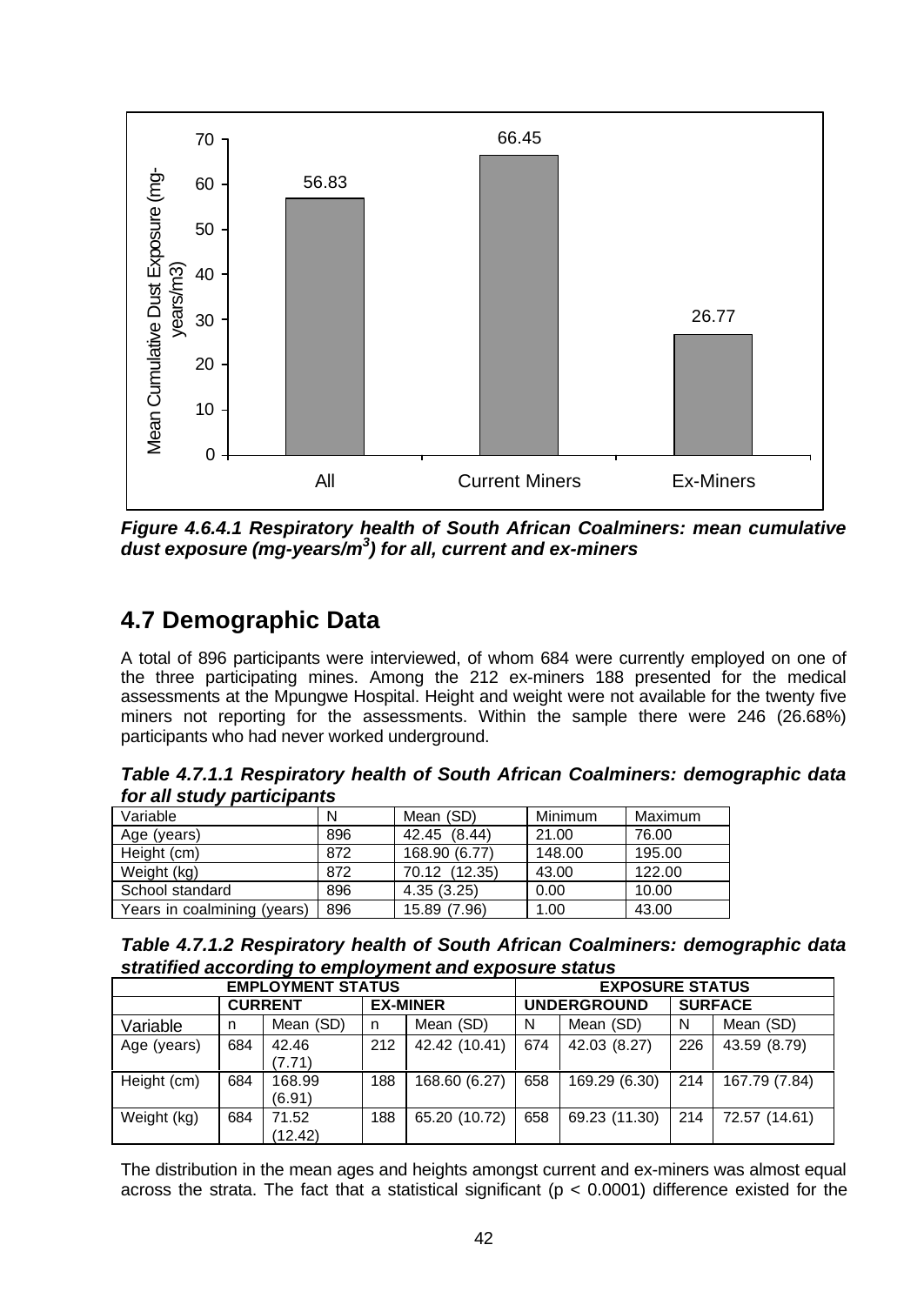means of weights may be important from a public health point of view and may imply a greater disease burden in the group of ex-miners. The lower weight may indicate either the existence of current undiagnosed disease or the lack of adequate nutrition.

Further analysis was done to determine whether differences existed amongst the different mines. A miner was classified as belonging to one of the three mines that participated in the study or to a category of "other". This classification was based on the highest number of years worked in mines 1, 2, 3 (participating mines) or other mines, rather than where the worker was currently employed. On this basis, 298 (33.67%) workers worked in mine 1; 263 (29.72%) in mine 2; 268 (30.28%) in mine 3 and 56 (6.33%) in other mines. Because of the tendency of miners to move regularly between mines, this classification, based on the highest number of years worked in any particular mine is of limited value (e.g. a worker with two years on mine 1 and five years on mine 2 was classified as belonging to mine 2, while another worker with 12 years in mine 1 and eight years in mine 2 was classified as mine 1, despite having greater exposure to mine 2 than worker 1). Similarly, using a classification based on the mine of current employment ignores the duration a person may have been currently employed, which could range from a few months to several years. For these reasons, analysis to determine specific "mine effects" on outcomes have not been considered further.

# **4.8 Smoking Data**

A detailed smoking history was obtained from each participant. This included the year of starting, number of cigarettes smoked previously, years smoking this number, number smoked currently, current status (ex smoker was defined as having stopped smoking more than a month ago); if habit was stopped for any period of time greater than one year, for how long. Information was also obtained on pipe and cigar smoking, but as this was rare, this information was not used in further analysis.

Smoking was used in two ways for analytic purposes: smoking status (current, ex, never) and as pack years. The latter was calculated as:

Pack years =  $\frac{1}{20}$  [(no. of cigarettes smoking currently per day x years smoking this number) + no. of cigarettes smoked in past per day x (years smoked this number – years stopped in between)].

Of the 544 smokers, the mean pack years smoked was 7.34 (sd=7.36). For the total population, this averaged 4.34 (sd = 6.91). Amongst current smokers ( $n=$  398), the mean pack year was 8.71 (sd=8.25), and ex-smokers (n=146) mean pack year = 3.56 (sd = 3.71) Pack years was divided into four categories for analysis: Category 0: pack years = 0; Category 1.6: pack years = 0.1 – 3.25; Category 5.3: pack years > 3.25 – 7.65; Category 12: > 7.65. Categories were labelled using the midpoints of the pack years in each category.

Table 4.8.1.1 shows the differences in reported smoking habits amongst current and ex-miners. As can be seen, whilst smoking is a reasonably common habit amongst both groups, there is a low level of smoking as measured by pack years. The data shows statistically significant findings between the different categories of employment, with ex-miners more likely to be current smokers, while they are less likely to be never smokers. There were no significant differences seen between workers with some underground exposure or surface workers (no underground exposure).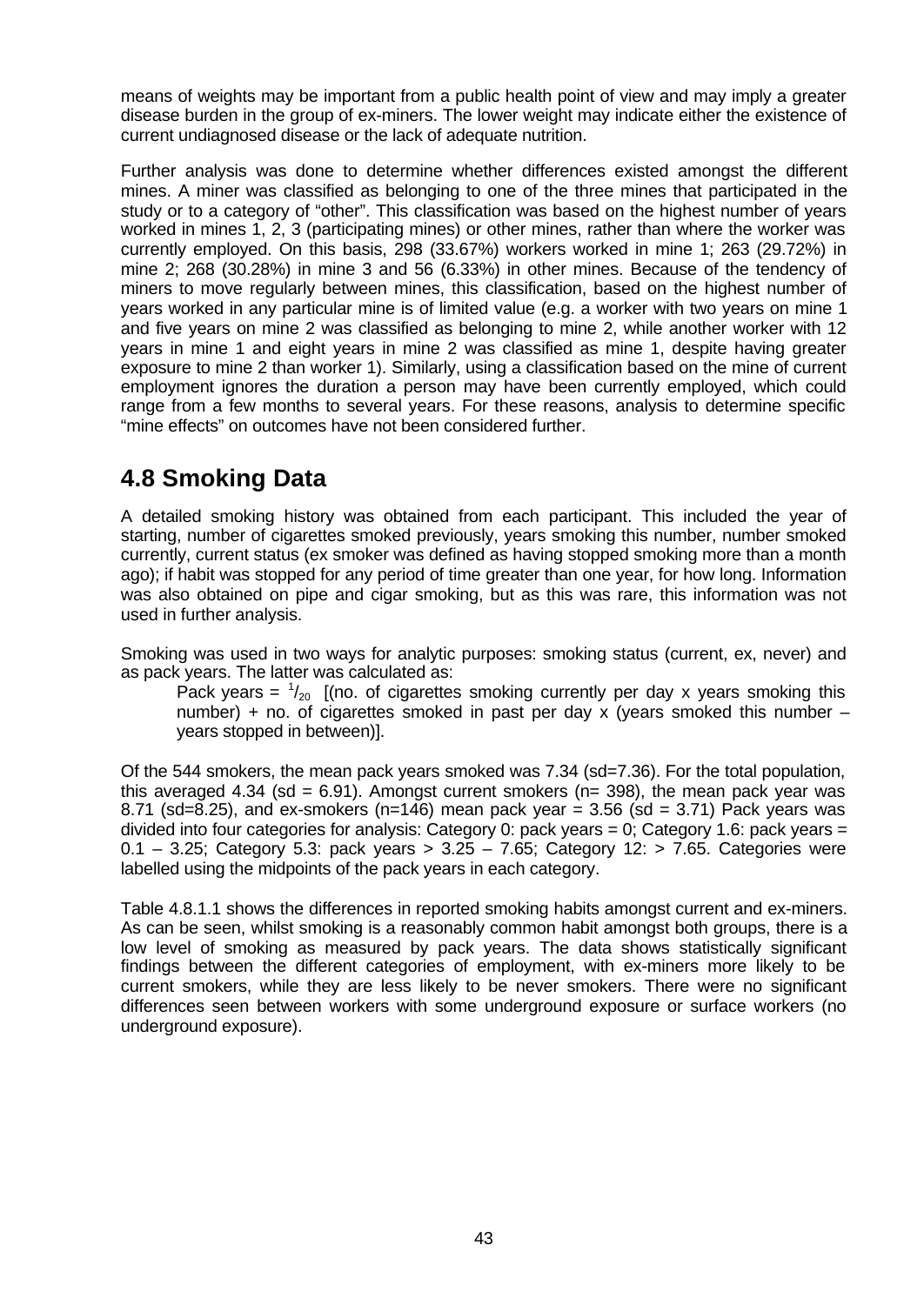*Table 4.8.1.1 Respiratory health of South African Coalminers: smoking habits as reported by current vs ex-miners and underground vs surface*

|                                    |                          | <b>Employment Status</b>           |                                     | <b>Exposure Status</b>                  |                                     |
|------------------------------------|--------------------------|------------------------------------|-------------------------------------|-----------------------------------------|-------------------------------------|
| <b>Variable</b>                    | All<br>miners<br>(n=896) | <b>Current</b><br>miner<br>(n=684) | <b>Ex-miner</b><br>$(n=212)$        | <b>Ever</b><br>underground<br>$(n=674)$ | <b>Surface</b><br>Only<br>$(n=222)$ |
| Number<br>οf<br>current smokers    | 397<br>(44.31%)          | 254<br>(37.13%)                    | 143<br>$(67.45%)$ *                 | 299<br>(44.36%)                         | 98<br>(44.14%)                      |
| Ex<br>Number<br>0f<br>smokers      | 147<br>16.41%            | 122<br>(17.84%)                    | 25 (11.79%)*                        | 100<br>(14.84%)                         | 47<br>(21.17%)                      |
| 0f<br>Number<br>never smokers      | 352<br>(39.29%)          | 308<br>(45.03%)                    | 44 (20.75%)*                        | 275<br>$(40.80\%)$                      | 77<br>(34.65%)                      |
| Mean<br>packyears<br>οf<br>smoking | (SD:<br>4.45<br>6.96)    | (SD)<br>4.04<br>6.77)              | (SD)<br>5.80<br>$7.40$ <sup>*</sup> | 4.26<br>(SD)<br>6.52)                   | (SD)<br>5.04<br>8.15)               |

 $* = p < 0.01$  (p value comparing current to ex-miners and ever underground to surface only)

# **4.9 Questionnaire based outcomes**

#### **KEY FINDINGS (SECTION 4.9):**

- Ex-miners reported significantly more symptoms than current miners, with ex-miners having greater prevalence of doctor diagnosed bronchitis and asthma.
- Significant differences in symptoms prevalence between underground and surface workers was seen only in the reporting of phlegm.
- For all miners combined, statistically significant associations were seen between symptoms and categories of cumulative dust exposure (CDE). Significant trends were also seen, however, in an unexpected direction: decreasing prevalence of symptoms with increasing exposure.
- These trends and associations were generally absent when only current miners were analysed. An increase in prevalence was noted when only ex-miners were assessed, and a significantly increasing trend was seen for breathlessness.
- The prevalence of symptoms was significantly higher amongst current smokers, and least amongst never smokers. Positive trends in increasing prevalence were seen with increasing pack years.
- These reverse trend findings for (all miners combined) are generally not in keeping with findings of most other studies. The loss or reversal of these trends when stratifying on current employment status strongly implies that a particularly marked "healthy worker effect" is present, i.e healthier workers stay employed longer, and work in the dustier jobs, while less healthy workers leave the mine or dusty areas earlier in their lifetimes. This effect has been noted in one study amongst South African goldminers, where cumulative exposure was not associated with symptoms.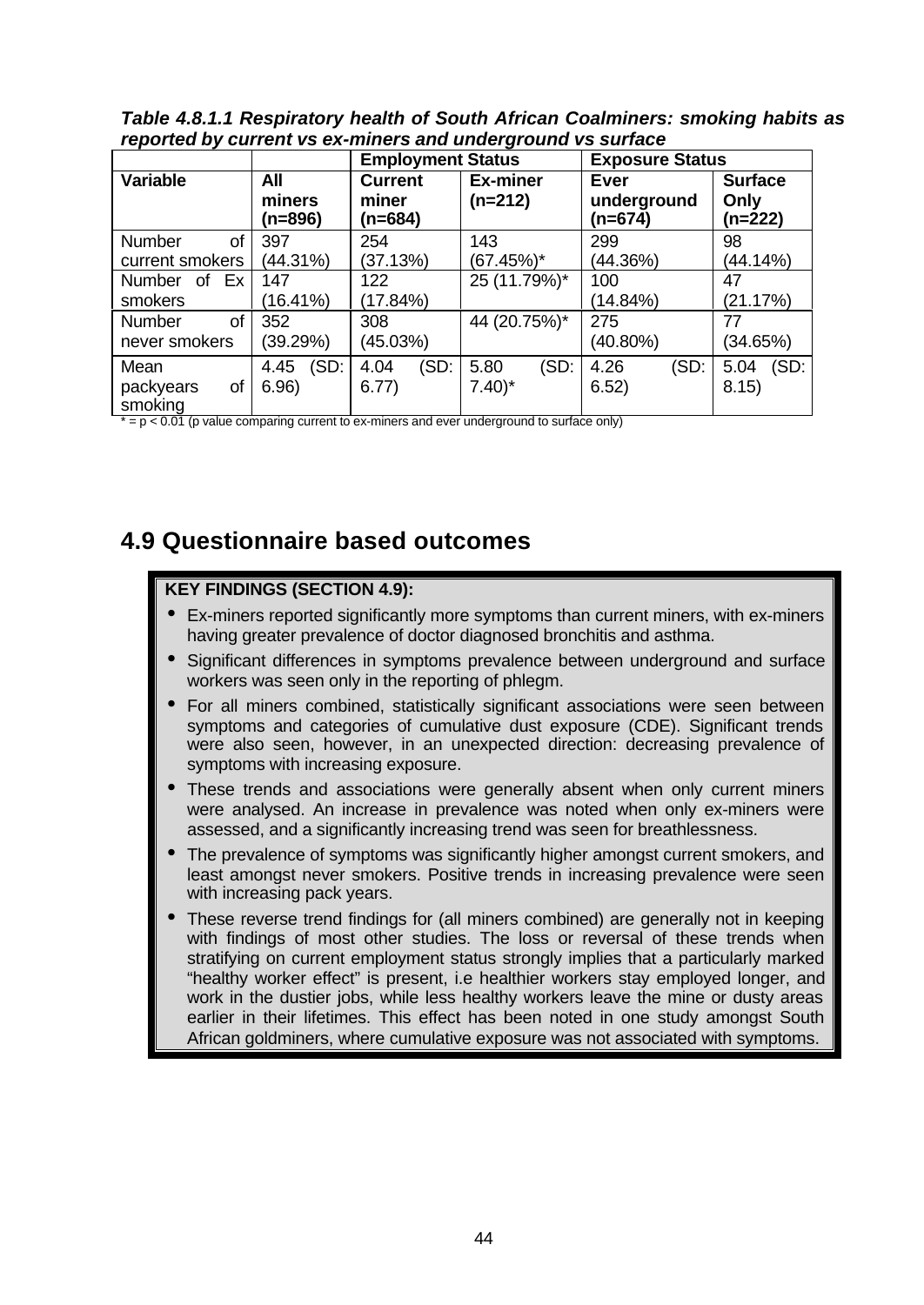## **4.9.1 Descriptive questionnaire data**

Figure 4.9.1.1 shows marked differences (reported as percentages) in symptoms amongst current and ex-miners (The corresponding table (Table 4.9.1.1) is in Appendix 8.6).



*Figure 4.9.1.1 Respiratory health of South African Coalminers: respiratory symptoms as reported positive by all, current and ex-miners.*

Statistically significant findings were found between the two employment status categories. These results could be due to a reporting bias, or it could be as a result of poorer health amongst this grouping of workers. No significant differences were seen in the doctor diagnosed illnesses (Table 4.9.1.2) – this could support the reporting bias or could indicate a lack of access to professional medical care by the ex-miners, most of whom were still unemployed. Most questionnaire outcomes were not statistically significantly different between underground and surface miners, with the exception of phlegm production (table 4.9.1.2 in Appendix 8.6).

| uls <del>c</del> ases as ulay losed by a doctor |                          |                             |                 |  |  |  |
|-------------------------------------------------|--------------------------|-----------------------------|-----------------|--|--|--|
|                                                 | <b>Employment Status</b> |                             |                 |  |  |  |
| <b>Disease</b>                                  | All miners $(n \, (%)$   | Current miner (n   Ex-miner |                 |  |  |  |
|                                                 | $(n=896)$                | $(\%)$ ) n=684              | $(n (%)) n=212$ |  |  |  |
| Acute bronchitis                                | 17 (1.90)                | 8(1.17)                     | $9(4.25)^*$     |  |  |  |
| <b>Chronic bronchitis</b>                       | 2(0.22)                  | 1(0.15)                     | 1(0.47)         |  |  |  |
| Emphysema                                       | 0(0)                     | 0(0)                        | 0(0)            |  |  |  |
| Asthma                                          | 17 (1.90)                | 5(0.73)                     | $12(5.66)$ *    |  |  |  |
| TВ                                              | 27(3.01)                 | 18 (2.63)                   | 9(4.25)         |  |  |  |

*Table 4.9.1.2 Respiratory health of South African Coalminers: respiratory diseases as diagnosed by a doctor*

Percentages shown are of employment status, and not total study participants

 $*$  = significant difference,  $p < 0.0001$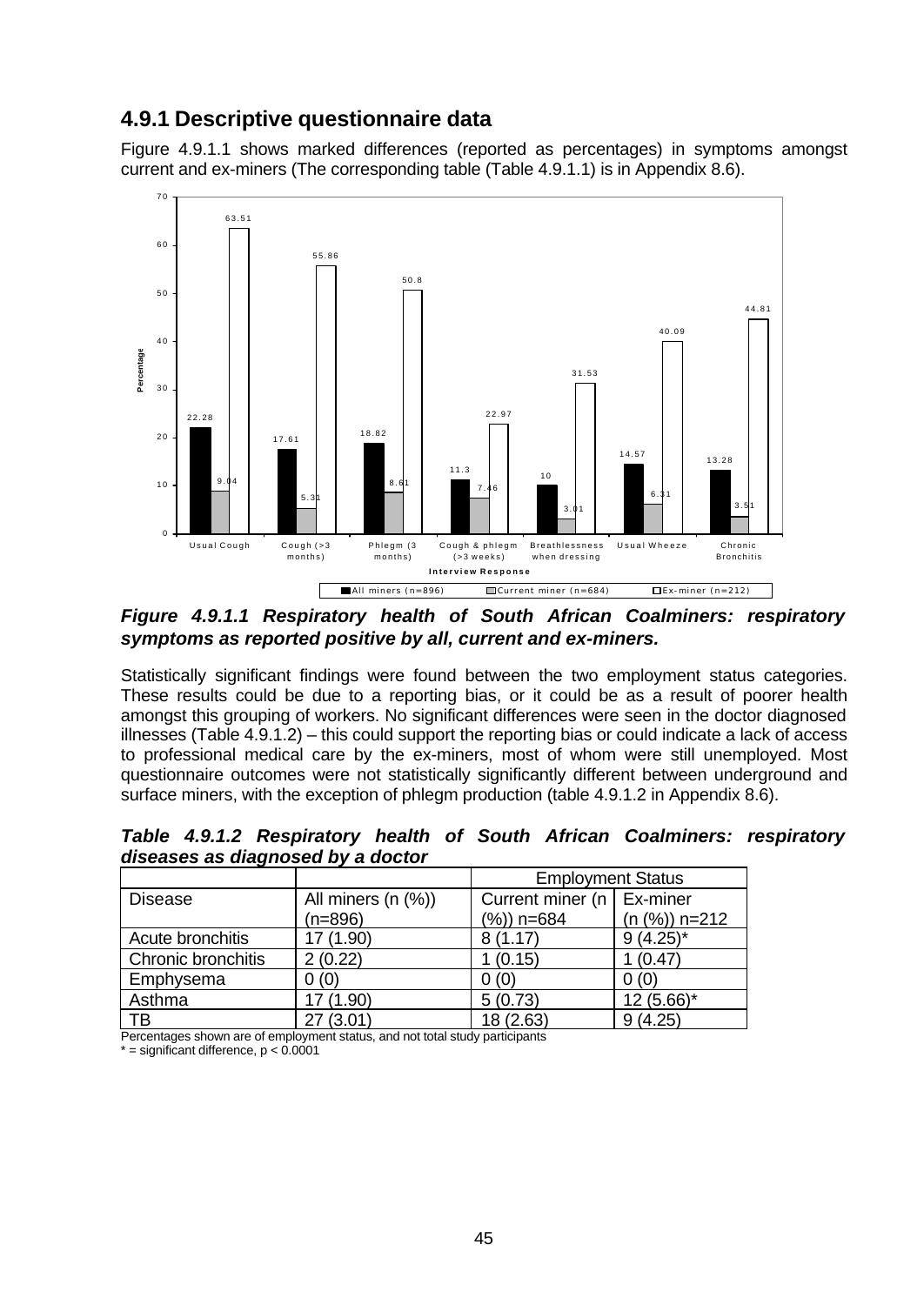## **4.9.2. Questionnaire data vs Cumulative Dust Exposure (CDE)**

The Chi Square test was used to determine whether any associations existed between categories of years of exposure and the various outcomes determined by questionnaire. The Cochran Armitage test for trend was used to determine whether a trend relationship existed between cumulative dust exposure years categories and these outcomes. To examine whether any associations existed between outcome and exposure, the exposure measure was divided into three categories (see section 4.6.2): The categories are: low exposure (0.62 - 20.10 mgyears/m<sup>3</sup>; n=298); medium exposure (20.11 - 72.77 mg-years/m<sup>3</sup>; n=298) and high exposure  $(72.78 - 258.70 \text{ mg-years/m}^3; \text{ n=300}).$ 



#### *Figure 4.9.2.1 Respiratory health of South African Coalminers: trends for categorical outcomes vs categories of cumulative dust exposure*

The figure 4.9.2.1 shows the percentages for the various responses in the three exposure categories. The legend contains the percent response of the entire sample. (The corresponding table in Appendix 8.6 contains the actual numbers, together with the specific chi square and trend tests p values). All the outcomes show a negative association for exposure ( $p < 0.005$ ) with the exception of TB. Similarly, a strongly significant trend ( $p < 0.001$ ) is seen; however this is all in a negative direction – increasing exposure results in a lower prevalence of respiratory symptoms. To further analyse the data, stratification on the basis of current employment status was done. These are shown in the following figures.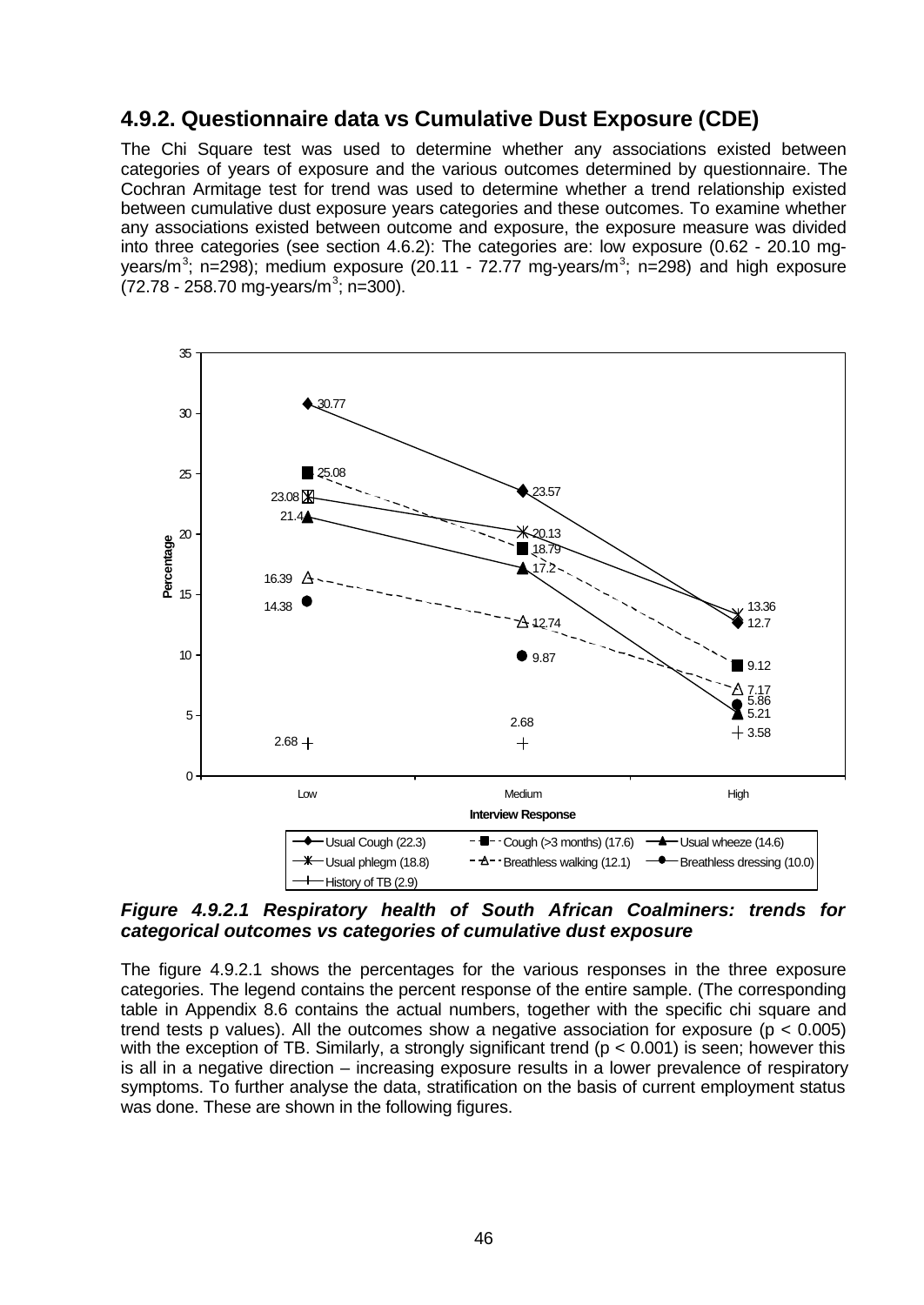

*Figure 4.9.2.2 Respiratory health of South African Coalminers: trends for categorical outcomes vs categories of cumulative dust exposure – excluding exminers*



*Figure 4.9.2.3 Respiratory health of South African Coalminers: trends for categorical outcomes vs categories of cumulative dust exposure – ex-miners only*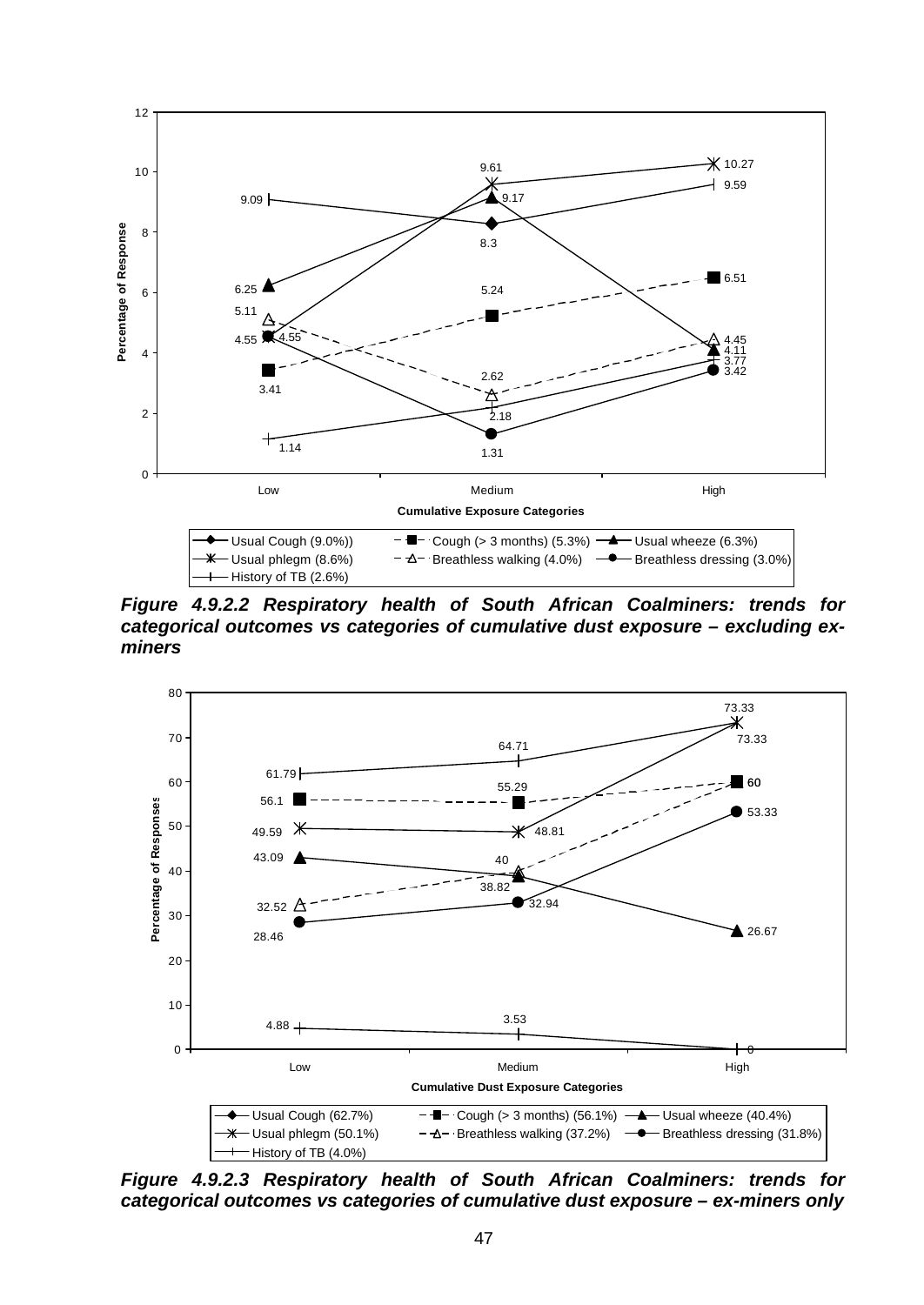The negative associations seen in the full dataset are not apparent when only current employees (Figure 4.9.2.2) are analysed. A positive association is seen with persistent phlegm  $(p = 0.04)$ , and marginally with persistent wheeze  $(p = 0.06)$ . History of TB, which failed to show any trend in the full dataset, shows a significant positive trend with exposure in the current miner analysis ( $p = 0.04$ ).

When analysing the ex-miners exclusively, the various exposure groups have small cell sizes. For all outcomes, symptom prevalences are higher in this group than among current miners. The previously noted negative trend in the whole group is reversed among ex-miners, with an increase in rates with increasing exposure, reaching statistical significance for breathlessness (p <0.03). None of the other symptoms were statistically significantly associated with exposure, probably due to the small sample sizes. Within the ex-miner group only a small percentage of workers is seen in the high exposure grouping, suggesting that these workers leave the mining industry prior to accumulating high exposure. The effects seen are likely to be due to the fact that those most severely affected by the exposure are most likely to leave employment, and therefore be ex-miners at the time of cross sectional studies such as this. This is the basis of the "healthy worker survivor effect".

## **4.9.3 Questionnaire data vs smoking history**

Of the 896 study participants, 544 (59.13%) had smoked in their lifetimes. Of the latter, 398 were current smokers.

As shown in figure 4.9.3.1 (corresponding table in Appendix 8.6), respiratory symptoms were strongly associated (chi square p value <0.0001) with a history of cigarette smoking, with current smokers having the highest prevalence of symptoms, ex smokers an intermediate prevalence, and never smokers the lowest prevalence. A history of TB was not associated with smoking status.



*Figure 4.9.3.1 Respiratory health of South African Coalminers: association of categorical outcomes vs categories of smoking status (%)*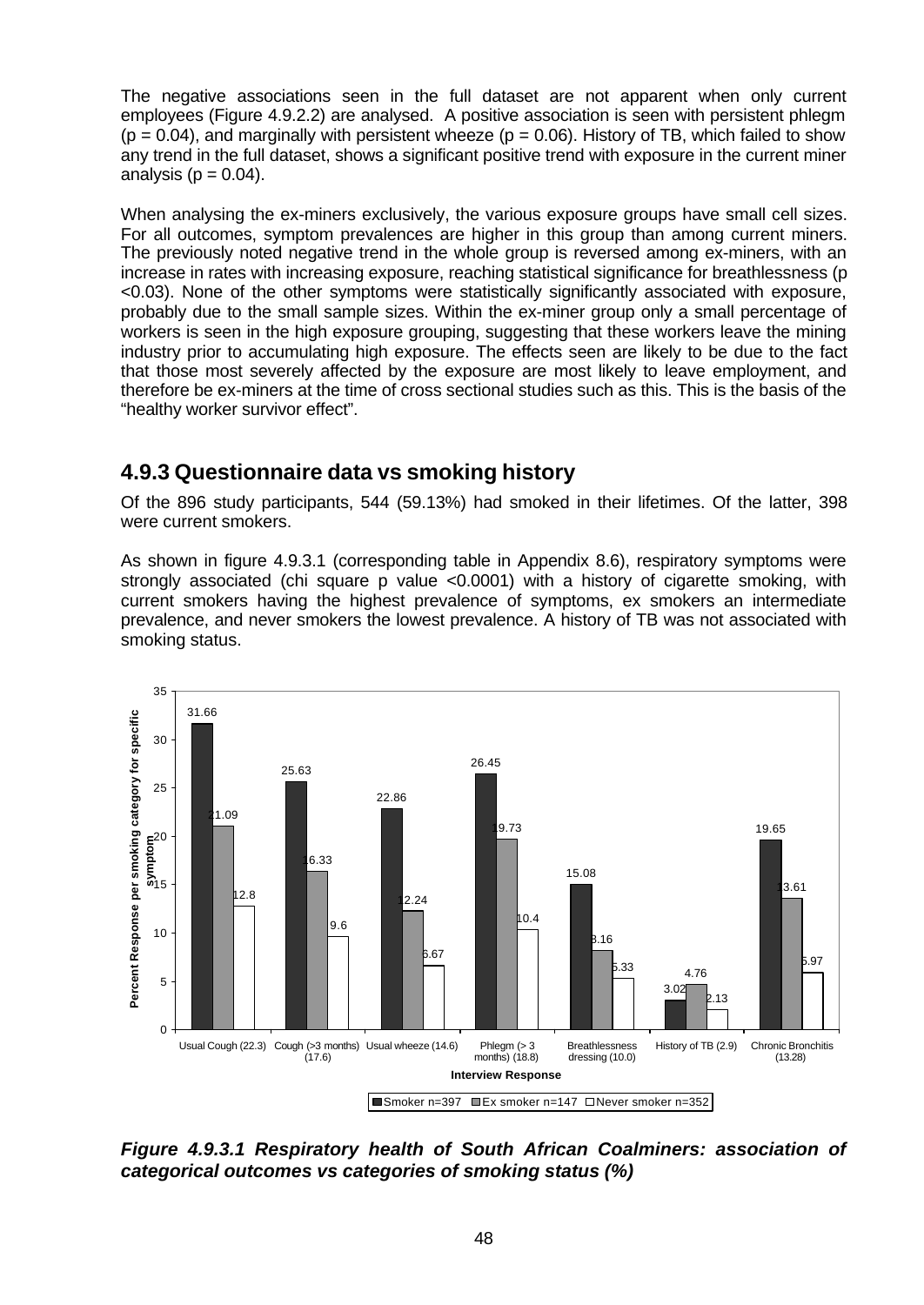## **4.9.4 Questionnaire data vs pack years**

Of the 544 smokers, the mean pack years smoked was 7.34 (sd=7.36). The variable was divided into four categories as described above. With the exception of TB, all other outcomes show a strong association (0.0001  $< p < 0.0008$ ) and strong increasing trend (0.0001  $p < 0.001$ ) with increasing pack years. These data are shown graphically in figure 4.9.4.1 below (the detailed table is shown in Appendix 8.6).



*Figure 4.9.4.1 Respiratory health of South African Coalminers: association and trends for categories of packyears (entire dataset)*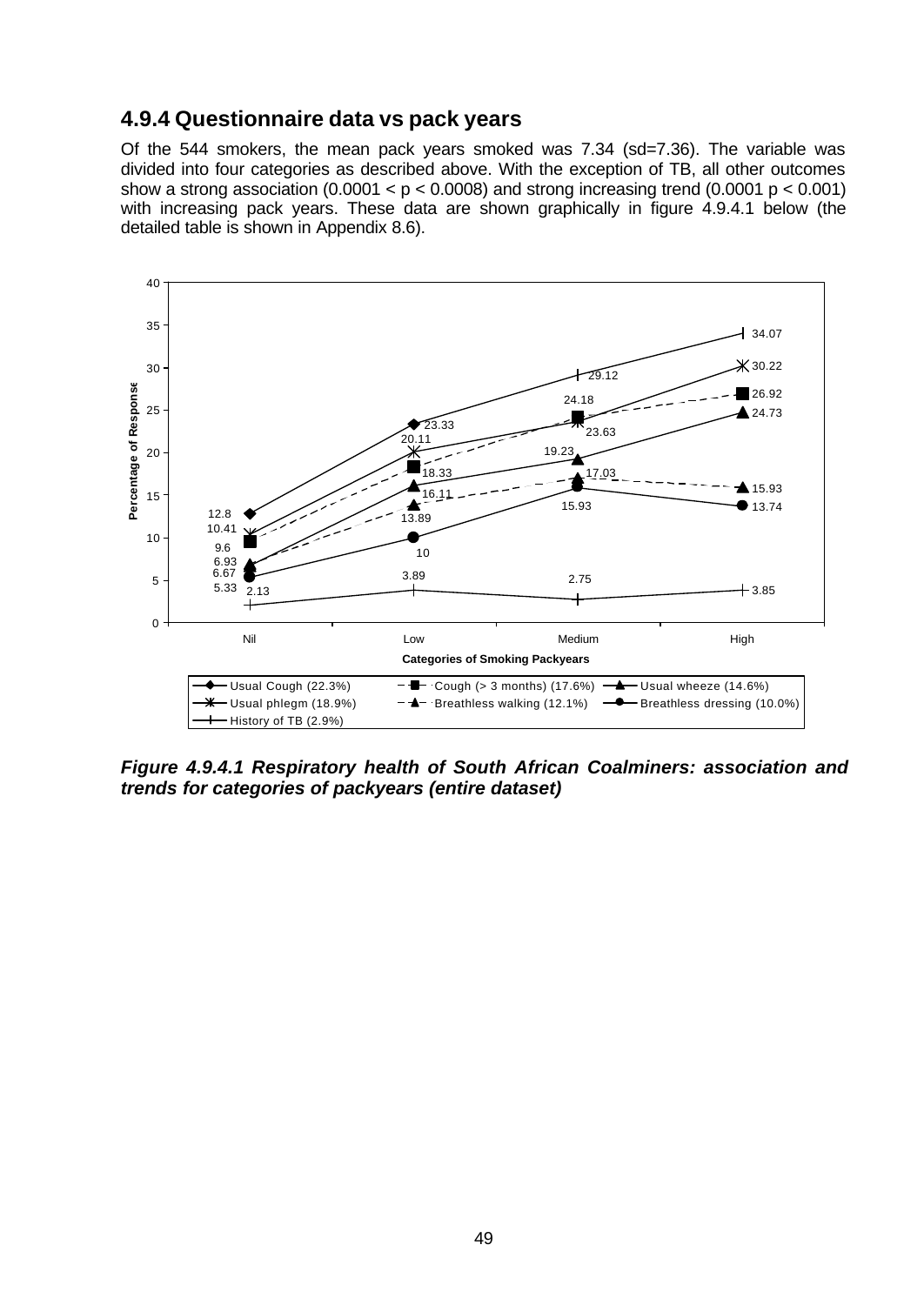# **4.10 Lung function outcomes**

#### **KEY FINDINGS (SECTION 4.10):**

- The predictor equations developed by Louw et al (1996) were used to establish the expected values for this population. Percentage of predicted lung function outcomes were calculated and used in subsequent analysis. This allows for the standardisation of age and height during comparative analysis.
- This section reports the findings as seen in the study (reported as percent of predicted). In section 5, these findings are translated into actual losses in millilitres (ml) of  $FEV<sub>1</sub>$  and  $FVC$  for an "average" worker.
- Bivariate analyses showed significant differences in mean percent predicted FEV<sub>1</sub> (107.5% vs 102.16%) and FVC (106.53% vs 100.76%) between the medium and high cumulative exposure groupings respectively. Significantly higher values of  $FEV<sub>1</sub>$  were seen in the current miners when compared against the ex-miners in the medium (109.19% vs 102.51%) and high (102.44% vs 95.42%) cumulative exposure categories.
- Statistically significant differences in mean percent predicted  $FEV<sub>1</sub>$ (102.21%, 105.14%) and FVC (100.09%, 102.21%) were seen between surface and underground workers respectively, with surface workers having a lower outcome.
- The percent predicted  $FEV_1$  (104.92%, 101.05%) and FVC (105%, 100.44%) were significantly higher amongst current smokers than exsmokers. No significant differences were seen amongst current and never smokers.
- Multivariate linear regression models were developed for outcomes of percent predicted lung function, controlling for cumulative exposure, smoking status, employment status, pack years and doctor diagnosed TB.
- Regression models showed that for percent predicted  $FEV<sub>1</sub>$ , a 0.03% (i.e. percentage point) decline was associated with each year of exposure and each mg/m<sup>3</sup> dust level, while controlling for the other variables. A 0.30% decline in percent predicted  $FEV<sub>1</sub>$  was seen with each pack year of smoking, together with an 21.02% decline in the presence of previously diagnosed TB. A 3.92% increase in  $FEV<sub>1</sub>$  was associated with current miner status.
- A 0.03% decline in FVC was associated with each year of exposure and each mg/m<sup>3</sup> dust level. Declines of 0.21% for each pack year and 13.61% for previously diagnosed TB were seen. A 3.68% increase was associated with current mining status.
- At least 6% of workers were below the  $5<sup>th</sup>$  percentile for predicted FEV<sub>1</sub>, and 5% for predicted FVC. 2.82% of workers had lung function less than 65% of predicted – this implies these workers have interference with normal daily life.
- This data indicates that a lifetime of dust exposure in coal mines results in a decline in lung function more than that would be seen with normal declines with age. This is seen irrespective of the influence of cigarette smoking.
- Previous diagnosis of TB was a very important influencing factor of the lung function outcomes.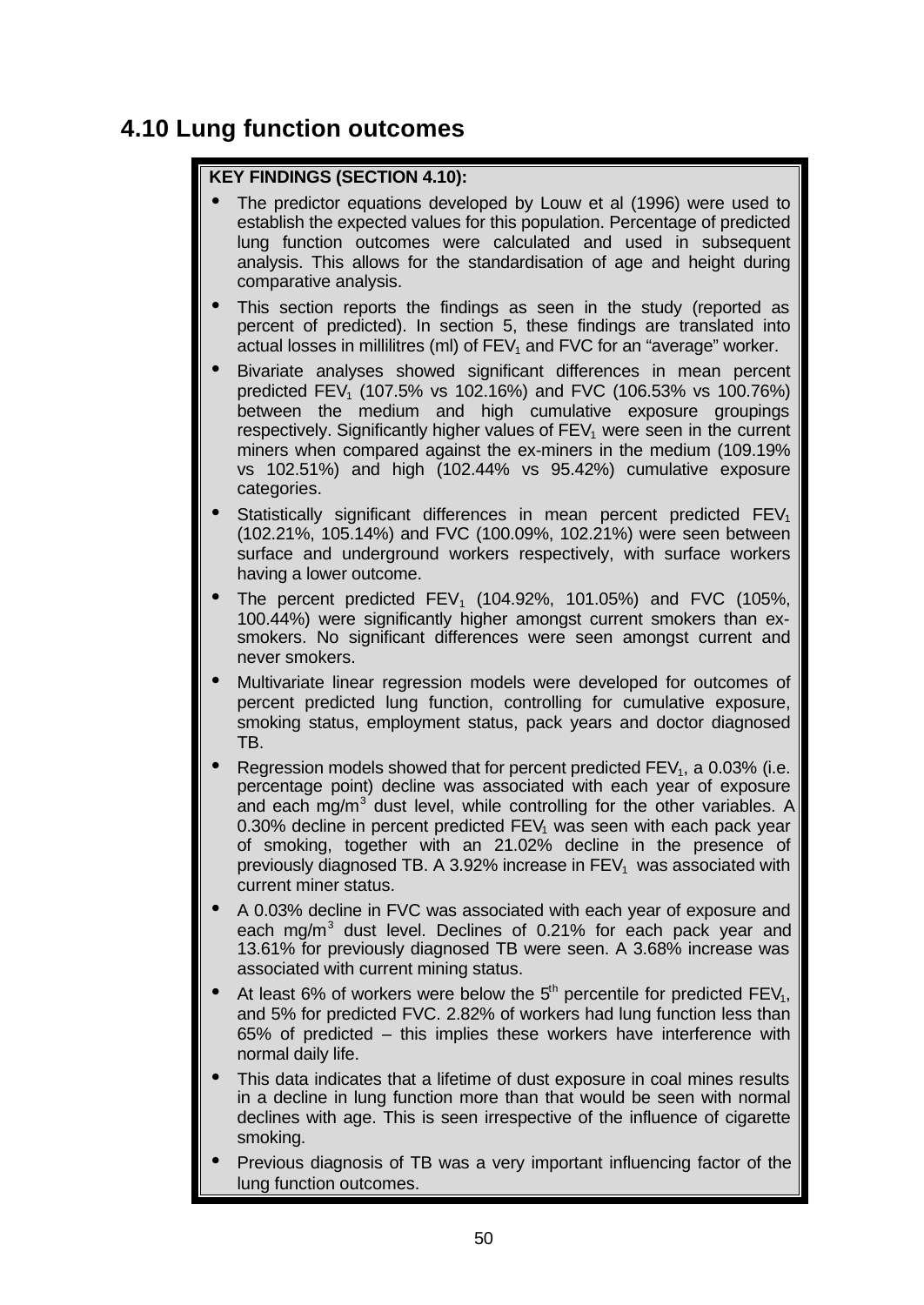- The data also showed that those who were still employed had better lung functions than those who left the mining employment. This could be explained by the "healthy worker effect".
- The effects in loss of lung function are similar to those seen in other international coalmining studies, while the loss due to TB is within the range described by other South African studies amongst goldminers. The "healthy worker effect" has also been described in the latter population.
- The study shows that dust exposure is an important predictor for loss of lung function, independent of TB and smoking.

## **4.10.0 Lung function estimation**

Lung function testing is an objective method to test the degree of functioning of the respiratory system. It is capable of detecting abnormalities in the absence of symptoms or negative findings on chest radiographs. It can provide a quantitative index of impairment. It is important however, that these tests are conducted with the appropriate equipment, by trained technicians, in a standardised manner. The equipment and testing method standards are conducted based on the criteria established by the American Thoracic Society.

Various factors, apart from poor respiratory health, influence the results of lung function tests. It is therefore important that these tests are correctly interpreted. Key factors that influence lung function are gender, age and height. Lung function declines gradually with increasing age and reduced height in normal people. In addition, other factors, such as racial or socio-economic or some unexplained population characteristics may also influence changes in lung function in healthy people. Because of this variation in normal, it is very important that when tests are being evaluated for normality all these factors are taken into account.

These factors are taken into consideration in the development of normal values or **"predicted values"** (i.e. the value that one predicts will be seen in a healthy individual with a particular gender, height and age from a specific population group). The latter data is derived through the process of large scale research projects in various parts of the world. These projects develop **"prediction equations"** which allow for the calculation of the predicted values for specific individuals. The debate as to the most useful set of prediction equations applicable to the African working population in South Africa has been a long standing one. This is because of deciding what values will take into consideration the "racial" or "unexplained" population characteristics. Recent studies and evaluation of South African studies have established a reasonable consensus of the debate in this country, and this is explained further in the appropriate sections of the report.

Once having decided on the set of "prediction equations", the predicted value (assume this predicted value = *Y*) for a healthy individual of the same gender, age, height and population characteristic as the tested individual is calculated (generally done automatically by the testing equipment). The tested individual's result (assume  $=$   $X$ ) is then compared against this newly calculated "predicted value". This is calculated as a percentage:

# $\frac{X}{Y}$  x 100%,

and the tested individual's result is expressed as **"percent of predicted"**. The latter phrase is used extensively during the Results and Discussion sections of this report. This "percent of predicted" is used because to report on **absolute values** (the actual value that the tested person produces when the test is conducted) cannot be compared against his/her peers, because of the different height, age, gender and other factors as explained above.

The text of the report also makes reference to "**clinically important declines"** in lung function (this concept is explained in the Glossary). This refers to a drop in lung function that is greater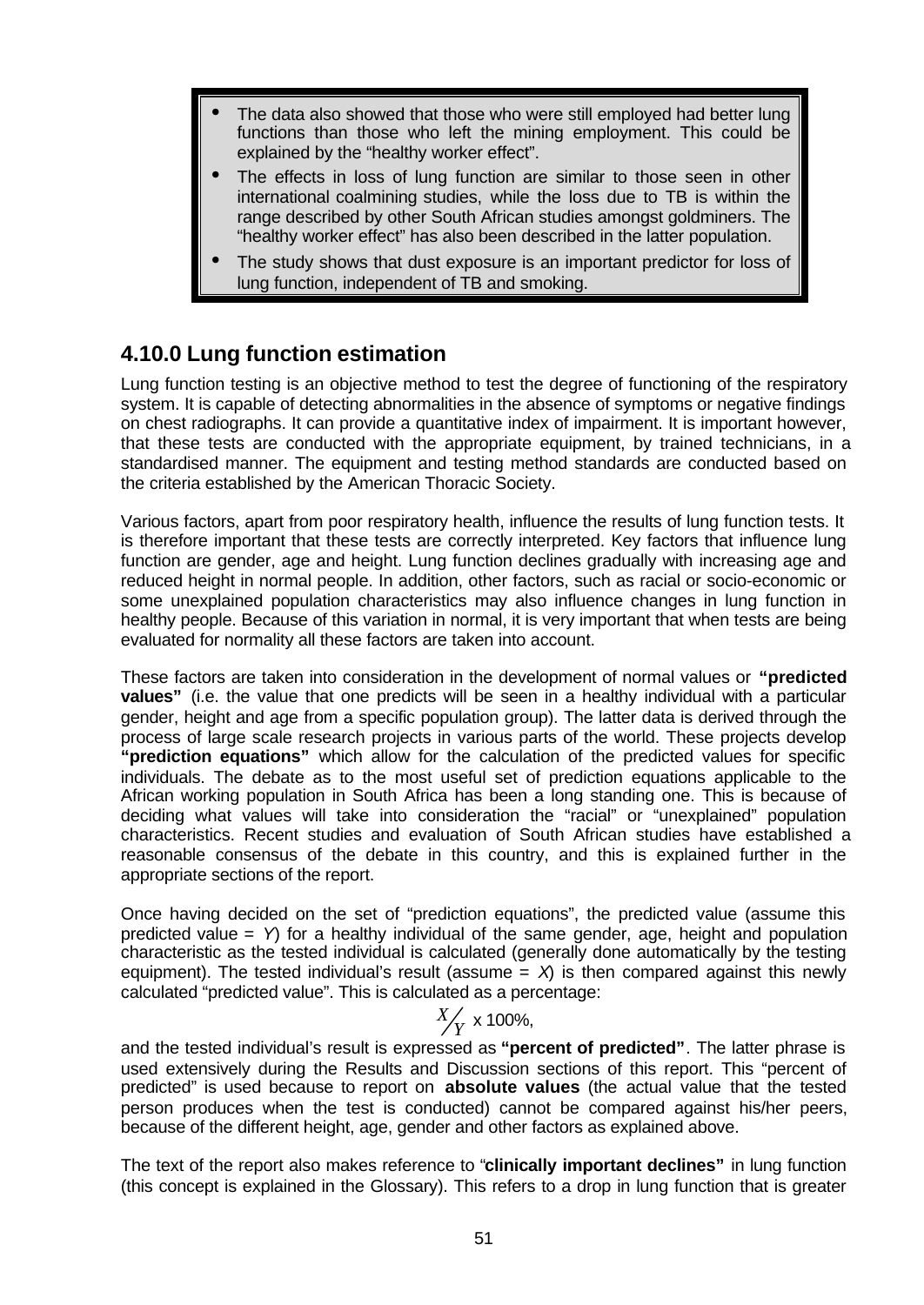than what would be expected for an individual of a specific gender, from a particular population of a specific height and age. Abnormal lung functions are usually defined when the  $FEV<sub>1</sub>$ , FVC or the ratio of the two is below that of  $5<sup>th</sup>$  percentile (i.e. the lowest 5% of the population from which the predicted equation is derived). It must be emphasised that this is an arbitrary statistical calculation, and is subject to various factors. The lower limit of normal makes use of the prediction equation and the standard deviation (spread of the data around the average) of the equation. The  $5<sup>th</sup>$  percentile (assuming that the lowest 5% of the population is "abnormal"), is calculated in the following manner:

*Predicted value for age and height – (1.645 x standard deviation)*

where the predicted value is obtained from a defined prediction equation, and the standard deviation is derived from the spread of the data of that equation. Workers with levels lower than 65% of predicted are likely to suffer from disabling respiratory disease.

In the current study, approximately 15 lung function tests were rejected for not meeting American Thoracic Society criteria for either start or end of test. A standardised set of predictor equations needs to meet certain criteria, including originating from populations of non-smoking healthy individuals, not involved in activities involving exposure to respiratory hazards. The equations were derived from a study conducted by Louw et al (1996) based on a South African black population that met the above criteria. They have been recommended as a reference standard for black South African mining populations, and have been applied previously to black in-service mining populations and shown to have good statistical fit (Hnizdo et al 2000). For these reasons, the Louw equations have been applied in this study. Ehrlich et al (2000) recently reviewed this data and re-run models for standing height. These equations for  $FEV<sub>1</sub>$  and  $FVC$ are:

> *FEV1 (L) = -0.535 + 0.029 (height (cm)) – 0.027 (age (years)) FVC (L) = -3.08 + 0.048 (height (cm)) – 0.024 (age (years))*

Using the above prediction equations, predicted values were determined for each case. Percentage predicted values were then calculated and used in subsequent analyses. The lower limits of normal  $(5<sup>th</sup>$  percentile) were also calculated using this formula and the standard deviation as calculated by Erhlich et al (2000) as 4.6 for  $FEV<sub>1</sub>$  and 0.54 for FVC.

## **4.10.1. Lung function outcomes vs Cumulative Dust Exposure (CDE)**

Employing the CDE variable, as calculated previously, further examination of the lung function outcomes was conducted. Cumulative dust exposure was grouped into the previously described categories. Stratified analysis on employment status was also conducted. The predicted values were calculated using the Louw equations.

Statistically significant differences were seen between middle and high exposure groupings for predicted values of  $FEV<sub>1</sub>$  and  $FVC$ . The mean percent predicted values of both  $FEV<sub>1</sub>$  and  $FVC$ were lower in the higher exposure category. There were no significant differences between the low and high exposure categories. Similar non significant findings were seen between the middle and low exposure groupings. Table 4.10.1.1 (Appendix 8.6) contains the details of this analysis, while the figures 4.10.1.1 and 4.10.1.2 demonstrate the findings and the trends with increasing exposure for both  $FEV_1$  and  $FVC$  amongst all, current and ex-miners.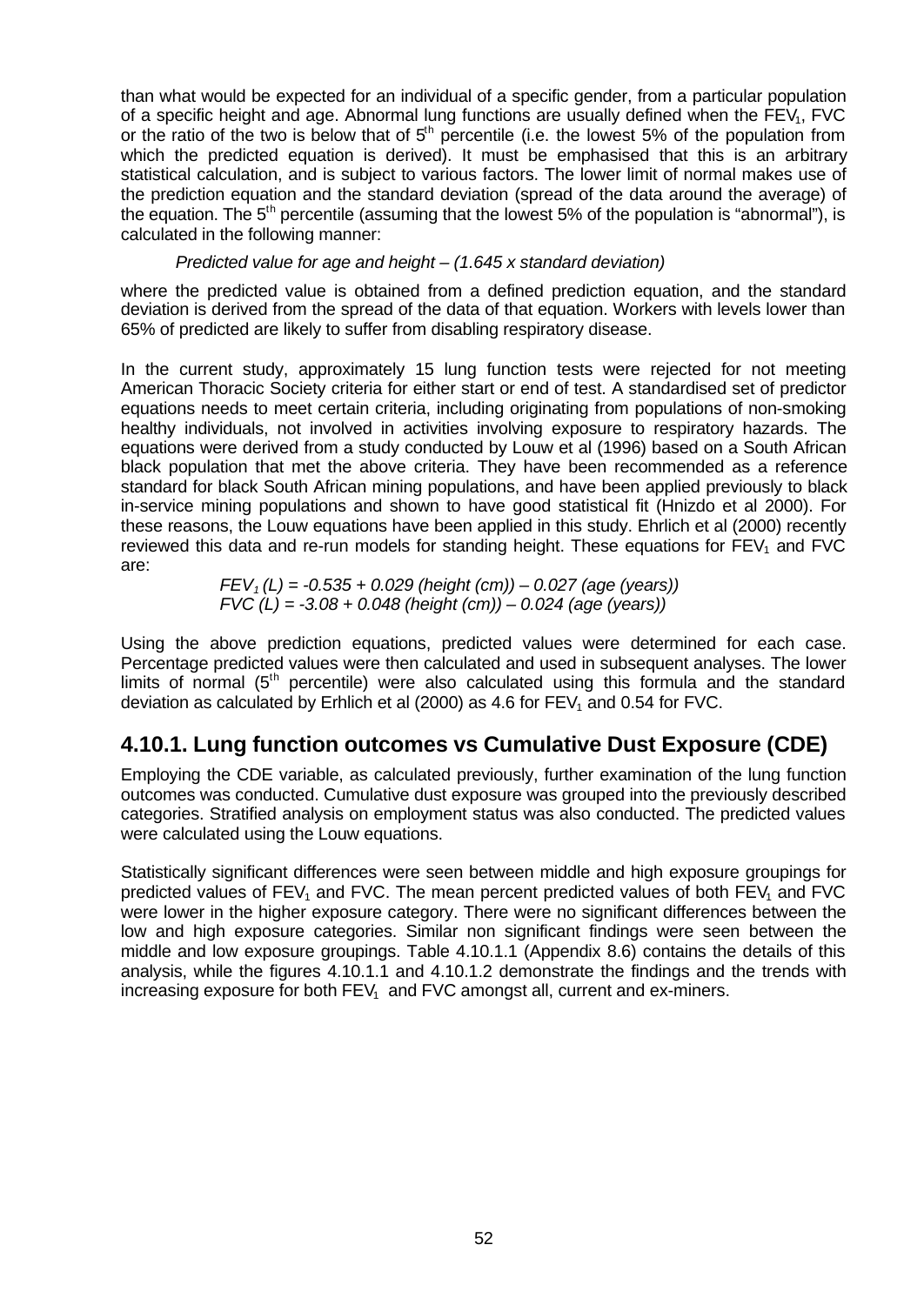

*Figure 4.10.1.1 Respiratory health of South African Coalminers: percentage predicted FEV1 for categories of cumulative dust exposure for all miners, current and ex – miners*



*Figure 4.10.1.2 Respiratory health of South African Coalminers: percent predicted FVC for categories of cumulative dust exposure among all, current and ex – miners*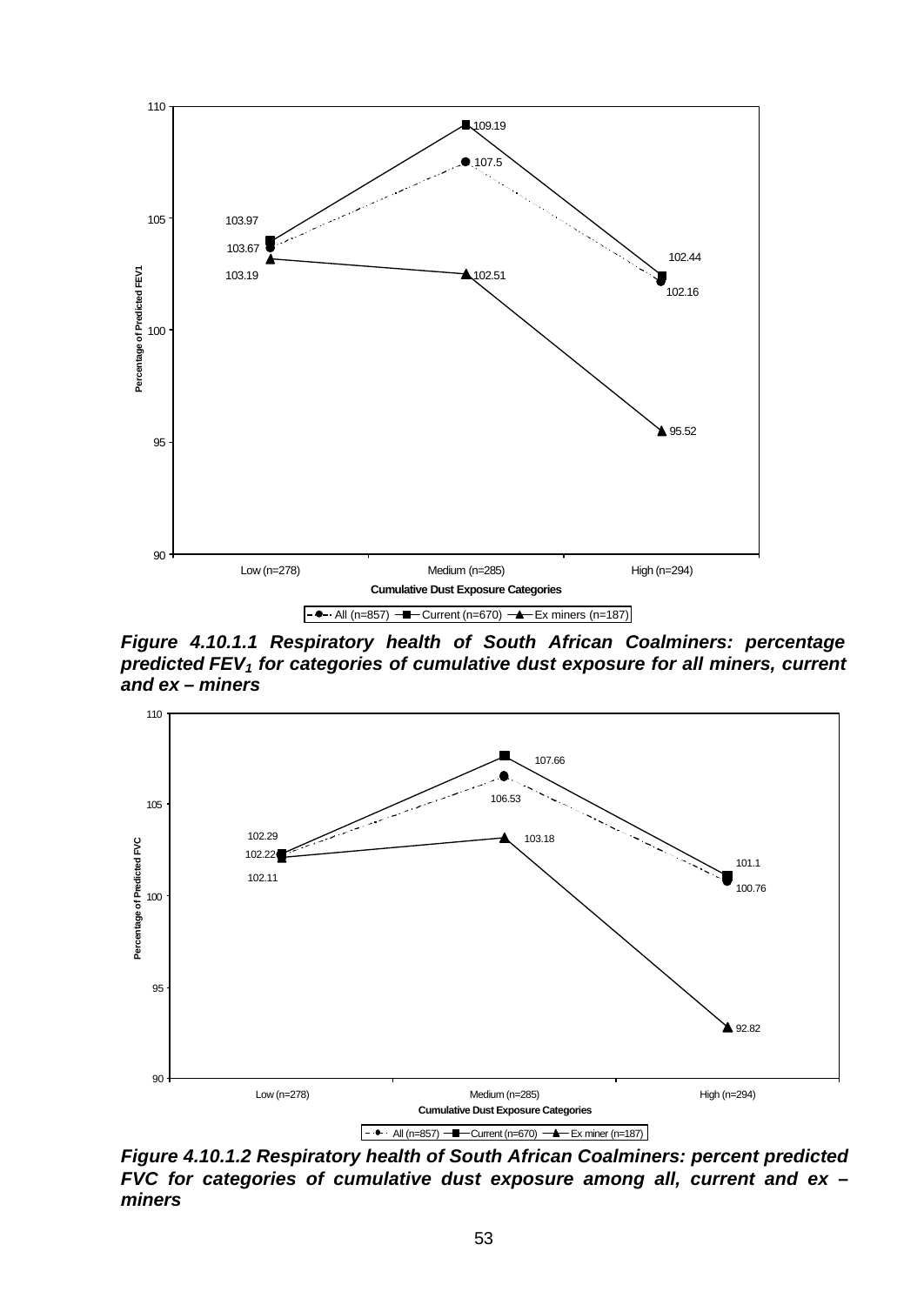Further investigation attempted to determine the relationship between employment status and lung function outcomes. Significant differences were seen between the medium vs high and medium vs low categories for percent predicted  $FEV<sub>1</sub>$  and FVC in those currently employed. No significant differences in the lung function outcomes were seen across the exposure categories in the ex-miners. This detail is contained in table 4.10.1.3 (in Appendix 8.6), and reflected in the figures, 4.10.1.1 and 4.10.1.2.

In order to determine whether there were differences between the employment status for each exposure category, differences in the means were analysed. Significant differences by employment status were seen with respect to percent predicted  $FEV<sub>1</sub>$  and  $FVC$  in the medium category between current and ex-miners (student t test p value=0.03). There were no other significant differences in the lung function outcomes in the different employment categories.

When examining lung function in underground and surface workers (i.e. a lifetime history of no underground exposure), statistically significant differences (p<0.05) were seen in the percent predicted  $FEV<sub>1</sub>$  and  $FVC$  between the two groups, with the lower values seen in the surface workers. This is shown in figure 4.10.1.4 (details in table 4.10.1.4 in Appendix 8.6).





A good indication of the relationship between two variables is to calculate the correlation coefficient, which indicates how one variable changes with another on a linear scale. This was calculated for CDE and each of the lung function outcomes. Percent predicted  $FEV<sub>1</sub>$  for current and ex-miner were not statistically significant, but in the expected direction (increasing dust exposure results in declines in outcomes). These were relatively low correlation coefficients.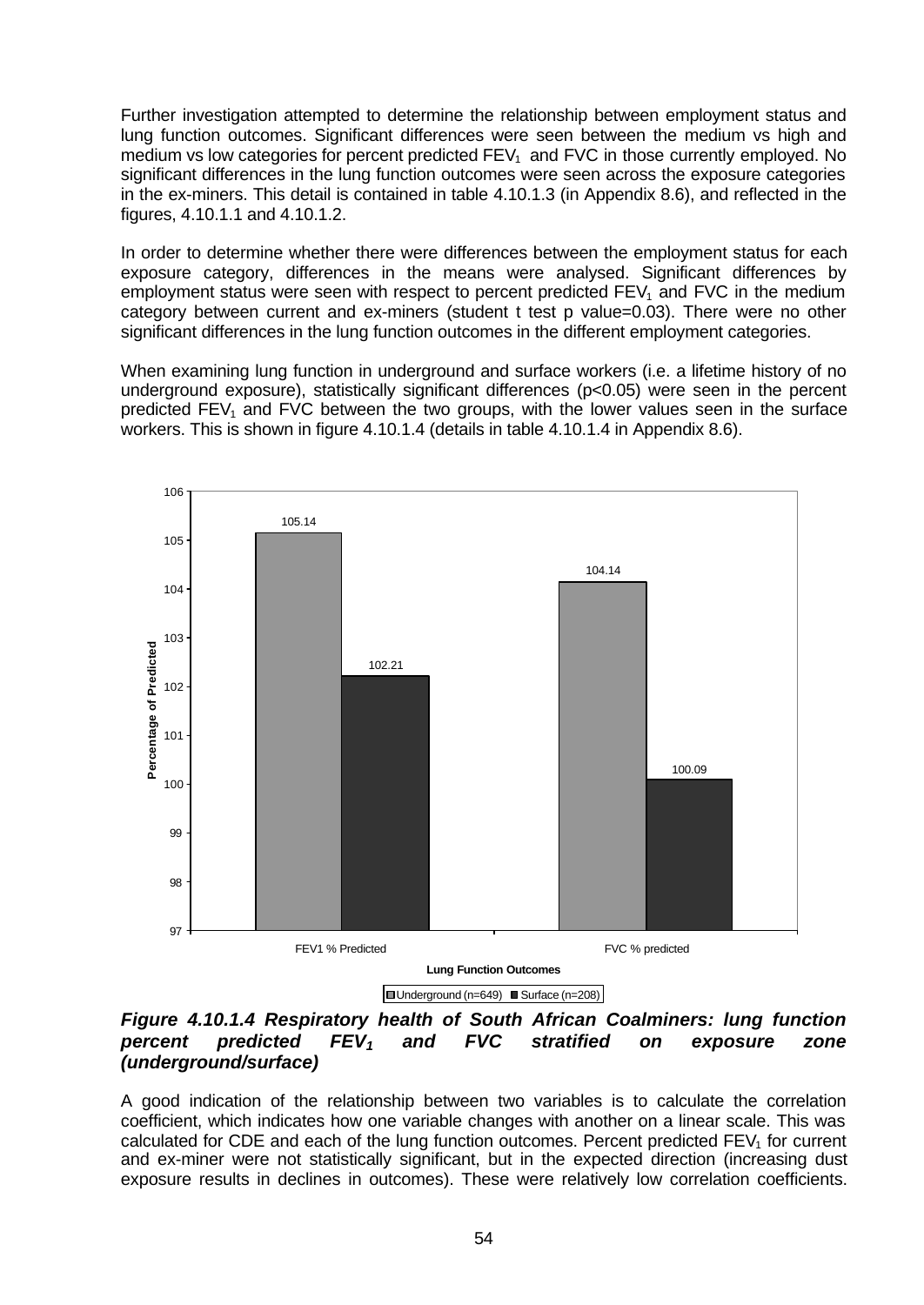None of the coefficients for percent predicted of FVC were statistically significant. Table 4.10.1.5 provides these details.

*Table 4.10.1.5 Respiratory health of South African Coalminers: correlation coefficients for cumulative dust exposure (mg-years/m<sup>3</sup> ) and lung function (% predicted) outcomes*

| <b>Job Status</b> | FEV <sub>1</sub> | FEV <sub>1</sub> % predicted FVC ( $r^2$ p value) |               | <b>FVC % predicted</b> |
|-------------------|------------------|---------------------------------------------------|---------------|------------------------|
|                   | (p value)        | $r^2$ (p value)                                   |               | $r^2$ (p value)        |
| All miners        | $-0.09(0.01)$    | $-0.04(0.06)$                                     | $-0.07(0.03)$ | $-0.03(0.36)$          |
| Current           | $-0.12(0.01)$    | $-0.06(0.10)$                                     | $-0.09(0.02)$ | $-0.06(0.23)$          |
| Ex miner          | $-0.15(0.04)$    | $-0.07(0.30)$                                     | $-0.14(0.05)$ | $-0.05(0.5)$           |

Further analysis of the lung function outcomes using multiple linear regression models are presented in the later sections.

## **4.10.2 Lung function outcomes vs smoking**

Lung function outcomes were analysed against smoking habits.



#### *Figure 4.10.2.1. Respiratory health of South African Coalminers: smoking status vs percent predicted lung function outcomes*

Analysis revealed significant differences in percentage predicted  $FEV<sub>1</sub>$  and  $FVC$  between current and ex-smokers, with current smokers having a higher percent predicted outcome than ex-smokers (shown graphically in figure 4.10.2.1, and detailed in table 4.10.2.1 (Appendix 8.6)). These results suggest that, in combination with the effects of coal dust exposure, those smokers with fewer adverse effects on lung function are more likely to continue to smoke than others, resulting in the relatively lower lung function among ex-smokers. There were no statistically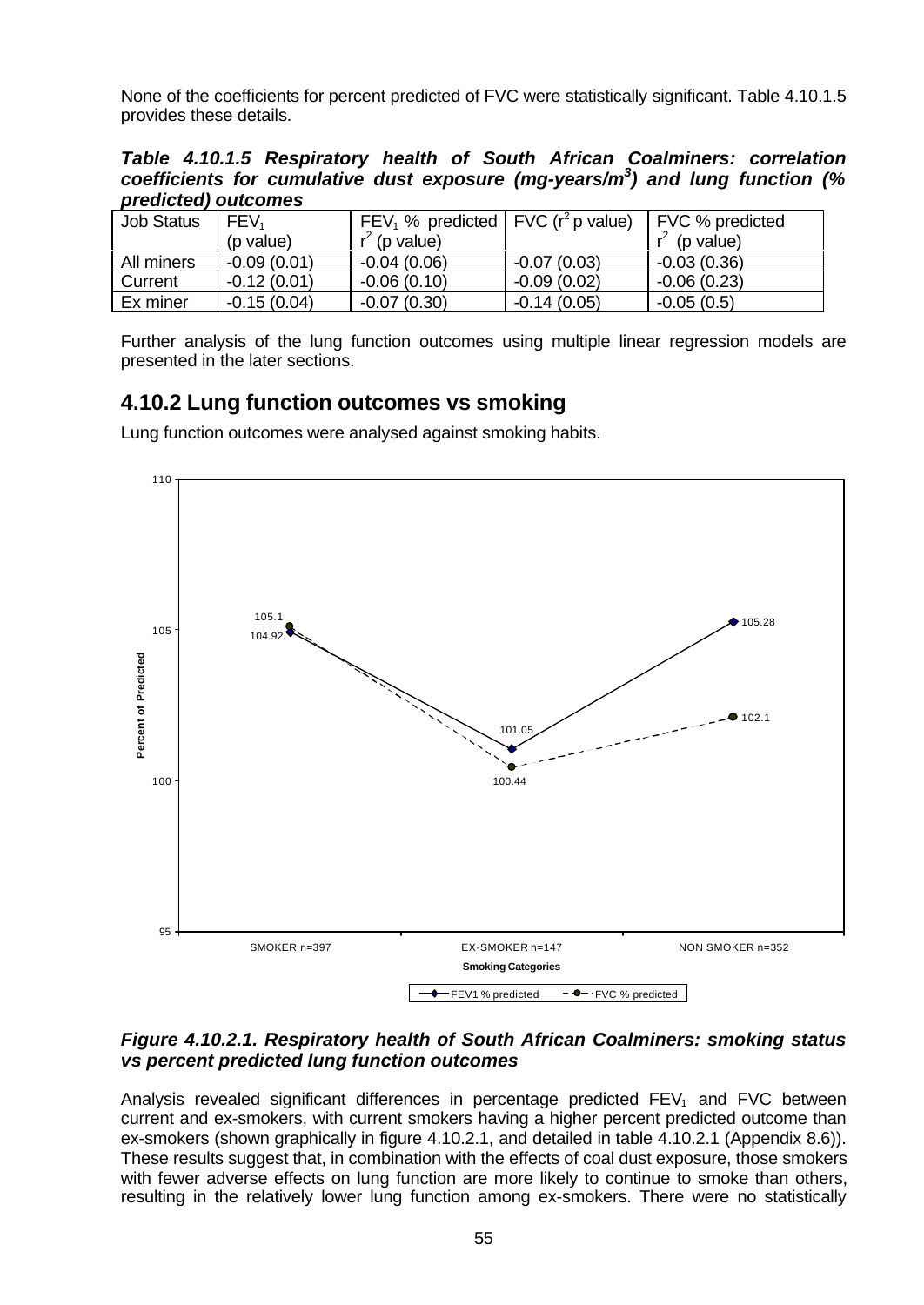significant differences between current and never smokers for percentage predicted  $FEV<sub>1</sub>$  (p value=0.5). The difference in percentage predicted FVC outcomes between current smokers and never smokers was significant ( $p$  value = 0.01).

There was a positive (and significant) correlation with percent predicted  $FEV<sub>1</sub>$  and pack years of smoking, i.e as pack years of smoking increased, a significant decline in percent predicted  $FEV<sub>1</sub>$ was noted ( $r^2$  = -0.08, p value = 0.02). No significant relationship was seen with FVC.

## **4.10.3 Linear regression models for lung function outcomes**

As discussed in section 4.10.0, a number of factors influence lung function of normal healthy individuals. As such, each absolute lung function test result (i.e. actual result produced by the tested individual) must be compared as a percentage against a set of "predicted values". In this study we made use of the "prediction equations" developed by Louw et al (1996) to obtain the predicted values for our study participants. Having "standardised" our study population by making use of the percent predicted values of  $FEV<sub>1</sub>$  and  $FVC$ , we analysed our data to see what other factors (apart from gender, age, height and race) may influence our lung function outcomes. This is done through statistical modelling – the creation of a multiple regression models. This process is done by including probable influencing factors (such as cumulative dust exposure, history of TB, etc.) into a computer based model, and then evaluating the results of the model and assessing the model for accuracy. The advantage of using a multiple variable model is that you can assess the extent to which each variable influences the outcome, while controlling for other probably influential factors. Several models can be created and evaluated, depending on the research questions of interest, biological sense, previous research experience, etc. The detailed statistical steps that were used in this process are included in Appendix 8.3.

Following the statistical analyses and the various techniques of assessing whether the statistical models were appropriate, models for each of the lung function outcomes (percent predicted  $FEV<sub>1</sub>$  and FVC) were chosen. According to the statistical analyses, percent predicted FEV<sub>1</sub> and FVC were influenced by cumulative dust level, current smoking status, current employment status, previously diagnosed TB and pack years.

The actual models are represented by the following equations:

Selected model (Multivariate Model 14 from Table 4.10.3.1)

**FEV<sub>1</sub>** % predicted = 105.68 – 0.04\*(dust level (mg/m<sup>3</sup>) x years of exposure) + 1.96\*(current smoker) +  $3.84$ \*(current miner) –  $21.04$ \*(previously diagnosed TB) – 0.93\*(pack years) + 0.71\*(pack years x current smoker)

The actual models of percent predicted FVC:

Selected model (Multivariate Model 9 from table 4.10.3.2)

**FVC** % predicted = 100.95 - 0.03\*(dust level (mg/m<sup>3</sup>) x years of exposure) + 5.32\*(current smoker) +  $3.68$ \*(current miner) –  $13.61$ \*(previously diagnosed TB) – 0.21\*(pack years)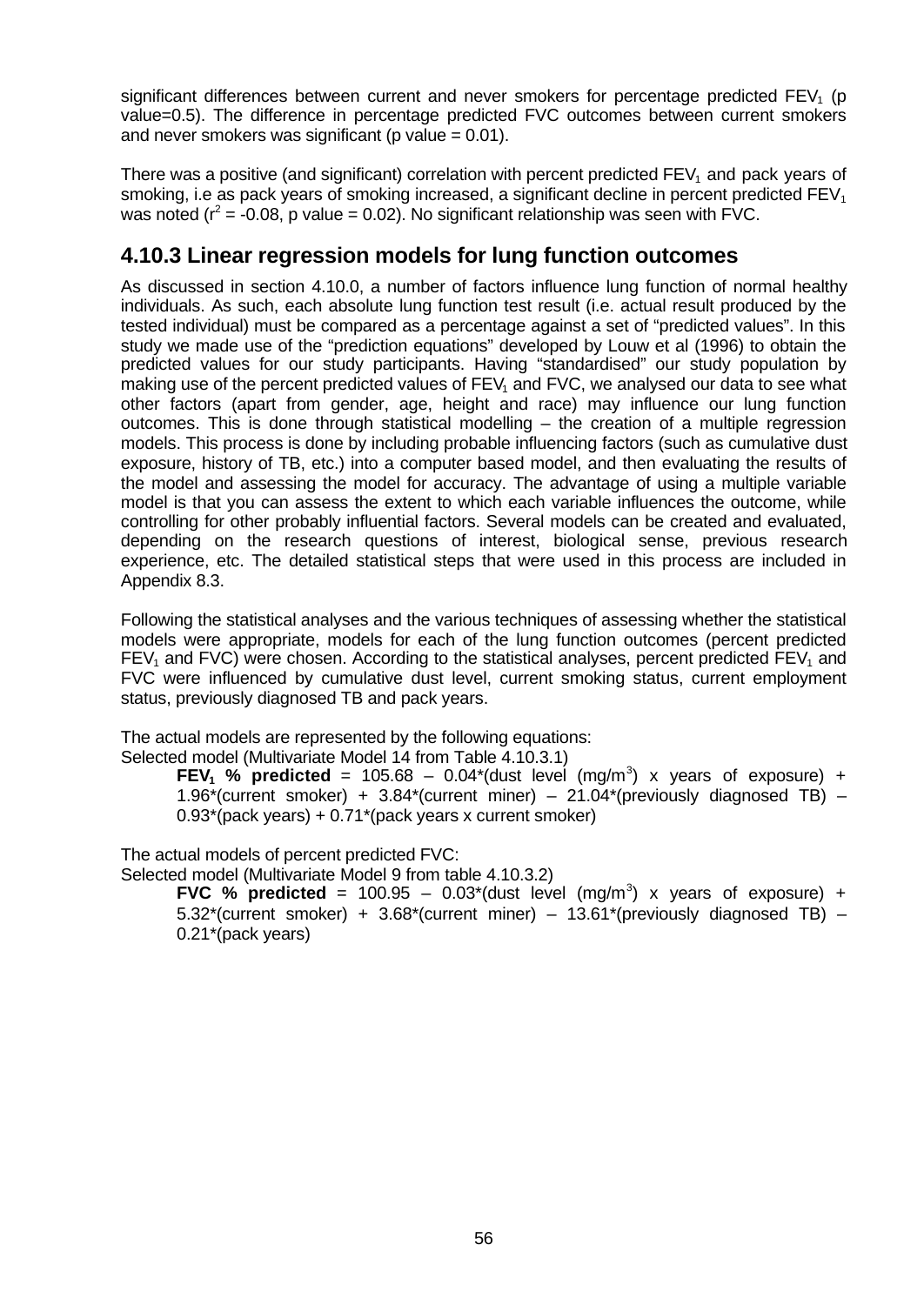#### **MODEL INTERPRETATION GUIDE (REGRESSION EQUATIONS):**

- Multiple linear regression models allow for determining the effect of one variable (a predictor) on a specific outcome, while holding the other variables (predictors) constant. Analysis that does not include all predictors does not take into account the simultaneous effect that predictors have on an outcome (e.g. bivariate analysis).
- Example of multiple regression:  $FEV_1 = y x_1$  (age) +  $x_2$  (height)  $x_3$  (dust exposure level).
- Bivariate analysis of changes in absolute lung function in two exposure categories may show significant differences, but if in the higher exposure category workers are older and shorter, this may lead to a lower lung function, which maybe erroneously attributed to higher exposure. Multiple regression will allow for the analysis of the effect age, height and exposure category simultaneously.
- These equations produce "parameter coefficients"  $(x_{1} 3)$  in the example above) (see Glossary), which predict how the outcome will vary when the predictor changes, while the other predictors are held constant. For example, let  $x_1 = 2$ ,  $x_2 = 5$  and  $x_3 = 5$ 3: this implies that for every increase of one year in age, there is a drop in  $FEV<sub>1</sub>$  by a factor of 2, assuming no change in the person's height or exposure category. Similarly, for every increase by a single unit of dust level, the person's  $FEV<sub>1</sub>$  drops by a factor of 3, assuming no change in age or height. (The arithmetic sign preceding the "coefficient" determines whether there is a drop or increase).
- Thus the multiple linear regression models for the outcomes of  $FEV<sub>1</sub>$  and  $FVC$ above have similar interpretations. For example, the model for  $FEV<sub>1</sub>$  implies that for every increase in dust level by 1mg/m<sup>3</sup> in each year, there is a drop in the percent predicted of  $FEV<sub>1</sub>$  of 0.04%, independent of the effects of smoking, past TB or current employment status. Similarly, if someone is currently a miner, then there is an increase in percent predicted  $FEV<sub>1</sub>$  by 3.96%.
- To know the full effect of the change in percent predicted  $FEV<sub>1</sub>$  in an individual, one has to calculate the effects of ALL the variables simultaneously, depending on how each predictor is present in that individual.
- For example, using the model for  $FEV_1$ , in a current miner with 10 years of dust exposure at 1mg/m<sup>3</sup> with a previous history of TB and currently smoking with a 10 pack year history, percent predicted  $FEV_1 = 105.68 - 0.04 \times (1 \text{mg/m}^3 \times 10 \text{ years}) +$ 1.96 x (current smoker) + 3.84 x (current miner) – 21.04 x (previous TB) – 0.93 x (10 packyears) + 0.71 x (10 packyears x current smoker).
- This results in =  $105.68 (0.04x1x10) + (1.96x1) + (3.84x1) (21.04x1) (0.93x10)$  $+(0.71x10x1) = 87.84.$

## **4.10.4 Clinically important declines in lung function**

This is discussed in the section 4.10.0 above. For each participant in the study, a lower limit of normal (LLN) was calculated. In terms of the calculation, 6.40% of workers had an  $FEV<sub>1</sub>$  that was below the LLN. This varied from 5.74% for currently employed, to 8.52% of the ex-miners. A similar percentage of workers fell below the LLN when the FVC criteria was used: 4.66% were in the "abnormal" category. This ranged from 4.73% for current miners and 4.48% for ex-miners. Similarly, a level of lower than  $65\%$  of predicted FEV<sub>1</sub> is likely to result in an interference with normal daily living. In this study, 2.82% (1.72% of current worker and 6.28% of ex-miners) of workers met this disability criterion. This data therefore indicates that an important category of workers in the sample is outside the accepted limits of normality.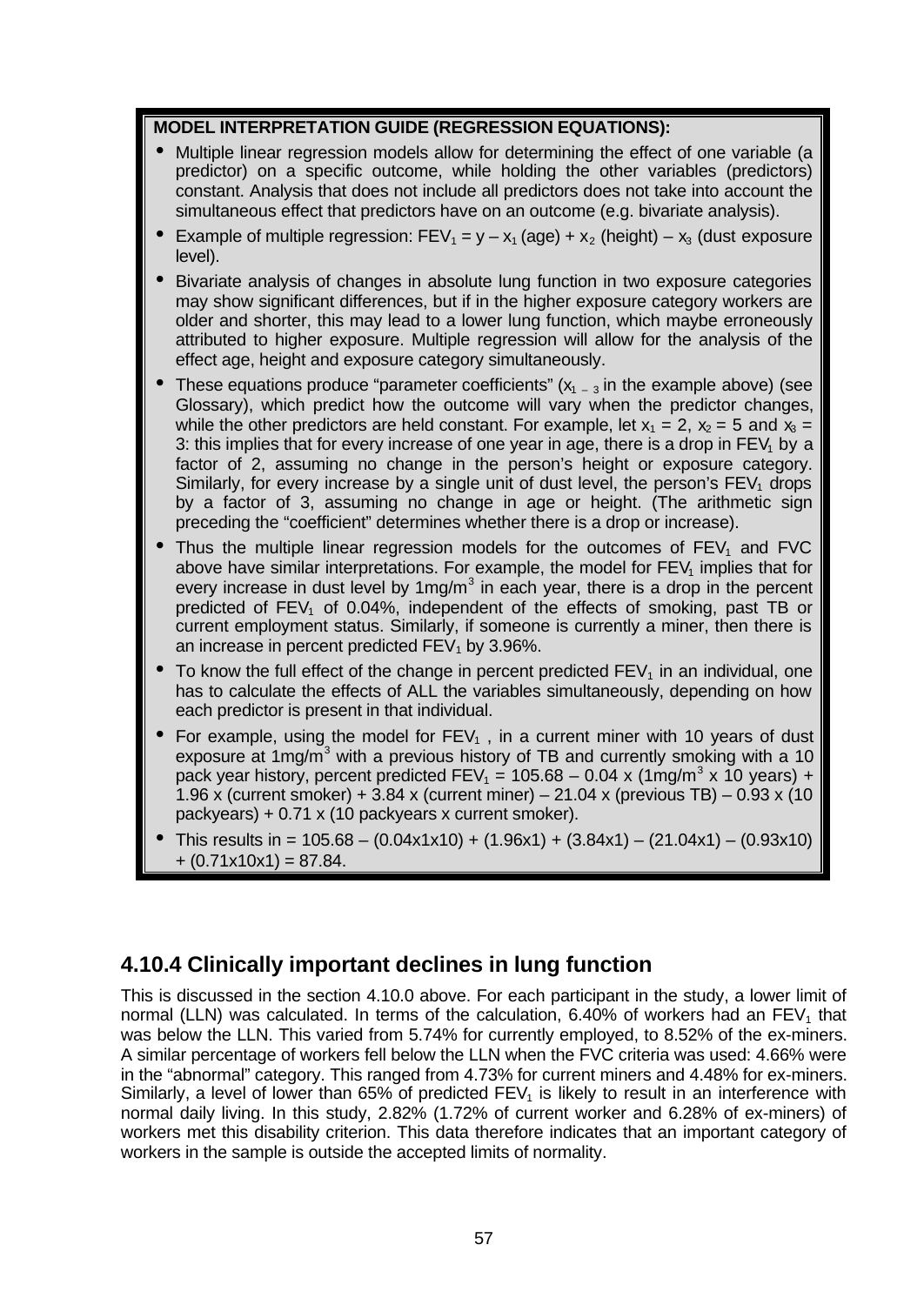# **4.11 Radiographic Outcomes**

#### **KEY FINDINGS (SECTION 4.11):**

- Two experienced readers read the chest radiographs independently and blinded to exposure status of the participants. The films were read according to the ILO 1980 Classification of Pneumoconiosis.
- There was 98.88% agreement between the readers when profusion was graded as 1/1 (kappa statistic of 0.58). There was moderate agreement with regard to TB (kappa = 0.48).
- Prevalence of pneumoconiosis was low. For profusion grade  $\geq$  1/0, prevalence in the sample ranged between readers from  $1.9 - 4.24\%$ . The prevalence of TB was 5.40% (reader 1) and 3.60% (reader 2).
- A significant association and trend of increasing cumulative exposure (CDE) with increasing prevalence of pneumoconiosis was seen.
- Lung function outcomes were higher for those with profusion grades of  $< 1/1$ .
- The findings of increasing prevalence with increasing exposure have been documented in several studies amongst coalminers. The levels of pneumoconiosis of approximately 4% diagnosed on radiographs is much lower than that seen amongst goldminers, with prevalence of silicosis of 14%. The prevalence of 4% compares with that of US studies of 6.8%.
- Hyperinflation on radiographs could act as a surrogate for emphysema. A significantly higher cumulative exposure was present amongst those with hyperinflation than those without. Smoking and lung function outcomes were not significantly associated with this variable, possibly due to the small sample size  $(n = 44)$ .
- The findings suggest a dose related risk for pneumoconiosis, but an overall low risk for disease amongst South African coalminers.

# **4.11.1 Descriptive radiographic data**

It has been well established in the scientific literature that in the reading of profusion scores on chest radiographs, there is considerable inter reader and intra reader variability. To control for inter reader variability, two readers were responsible for the reading of the chest x-rays. Professors White (UCT) and Solomon (NCOH) conducted the readings. Eight hundred and seventy two films were read by both readers according to the International Labour Organisation's 1980 Classification of Pneumoconiosis.

| <b>PATHOLOGY</b>              | <b>READER 1 (N=872)</b> | <b>READER 2 (N=872)</b> |
|-------------------------------|-------------------------|-------------------------|
| Any abnormalities             | 106 (11.92)             | 192 (21.60)             |
| TB                            | 32 (3.60)               | 48 (5.40)               |
| Large Opacities               | 1(0.11)                 | 6(0.67)                 |
| Pleural abnormalities         | 4(0.45)                 | 7(0.79)                 |
| Coalesced opacities           | 1(0.11)                 | 1(0.11)                 |
| <b>Bullae</b>                 | 0                       | 17 (1.91)               |
| Cancer                        | 0                       | 4(0.45)                 |
| Effusion                      | 0                       | 2(0.22)                 |
| Emphysema                     | 0                       | 215 (24.18)             |
| <b>Eggshell Calcification</b> | 1(0.11)                 | 2(0.22)                 |
| Fractured ribs                | 22 (2.47)               | 20(2.25)                |
| Hilar nodes                   | 0                       | 3(0.34)                 |
| III defined diaphragm         | 0                       | 1(0.11)                 |
| Fissure pleural thickening    | 3(0.34)                 | 6(0.67)                 |

*Table 4.11.1.1 Respiratory health of South African Coalminers: findings on radiographs between two readers (n (%))*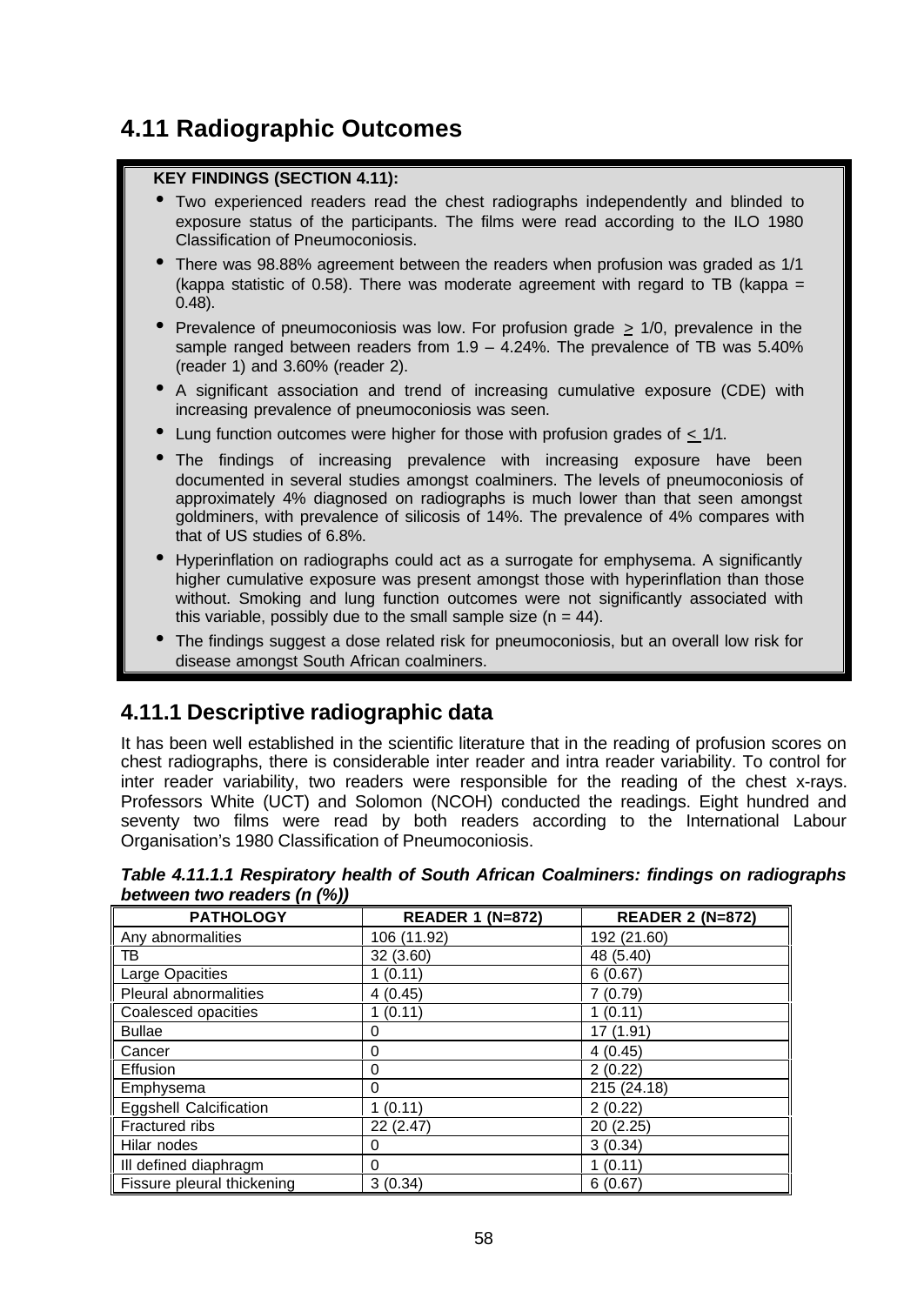For most radiographic outcomes, the readers seemed to be similar, with the exception of radiographic diagnosis of emphysema. The latter differences existed because of the definitions used by the readers. Reader 1 was of the opinion that in the absence of a lateral, commenting on emphysema on a antero-posterior film was of little scientific value. Previous studies have shown that a strong correlation between radiographic findings and pathological findings of emphysema only exists when the lung is more than 66% damaged. Reader 1 reflected his opinion on possible obstructive disease by referring to the lung fields as being "hyperinflated". Relationships between this variable and cumulative exposure and lung function outcomes were investigated. Reader 2 used the symbol "em" on the ILO classification when the chest appeared hyperinflated, i.e. if there were 11 or more ribs evident posteriorly on the right or, more specifically, if more than half of the space between the tenth and eleventh ribs posteriorly on the right was seen above the dome of the diaphragm.

## **4.11.2 Reader agreement analysis**

Because of the known inter-reader variability, it was important to compare how closely the two readers assessed the radiographs for the various outcomes. The statistical method for comparing is by determining the degree of agreement, and is represented by the kappa statistic.

## **4.11.2.1 Profusion**

In order to determine degree of agreement between the two readers for various radiological findings, kappa statistics were estimated. Several different kappa statistics are presented, looking at different definitions of abnormality and precision between the readers. In looking for an exact match for level of profusion (i.e. all 12 points on the ILO system) on the films, the weighted kappa statistic was 0.30 (not shown in tables). This suggests a low to moderate level of agreement with each radiograph. Different kappa statistic values were obtained, depending on the definition of pneumoconiosis used. The data for pneumoconiosis defined as 0/1 or greater or greater than 1/1 is shown in Appendix 8.4. When using the cut off for positive pneumoconiosis as being  $1/1$ , this statistic changes to 0.40 (CI = 0.232 – 0.568), a moderate level of agreement. At this cut off, 840 (96.52%) films were read in complete agreement. This is shown in table 4.11.2.2.

|                |       | <b>READER 2</b> |                 |              |
|----------------|-------|-----------------|-----------------|--------------|
|                |       | <b>NEGATIVE</b> | <b>POSITIVE</b> | <b>TOTAL</b> |
| READER 1       |       |                 |                 |              |
| NEGATIVE       | -N    | 829             | 26              | 855          |
|                | $\%$  | 95.07           | 2.98            | 98.05        |
|                | Row % | 97.02           | 2.98            |              |
|                | Col % | 99.41           | 70.27           |              |
| <b>POSTIVE</b> | N     | 6               | 11              | 17           |
|                | %     | 0.69            | 1.26            | 1.95         |
|                | Row % | 31.25           | 68.75           |              |
|                | Col % | 0.59            | 29.73           |              |
| <b>TOTAL</b>   | N     | 835             | 37              | 872          |
|                | $\%$  | 95.76           | 4.24            | 100          |

*Table 4.11.2.2 Respiratory health of South African Coalminers: table of agreement between readers for <1/0 vs > 1/0*

Whichever definition of normality is used, it is obvious that the prevalence of pneumoconiosis in this population is low  $(1.03\% - 4.24)$ , unless the definition of  $>0/1$  is considered, when the prevalence is 13.42%.

Analysis was conducted to determine exact differences between the readers using the ILO Classification. For 89.65% of films, the readers were only ½ point different from each other on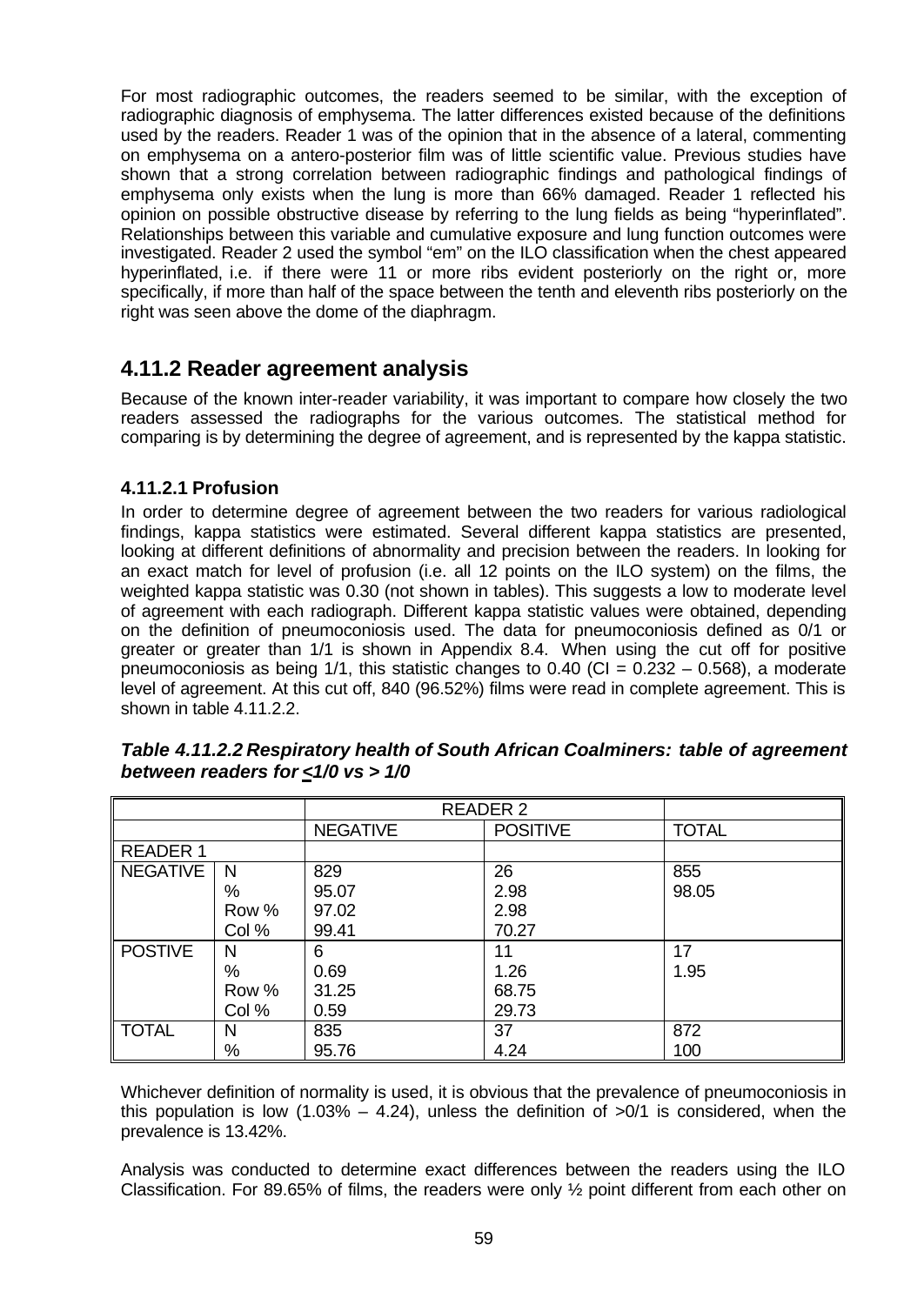the ILO 12 point scale. Only 20 (2.25%) films were read as extreme as four half point differences.

## **4.11.2.2 Shape and size of opacities on radiographs**

The overwhelming majority of films were read as having rounded regular opacities. Reader 1 scored only four cases as being of irregular shape and size, while reader 2 scored eight in this category. The type most often associated with coaldust exposure is rounded opacities.

#### **4.11.2.3 Tuberculosis**

Kappa statistics were run for the diagnosis of TB on the radiographs between the two readers. The results are shown in Table 4.11.2.5. There is moderate agreement between the readers with regard to this diagnosis. In 849 (95.5%) films the readers were in complete agreement about the presence or absence of TB, with a kappa statistic of  $0.48$  (CI =  $0.34 - 0.62$ ).

*Table 4.11.2.5 Respiratory health of South African Coalminers: table of agreement between readers for radiographic diagnosis of TB*

|                 |              | <b>READER 2</b> |                 |              |
|-----------------|--------------|-----------------|-----------------|--------------|
|                 |              | <b>NEGATIVE</b> | <b>POSITIVE</b> | <b>TOTAL</b> |
| <b>READER 1</b> |              |                 |                 |              |
| <b>NEGATIVE</b> | $\mathsf{N}$ | 807             | 26              | 833          |
|                 | %            | 93.19           | 3.00            | 96.19        |
|                 | Row %        | 96.73           | 3.27            |              |
|                 | Col %        | 98.57           | 58.33           |              |
| <b>POSTIVE</b>  | N            | 13              | 20              | 33           |
|                 | %            | 1.50            | 2.25            | 3.81         |
|                 | Row %        | 37.50           | 62.50           |              |
|                 | Col %        | 1.43            | 41.67           |              |
| <b>TOTAL</b>    | N            | 820             | 46              | 866          |
|                 | %            | 94.69           | 5.31            | 100          |

Once again, the prevalence of TB as diagnosed by x-ray was fairly low, with a range between readers of 3.81% - 5.31%. This is in accord with the low levels of previous TB reported by study participants during the interview. As the readers differed in the way they read emphysema, no kappa statistic was run for this outcome.

## **4.11.3 Radiographic outcomes vs Cumulative Dust Exposure (CDE)**

The radiographic data was then analysed using the cumulative dust exposure (CDE) measures. For the purposes of this analysis, the readings of readers 1 and 2 (n=872) are shown separately. When CDE categories (excluding years of no exposure at the coalface) are used as an exposure measure, only pneumoconiosis (defined as >1/0 ILO scale) is strongly associated with exposure, and shows an increasing trend with increasing exposure. No such trends existed for radiological evidence of TB nor radiological evidence of emphysema. These are shown in figures 4.11.3.1 and 4.11.3.2 below (with details in the corresponding tables in Appendix 8.6).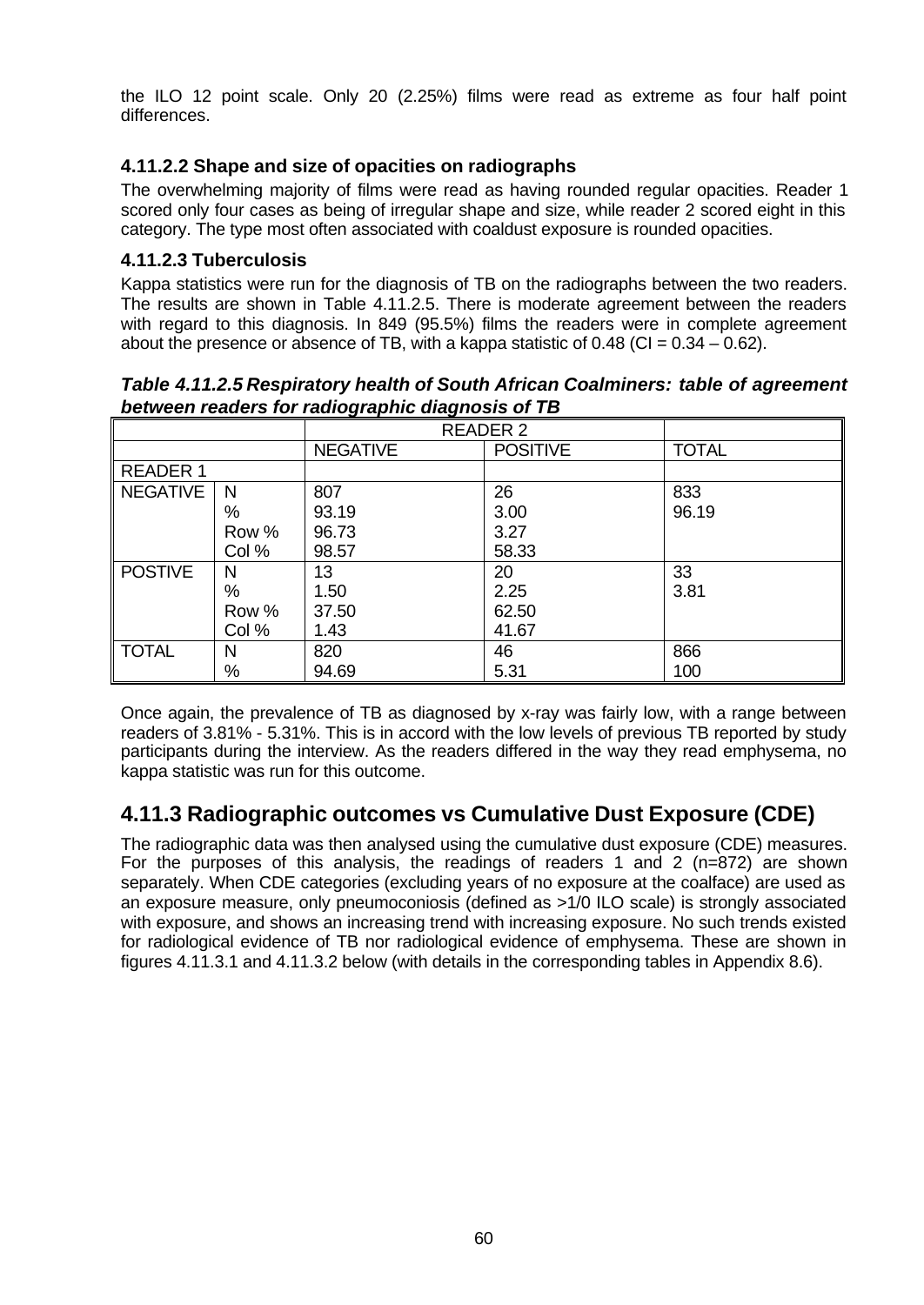

*Figure 4.11.3.1 Respiratory health of South African Coalminers: trends for pneumoconiosis vs cumulative dust exposure for all, current and ex miners - Reader 1*



*Figure 4.11.3.2 Respiratory health of South African Coalminers: trends for pneumoconiosis vs cumulative dust exposure for all, current and ex miners – Reader 2*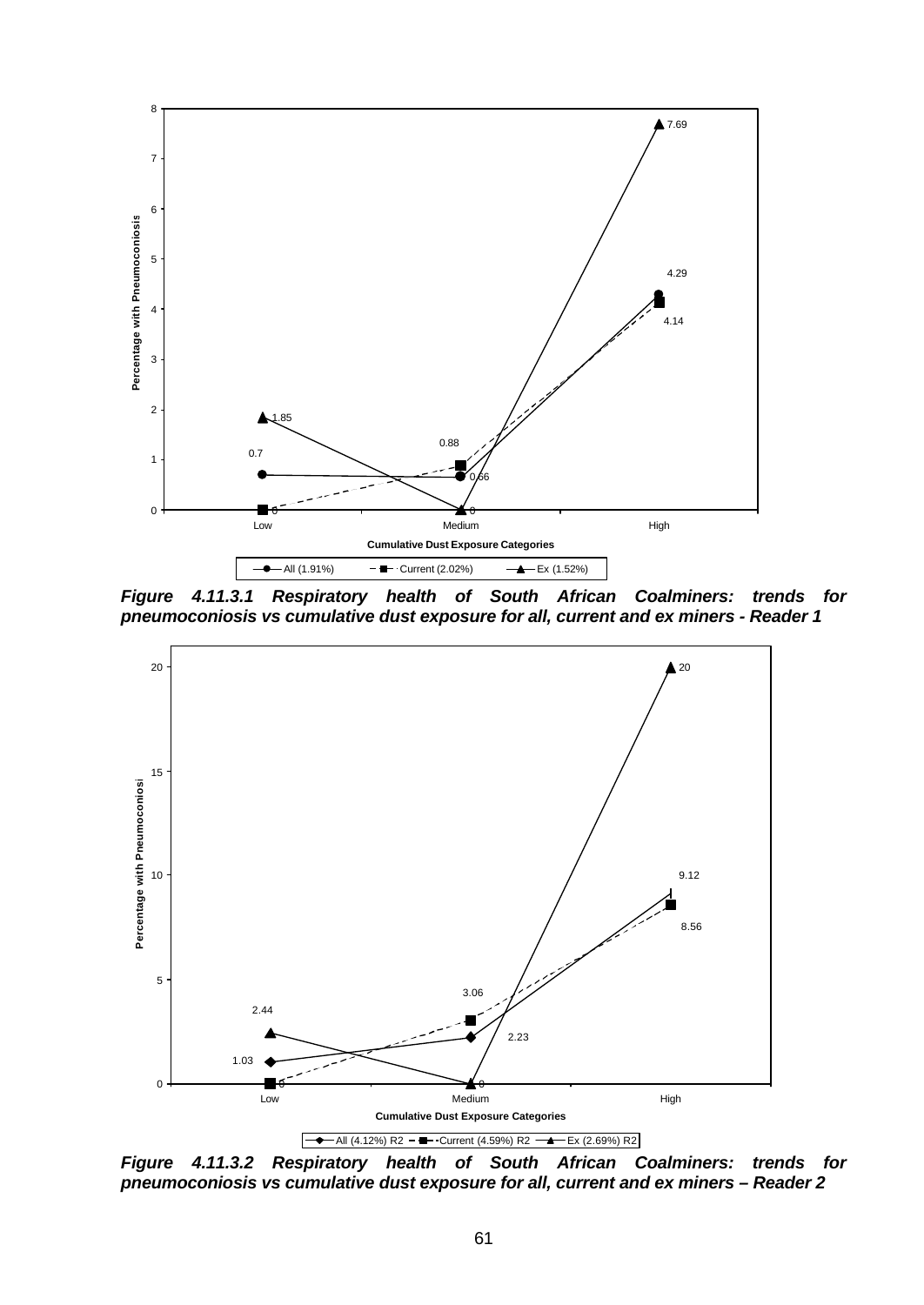Further analysis was conducted stratifying on the basis of employment (also refer to figures 4.11.3.1 and 4.11.3.2). When analysing only the current miners, pneumoconiosis retains its significance ( $p < 0.001$ ), with TB also showing a significant trend ( $p$  value <0.03) but in a negative direction to exposure for reader 2 only (not shown). This finding may be a reflection of the current approaches on mines, where workers, when diagnosed with TB, are removed from the higher exposed areas. When reviewing ex-miners only, pneumoconiosis for reader 2 remained significantly associated with exposure (p value <0.001). However, the exposure response estimates for both readers are likely to be unstable because of the low number of individuals read as having pneumoconiosis.

## **4.11.4 Pneumoconiosis vs lung function outcomes**

Analysis was conducted to determine whether any differences in the mean lung function outcomes for predicted percents of FEV<sub>1</sub> and FVC were seen in relation to pneumoconiosis. For both readers, those workers defined as having pneumoconiosis had lower mean percent predicted lung function outcomes. This was only statistically significant for reader 1. This is shown graphically in figure 4.11.4.1 and the details in the corresponding table in Appendix 8.6.



*Figure 4.11.4.1 Respiratory health of South African Coalminers: means of lung function outcomes vs pneumoconiosis status for each reader*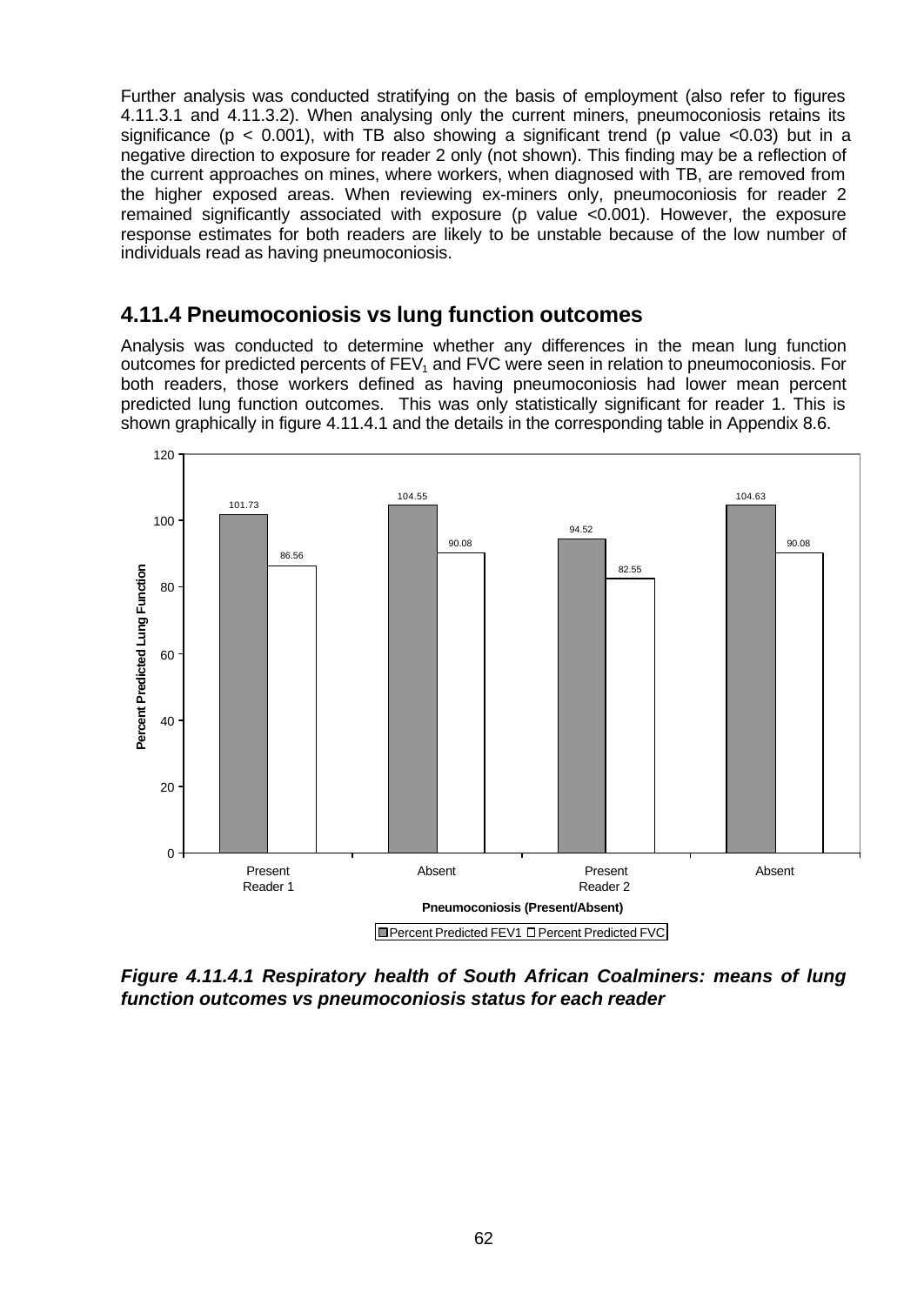# **4.11.5 Radiographic outcomes vs smoking**

Contrary to the dust exposure variables, TB and emphysema showed significant associations with smoking status, as shown in the tables 4.11.5.1 and 4.11.5.2.

*Table 4.11.5.1 Respiratory health of South African Coalminers: association for categorical outcomes vs categories of smoking status (number (% within smoking category)) – Reader 1*

| ,,,,,,,,,,,                                |                     |                           |                                     |                       |
|--------------------------------------------|---------------------|---------------------------|-------------------------------------|-----------------------|
| <b>RESPONSE</b><br>$(n=872)$<br>(n (%))    | Smoker<br>$n = 384$ | Ex<br>smoker<br>$n = 142$ | <b>Never</b><br>smoker<br>$n = 346$ | Chi Square<br>p value |
| Radiological evidence of TB<br>(33 (3.71)) | 14(3.66)            | 10(7.14)                  | 9(2.45)                             | 0.04                  |
| Pneumoconiosis (17 (1.90))                 | 10(2.72)            | 2(1.41)                   | 5(1.30)                             | 0.33                  |

*Table 4.11.5.2 Respiratory health of South African Coalminers: association for categorical outcomes vs categories of smoking status (number (% within smoking category)) – Reader 2*

| - - - - -<br>-----                          |           |           |              |            |
|---------------------------------------------|-----------|-----------|--------------|------------|
| <b>RESPONSE</b>                             | Smoker    | Ex        | <b>Never</b> | Chi Square |
| $(n=871)$                                   | $n = 383$ | smoker    | smoker       | p value    |
|                                             |           | $n = 142$ | $n = 346$    |            |
| Radiological evidence of TB (49   23 (5.99) |           | 14 (9.86) | 12(3.26)     | 0.01       |
| (5.48)                                      |           |           |              |            |
| Radiological<br>evidence<br>οf              | 123       | 37        | 56           | < 0.0001   |
| emphysema (216 (24.16))                     | (32.03)   | (26.06)   | (15.22)      |            |
| Pneumoconiosis (38 (4.25)                   | 15 (4.08) | 9(6.34)   | 14 (3.65)    | 0.40       |

Analysis of radiological outcomes with pack years of smoking showed a significant association and trend for emphysema.

#### *Table 4.11.5.3 Respiratory health of South African Coalminers: association and trends for radiological outcomes vs categories of pack years – Reader 1*

|                                              |                         | CATEGORIES OF PACKYEARS |                     |                   |                  |                    |
|----------------------------------------------|-------------------------|-------------------------|---------------------|-------------------|------------------|--------------------|
| <b>RESPONSE</b><br>(n $\frac{9}{6}$ of total | No smoking<br>$(n=346)$ | Low<br>(n=172)          | Medium<br>$(n=176)$ | High<br>$(n=178)$ | Chi<br>square p- | Trend<br>test<br>D |
| respondents))<br>$(n=872)$                   | (n (%))                 | (n (%))                 | (n (%))             | (n (%))           | value            | value              |
| ТB<br>Radiological<br>(33 (3.71))            | 9(2.45)                 | 10(4.31)                | 8(4.00)             | 6(6.67)           | 0.25             | 0.04               |
| Pneumoconiosis<br>(17(1.90))                 | 10(2.72)                | 1(0.58)                 | 1(0.57)             | 5(2.51)           | 0.15             | 0.43               |

| Table 4.11.5.4 Respiratory health of South African Coalminers: association and |  |
|--------------------------------------------------------------------------------|--|
| trends for radiological outcomes vs categories of pack years – Reader 2        |  |

|                                                                  |                                     |                           | <b>CATEGORIES OF PACKYEARS</b>        |                              |                           |                             |
|------------------------------------------------------------------|-------------------------------------|---------------------------|---------------------------------------|------------------------------|---------------------------|-----------------------------|
| <b>RESPONSE</b><br>(n (% of total)<br>respondents))<br>$(n=872)$ | No<br>smoking<br>(n=375)<br>(n (%)) | Low<br>(n=172)<br>(n (%)) | <b>Medium</b><br>$(n=176)$<br>(n (%)) | High<br>$(n=178)$<br>(n (%)) | Chi<br>square p-<br>value | Trend<br>test<br>р<br>value |
| ТB<br>Radiological<br>(49(5.49))                                 | 12(3.26)                            | 16<br>(9.30)              | 12 (6.82)                             | 9(5.08)                      | 0.03                      | 0.32                        |
| Radiological<br>emphysema (216<br>(24.19)                        | 56<br>(15.22)                       | 41<br>(23.84)             | 61<br>(34.66)                         | 58 (32.77)                   | < 0.001                   | < 0.001                     |
| Pneumoconiosis<br>(38 (4.26))                                    | 15 (4.08)                           | 9(5.22)                   | 4(2.27)                               | 10(5.65)                     | 0.40                      | 0.31                        |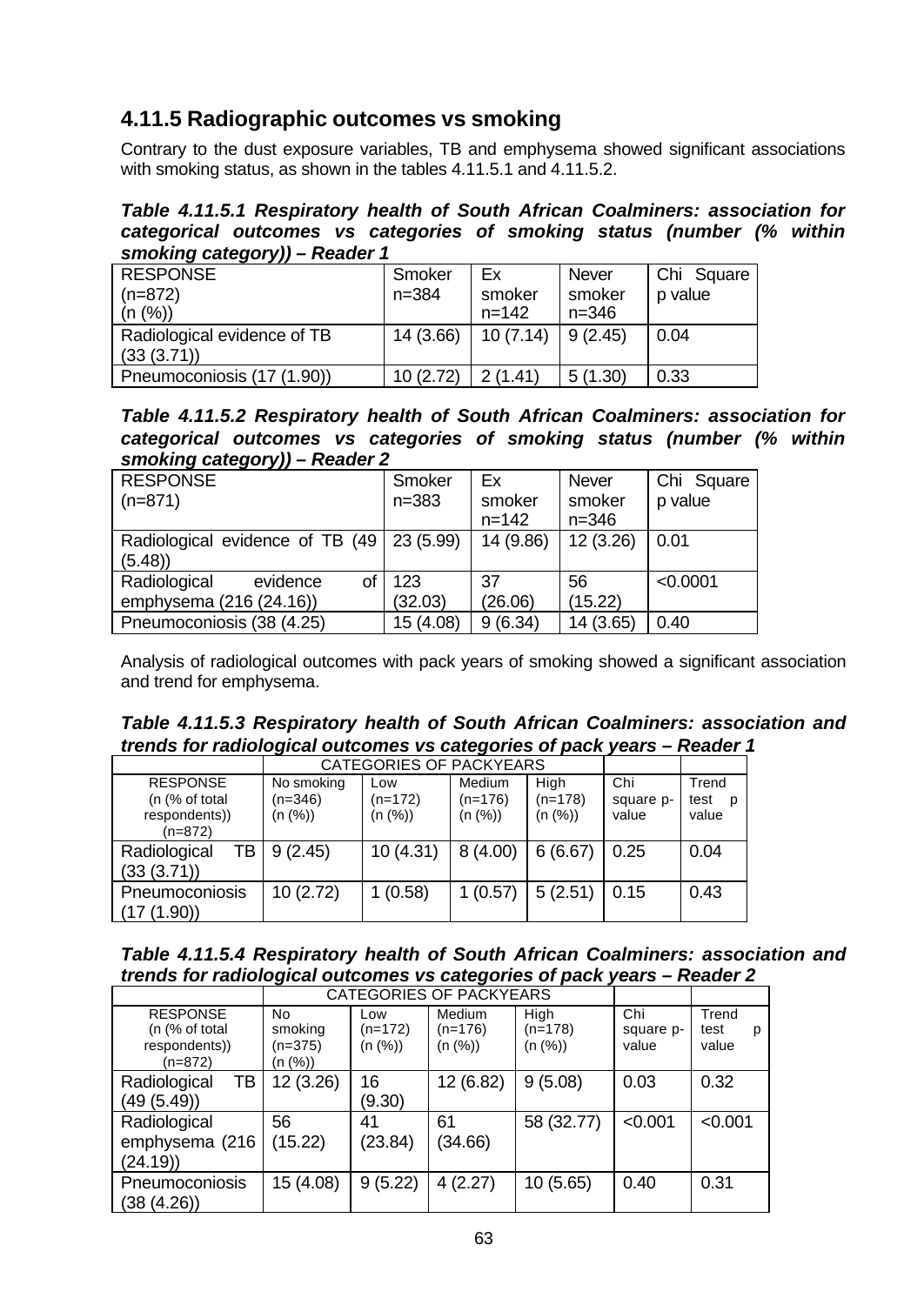## **4.11.6 Analysis of "Hyperinflation" (Reader 1) and "Emphysema" (Reader 2)**

As explained in the introduction to the section, each reader adopted a different approach to the diagnosis of emphysema on chest radiograph, with reader 1 abstaining from making such diagnosis. Using reader 2's diagnoses of emphysema, there were no statistically significant associations with exposure or trend in either the entire cohort, the subsets of current or exminers (all p values >0.2).

Because the possible correlation between emphysema (as a pathological entity) and the radiographic findings of hyperinflation, separate analysis was run on those films which included the comment "hyperinflation" and "overinflation" by reader 1 (n=44).

*Table 4.11.6.1 Differences seen among those with and without radiographic findings of hyperinflation*

|                                         | Hyperinflation | No Hyperinflation | T test p value |
|-----------------------------------------|----------------|-------------------|----------------|
| $FEV_1$ % predicted (SD)                | 105.20 (25.05) | 104.39 (17.95)    | 0.80           |
| FVC % predicted (SD)                    | 93.56 (18.34)  | 89.75 (13.67)     | 0.17           |
| Mean CDE (mg/m <sup>3</sup> years (SD)) | 79.36 (68.30)  | 56.98 (50.88)     | 0.03           |
| Pack years (SD)                         | 5.93(6.82)     | 4.26(6.90)        | 0.12           |

The extremely small sample size does not allow for any meaningful conclusions, but the fact that the cases with no radiological evidence of hyperinflation had a statistically significant lower cumulative dust exposure, suggests that a possible relationship exists between dust exposure and this radiological finding. The lack of significant finding in percent predicted may be due to the small sample size or related to the pathology of coal related lung disease and the development of the radiological findings of hyperinflation. In the introduction to the report (Section 1), a brief explanation was provided on the development of coal related pathology. The reaction of the lung to coal dust exposure results in the development of a coal macule, and subsequently surrounding tissue damage causing emphysema. Emphysema, which is the enlargement of the airspaces in the lungs, will show up as "hyperinflation". This may be present in the absence of loss of lung function, hence the non-significant relationship between  $FEV<sub>1</sub>$  and hyperinflation. Parkes (1994) quotes a study by Lohela in which postero-anterior radiographs of lungs during life, where compared with post mortem findings, showed a 77% accuracy for the diagnosis of moderate to severe emphysema.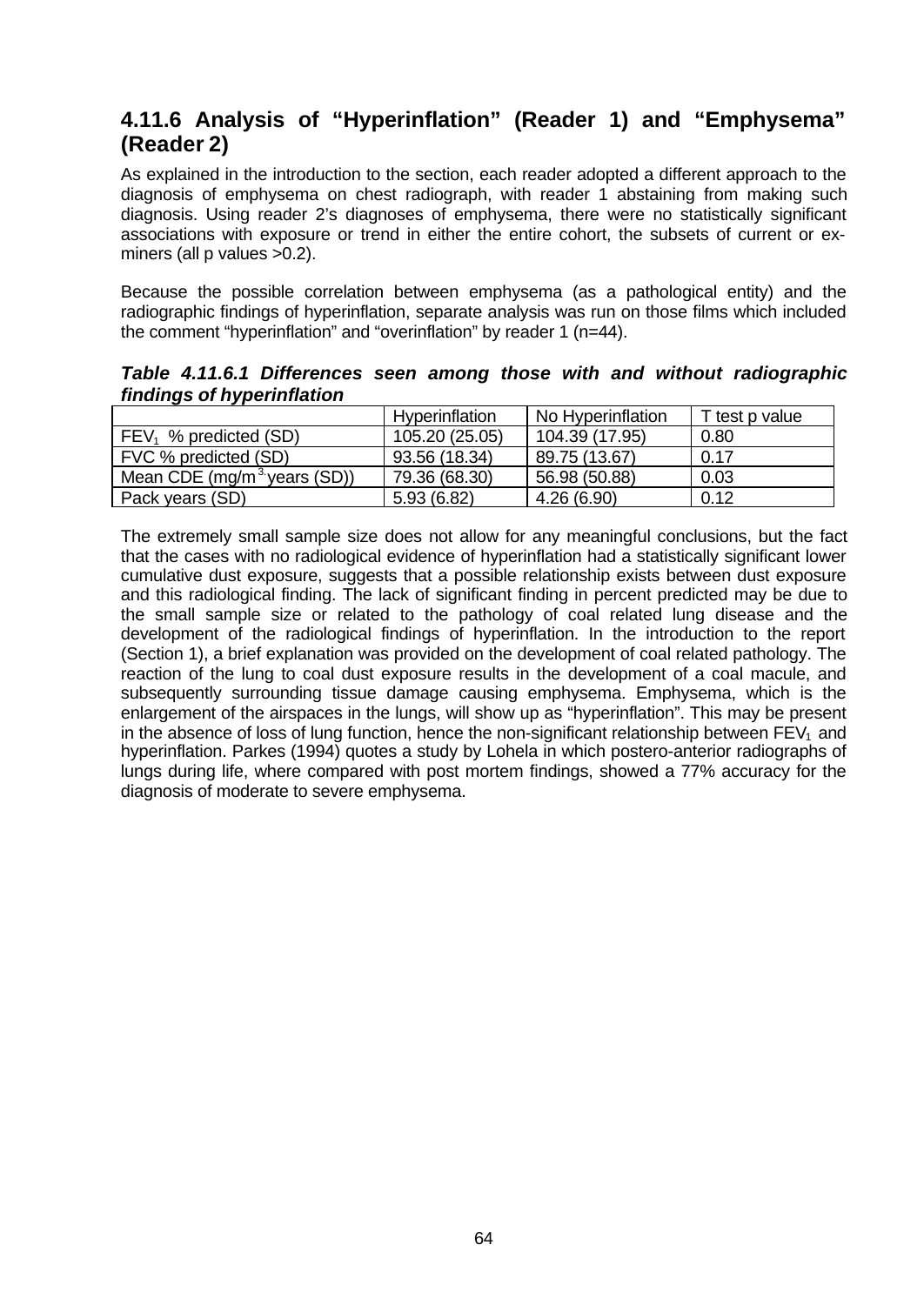# **4.12. Autopsy database analysis**

#### **KEY FINDINGS (SECTION 4.12):**

- The PATHAUT database consisting of statutory autopsies performed on miners according to the Occupational Diseases in Mines and Works Act was analysed for this study. This database is housed in the National Centre for Occupational Health (NCOH). The analysis was restricted to the years 1975 (first year of electronic capture of data) to 1995.
- In order to assess the validity of the diagnoses of concern contained in the database, an evaluation was done by three pathologists with international experience in coalminer lung pathology. Their systematic review showed a high degree of agreement between the reviewers and the diagnoses captured on PATHAUT.
- Although PATHAUT provides information on the **grade** of emphysema, which the reviewers found acceptable for analysis, they advised that the diagnosis of emphysema made on whole mount sections is the most appropriate for analysis.
- The exposure variables contained in PATHAUT were of limited quality. Ever exposure and years of exposure were available, with no details on job description, face or surface activity. Of the 7760 cases with some exposure to coal in their lifetime, 2046 (26.37%) had no information on the number of years of coaldust exposure. A total of 3176 (40.92%) cases were exclusively exposed to coaldust AND had information on years of exposure to coal.
- Information on smoking was also limited. In the entire dataset, 67% had no information on smoking status. For those with smoking history, only 63 cases had information on the number of years smoked, hence making the calculations of pack years an unreliable variable. Only 18 black (African) workers had smoking histories.
- Amongst those with exclusive coal exposure, TB was present in 5.21%, CWP: 7.37%, silicosis: 10.86%, significant emphysema: 6.45% (all emphysema: 31.33%), cancer 2.24%.
- All outcomes, except TB, showed a significant upward trend with increasing years of exposure. Similarly, there was a statistically significant greater years of exposure amongst those with disease compared to those without. The grade of severity of emphysema was strongly correlated with increasing years of exposure (correlation coefficient  $= 0.43$ ). The mean number of years of exposure amongst those without emphysema was 7.85 years; insignificant: 16.87, moderate: 21.84 and marked: 25.82.
- Smoking was strongly associated with TB, silicosis, emphysema and cancer, with higher prevalence seen in ex-smokers compared to current smokers.
- Race most probably acting as a surrogate for unmeasured covariates such as intensity of exposure, living conditions, nutrition, health care access – was significantly associated with the various outcomes. Black workers were at an increased risk for TB (6.59 times greater) and CWP (1.35 times) when compared to white miners, while white miners were at increased risk for silicosis (1.28 times), emphysema (5.26 times) and cancer (3.33 times).
- Logistic regression analysis allows the calculation of odds ratios, controlling for covariates. While controlling for smoking, there was a 5.68 greater odds of silicosis amongst those with high exposure compared to low exposure. The highest exposed workers had a 9.59 increased odds for developing significant emphysema compared to the low exposed workers. When controlling for dust exposure, current smokers had a 3.60 increased odds of developing significant emphysema compared to never smokers.
- Cases of full and partial post mortems, in which whole mount preparations of lung sections were done, were further analysed for emphysema outcomes, because of the high accuracy of this diagnosis with this technique. However, this resulted in a dataset of n=100. No statistically significant associations or trends were seen with exposure or smoking, most probably due to the small sample size.
- The prevalences for the various disease outcomes diagnosed at post mortem are generally similar to those seen for South African goldminers, with the notable exception of emphysema (26% in goldminers, compared to 14% in coalminers). Of note, however, is the increased dose related dust risk for the development of all diseases, especially emphysema, which seems to be at least as high as amongst goldminers.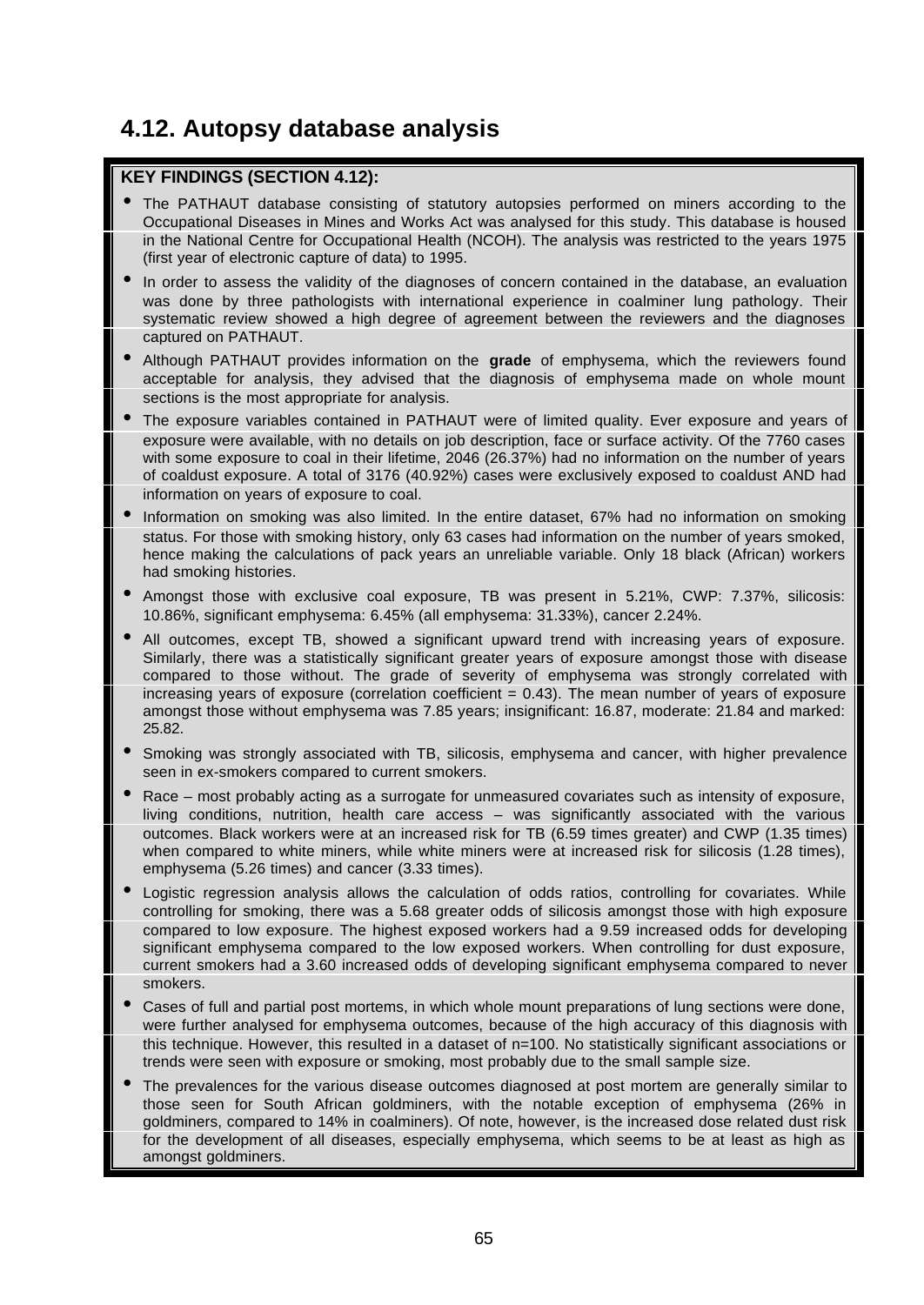# **4.12.0 The pathology of emphysema**

Emphysema is amongst the most common pathological disorders of the lung, even amongst non-occupationally exposed populations. It can therefore present as an incidental finding in workers with occupational diseases. As discussed previously, it cannot be assessed with accuracy clinically or radiologically. The most accurate method of assessing emphysema is by reviewing the lungs at post mortem. However, even in the latter case, the lungs have to be properly prepared for an accurate assessment to be made (this is discussed below). Emphysema is therefore defined according to pathological findings made at post mortem. It is defined as a condition characterised by an abnormal and permanent enlargement of the airspaces in the lung in the portion of the airways beyond that referred to as the "terminal bronchioles" (the latter is the part of the airways just before exchange of gases between the lungs and the blood vessels in the lungs take place). There are two subcategories of emphysema, and these are specific to the precise location of the pathology within the lungs: panacinar and centriacinar emphysema, the latter being the type most related to coal dust exposure ("focal emphysema").

In most cases of severe disease, patients will present with features of chronic airflow obstruction (shortness of breath, wheezing etc) which is not responsive to bronchodilator therapy as used in reversible obstructive airways disease (e.g. asthma). The panacinar type is associated with a gradual increase of symptoms of breathlessness initially on exertion, and eventually even at rest. The centriacinar type rarely causes symptoms, and breathlessness, if present, may be due to other lung pathology. Standard lung function testing may not detect any abnormality, unless special gas diffusion tests or advanced disease is present. Radiographs show some sensitivity for moderate to severe disease, especially the panacinar type.

Some known risk factors for the development of emphysema are smoking and the lack of an enzyme,  $\alpha_1$  antitrypsin. Some studies have shown that the relative frequency of both types of emphysema in coalminers, increases with age and smoking (Ruckley et al, 1984). Age, smoking and exposure to dusty jobs (independent of silicosis severity) were shown to be important predictors of the development of emphysema among South African goldminers (Becklake et al, 1987).

# **4.12.1 The pilot study**

The following results are the findings of the pilot study that was conducted by the three reviewers. The first review was done on 30 randomly selected cases that were independently reviewed by the reviewers. The first identified issue was that the population chosen consisted predominantly of miners with mixed exposures i.e. coal plus gold, platinum, etc. Exposure times ranged from a few months to 40 years. Two cases were excluded because of missing files.

Agreement between the consensus of the reviewing pathologists and the PATHAUT diagnosis is shown in Table 4.12.1.1. The only differences in the reviews were that, in each case where the PATHAUT pathologist scored pneumoconiosis as absent, the consensus of the reviewing pathologists was that "trivial" emphysema was present. This difference is most likely due to the fact that the PATHAUT classification determines whether workers receive compensation from the statutory Compensation Fund for occupational diseases. Because of these financial imperatives, the PATHAUT pathologists are more likely to record cases as having no pneumoconiosis when there is a mild case of pneumoconiosis.

*Table 4.12.1.1 Respiratory health of South African Coalminers: agreement on pneumoconiosis amongst reviewers and PATHAUT pathologists*

|                             | Pneumoconiosis |                |        |
|-----------------------------|----------------|----------------|--------|
|                             | <b>Present</b> | <b>Trivial</b> | Absent |
| <b>PATHAUT</b> pathologists |                |                | 10     |
| Reviewing pathologists      |                | 10             |        |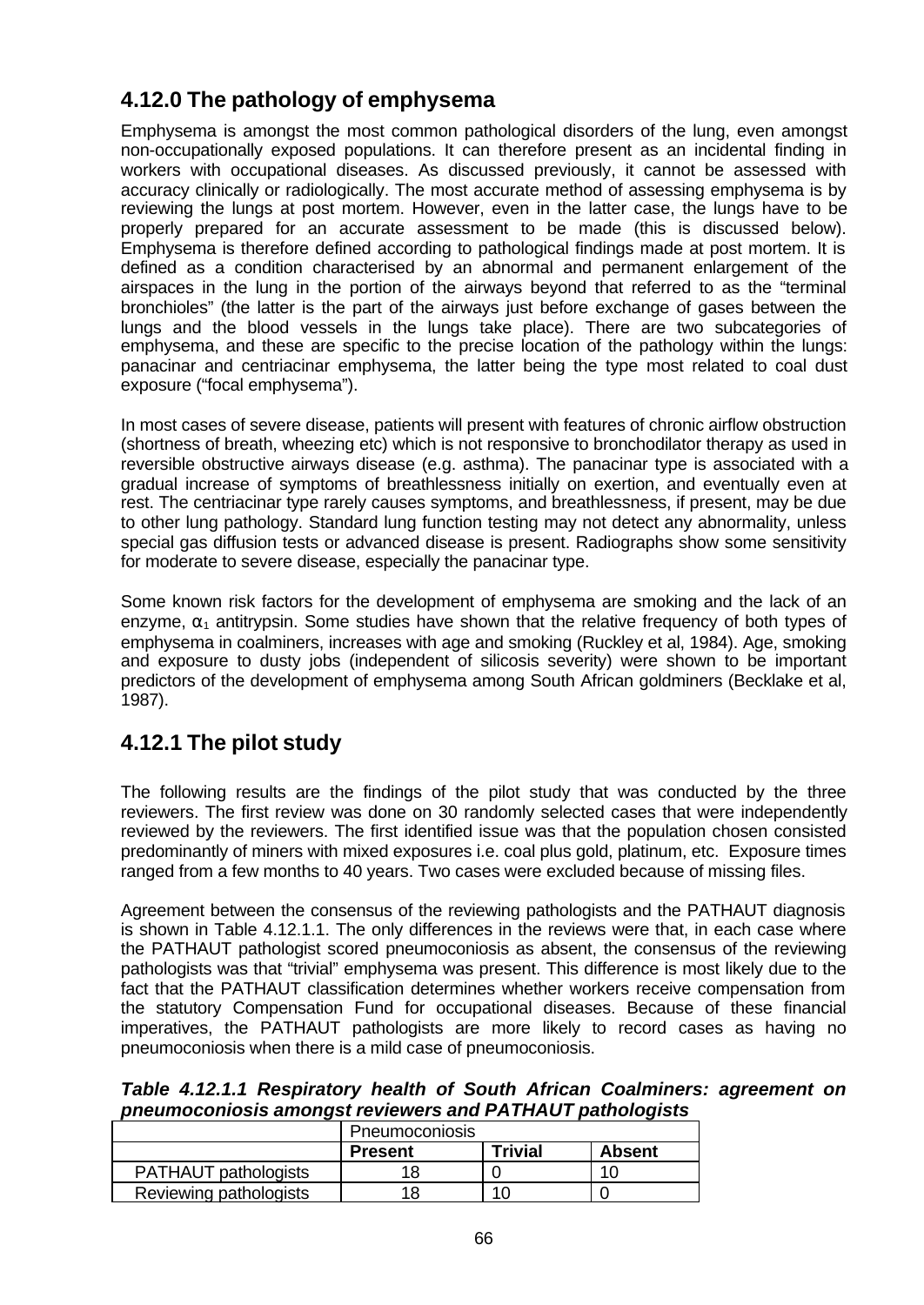Table 4.12.1.2 in Appendix 8.5 shows the number of diagnoses by each reviewing pathologist (n=28). When using the previously discussed kappa statistic to determine degrees of agreement among the reviewing pathologists and between the reviewers and PATHAUT, there was moderate to excellent agreement among the reviewers (with a perfect score for pneumoconiosis), but agreement with PATHAUT ranged from poor to very good (this is shown in table 4.12.1.3 in Appendix 8.5).

The second review was conducted on 31 cases of pure coal mine dust exposure using the same criteria as per first review. Agreement between the consensus of the reviewing pathologists and the PATHAUT diagnosis is shown in Table 4.12.1.4. (Appendix 8.5). As for the first review, there was complete agreement between reviewers and PATHAUT for positive pneumoconiosis; however, all cases indicated as absent by PATHAUT were diagnosed as being "trivial" by the reviewers.

As for the agreement among reviewers and between reviewers and PATHAUT for the various diagnoses, the kappa scores ranged from moderate to excellent. The lower scores were reflective of the different criteria used for borderline disease (table 4.12.1.5, Appendix 8.5).

Based on the above review of the histological specimens and the comparison with the diagnoses captured on the PATHAUT database, the reviewers concluded that PATHAUT can be used with confidence to establish a diagnosis of moderate to severe grades of coal workers' pneumoconiosis, while noting that minimal disease is reported as negative for pneumoconiosis on the PATHAUT dataset. It was noted that "Coal workers' pneumoconiosis" includes silicosis and mixed dust pneumoconiosis in this dataset.

#### **4.12.1.2 Emphysema**

As one of the key outcome variables in the study was emphysema, the reviewers also considered this diagnosis on the PATHAUT database. Two important sets of data are used in PATHAUT to describe emphysema, namely the **grade** and the **type**. As emphysema is compensable under the Occupational Diseases in Mines and Works Act (ODMWA), information as to the presence or absence of emphysema is captured, and graded. Thus **all** post-mortem assessments receive an emphysema grade. Because of the issue of validity of microscopic recognition of emphysema, the **type** is only classified when whole lung sections, prepared appropriately (GOUGH-WENTWORTH technique), are available for review.

The PATHAUT system uses a grading system of insignificant (score <33), moderate (score 33- 66) and marked (score>66). These categories are based on either an evaluation of a properly prepared whole lung section (for autopsies done at the NCOH (n=805)), or an evaluation of a sagittal slice of the wet (fixed) lung (for cases autopsied at peripheral locations (n=6800) and transported to Johannesburg for evaluation by the NCOH pathologists). If a whole lung section is available, the recommended approach uses a 20 segment grid and reads each segment 0-5 for a total score of 100, although numerical scores are not usually recorded in the database. If a whole lung section is not available, categorisation is done by the pathologists by a macroscopic assessment of the lung slices.

The PATHAUT pathologists also categorise the emphysema into five types. These are: panacinar, centrilobular, focal, irregular and combined panacinar and centrilobular. These are appropriate categories for a study of dust exposed populations. Centrilobular emphysema is the characteristic type for smokers, panacinar for smokers and alpha<sub>1</sub> anti trypsin deficiency. Focal is specific for coal workers (but is similar to centrilobular). Irregular is associated with scars.

In order to validate the PATHAUT system on GOUGH-WENTWORTH sections the reviewers independently reviewed 31 whole lung sections using the PATHAUT criteria. The non-NCOH reviewers were briefed on the PATHAUT scoring and diagnostic process.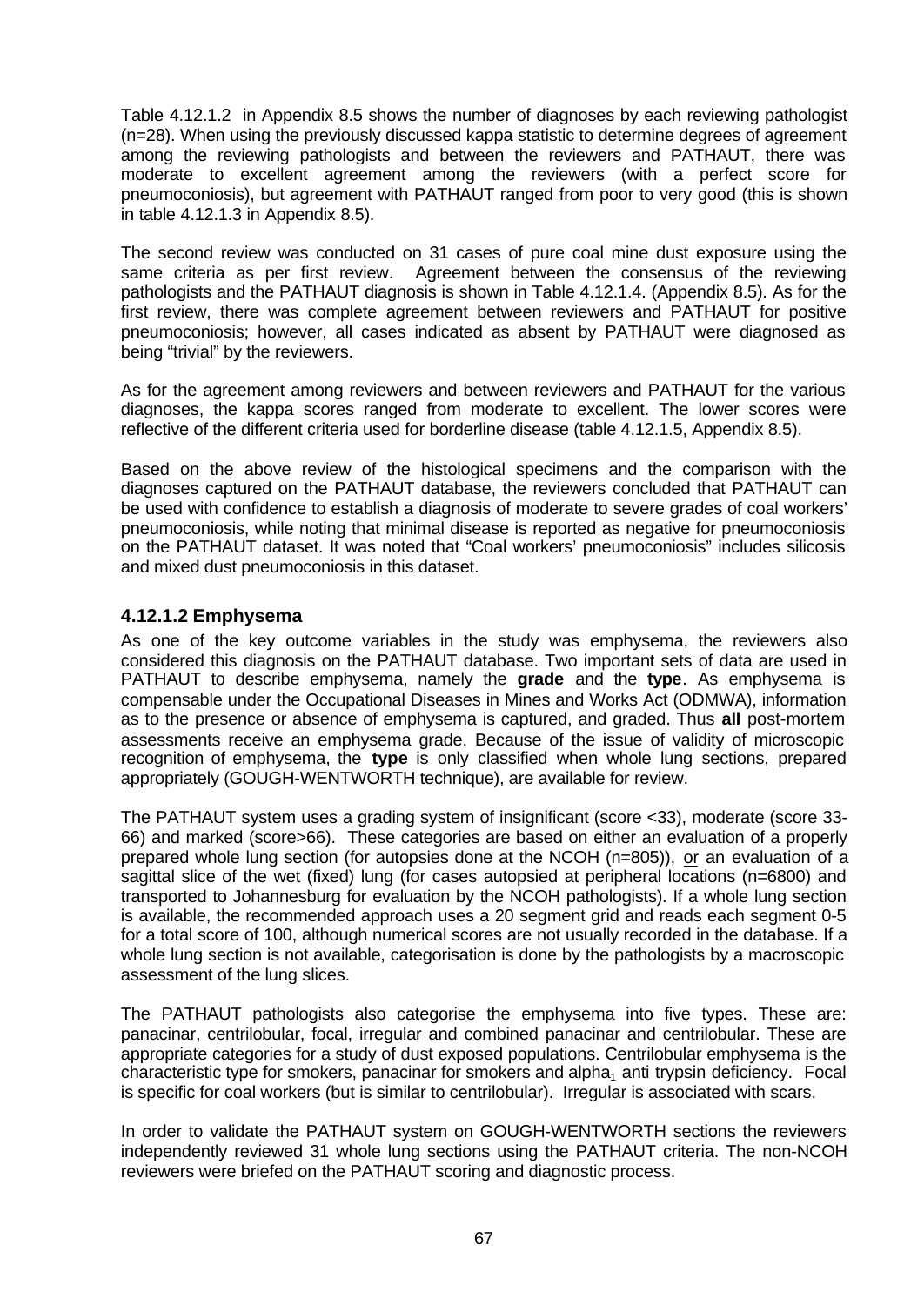The reviewing pathologists graded (absent, insignificant, moderate, marked) the sections. These findings were then compared to the data contained in PATHAUT. Of the 31 cases reviewed, in 27 (87%), there was complete agreement by the reviewers with PATHAUT.

The three reviewing pathologists attempted to classify the type of emphysema into four major categories: centrilobular, panacinar, focal and irregular. There was no prior review of the diagnostic criteria. Overall there was agreement between the three in 11 cases (35%). In 20 cases, two of the three pathologists agreed. Subsequent review of the cases with disagreements showed that these were largely due to poor specimen preparation.

The reviewers concluded that the PATHAUT grading system for emphysema is simple and reproducible; however, the readings only give a relatively crude measure of emphysema. The PATHAUT data for grade of emphysema (but not type of emphysema) is of sufficient quality to be used for epidemiological purposes. However, the reviewers further recommended that, even for epidemiological studies, strong preference should be given to cases with the properly prepared whole lung sections. As emphysema is an important health outcome amongst coal workers, and has been shown in other studies to have a dose response relationship with coal dust exposure, it was felt that further investigation may be necessary to complete our understanding of the disease process amongst South African coalminers. However, as indicated above, the PATHAUT database was not ideal for this investigation. The data contained in the Medical Bureau for Occupational Diseases' files has details on the exposure history (years/months working in a specific job description in a specific mine); fairly detailed smoking history; lung function test results; whole lung section plates and the pathology report (with more details than the PATHAUT database).

Thus, although the reviewers concluded that the **classification of emphysema type** is only possible using the Gough-Wentworth whole mount technique, PATHAUT also records the **grade** of emphysema, irrespective of postmortem type. This latter grading was used in the subsequent analysis in view of the desire to have an adequate number of cases for reasonable statistical power. Because the non-mounted evaluation of grade is likely to underestimate the degree of emphysema (personal communication, Head of Pathology, National Centre of Occupational Health), association with exposure is likely to be underestimated.

## **4.12.2 Descriptive analysis of the PATHAUT database**

This pilot study validated the diagnoses of pathological outcomes contained in the database. A total of 7760 autopsies were reviewed for this analysis. These included workers with exclusive coal exposure (n= 5077 (65.43%)) and those with coal plus other mining exposure (n=2683 (34.57%)).

#### **4.12.2.1 Exposure variables**

Because of the restricted information contained in the database, the primary exposure variable was years exposed to coal. This variable was further categorised to determine if any trends were detectable with increasing exposure. As this was a subset of the main PATHAUT database, all the cases (n=7760) on the dataset were exposed to coal during their lifetime for variable periods. Of these, 2046 cases (26.37%) had no information as to the number of years exposed to coal. These cases subsequently had to be excluded from analysis involving years of exposure. The mean number of years of exposure to coaldust amongst those autopsied (for whom years of exposure was available ( $n = 5714$  (73.63%)) was 9.10 with sd 10.34.

For those workers who were exclusively exposed to coal (and for whom years of exposure was available  $(n= 3176(40.92\%))$ , the mean years exposed to coaldust was 10.96 (sd=11.30). For analysis of association and trend the four categories of exposure were: low  $(0.1 - 2.5$  years of exposure, n= 786), medium low  $(>=2.5 - 7$  years of coaldust exposure, n= 783), medium high  $(>=7$  $-$  15.9 years of exposure, n = 801) and high ( $>15.9$  – 55 years of exposure, n = 795). The choice of four categories for trend analysis reduces the chance that any one category can influence the direction of the trend. Three categories of years of exposure were developed and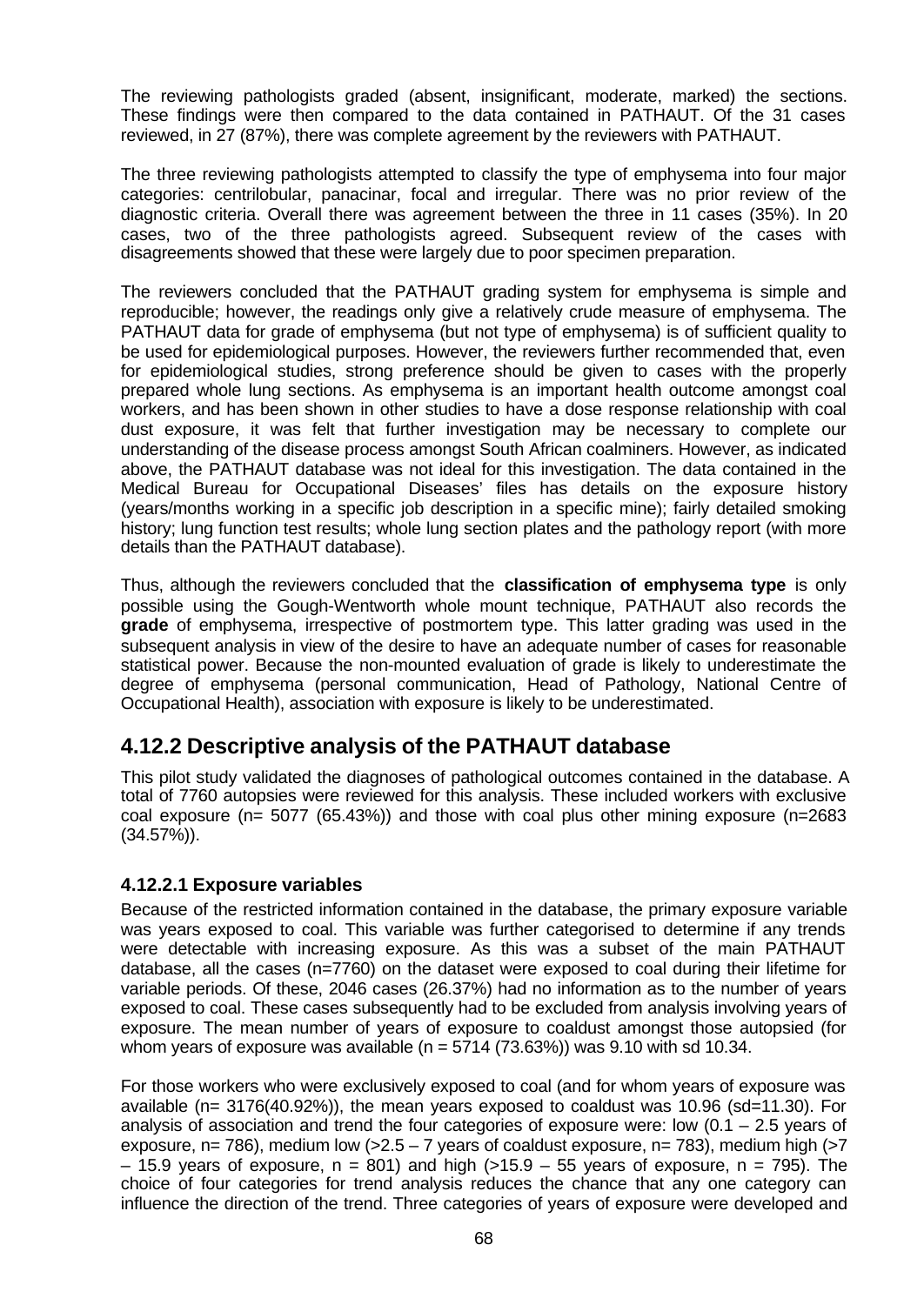used in the logistic regression analysis: low exposure  $(0.1 - 3.5$  years); medium  $(3.6 - 11.9$ years) and high exposure (12 – 55 years). The use of three categories allows for easy interpretation when terms are entered into a regression model (comparing low with medium or low with high categories). Using these categories, there were 1054 autopsies done in the low category, 1059 in the medium and 1057 in the high category.

The following figure shows the subsetting of the PATHAUT dataset on the basis of available information for the critical exposure and outcome variables.



*Figure 4.12.2.1 Respiratory health of South African Coalminers: subsetting the PATHAUT data*

## **4.12.2.2 Mining exposures other than coal**

| <b>MINE TYPE</b> | <b>NUMBER OF MINERS</b> | <b>MEAN EXPOSURE YEARS</b> |
|------------------|-------------------------|----------------------------|
| Gold             | 2293                    | 3.83                       |
| Asbestos         | 299                     | 0.17                       |
| Platinum         | 299                     | 0.16                       |
| Copper           | 197                     | 0.14                       |
| Diamond          | 145                     | 0.10                       |
| Iron             | 39                      | 0.02                       |
| <b>ISCOR</b>     | 83                      | 0.08                       |
| Other            | 221                     | 0.08                       |

*Table 4.12.2.2 Respiratory health of South African Coalminers: other mining exposures and mean years of exposure*

The number of miners in each mine type is not completely independent of the number of miners in other mine types as many miners have had several types of exposures. This table excludes those for which no information was provided for the duration specific exposure.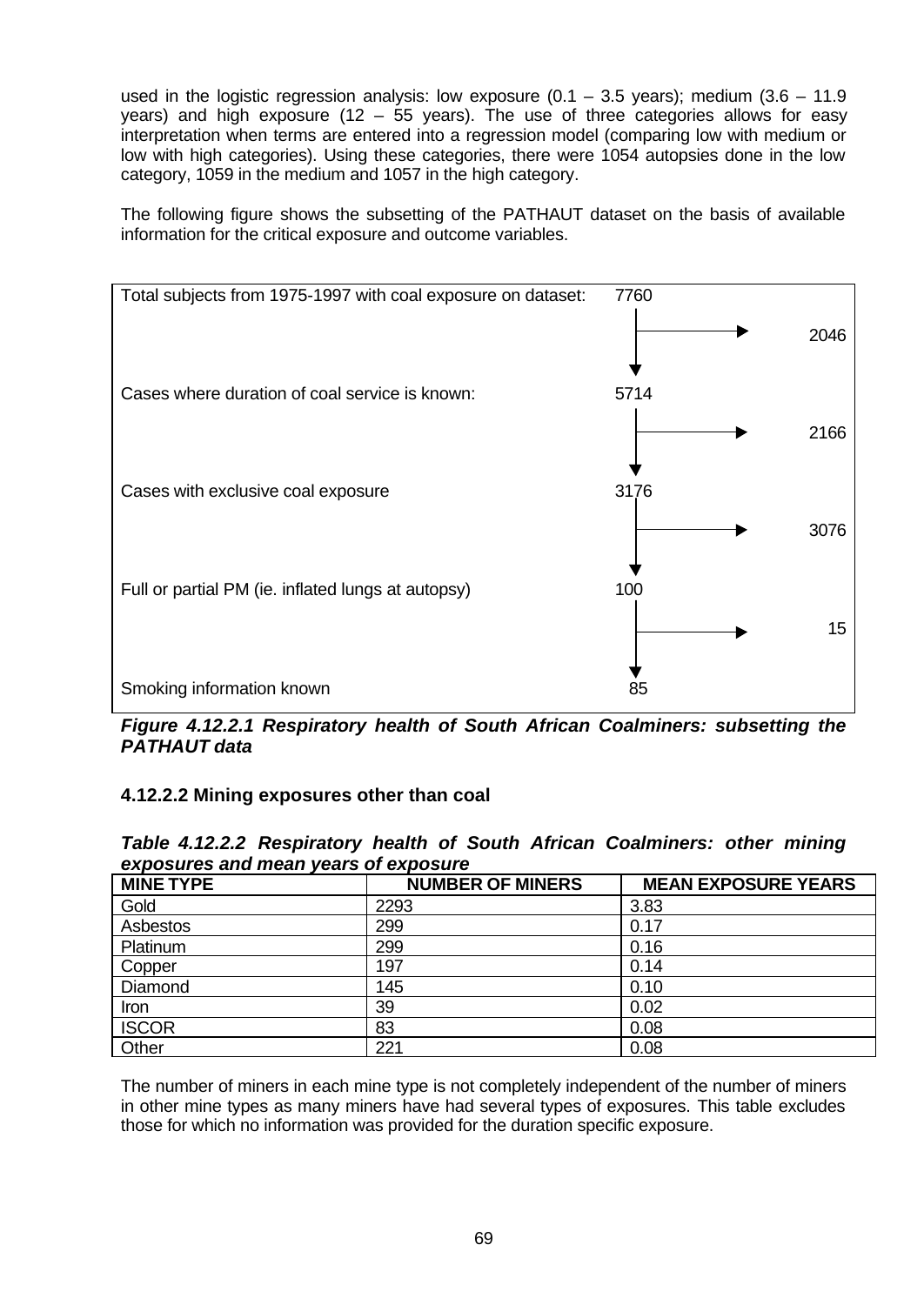## **4.12.2.3 Potential confounding by smoking**

Smoking, race and age were variables in the database identified as important potential confounders in the analysis. Data on smoking was absent for a large number (5349 (68.93%)) of the workers on whom autopsies were conducted. In addition, on those autopsies where data was available, only 63 cases had information on the number of years of smoking, thus making the calculation of a pack year variable unreliable. Those on whom data was available:

*Table 4.12.2.3 Respiratory health of South African Coalminers: smoking data from database for the 2411 cases for which smoking information was available*

| <b>SMOKING STATUS</b>                | NUMBER (%)   |
|--------------------------------------|--------------|
| Cigarette smokers only               | 1294 (24.19) |
| Pipe smokers only                    | 90(1.68)     |
| Smoker of both                       | 127(2.37)    |
| Ex-smokers                           | 500 (9.35)   |
| Never smoker                         | 272 (5.09)   |
| Smoker with insufficient information | 128 (2.39)   |

#### **4.12.2.4 Age**

Age data was available for 7534 (97.09%) cases. The mean age was 45.47 (sd=16.23). Amongst those with exclusive coal exposure, the average age was 41.05 (sd=14.72), and with mixed exposure, 53.62 (sd = 15.71). There was also a statistically significant difference in the mean ages between black (38.69,  $sd = 12.35$ ) and white miners (53.95,  $sd = 17.92$ ).

## **4.12.2.5 Race Data**

Figure 4.12.2.5 shows that the overwhelming majority of cases in the dataset were black miners (66.13%), white miners 33.60%, and a negligible amount of coloured miners (0.27%)

Data on the number of years exposed to coal was available for 3176 (40.72%) of the miners in the entire dataset, including 3316 black, 2381 white and 17 coloured. A smoking history was available for only 18 black miners and 13 coloured miners, as compared to the 2380 white miners.



*Figure 4.12.2.5 Respiratory health of South African Coalminers: race breakdown in dataset*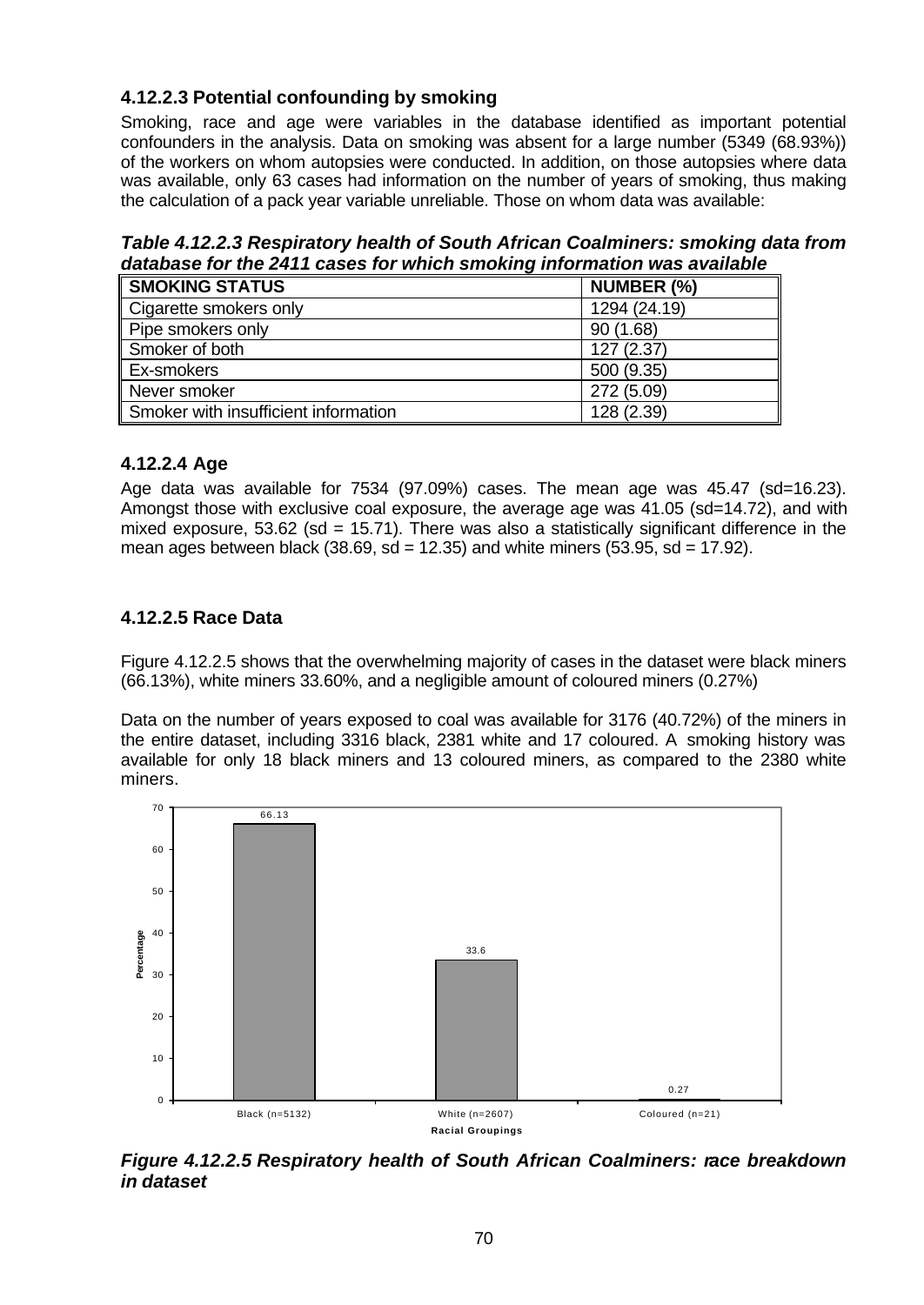#### **4.12.2.6 Outcome variables**

The following were considered as important outcome variables of interest:

- TB
- Silicosis
- Coal Workers' Pneumoconiosis
- Emphysema
- Progressive Massive Fibrosis
- **Lung Cancer**

Table 4.12.2.5 shows the number of cases with specific outcomes contained within the database.

*Table 4.12.2.5 Respiratory health of South African Coalminers: autopsy outcomes from database*

| Autopsy outcome              | Number (%)   |
|------------------------------|--------------|
| Silicosis                    | 1424 (18.35) |
| <b>TB</b>                    | 411 (5.30)   |
| Coalworkers' Pneumoconiosis  | 422 (5.44)   |
| ∥ Emphysema                  | 599 (7.72)   |
| Progressive Massive Fibrosis | 76 (0.88)    |
| Lung Cancer                  | 210(2.71)    |

The definition of TB used in the study included cases diagnosed as having the presence of TB either in the regional glands, pleura or lungs. The table shows 599  $(7.72%)$  cases were diagnosed as having moderate or marked emphysema (the definitions of insignificant, moderate and marked emphysema is stated in Section 2.9). When full or partial post mortems are conducted, the lungs are inflated and the grade of emphysema is based on the grid system of 20 radiating zones, each of which is allocated a score. The latter score is summed and expressed as a percentage, with insignificant < 33%; moderate 33-66% and marked >66%). If those with insignificant degree of emphysema were included, this increased to 2622 (33.79%). Of the latter, 1316 (51.57%) were considered to be the panacinar type 701 (22.47%), centrilobular; 199 (7.80%) focal; 79 (3.10%) irregular and combined (panacinar and centrilobular) was 257 (10.07%).

For the purposes of investigating the relationships of emphysema with exposure, analyses were conducted firstly with emphysema dichotomised as absent versus present (including insignificant, moderate and marked), and secondly with emphysema dichotomised as nonsignificant (absent and insignificant) versus significant (moderate and marked). The latter is referred to in the text of this report as "significant emphysema". It was decided to include analyses using both definitions of "emphysema" because neither was considered ideal: the inclusion of the insignificant grade of emphysema may underestimate the exposure-outcome association, as explained previously, and its exclusion from "significant emphysema" results in loss of data affecting the power to detect associations. Emphysema was further examined by looking at only those cases in which a full or partial postmortem was conducted, thus allowing for inflation of the lungs. The latter is the most appropriate method of grading emphysema, but results in severe loss of power because of the low percentage of total autopsies for which inflated whole lung sections were available, as per the flow chart (figure 4.12.2.1).

There were 13 cases of mesothelioma (0.17%) and 79 of asbestosis (1.02%). Of these, eight (0.16%) mesothelioma cases and 27 (0.53%) asbestos cases were seen amongst those workers with exclusive coal dust exposure. This may suggest that these workers were exposed to asbestos fibres during the course of their coalmining employment. As these were not key outcome variables for the study, they have not been considered any further.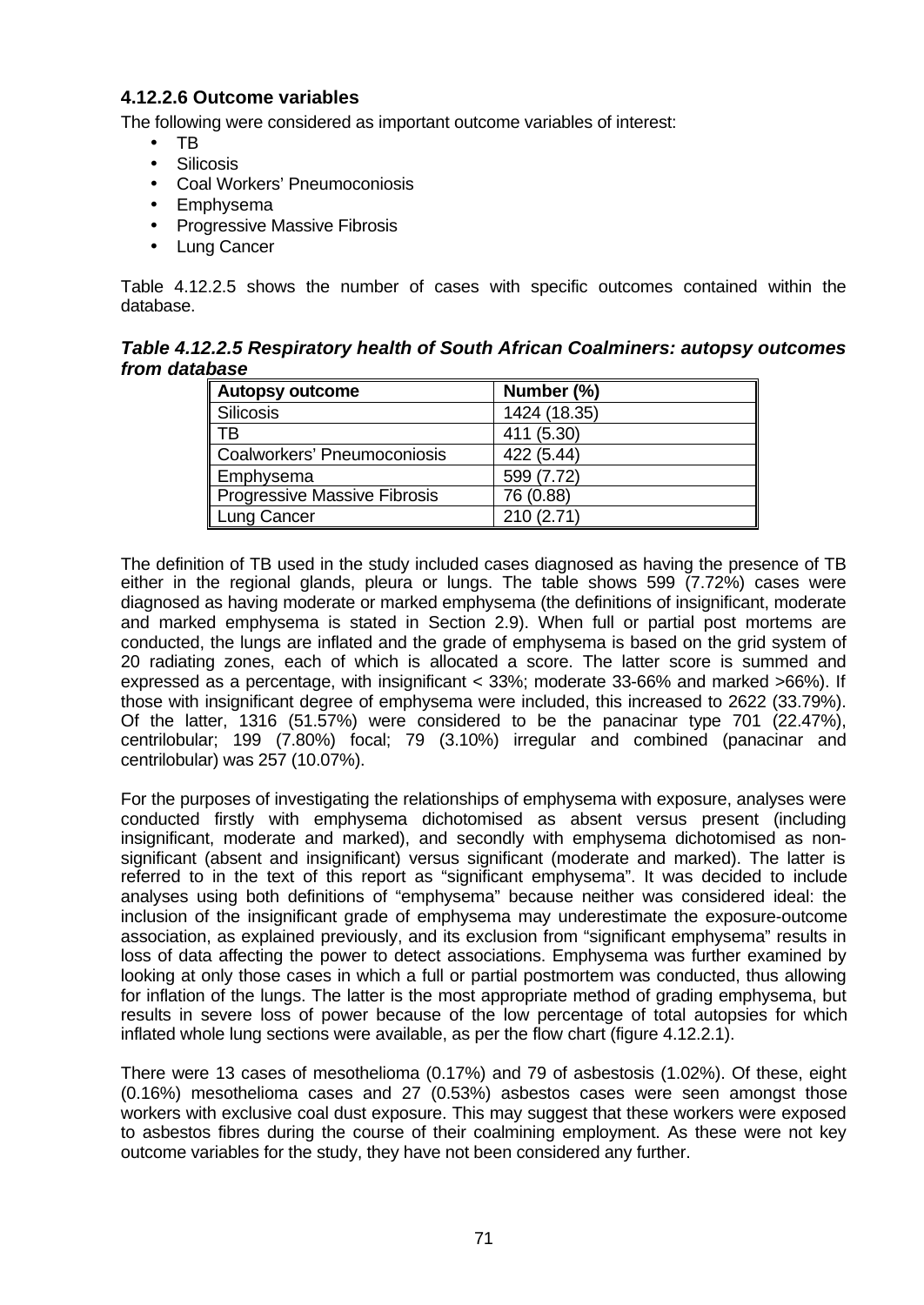## **4.12.3 Categories of years of exposure vs pathological outcomes**

## **4.12.3.1 Analysis of workers with mixed exposure**

Analysis was conducted to determine whether any relationships and trends existed between the pathological outcomes and categories of years of exposure as described above for the full dataset (which included coal miners with other exposure and miners with exclusive coal exposure). Emphysema, CWP and cancer showed a strong positive association and trend with increasing exposure (p values < 0.001). No significant trend was seen for silicosis (p value =0.19). (Actual values are shown in table 4.12.3.1 in the appendix, together with the p values). Because the associations of key interest are those of specific exposures occurring in coal mining with various outcomes, key analyses were restricted to the part of the sample reported to have worked only in the coal mines. In the section below, occasionally, information is also presented about coal miners with exposure to other types of mining for comparative purposes.

## **4.12.3.2 Analysis of those with exclusive coal dust exposure**

In order to control for those with multiple mine dust exposure, the analysis for association and trend with increasing exposure was repeated for those with exclusive coal dust exposure. The trend curve for these outcomes is shown in figure 4.12.3.2.



#### *Figure 4.12.3.2 Respiratory health of South African Coalminers: autopsy outcomes vs categories of years of exposure – exclusively coal exposure*

All of these outcomes other than TB were statistically significantly positively associated (p <0.0001) with exposure as well as an increasing trend with increasing exposure (p< 0.0001). Notably, silicosis, which showed an ambiguous trend in the combined exposures group, became statistically significant in the exclusive coal exposure group. The differences in the mean years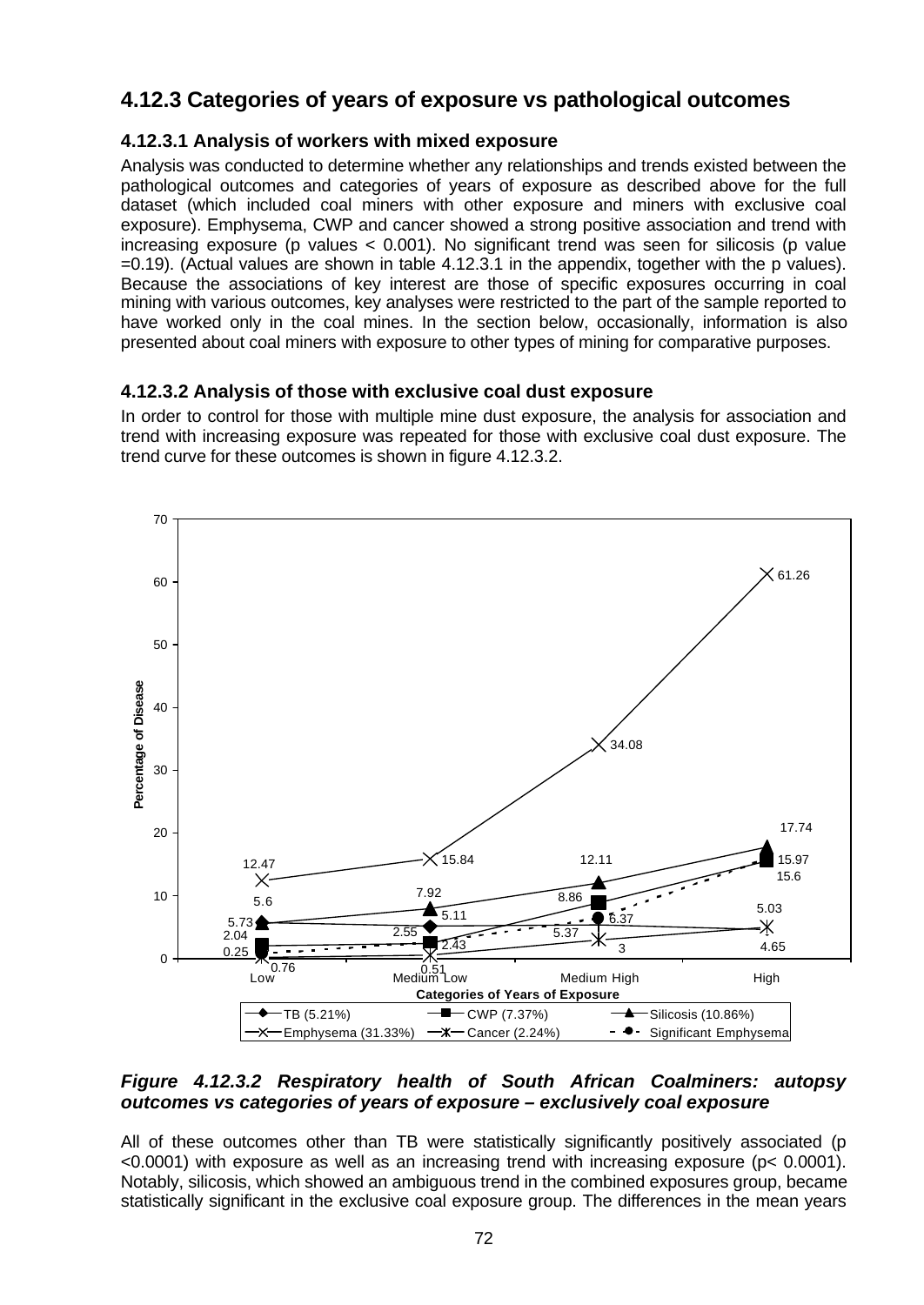of exposure between the diseased and non-diseased were analysed and is shown in table 4.12.3.3.

| Outcome               | Mean years exposure |                 | T test p value |
|-----------------------|---------------------|-----------------|----------------|
|                       | Disease (sd)        | No disease (sd) |                |
| <b>CWP</b>            | 17.07 (10.89)       | 9.94 (10.96)    | 0.0001         |
| <b>Silicosis</b>      | 16.24 (13.32)       | 10.29 (10.77)   | 0.0001         |
| Emphysema             | 18.15 (12.98)       | 7.69(8.55)      | < 0.0001       |
| Significant Emphysema | 21.91 (12.86)       | 10.19 (10.71)   | < 0.0001       |
| Cancer                | 20.68 (12.38)       | 10.62 (11.11)   | < 0.0001       |

*Table 4.12.3.3 Respiratory health of South African Coalminers: means years of exposure amongst those with and without disease.*

To examine further relationships between exposure and emphysema, the correlation coefficient between increasing severity grade (NOT type) of emphysema and years of coal exposure was examined. The correlation coefficient was 0.43 (p value <0.0001). Figure 4.12.3.5 shows the increasing mean years of exposure for each grade of emphysema.



*Figure 4.12.3.5 Respiratory health of South African Coalminers: means years of exposure for different grades of emphysema*

## **4.12.4 Association between pathological outcomes and smoking**

There was a lack of adequate smoking information on the database - only 2411 cases had data on smoking. Associations were assessed between smoking status (current, ex and never) and pathological outcomes. The values shown in Fig 4.12.4.1. are the percent with the diagnosis within the smoking category – e.g. amongst never smokers, 35% had silicosis).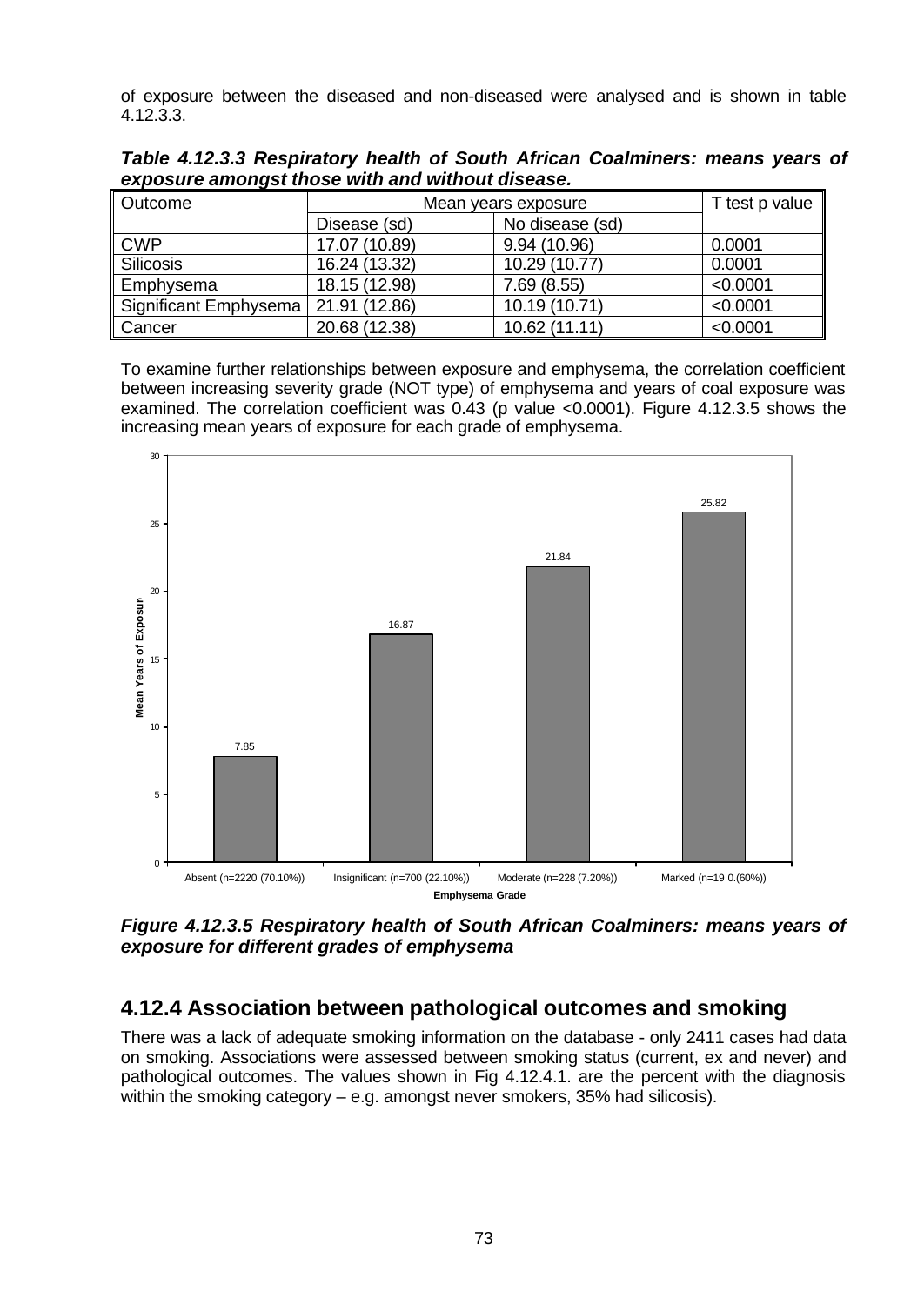

*Figure 4.12.4.1 Respiratory health of South African Coalminers: autopsy outcomes vs smoking status*

The data (Table 4.12.4.1 in Appendix 8.6 contains actual values including chi square p values) shows a significant relationship between smoking and most of the autopsy outcomes (chi square p values <0.01). CWP showed no significant relationship (p value =0.37). For most outcomes, a higher prevalence was seen amongst ex-smokers than current smokers.

Analysis to determine relationships between coal exposure and emphysema grades, adjusting for smoking was done. Smoking (ex- and current vs never smoker) and exposure (low vs high) were dichotomised. A statistically significant association (p value <0.0001) and trend (p value <0.0001) was seen with increasing grades of emphysema in the high exposure group.

## **4.12.5 Associations with race in the pathology data**

Analysis to determine whether associations existed between race and pathological outcomes were conducted. Because of the small number of coloured workers, this analysis was restricted to African (black) and white workers.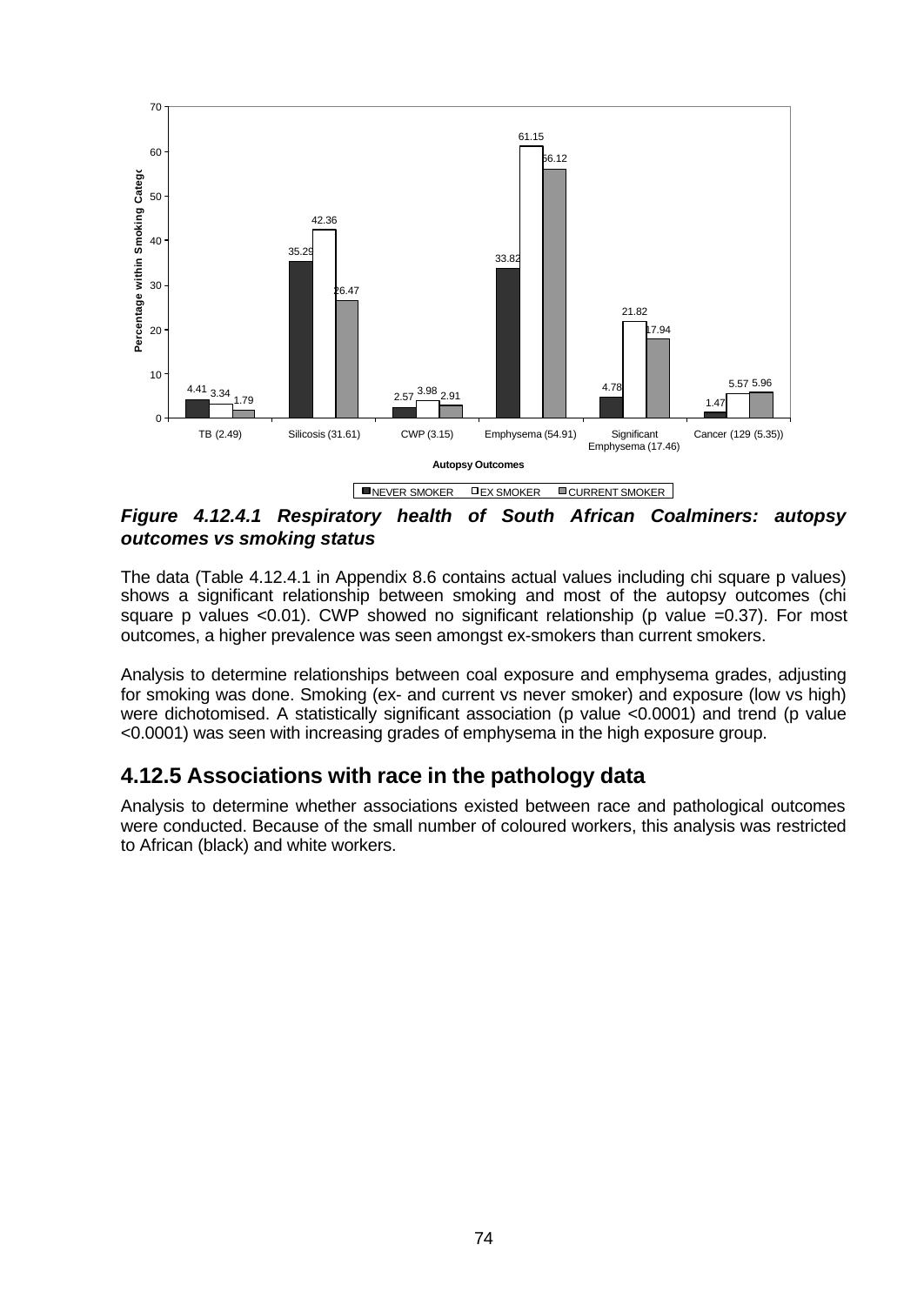

*Figure 4.12.5.1 Respiratory health of South African Coalminers: differences in pathological outcomes between race groups (full dataset)*

Figure 4.12.5.1 (corresponding table with actual numbers and p values for association and trend in Appendix 8.6) indicates that race is strongly associated with pathological outcomes, but which race has a higher risk varies across the outcomes. Black miners have a greater risk for TB and CWP, while white miners have an increased risk for silicosis, emphysema and cancer. Further analysis looking at exposure and autopsy outcomes while stratifying for race is shown later. The relative risks shown in table 4.12.5.1 (in Appendix 8.6) compares black miners to white miners. Black miners had in excess of twice the risk for TB and CWP compared to white miners. All the relative risks were statistically significant.

When coal only exposed workers were analysed (see figure 4.12.5.2, with corresponding table in Appendix 8.6), the relationships between race and outcomes remained significant, but for silicosis and CWP there were important declines in the risk effect compared to the mixed group: white miners in the mixed exposure group had a 2.5 times greater risk for silicosis compared to black miners, but only a 1.3 times greater risk when only coal exposed workers were considered. Similarly, for CWP, the relative risk declined from 2.33 to 1.35 for black miners compared to white miners. The risk for TB amongst Black workers increased from 2.85 to 6.59, when compared to white miners.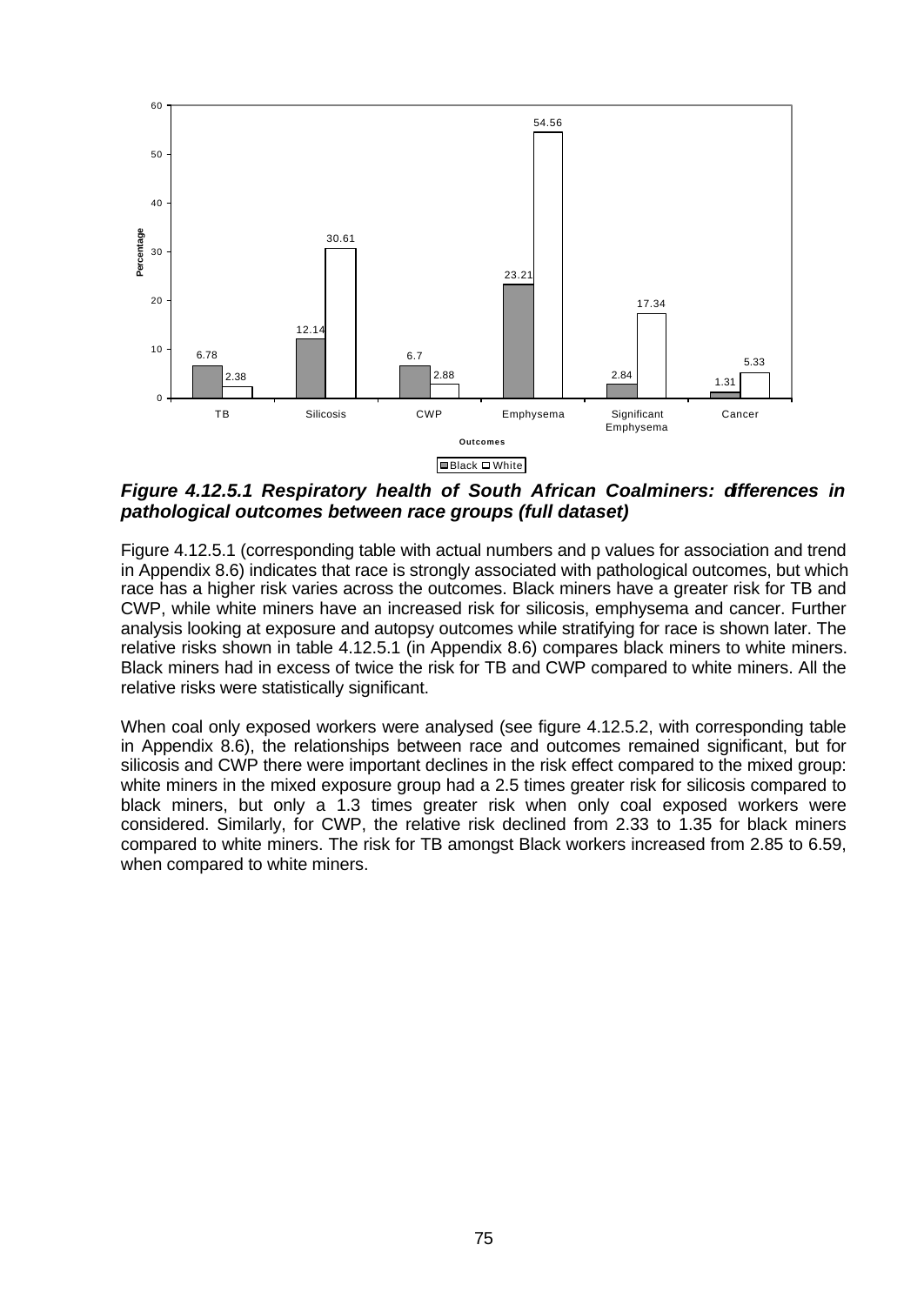

*Figure 4.12.5.2 Respiratory health of South African Coalminers: differences in pathological outcomes between race groups (coal exposure only)*

## **4.12.6 Logistic regression for pathological data**

In order to control for all the covariates of interest within the PATHAUT dataset, logistic regression models were run for the various pathological outcomes. The exposure covariates of interest were the categories of years working in coal, categories of smoking status and race. Logistic regression models were run for the subset of cases with only coal exposure AND on whom history on years of exposure to coaldust was available (n=3167). The statistical procedure was conducted for the outcomes of TB, silicosis, coalworkers' pneumoconiosis, emphysema and cancer, with separate models including and excluding smoking variables. Further details of the analytic procedure are contained in Appendix 8.5. Table 4.12.6.1 shows the odds ratios for the various logistic regression models.

*Table 4.12.6.1 Respiratory health of South African Coalminers: odds ratios from logistic regression models of exclusive coal exposed cases on PATHAUT for pathological outcomes (each row represents a separate logistic regression model)*

| Outcome          | Odds Ratios (95% Confidence Intervals) |                        |                       |  |  |
|------------------|----------------------------------------|------------------------|-----------------------|--|--|
|                  | <b>Black Miner</b>                     | <b>Medium Exposure</b> | <b>High Exposure</b>  |  |  |
| ТB               | $9.55(4.37 - 20.86)$                   | $1.20(0.82 - 1.75)$    | $1.62(1.08 - 2.43)$   |  |  |
| <b>Silicosis</b> | $1.09(0.83 - 1.43)$                    | $1.81(1.31 - 2.51)$    | $3.33(2.41 - 4.61)$   |  |  |
| <b>CWP</b>       | $2.66(1.88 - 3.75)$                    | $2.87(1.73 - 4.78)$    | $11.98(7.43 - 19.32)$ |  |  |
| Emphysema        | $0.54(0.45 - 0.65)$                    | $2.20(1.75 - 2.78)$    | $7.14(5.65 - 8.99)$   |  |  |
| Significant      | $0.30(0.21 - 0.41)$                    | $5.14(2.50 - 10.56)$   | $10.87(5.41 - 21.84)$ |  |  |
| Emphysema        |                                        |                        |                       |  |  |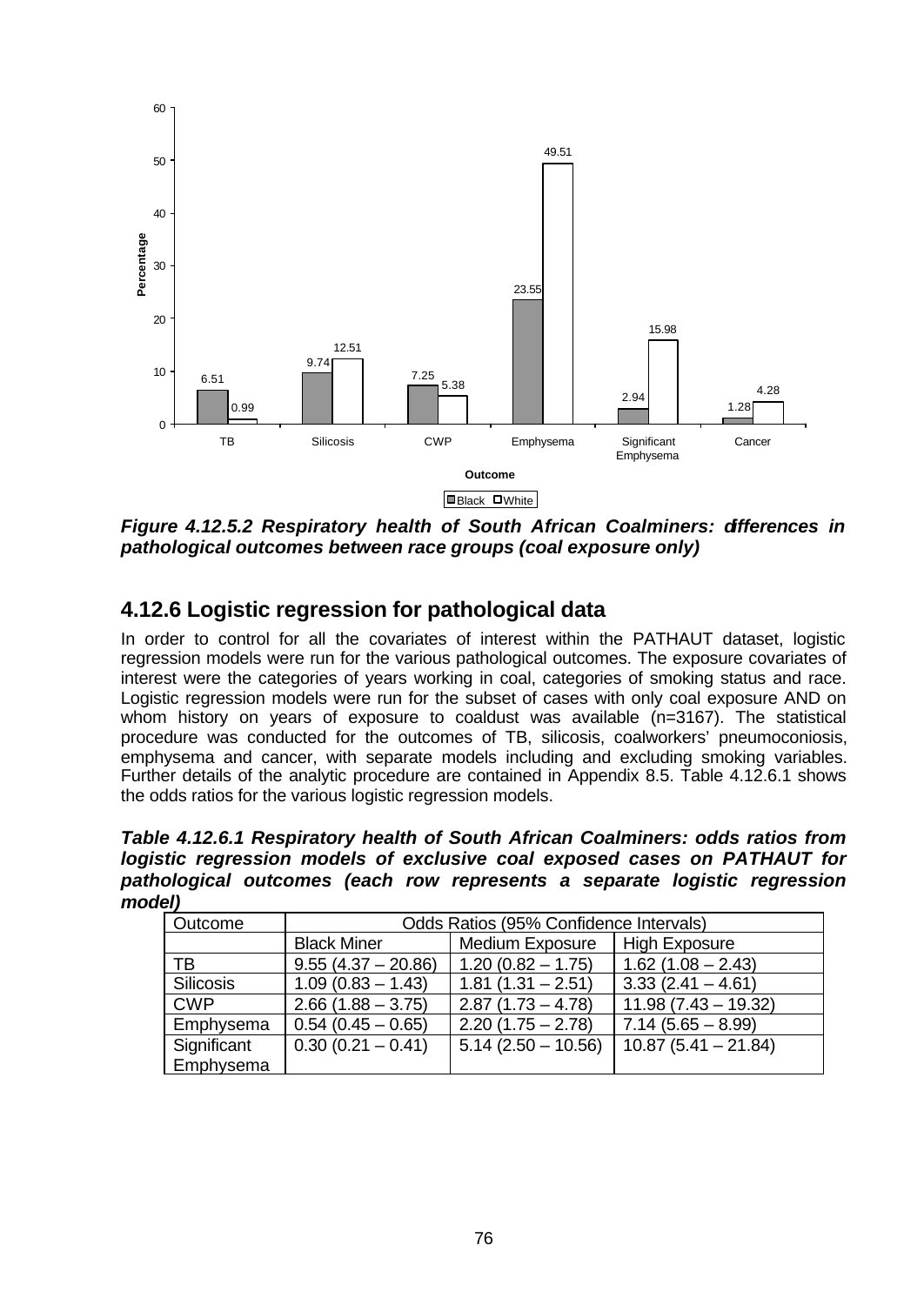#### **MODEL INTERPRETATION GUIDE (TABLE 4.12.6.1):**

- Logistic regression models provide the odds ratio (the odds of risk factor *x* resulting in an outcome compared to risk factor  $y$ ) for the various outcomes compared to exposure.
- The regression model allows for simultaneously accounting for the other potential risk factors (as compared to the calculations of relative risks in the previous section, 4.12.5 when, apart from race, no other factor was simultaneously considered)
- Each factor is compared to its opposite, which is excluded from the model, i.e. black worker compared to white, medium exposure with low, high exposure with low.
- Interpretation of emphysema in table 4.12.6.1: the odds are 7.14 greater of those workers with high exposure having emphysema compared to those with low exposure, irrespective of their race.
- When the odds ratio is less than one, then the interpretation is more easily understood by considering the opposite risk factor which is not included in the model, and using the inverse of the odds ratio – e.g. for emphysema and race: white workers (not in model) have a 1.85 (inverse of 0.54) greater odds of having emphysema compared to black workers, irrespective of the extent of their dust exposures.

High exposure to coaldust was significantly related to TB, and shows 1.62 greater odds for those exclusively exposed to coal, while black miners when compared to white miners have increased odds of 9.55. Exposure variables showed a 1.81 (medium exposure) and 3.33 (high exposure) greater risk for silicosis, when compared to the low exposed category. There is also a considerable increase in the odds for emphysema amongst the higher exposed workers when compared to the low exposed. Although these models do not control for smoking (due to the limitations of the dataset), this is reasonable evidence that coaldust exposure is an important factor in the development of emphysema.

When age was introduced into the above models, it had a consistent effect of increasing the odds of black miners when compared to white miners in the various outcomes (table 4.12.6.2). For TB, there was a statistically significant increase to 12.61 for black miners and for CWP the increase was from 2.66 to 5.08. It furthermore caused a consistent decrease in the odds of the exposure variables for all the outcomes, with this drop maintaining statistical significance for CWP and emphysema amongst the high exposed group. It should be recognised that, because of the positive correlation between age and exposure (r=0.68), these lower odds ratios may represent an inappropriate dilution of the exposure effect.

*Table 4.12.6.2 Respiratory health of South African Coalminers: odds ratios from logistic regression models of exclusively coal exposed cases on PATHAUT for pathological outcomes, including AGE term*

| Outcome          | Odds Ratios (95% Confidence Intervals) |                    |                 |                      |  |  |
|------------------|----------------------------------------|--------------------|-----------------|----------------------|--|--|
|                  | Age                                    | <b>Black Miner</b> | Medium          | <b>High Exposure</b> |  |  |
|                  |                                        |                    | Exposure        |                      |  |  |
| ТB               | 1.02                                   | 12.61              | 1.12            | 1.20                 |  |  |
|                  | $(1.01 - 1.04)$                        | $(5.64 - 28.19)$   | $(0.75 - 1.66)$ | $(0.74 - 1.93)$      |  |  |
| <b>Silicosis</b> | 1.07                                   | 2.43               | 1.18            | 1.11                 |  |  |
|                  | $(1.06 - 1.08)$                        | $(1.76 - 3.35)$    | $(0.84 - 1.66)$ | $(0.76 - 1.61)$      |  |  |
| <b>CWP</b>       | 1.04                                   | 5.08               | 2.05            | 5.50                 |  |  |
|                  | $(1.04 - 1.06)$                        | $(3.40 - 7.58)$    | $(1.22 - 3.45)$ | $(3.28 - 9.22)$      |  |  |
| Emphysema        | 1.07                                   | 1.12               | 1.42            | 2.24                 |  |  |
|                  | (1.06 – 1.07)                          | $(0.89 - 1.41)$    | $(1.11 - 1.83)$ | $(1.71 - 2.93)$      |  |  |
| Significant      | 1.07                                   | 0.64               | 3.31            | 3.29                 |  |  |
| Emphysema        | $(1.05 - 1.08)$                        | $(0.44 - 0.94)$    | $(1.59 - 6.88)$ | $(1.57 - 6.88)$      |  |  |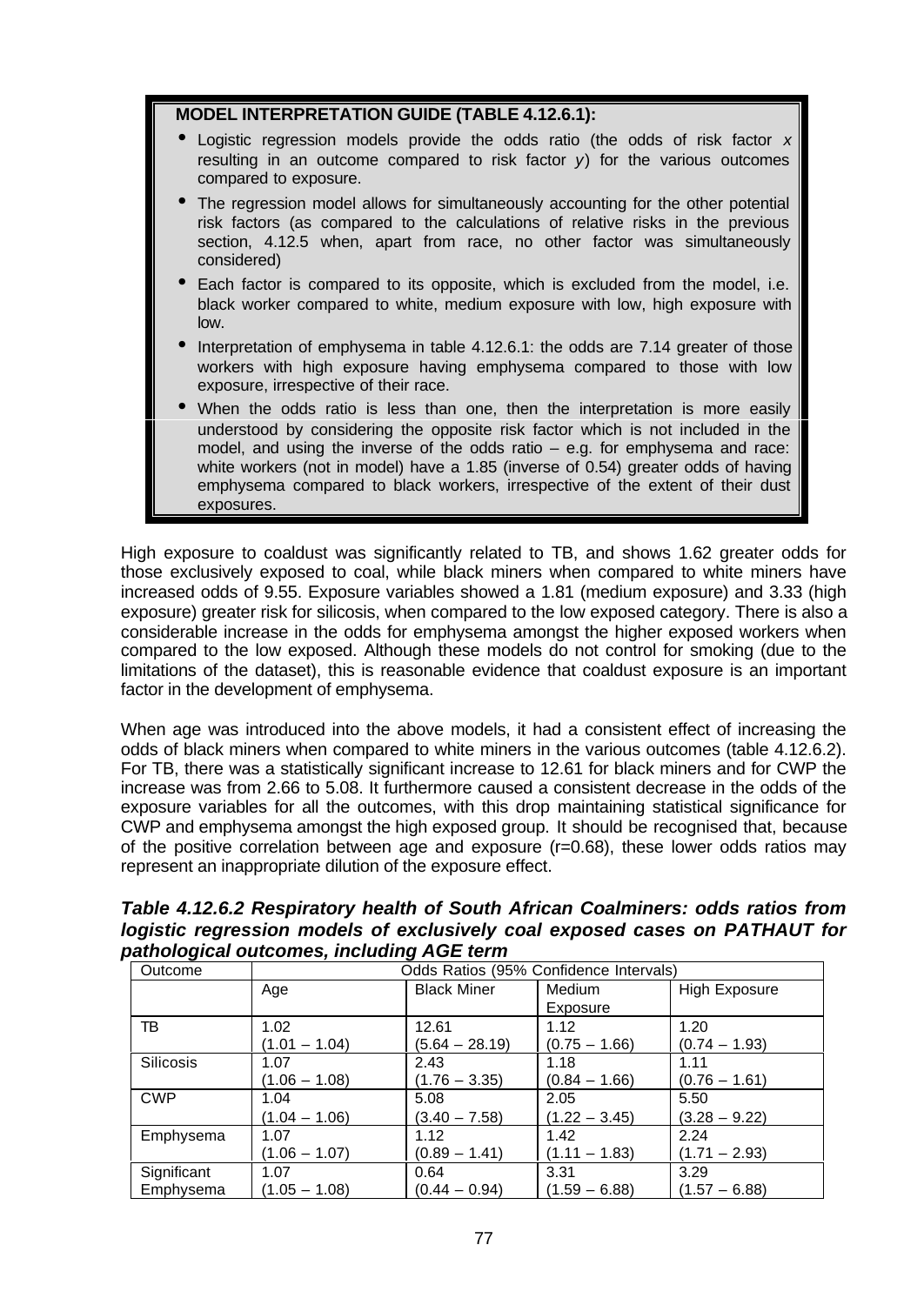To determine the effect of smoking, models with smoking variables were developed. As mentioned previously, a significant percentage of the cases did not have smoking histories. These models were problematic in that the overwhelming majority of cases without smoking history (n=2442, 77.11%) were black miners (n=2382, 97.54%). This meant the models excluding smoking history had to exclude the race variable. Outcomes which were seen almost exclusively in black miners (TB and Coal Workers' Pneumoconiosis, CWP) were difficult to assess - models with TB and CWP were run including exposure and smoking variables (excluding cases with missing smoking data); however, because of the small number of black miners included in the analysis, the results showed a minute odds ratio (<0.001) for exposure with confidence limits from <0.01 - >999.99). The other results are shown in the table 4.12.6.3.

*Table 4.12.6.3 Respiratory health of South African Coalminers: odds ratios from logistic regression models of exclusively coal exposed cases on PATHAUT for pathological outcomes* (each row represents a separate logistic regression model)

| Outcome          | Odds Ratios (95% Confidence Intervals) of terms in model |                      |                  |                   |  |
|------------------|----------------------------------------------------------|----------------------|------------------|-------------------|--|
|                  | Medium<br>Exposure                                       | <b>High Exposure</b> | Ex-smoker        | Current<br>Smoker |  |
| <b>Silicosis</b> | 0.64                                                     | 5.68                 | 0.79             | 0.55              |  |
|                  | $(0.13 - 3.23)$                                          | $(1.74 - 18.50)$     | $(0.39 - 1.59)$  | $(0.29 - 1.03)$   |  |
| Emphysema        | 2.75                                                     | 15.52                | 2.11             | 2.24              |  |
|                  | $(1.23 - 6.15)$                                          | $(1.17 - 32.00)$     | $(1.17 - 3.80)$  | $(1.34 - 3.73)$   |  |
| Significant      | 4.23                                                     | 9.59                 | 2.76             | 3.60              |  |
| Emphysema        | $(0.92 - 19.47)$                                         | $(2.31 - 39.85)$     | $(1.01 - 7.56)$  | $(1.41 - 9.19)$   |  |
| Cancer           | 2.61                                                     | 4.13                 | 2.44             | 2.03              |  |
|                  | $(0.29 - 23.83)$                                         | $(0.55 - 31.01)$     | $(0.51 - 11.66)$ | $(0.47 - 8.81)$   |  |

Once again, high exposed workers are at a greater risk than low exposed workers for silicosis outcomes. "Significant emphysema" showed a statistically significant odds of 9.5 times greater  $(95\% \text{ Cl} = 2.31 - 39.85)$  when compared to low exposed workers, while controlling for smoking outcomes. This was several fold greater than the increased risk of emphysema due to current smoking status. The model for cancer was not significant although in view of the small numbers reflected in the wide confidence intervals, no clear conclusions can be drawn about this outcome.

When age was introduced in the model, it had the same effect as the previous analysis in that it caused a consistent decline in the effect of the exposure variables with a reduction in the odds of outcomes. However, importantly for the outcome of emphysema, the reduction of the high exposure odds to 4.84 (95% CI =  $2.20 - 10.64$ ) from 15.52 was still higher than the increase in the current smoker odds from 2.03 to 3.37 (95% CI =  $1.89 - 6.01$ ). For significant emphysema, the introduction of age in the model resulted in point estimates slightly less than three which were no longer statistically significant. These high estimates were quite similar to those for exsmoker versus non-smoker, but were substantially lower than those for current smoker versus non-smoker (slightly less than six).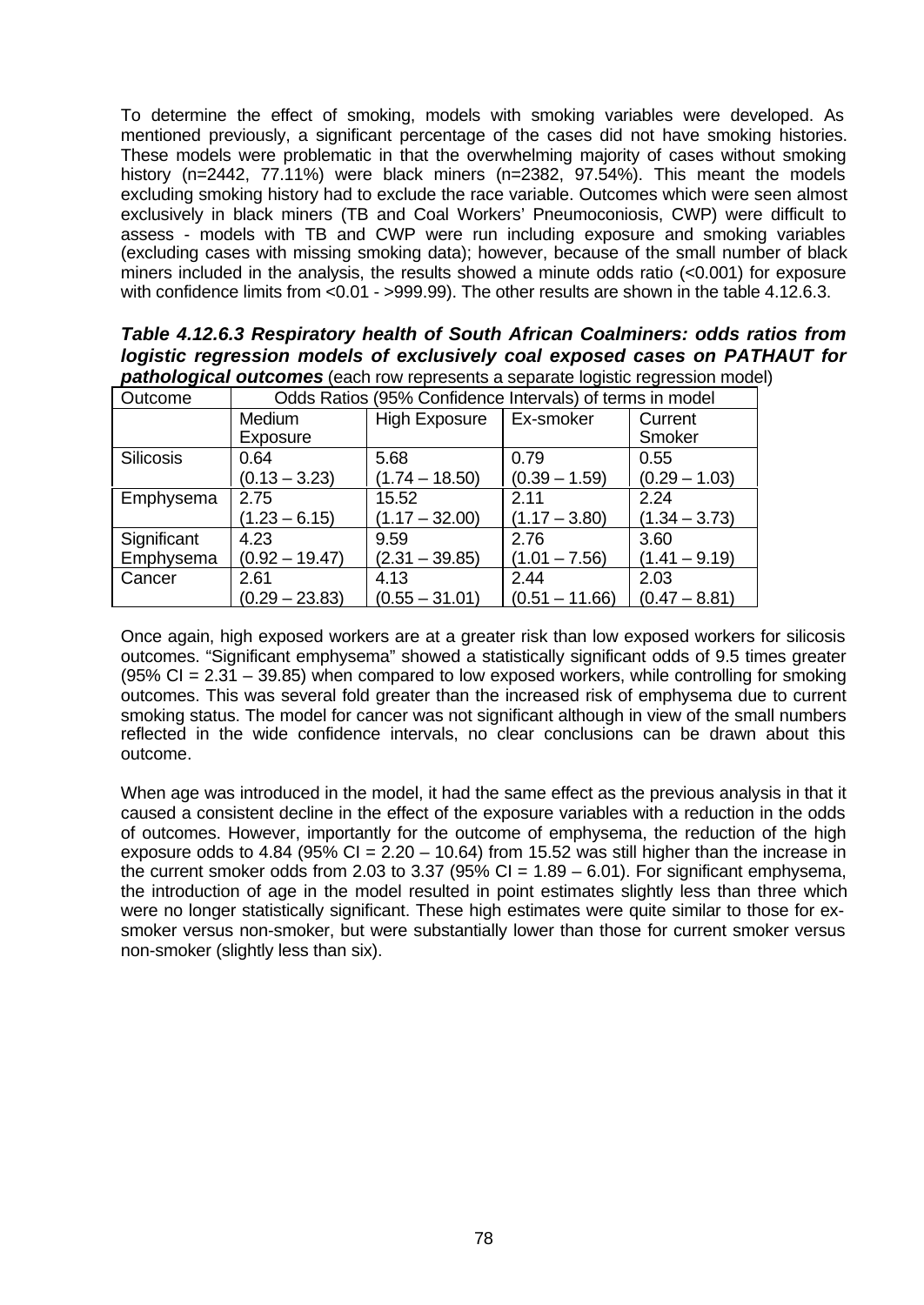*Table 4.12.6.4 Respiratory health of South African Coalminers: odds ratios from logistic regression models of exclusively coal exposed cases on PATHAUT for pathological outcomes, including AGE term*

| Outcome          | Odds Ratios (95% Confidence Intervals) |                  |                      |                  |                  |
|------------------|----------------------------------------|------------------|----------------------|------------------|------------------|
|                  | Age                                    | Medium           | <b>High Exposure</b> | Ex-Smoker        | Current          |
|                  |                                        | Exposure         |                      |                  | Smoker           |
| <b>Silicosis</b> | 1.08                                   | 0.60             | 2.08                 | 0.79             | 0.65             |
|                  | $(1.07 - 1.08)$                        | $(0.46 - 0.78)$  | $(0.59 - 7.31)$      | $(0.39 - 1.61)$  | $(0.34 - 1.25)$  |
| Emphysema        | 1.07                                   | 2.04             | 4.84                 | 2.12             | 3.37             |
|                  | $(1.06 - 1.09)$                        | $(0.86 - 4.89)$  | $(2.20 - 10.64)$     | $(1.12 - 4.02)$  | $(1.89 - 6.01)$  |
| Significant      | 1.06                                   | 2.93             | 2.82                 | 2.91             | 5.97             |
| Emphysema        | $(1.04 - 1.08)$                        | $(0.61 - 13.97)$ | $(0.64 - 12.37)$     | $(1.04 - 8.14)$  | $(1.96 - 13.63)$ |
| Cancer           | 1.03                                   | 2.11             | 2.15                 | 2.37             | 2.29             |
|                  | $(1.00 - 1.06)$                        | $(0.23 - 19.64)$ | $(0.26 - 17.81)$     | $(0.50 - 11.35)$ | $(0.52 - 10.03)$ |

(each row represents a separate logistic regression model)

Because of the large differences seen when age was introduced into the model, it was necessary to examine whether it was influencing any of the important exposure variables. Correlation analysis revealed that the correlation coefficients for age vs years of coal exposure was 0.40 (p value  $<$  0.0001) for the entire dataset, and 0.68 (p value  $<$ 0.0001) for only coal exposed workers. This suggests that in the exclusive coal exposed workers, by introducing age into the model, any real exposure effect is likely to appear reduced.

### **4.12.7 Emphysema amongst those with full or partial post-mortems**

Because of the nature of the dataset, a separate analysis was conducted on this subset and is detailed in Appendix 8.5. There were no statistically meaningful associations seen, probably due to the small subset (n=100), with only 21 cases of significant emphysema. Logistic regression models were also developed, but probably for similar sample size reasons, were non-significant.

## **4.12.8 CWP as a predictor of emphysema**

Pathologically macules in coal workers' pneumoconiosis have a degree of focal emphysema as part of the lesion. Logistic regression models (not shown in tables) using CWP (together with dust exposure and smoking variables) as a predictor for emphysema were developed. While the exposure and smoking variables showed significant odds for the development of emphysema when compared to low exposure (high exposure  $OR = 9.93$ ,  $Cl = 2.39 - 42.32$ ) and never smokers (current smoker  $OR = 3.51$ ,  $CI = 1.37 - 8.97$ ) respectively, CWP was statistically nonsignificant (OR=0.45, CI=  $0.17 - 1.17$ ). The introduction of an age variable into this logistic model resulted in only smoking variables retaining significance. Coal workers' pneumoconiosis became statistically significant ( $OR=0.34$ ,  $CI = 0.13 - 0.89$ ) – but showing a protective effect for emphysema.

## **4.12.9 Summary of the autopsy analysis**

Notwithstanding the limitations of the autopsy data, especially with regard to important exposure variables and covariates such as smoking, there seems to be significant associations of key outcomes, such as emphysema, with coal dust exposure. These associations seem to be dose related, with greater odds amongst the workers with the higher categories of exposure.

There were other important biases present in the autopsy dataset that were mentioned in section 2.9, primarily related to how miners present to autopsy. The effect of these biases are discussed in the following sections of the report.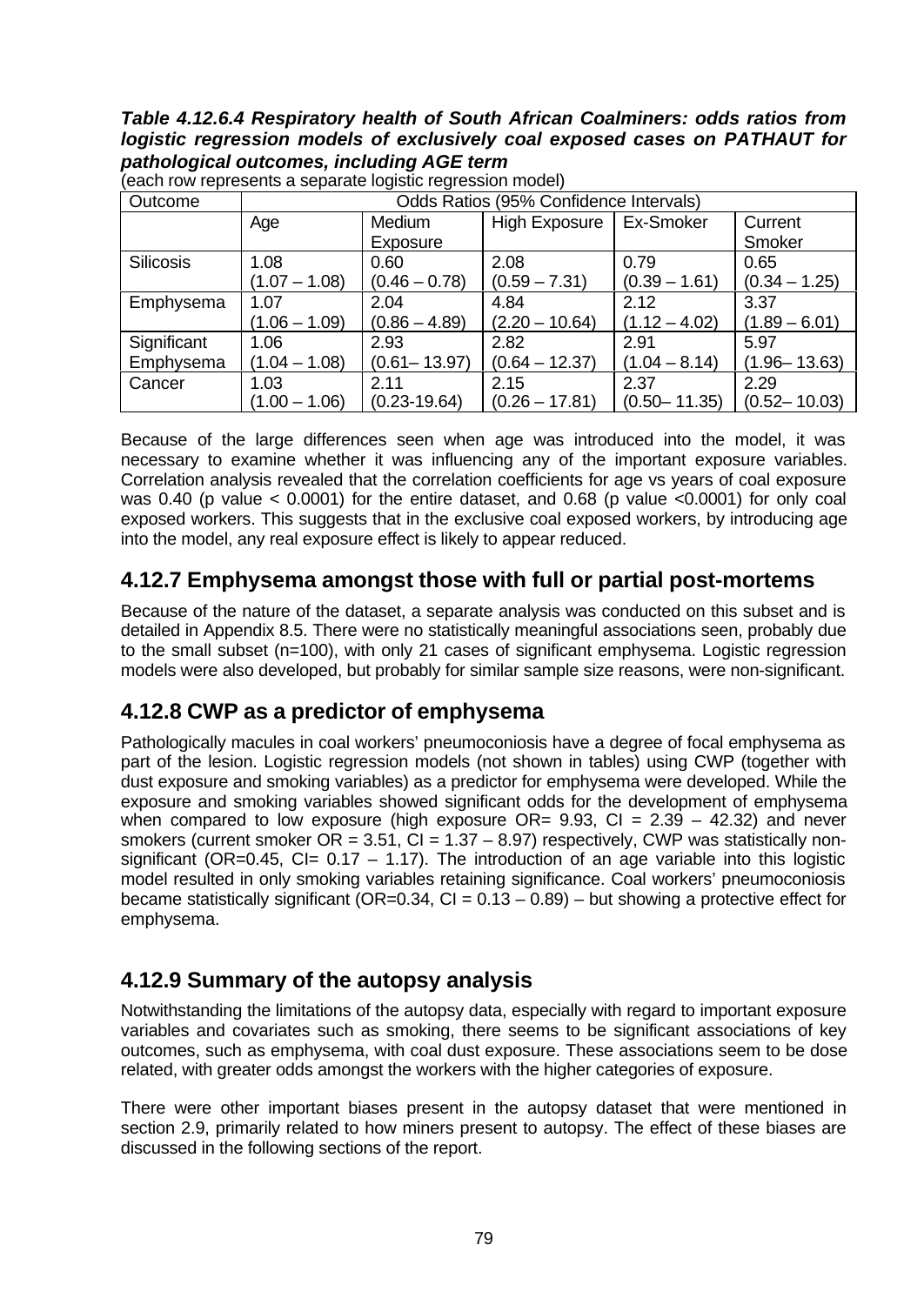# **5. Discussion of Results**

### **DISCUSSION SUMMARY**

- All measured dust levels and most historical were below the South African standard of  $2mg/m<sup>3</sup>$ . Silica content was below the international standard of 3%.
- Ex-miners reported more symptoms than current miners, with ex-miners showing an increasing prevalence of symptoms with increasing exposure. This was not seen amongst current miners.
- Ex and non-dust exposed workers had lower lung function outcomes than currently employed or underground miners.
- The estimated dust related decline in  $FEV<sub>1</sub>$  is 1.33 per mg/m3\*years. At current mean levels of exposure at the coal face (1.91 mg/m3), dust related declines accounted for 2.54ml per year loss in  $FEV<sub>1</sub>$  and 2.36ml per year of FVC while controlling for declines resulting from age, employment status, smoking and past TB (using a 40 year old, 170cm tall man as a standard).
- Ex-miners had a  $FEV<sub>1</sub>$  of 128ml and FVC of 151ml lower than that of current miners, controlling for the above variables.
- At least  $6\%$  of workers had abnormal  $FEV_1$  and  $5\%$  abnormal  $FVC$ , according to the lower limits of normal criteria  $(5<sup>th</sup>$  percentile) using the Louw equations. These are similar to the prevalence of those classified "abnormal" among goldminer populations. Approximately 3% of workers had lung function impairment that would be expected to interfere with activities of daily life, i.e., <65% of predicted.
- TB and smoking were important contributors to lung function declines.
- Prevalence of radiographic evidence of pneumoconiosis was low, not exceeding 4.16%. However, those with the highest exposure had a 6.5 times greater risk of having the disease than those with moderate exposure.
- The autopsy outcomes of silicosis, CWP and emphysema increased with increasing years of coaldust exposure. Workers with high exposure (12- 55 years) had a 9.6 fold risk for "significant emphysema" while controlling for smoking, compared to workers with low exposure (0.1 - 3.5 years).
- The findings of this study appear quite consistent with those seen amongst coal miners in other parts of the world. As compared to SA goldminers rates of TB prevalence and percent of workers below the lower limit of normal in lung function were similar, but prevalences of emphysema and radiological pneumoconiosis are considerably higher amongst goldminers.
- Although there is an overall relatively low prevalence of disease, there is sufficient and complementary evidence from both the living and deceased miners components of this study, that at dust levels to which South African coalminers are currently exposed, important adverse respiratory health outcomes are occurring.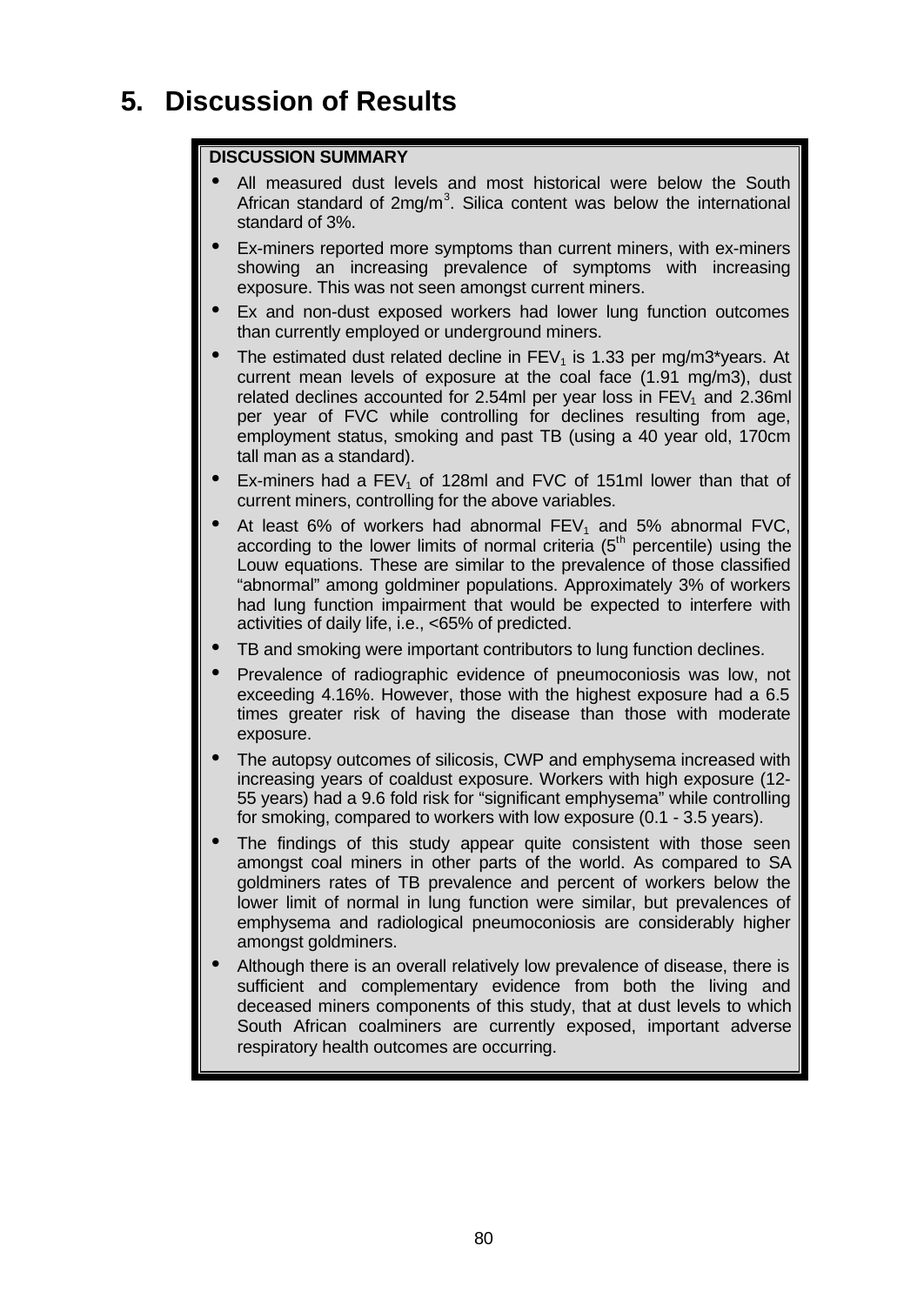# **5.1 Summary of Key Findings**

**[NOTE:** In discussing the lung function findings, to allow for the illustration of arbitrary values such as percent predicted, the latter has been translated as outcomes for a 40 year old 1.7m tall man exposed to average concentration of 1.91 mg/m<sup>3</sup> at the face. According to the Louw predictor equations, the expected values for such an individual are:  $FEV_1 = 3.32L$  and  $FVC =$ 4.12L].

The study of a sample of current and former employees was conducted on three mines. It is unknown how representative of conditions throughout the SA coal mining industry these three mines are, though there is no obvious reason to expect they are not typical. Dust levels measured at the mines were below the South African standard of  $2mg/m<sup>3</sup>$  respirable dust level in all dust samples taken by the investigators and most historical data available. The percentage of silica content of the dust was always less than 3% in all samples taken.

Ex-miners reported significantly more symptoms and a higher doctor diagnosed prevalence of asthma and bronchitis than current miners. Analyses of current and ex-miners combined showed a declining trend in the prevalence of symptoms with increasing categories of exposure. This trend however, disappeared, when the participants were stratified into employment groupings (current and ex). When only ex-miners were analysed, a greater prevalence was seen amongst the higher exposed categories. Ex-workers had a several fold greater risk of developing the various respiratory symptoms than current miners  $-$  with a range from  $5 - 12$ , depending on the symptom. These findings support the argument of a "healthy worker survivor effect" present in the data. If the latter assumption is correct, this would imply that the true magnitude of any dust related effect is likely to be greater than that estimated from the data available in this study.

Ex-miners and non-dust exposed miners had lower lung function outcomes than currently employed or underground miners. Bivariate analyses showed that a 40 year old 1.7m tall man currently employed had a  $FEV<sub>1</sub>$  of 310ml greater than that of a similar age and height ex worker, if both had worked in the highest exposure category (with a mean dust level of 1.91 mg/m<sup>3</sup>). A 40 year old 1.7m tall man with no coaldust exposure (lifetime surface worker), has a 157ml lower  $FEV<sub>1</sub>$  compared to similar individual with underground exposure. This suggests that a healthy worker selection (into initial employment) and/or healthy worker survivor effect may exist when comparing underground to surface workers (i.e., need to be healthier to be selected for and/or remain on underground work as compared to surface work).

Our estimate of coal-dust related effect on  $FEV<sub>1</sub>$  is 1.33ml per mg-years/m<sup>3</sup> and for FVC is 1.24ml per mg-years/ $m<sup>3</sup>$ . For a coalminer with average current exposure at the face (1.91 mg/m3), this translates into a 2.54ml loss in  $FEV<sub>1</sub>$  and a 2.36ml loss in FVC for each year of exposure. An ex-worker had losses of 127.49ml  $FEV<sub>1</sub>$  and 152ml  $FVC$  greater than that of current workers. Both these findings were seen while controlling for smoking and previously diagnosed TB. The applicability of these findings to longitudinal lung function loss is discussed in greater detail below. The study findings predict that at least 6% of workers are below the 95th percentile and perhaps likely to experience some form of exercise intolerance, based on the lower limit of normal lung function. This is only marginally higher than the expected from the population. It is probable that the countervailing tendencies of the healthy worker effect and the dust related effects are reflected in this percentage. In other words, the prevalence of lower  $FEV<sub>1</sub>$  values in the study population is modulated by the selection of healthier miners to work and remain underground.

Pneumoconiosis prevalence was low, with a range between readers of 1.01% to 4.2%, depending on the reader and the definition used. The prevalence of pneumoconiosis increased with increasing exposure, with the highest cumulative exposure (72.01 – 258.70 mg-years/m<sup>3</sup>) group having a 6.5 times greater risk of pneumoconiosis than the medium cumulative exposure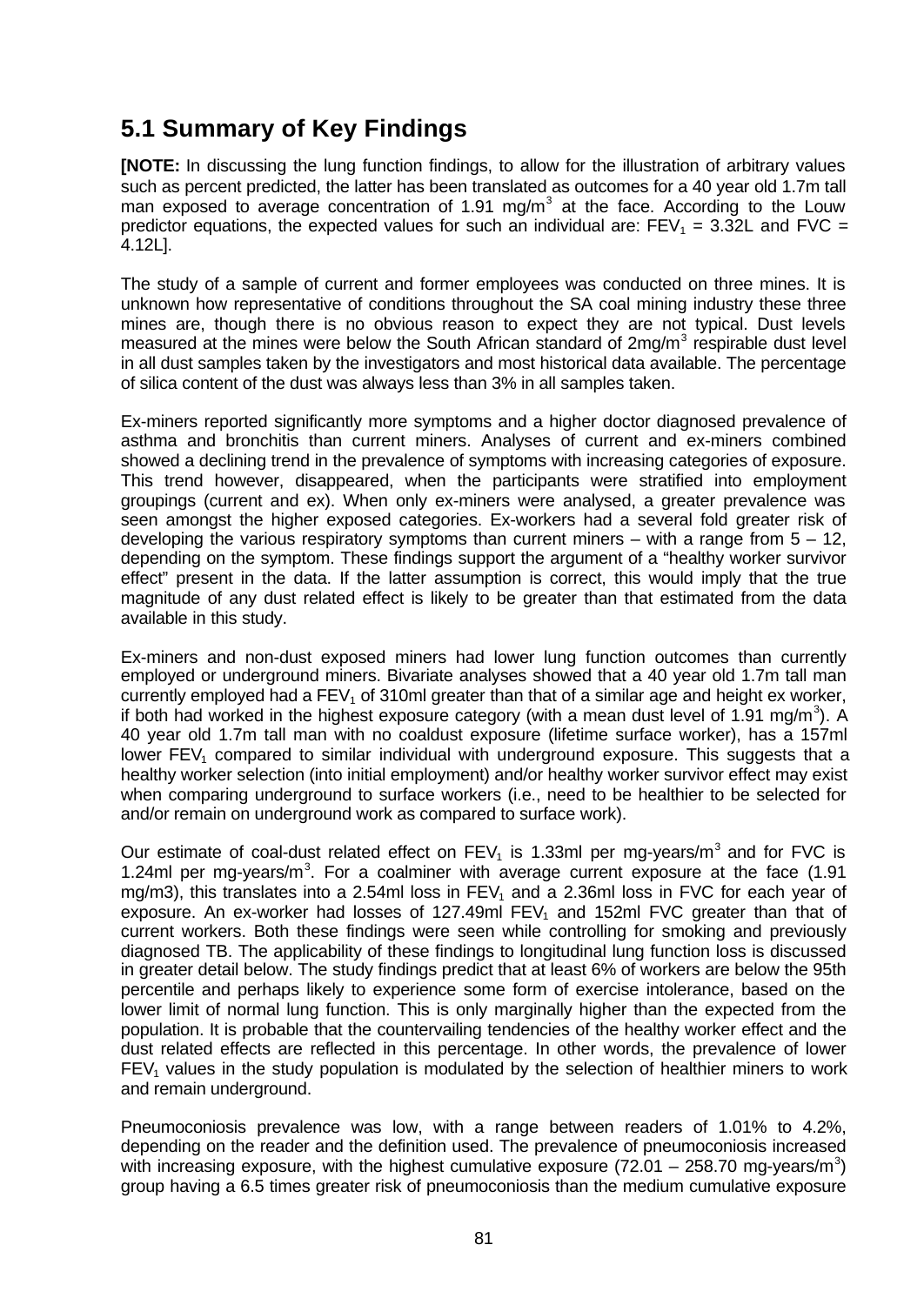group (19.39 – 72.01 mg-years/m<sup>3</sup>). Lower lung function outcomes were seen in those with profusion grades greater than 1/1 when compared to those with less than 1/1.

The pathological database analysis showed that the prevalence (amongst workers coming to autopsy who have only coal exposure) of TB was  $5.21\%$ , CWP  $-7.37\%$ , silicosis  $-10.86\%$ , significant emphysema  $-6.45\%$  and cancer  $-2.24\%$ . The outcomes of silicosis, CWP and emphysema increased with increasing years of coaldust exposure: A worker with greater than 12 years of exposure has an almost 12 times greater risk of developing CWP when compared to those with the lowest exposure group (1-2.5 years). Similarly a 5.7 times greater risk exists for silicosis, and a 9.6 fold risk for "significant" emphysema, while controlling for smoking. The severity of emphysema increased with increasing years of exposure, with those with marked emphysema having 25.82 years of exposure compared to those without emphysema having 7.85 years of exposure.

# **5.2 Study of current and ex-miners**

The health outcomes examined for the sample study appear to have substantial face validity. Information on symptoms, pulmonary function testing, and chest radiography were all collected and interpreted using standard methods following current recommendations for epidemiological studies.

Substantial effort was also devoted to the development of valid and reliable estimates of lifetime cumulative dust exposure. Historical data collected by the mine owners was available from approximately 1991 forward in a large variety of jobs with a particular emphasis on high exposure jobs at the coal face. This data was sufficient to assess time trends during the period 1991 through 1998. This assessment indicated a lack of consistent trend of change in exposure means over this time period. It should be noted that this data was collected using a sampler, the CIP10, the capture characteristics of which are still under review by the European agencies. Moreover, there appears to be no simple formula to translate values derived from the CIP10 sampler into those using a cyclone.

The available historical sampling data was supplemented by extensive sampling of current exposures in all three participating mines, conducted by the investigators. This sampling used the recommended cyclone sampler. Thus, there existed a substantial body of historical and current sampling data from which to derive cumulative dust exposure estimates. The major concern with the accuracy and robustness of these estimates relates to exposures occurring prior to 1991 which constitute 46.51% percent of the total exposure years of the sample. However, a sensitivity analysis was done which compared the key exposure outcome regression models under a variety of assumptions about the relationship of the pre-1991 exposures to later exposures, which showed effect estimates that were quite stable across these different assumptions. Also, as is described below, exposure response estimates for a number of outcomes (although not all) were in the expected direction and the range seen in comparable studies from other countries offers further reassurance that cumulative exposures were not grossly misclassified. It should be noted that, to the extent that cumulative dust exposures were non-differentially misclassified (i.e. any error was unrelated to the outcome), this would tend to lead to an underestimate of exposure response effects (i.e., bias toward the null). On the other hand, if it were to be true that the post-1991 exposures were systematically underestimated, this would tend to lead to an overestimate of exposure response effects (because the assumed dose necessary to produce a certain response would tend to be systematically underestimated). It is uncertain which of these two potential counterbalancing effects predominates.

The development of more comprehensive exposure indices, especially for periods prior to the 1990s must be given consideration. Although the mines have been collecting this data for legal reasons (compensation levy based) under the Minerals Act for several decades, only a limited back period of information is available from mining operations themselves. The database of the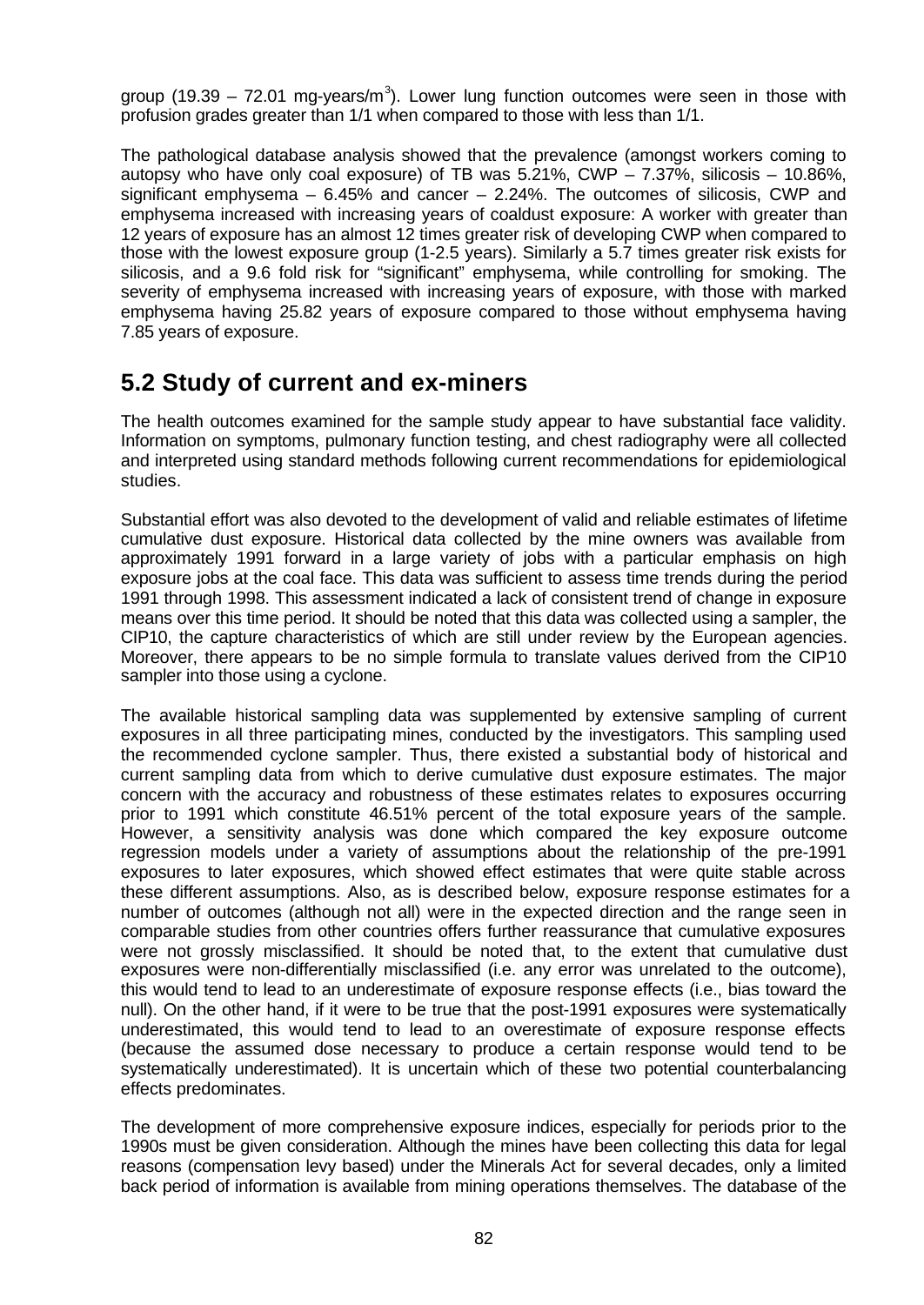DME is not in a readily usable form. The use of historical dust data allows for more accurate characterisation of past exposure and permits the calculation of cumulative exposure, without having to rely on statistical modelling. The lack of dust data prior to 1991 was a limitation in this study. Further research of the information in the DME database may be important to determine its ability to provide historical dust data.

The coal dust related outcomes for which objective, quantitative results are available, which tend to have direct clinically interpretable relevance, and for which there remains some degree of controversy in the international literature, are the spirometry outcomes, i.e.  $FEV<sub>1</sub>$  and FVC. The key findings of this study with respect to these outcomes are contained in the final best linear regression models presented in tables 4.10.3.1 and 4.10.3.2. For  $FEV<sub>1</sub>$ , the best models which controlled for smoking status and history of doctor diagnosed TB, indicated a crosssectional loss of 0.04 % in predicted FEV<sub>1</sub> per mg-year/m<sup>3</sup>.

According to our data, at the average levels of dust exposure recorded at the face during the research (1.91mg/m<sup>3</sup>), an estimated dust related loss of at least 2.54ml per year in FEV<sub>1</sub> and 2.36ml in FVC was seen – while controlling for smoking habits and previous TB. [This is based on outcomes in a 40 year old 1.7m tall man, using the Louw predicted equations, with an expected FEV<sub>1</sub> = 3.32L and FVC = 4.12L]. The review of differences between current and exminers showed important differences, while controlling for cumulative exposure, smoking and past TB. A cross sectional decrease of 128ml in  $FEV<sub>1</sub>$  and FVC 152ml was seen amongst exworkers when compared to current miners. Thus, workers who are no longer working on the mines show a higher level of loss of lung function than those still employed. This suggests that an important higher actual coal dust effect on lung function might be present were the data not being influenced by some unmeasured factors represented by "employment status". However, this interpretation of the data must be done cautiously. Several biases are likely to operate within such an "ex-miner" population: healthier workers may be currently employed elsewhere, and not have presented to the study, and those presenting may have done so because of medical problems. Attempts at controlling for these biases during the study were done by inviting participation, rather than a public announcement attracting participants. Notwithstanding this, it is recognised that absolute control for such biases is not possible.

In the study, at least 3% of workers suffer from respiratory impairment which is likely to have an important bearing on their daily lives. The mean loss in  $FEV<sub>1</sub>$  for a worker at the coalface with an average of 1.91mg/m<sup>3</sup>, over an approximate 30 years underground, is approximately 90ml a seemingly low figure which, however, is equivalent to approximately a five year loss due to age alone in a non-exposed man. Additionally, some individuals are likely to be more susceptible to having substantially greater effects than this predicted mean loss. Workers with already compromised lung function might be driven toward the 65% of predicted level, resulting in disability.

Our pulmonary function data are cross-sectional, whereas, coal related decrements longitudinally in the same individuals is the parameter of greatest interest. Thus it is worth considering the relationship between cross sectional and longitudinal measures of pulmonary function. There have been several investigations into the reliability of the use of prediction equations and data derived from cross sectional studies for the prediction of longitudinal declines in lung function (Glindmeyer et al, 1982; Louis et al, 1986; Ware et al, 1990; Vollmer, 1993). Vollmer defines several reasons why the applicability of cross sectional data to assuming longitudinal declines in lung function may be inappropriate. These include the use of different statistical models, researchers assuming that lung function declines constantly with age, while the longitudinal decline accelerates with age, all of which may result in incorrect estimates of annual rate of loss in a sample. Survey ("learning") effects where workers perform in subsequent tests better because of familiarity with the procedure, and cohort effects, where studies assume that a 20 year old today will have the same lung function 30 years from now as a 50 year old today (Vollmer, 1993), result in the difficulties in translating cross sectional derived predicted equations to longitudinal effects.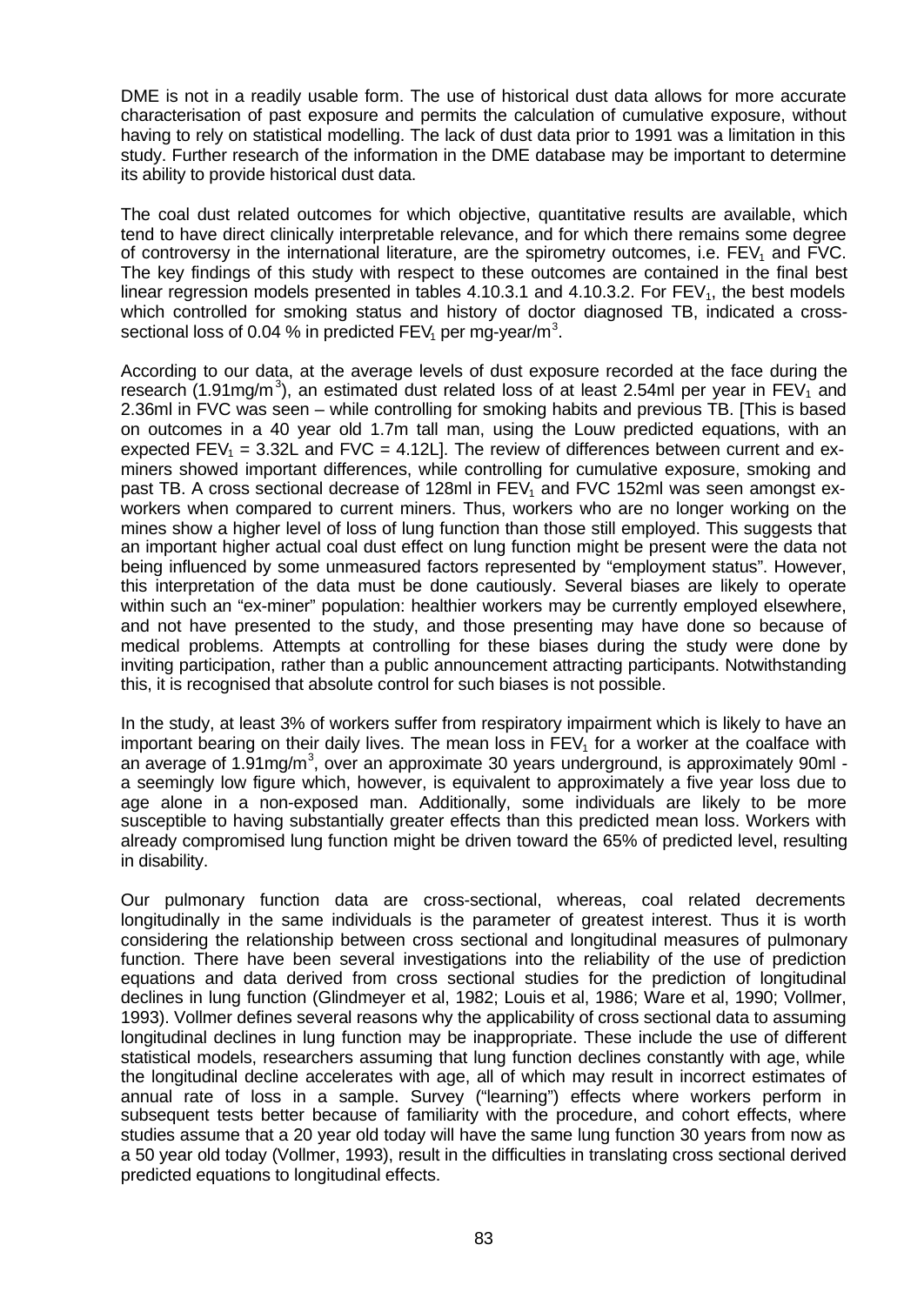In comparing repeated cross sectional and longitudinal data generated from the same population (an asymptomatic never smoking population), Ware et al (1990, Six Cities Study) showed that the model from the cross sectional data indicated a greater estimated rate loss of lung function than the longitudinal data, and this was reversed in the older age categories. However, their data showed that for the middle age ranges, there is little differences between cross sectional and longitudinal data. Glindmeyer et al (1982) showed, in a study of 52 adult males, almost a two fold discrepancy between cross sectional and longitudinal data. There is a strong possibility that given the small sample size, these findings were due to chance. However, there is considerable inconsistency between study findings, which implies that it is not always accurate to use one type of model to predict outcomes for which that model is not specific.

In summary, the relationship between cross sectional and longitudinal data is likely to be complex with some studies showing greater decrements with longitudinal data and others greater decrements with cross sectional. In any event, pending a prospective study with repeated measures of pulmonary function on the same individual, our cross sectional data are the best available estimates for decrements among South African coal miners.

Our findings of 0.04% per mg-years/m<sup>3</sup> and 0.03% per mg-years/m<sup>3</sup> loss in predicted FEV<sub>1</sub> and FVC respectively (equivalent to 1.33ml FEV<sub>1</sub> and 1.24ml FVC in a 40 year old 170cm tall man) are comparable to those found in the international literature. The study by Henneberger (1996), in analysing the NSCWP data, showed statistically significant declines of 1.20ml per mgyears/m<sup>3</sup> in FEV<sub>1</sub> in a cohort of experienced miners with a mean employment history of 15 years. Studies among British coalminers have shown losses of 1.6ml per mg-years/m<sup>3</sup> in FEV<sub>1</sub> (Soutar, 1986). Further analysis of the US National CWP Surveillance data of new miners by Seixas et al (1993) showed a 27.5ml per mg-years/m<sup>3</sup> and 30.4ml per mg-years/m<sup>3</sup> dust related declines in FEV<sub>1</sub> and FVC respectively. These were higher than the usual findings seen in other studies. The authors suggested that this may have been due to this cohort having a relatively shorter duration of employment or exposure. More experienced miners had a loss of 6ml in FEV<sub>1</sub> per mg-years/m<sup>3</sup>. The study of Sardinian coalminers showed a decline of 10.9ml (absolute) per mg-years/m<sup>3</sup> in  $FEV_1$  and 4.5ml (absolute) per mg-years/m<sup>3</sup> of coaldust exposure.

The finding of the expected association of radiological profusion score of opacities with cumulative dust exposure estimates lends additional support to the validity of the dust estimates and findings regarding impact on the lungs of coalminers. The findings in the study of predominantly rounded opacities is supported by other studies amongst coalminers (Parkes, 1994). Some studies have shown that up to 6% of coalminers may have irregular opacities (Amandus, 1989). The prevalence of 4.16% of radiologically diagnosed pneumoconiosis, compares with other studies amongst US coalminers, which have found ranges of 4.5% - 6.8% prevalences (Attfield et al, 1995). These studies differ from the findings in South African goldminers, with reports of 14% of workers with radiological evidence of silicosis of ILO grade greater than 1/0 (Hnizdo, 1998). This is most likely due to the high levels of silica dust to which goldminers are exposed, as compared to coal miners.

The response of the TB variable to lung function outcomes deserves further comment. For pulmonary function outcomes, a history of previous doctor diagnosed TB was associated with a highly significant and marked relationship to outcomes (a loss of 699ml FEV<sub>1</sub> and 536ml FVC, in a 40 year old 170cm tall man). This striking finding may be related to the high prevalence of TB found among South African miners and provides strong evidence that there is a significant functional effect due to TB among coalminers. These findings must be compared to those of Hnidzo et al (Thorax, 2000), who found increasing declines in lung function between the number of episodes of TB and between the increasing period from diagnosis to subsequent lung function test. The study, conducted amongst South African gold miners, found a range of loss of  $FEV<sub>1</sub>$  from 180 ml (for a single episode of TB) through to 964ml (for four or more episodes of TB). Although the study did not control for dust exposure or smoking history, there seems to be support that TB is a significant contributor to important lung function changes. In another study of tuberculosis amongst goldminers exposed to silica dust, an increased relative risk of 1.1 was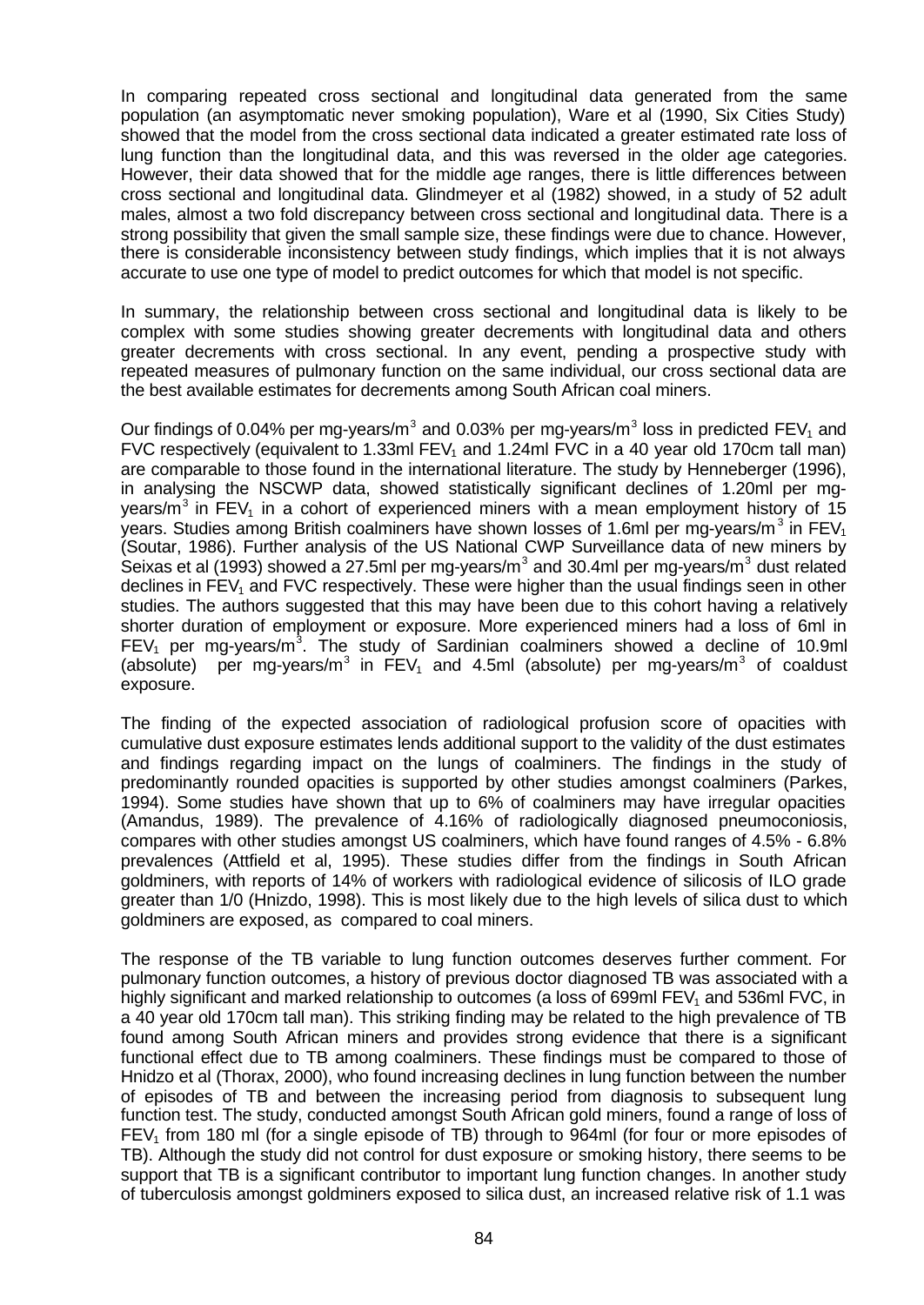found for TB amongst those without radiological evidence of TB, with an increasing risk with increasing quartiles of cumulative dust exposure (Hnidzo and Murray, 1998).

Our study, while showing low prevalence of past TB (overall 2.3%), showed a significant effect of the disease on lung function changes, while controlling for the effect of dust and smoking. When excluding ex-miners a statistically significant increase in prevalence with increasing cumulative exposure (table 4.9.2.2) was noted. Together with other studies supporting a dust related increase in TB prevalence, there is strong evidence for promoting TB prevention and other intervention programmes on the mines.

Another striking finding when looking at the entire sample, was the inverse relationship between most of the reported symptoms and estimates of cumulative dust exposure. These findings were echoed in the bivariate stratified analyses between exposure and lung function outcome, stratified by employment status (see table 4.10.1.2). This is not in keeping with other international studies. A study by Rae et al resulted in a 38% prevalence of bronchitis amongst 4122 coalminers, with a significant increase with increasing exposure. Carta and co-workers (1994) found an increased odds of 2.26 for the development of any respiratory symptom amongst the higher exposed coalminers. It is notable that, in the current study, these inverse relationships disappeared, and in some instances, were actually reversed when analyses were stratified upon current work status. These findings are indicative of a substantial healthy worker survivor effect in this population. Most likely controlling for work status diminishes this effect but does not eliminate it entirely resulting in some underestimation of exposure response relationships even in analyses stratified on work status. A similar finding has been demonstrated by Hnidzo et al (1999) in a study of goldminers. The latter study found that cumulative dust exposure was not associated with symptoms of chronic obstructive airways disease, and even found a non-significant positive trend between increasing CDE and lung function, and postulated that the healthy worker effect may have influenced the data.

A closely related phenomenon in this data set was a substantial "healthy smoker effect", i.e., current smokers tended to have fewest symptoms. This phenomenon has been described by other authors in the context of South African goldmining. This is relatively unusual to see even in an active working population and suggests that an interactive, or at least additive, effects of smoking plus coal dust exposure are causing respiratory symptoms and disease leading to strong selection out of continuing employment in the coal mines.

Smoking is recognised as an independent contributor to declines in lung function or emphysema. This was seen in our study. Smoking in this sample was generally low (mean pack years = 4.34), with over 40% of the entire sample having a lifetime never smoking history. Symptoms were strongly associated with smoking, with higher prevalence seen in the current smoker, with a statistically significant trend seen with symptoms and increasing number of pack years. In the multivariate modelling, packyears was statistically significantly associated with declines in lung function - a marginally bigger effect than that of coal dust: each packyear of smoking contributed to a 8.6ml decline in the predicted FEV<sub>1</sub> (for a 40 year old, 1.7m tall man) – an average lifetime loss in  $FEV<sub>1</sub>$ : 8.6ml x 7.34 packyears = 63.12ml (compared to loss due to dust exposure: 1.33ml x 1.91mg/m<sup>3</sup> x 15.89 average years worked in the mines = 40.37). Given the overall low prevalence of smoking, and the associated statistically significant outcomes, smoking amongst this sample may have a reasonably similar effect on declines in lung function to that of dust exposure.

The findings suggesting a significant healthy worker survivor effect are important in considering the clinical significance of the findings in this study. It must be borne in mind that the average length of underground exposure in this sample was relatively modest (10.49 years). In addition, individual variability in sensitivity to the effects of dust exposure can be expected across the population of coal miners. Thus, the findings are suggestive that, over a full working lifetime in coal mining, substantial and clinically significant decrements in pulmonary function attributable to work exposures could be expected in a significant fraction of such exposed miners. This is indicated by the percentage of workers that were classified as abnormal on the basis of the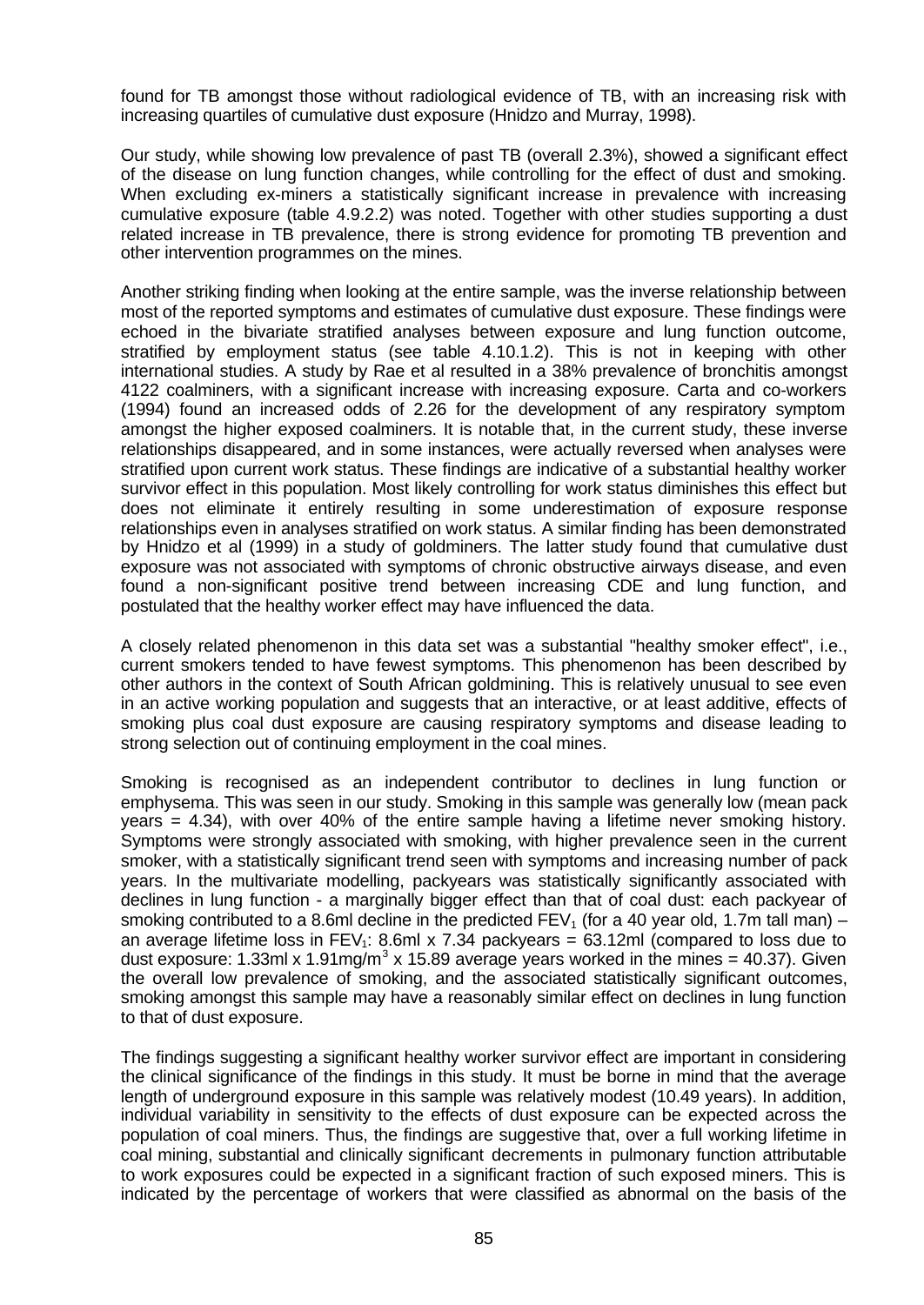lower limit of normal criterion – approximately 6% fell into this category, compared to between 3 – 8% reported for goldminers (Hnidzo, 2000).

# **5.3 The Autopsy Study**

The findings of the sample study are complemented by the pathology study that was carried out in parallel. This study made use of the unique and very large data base available through the National Centre for Occupational Health. This resulted in an autopsy study which was able to include much greater numbers of coal miners than any previous studies reported in the literature. Notwithstanding the strengths of the PATHAUT database, it has several limitations, which are discussed below, including an absence of the emphysema score (a numerical value for the grading of emphysema), crude coal exposure variables (years of exposure) and absence of pack years of smoking.

A crucial important bias in the autopsy dataset is mentioned in Section 2.9, in the review of PATHAUT, and may have a differential misclassification. This bias relates to how miners present for autopsy. Although studies have shown that between 86% - 91% of white miners receive autopsy upon death, this is not similar for black miners. This is primarily because retired and ex- white miners are more familiar with their legal rights than are black miners. White miners receive autopsies if they have not been compensated in life. Those that receive maximum compensation are not likely to present to autopsy. Most autopsies conducted on black coalminers are those that die while in service. Thus the age of black miners at autopsy is much lower than that of white miners (see section 4.12.2.4). This may imply a "healthy lung bias" in the presentation of the post mortem data (i.e. black miners having autopsies at an age when there is a lower likelihood for disease, while white miners with respiratory pathology in life will present for autopsy at death). Theoretically this may have led to an overestimation of the findings. However, the logistic regression models were run with black miners (tables 4.12.6.1 and 4.12.6.2), and subsequently without black miners (4.12.6.3 and 4.12.6.4). Although the magnitude of the effect from exposure varies between the models, the direction and statistical significance of the effect is nevertheless the same. Thus the relationship between dust exposure and the outcomes of interest is still valid.

Because for this study, the outcomes of interest were extracted from historically collected and analysed data, the quality and usefulness of this data for the performance of exposure/outcome response estimates was uncertain initially. For this reason, a validation exercise comparing readings in the historical database to those of three highly experienced pathologists was conducted. Overall the results of this validation exercise were quite reassuring with respect to almost all of the outcomes of interest, i.e., substantial agreement existed between the findings of the three pathologists and the historical data set for most of the outcomes. It is particularly notable that the outcome of special interest for this study which might be expected to be related to pulmonary function decrements in the miners, i.e., significant autopsy-diagnosed emphysema, showed excellent agreement between the three pathologists and the historical data set.

The exposure and covariate information in this historical data set was, as expected, lower in detail and quality than the disease outcome data. Specifically, only years of exposure in coal mines, as well as, separately, in the other mines, was available with no exposure intensity estimates included. Moreover, data on tobacco smoking was recorded for the most part only for the white miners in the data set; and even for the white miners, pack year estimates were generally unavailable. The predictive validity of the smoking variable was supported by its positive association with emphysema and lung cancer, while showing no association with silicosis. Nonetheless, the results of exposure health outcome analyses discussed below indicate that the available exposure estimate, years worked in mines, performed quite reasonably as a surrogate for cumulative exposure.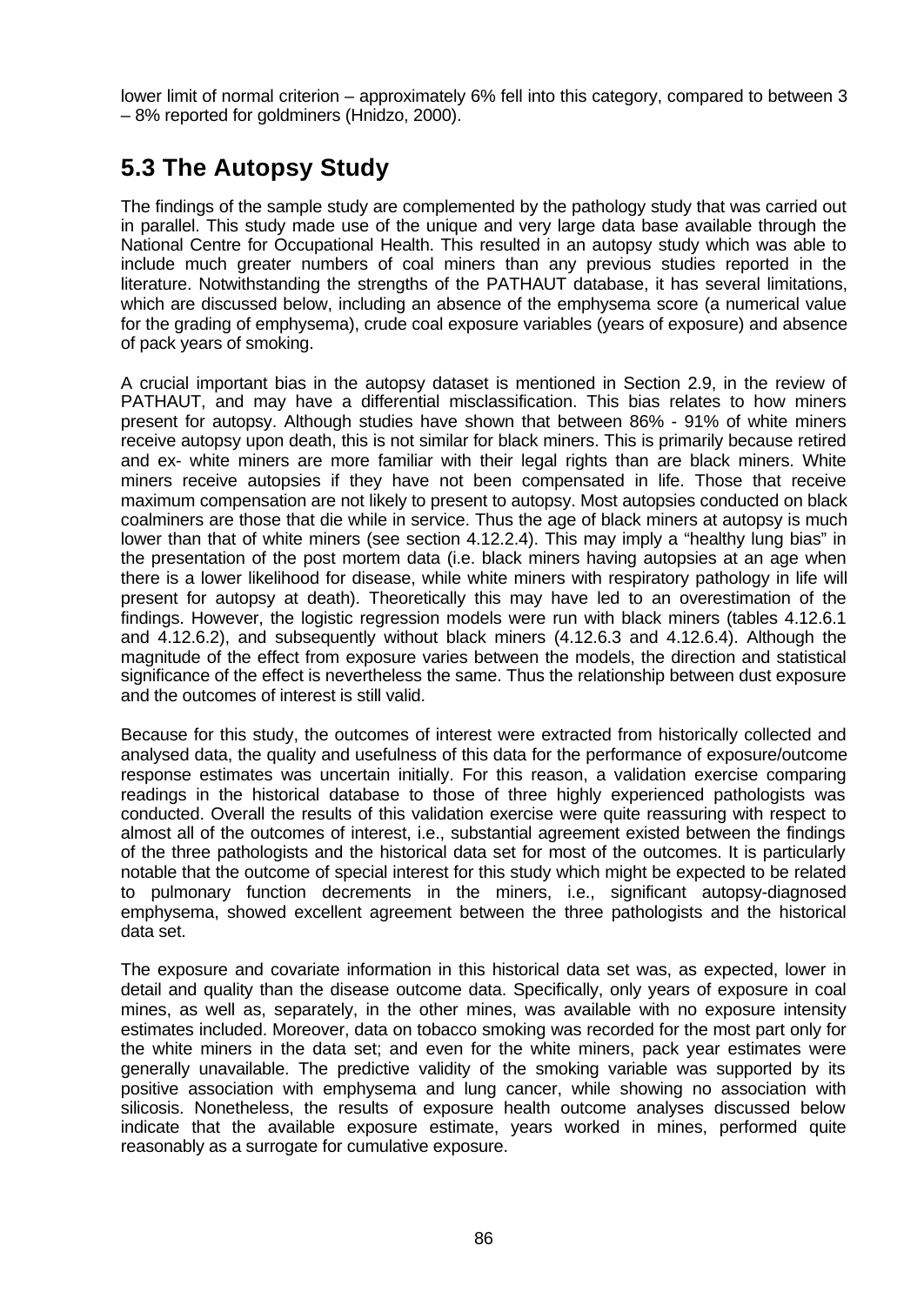In the South African mining context, race is an important variable. Hence, where possible (based on the robustness of the data), this was included in the analysis. Factors such as income, living conditions, access to medical care, nutrition, exposure to pathogens, and occupational exposure intensity are likely to have differed considerably between black and white miners, the inclusion of the race variable acts as a surrogate for these unmeasured covariates.

There are important limitations of the PATHAUT database in the diagnosis of emphysema, its grading and typing. The most appropriate method of grading is based on the whole mounted sections, using the Gough Wentworth technique. When analyses were restricted to the small fraction of cases prepared in this manner, the results were ambiguous owing to the small sample size. On the other hand, diagnosis of emphysema based only on formalin prepared lung slices, which is what was available for the large majority of cases, is expected to generally result in the underestimation of grade of emphysema.

The results for the subset of workers who had worked exclusively in coal mines were of greatest interest because of the freedom from the potential confounding effects of exposures while working in other types of mines. The key results for this group concerned the very strong, statistically significant associations of emphysema with exposure measures. As shown in Table 4.12.6.1, those in the highest tercile of exposure were more than seven times as likely to develop emphysema as those in the lowest tercile. Strikingly, for an analysis which included smoking (and therefore was necessarily restricted to white miners), the statistically significant estimate for the odds ratio of high exposure versus low exposure was even greater at above 15 whereas ex- and current smokers had odds ratios of only slightly > 2 as compared with never smokers. These results suggest that coal miner work exposures are very significant predictors of emphysema, and in fact are more important than the contribution of smoking in this group. Because of the limitation of the dataset, further investigation of the relationship between smoking and dust exposure, such as interaction, was not possible. It should be noted that when age was included as a covariate, the odds ratios for emphysema were substantially reduced although in the model including smokers it remained close to 5 and was substantially higher than the odds ratio for being a current smoker. The results for the analyses of "significant emphysema" are a bit less clear with respect to the relative contributions of dust exposure in smoking, i.e., in analyses excluding age, exposure appeared somewhat more important, but in those including age, smoking appeared more important. In view of the high correlation of age with years of coal exposure in the group who worked only in coal mines  $(r = 0.68)$ , the effects of exposure and age are difficult to separate. It is likely that the true magnitude of the effect of exposure lies somewhere between the estimated effects in the models that include age and those that exclude age.

The literature examining the influence of age on the pathogenesis of emphysema is unclear. While studies have clearly shown that the loss in lung function amongst those with chronic bronchitis is greater than that of age alone, similar studies on emphysema are generally complicated by lack of agreement on clinical and diagnostic criteria and its general coupling with the symptoms associated with chronic bronchitis. A study by Piitulainen et al (1997), on emphysematous individuals with alpha 1-antitrypsin deficiency, did however show an age related decline in the percent predicted  $FEV<sub>1</sub>$ , while controlling for occupational exposures and gender. Age was also shown to be a strong independent predictor for emphysema in gold miner autopsy studies in South Africa (Becklake et al, 1987).

The logistic regression models also showed a strong association of coalworkers pneumoconiosis with exposure years. This finding was to be expected and offers reassurance that exposure year measures were not greatly misclassified.

These findings on emphysema echo those of the international literature. Cockcroft (1982) showed that the odds for emphysema amongst coalworkers, compared to non-coal workers was 10.95 times greater. Dose response relationships between increasing grades of emphysema and dust have been also reported by Ruckley, 1984. The latter study was conducted on the post mortems of 450 coalminers, on whom reliable cumulative dust estimates (in gram-hours/m<sup>3</sup>)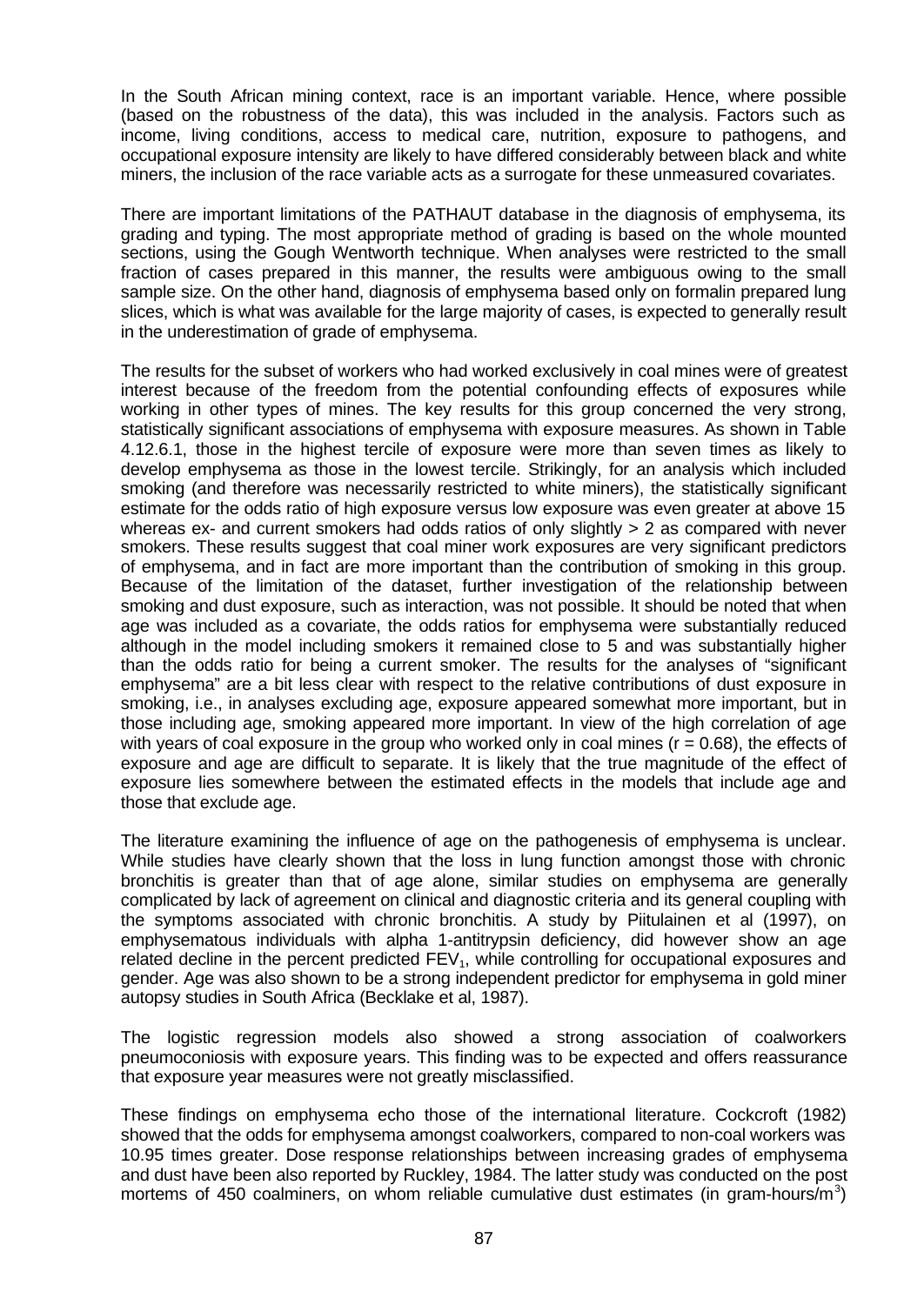were available. Increasing cumulative exposure was related to the grade of histological diagnosed emphysema, with a range of 0.001 gh/m<sup>3</sup> for the smaller lesions to 0.005 gh/m<sup>3</sup> for the larger lesions, while controlling for smoking history and exposure to ash dust. Leigh (1982) in a review of 886 coalminer autopsies, showed that a strong relationship with emphysema existed with years spent on the coalface, with an increase in emphysema score of 0.047 significantly associated with each year of coalface exposure.

It is important to compare these findings amongst South African coalminers with the extensive literature on South African goldminers. A case control study of emphysema amongst autopsied goldminers showed that although a 12.7 fold increased risk of emphysema was associated with the number of years spent in high dust exposures, silicosis was not a statistically significant predictor. In this study, the number of cigarettes smoked before 1960, together with age at death were important predictors (Becklake et al, 1987). The latter study found the predominant type of emphysema to be panacinar type. These findings were somewhat different to the study by Hnizdo et al (1991), which found a much lower relationship with exposure (2.1 odds of emphysema amongst high exposed workers), a strong relationship with autopsy diagnosed silicosis and centriacinar emphysema, and that the latter form of emphysema predominated amongst goldminers. In an autopsy study investigating respiratory outcomes amongst nonsmoking goldminers, Hnidzo and colleagues (1994) found only insignificant panacinar emphysema, which was not related to the silica dust exposure or presence of silicotic nodules. In addition, the degree of emphysema was not a strong predictor of lung function outcomes.

When reviewing respiratory disease post mortem profiles of black goldminers who died from unnatural causes on South African mines, prevalences of silicosis and tuberculosis was reported as 9.7% and 2.5% respectively (Murray et al, 1996). This compares with the current study on coalminers, with prevalences of silicosis and TB of 10.86% and 5.21% respectively , amongst those with exclusive coaldust exposure.

These studies amongst South African goldminers suggest that exposure to respirable mine dust results in emphysematous outcomes, with effects strongly potentiated by smoking. The exact relationship between silicosis and the development of emphysema is still unclear. In coalminers however, it has been shown that a relationship exists between coalworker's pneumoconiosis and centriacinar emphysema. Both Leigh et al (1983) and Ruckley et al (1984) showed an association between increasing severity of pneumoconiosis amongst coalminers and emphysema score. This finding was not replicated in our study. The most probable reason for this lack of association is due to the moderate levels of CWP seen in the post mortem data (prevalence of 7.37% amongst those with exclusive coal dust exposure). It is likely that the mechanism of these two effects of coal dust exposure are independent, and that any association seen between the two may be because both are associated with exposure. The absence of an association in our data could have been due to the regression models controlling for exposure in the analysis.

A review of the PATHAUT data showed that for predominantly goldmining exposed workers over the age of 40, (n= 4302 full post mortems), a prevalence of moderate and marked emphysema of almost 26% existed in this cohort (Hnidzo et al, 1991), compared to the 14.03% of moderate or marked emphysema seen amongst the full or partial post mortems of coalworkers with exclusive coaldust exposure seen in our study. This important difference in prevalence between gold and coal miners is most likely associated with the intensive silica exposure seen in goldmining, which does not seem to be present for coal miners. Among nonsmoking white goldminers (Hnidzo, 1994) the prevalence of moderate and marked emphysema is very low (1.65%), and this may suggest that the elevated prevalence amongst goldmining populations may be due to these studies being conducted on white smoking miners. Comparable gold mining studies of emphysema prevalence including black miners are not available.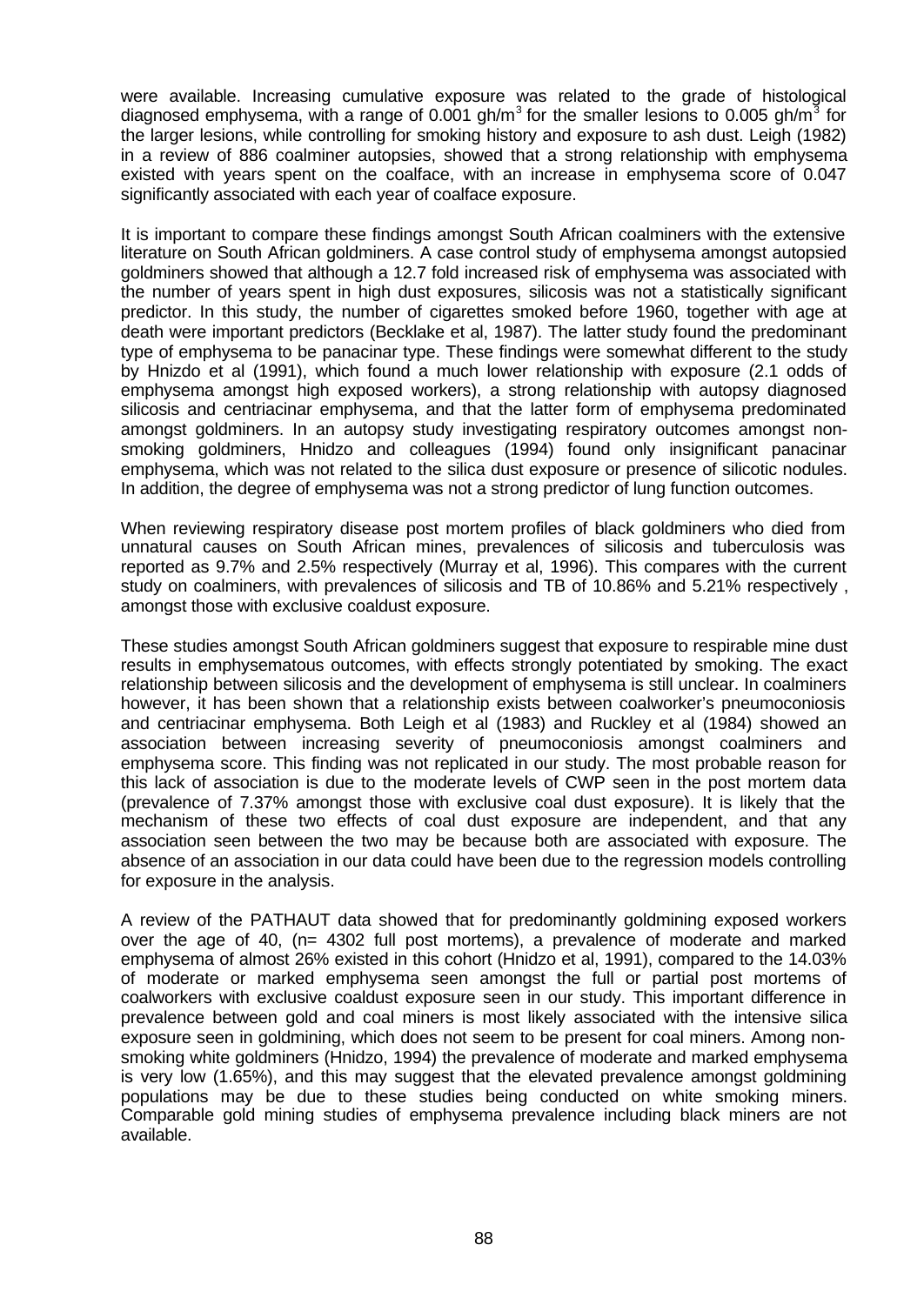# **6. Conclusion and Recommendations**

### **SUMMARY OF CONCLUSIONS AND RECOMMENDATIONS**

- Coaldust related diseases in South African mines are relatively low, and for certain outcomes, substantially lower than that of goldminers.
- Dust levels under current working conditions contribute to the development of respiratory disease, independently of smoking or TB.
- The effect of smoking together with exposure may have an additive effect on outcome.
- The conducting of a longitudinal cohort study would allow for a better characterisation of exposure and outcome measures, control the "healthy worker effect" and more accurately reflect the relationship between exposure and outcome.
- Research into past coaldust exposures may result in stronger exposureeffect relationships.
- More rigorous efforts at controlling dust exposure must be considered, together with the enforcement of occupational hygiene monitoring programmes currently being drafted.
- Smoking cessation programmes will allow for important positive health effects.
- Medical surveillance, with special focus on spirometry, should be improved and guidelines on removal from exposure for those with significant declines in lung function should be implemented.
- Health and safety education programmes must be conducted, emphasising the hazards of coaldust exposure and the importance of smoking cessation.

# **6.1 Conclusion**

The parallel living sample and autopsy studies results are mutually reinforcing that dust exposures in coal mines under conditions prevailing relatively recently in South Africa are contributing to the development of respiratory disease. This is reflected in the association of exposure estimates with pneumoconiosis and, most importantly, with decrements in pulmonary function and emphysema. Moreover, these effects are seen even among non-smokers, and it appears that the contributions of smoking and dust exposure to decrements in pulmonary function are of comparable magnitude, whereas the contribution of dust exposure to development of emphysema outweighs the contribution of smoking. The evidence for a significant interaction between smoking and coal dust exposure in the development of pulmonary function decrements is modest, suggesting that effects are largely additive. The magnitude of effects seen on pulmonary function are in keeping with the range found in previous studies in international literature, offering further reassurance of the validity of the findings of the current study.

In considering the positive findings described above, it should be kept in mind that the absolute level of work-related respiratory disease is, nonetheless, relatively modest and appears substantially lower than that which has been shown in South African gold miners.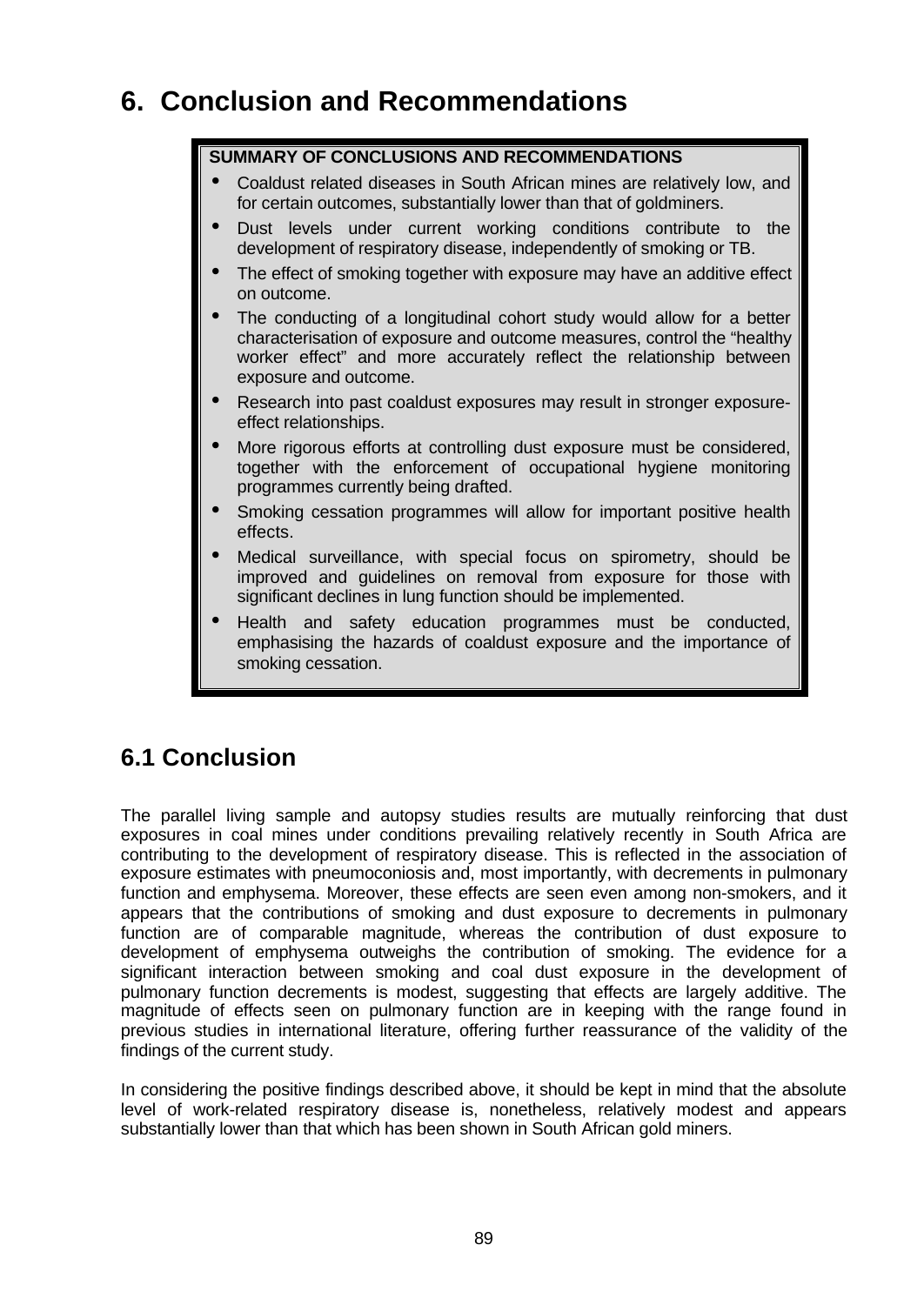# **6.2 Recommendations**

The findings and conclusions lead to key recommendations:

### **6.2.1 Research recommendations**

A comprehensive longitudinal cohort study should be considered as an important development on the findings of this study. This could be a completely new cohort of workers, or a follow up of this sample as a means of further describing the extent of the "healthy worker survivor effect". Although this study found a dust related dose response effect on declines in lung function, the extent to which this effect is blunted by the apparent "healthy worker effect" seen in the study, is uncertain. Reviewing annual lung functions (conducted as part of the medical surveillance on the mines), obtaining dust exposures and job descriptions and job transfers on those still employed, and repeating lung function testing on the entire sample at the end of a five year period will allow for a better understanding of this effect on the respiratory health of coalminers.

Such prospective cohort study designs will allow for better estimates of both exposure and longitudinal lung function outcomes. It is the expectation of the researchers that such a study is likely to reveal considerably greater dust related effects on lung function declines.

Investigations into the patterns of smoking amongst underground coalminers and reasons for the apparent low prevalence and characterisation of the "healthy smoker effect" are recommended. Assessment of the latter will provide a better understanding of the effect of smoking on respiratory outcomes in coalminers specifically, and allow for the consideration of implementation of smoking cessation programmes. Although the study did not show any specific interactions between smoking and dust exposure, both these were shown to be contributors to declines in lung function, and in instances where both are present, the effect was shown to be at least additive. Research into smoking amongst miners will assist in the development of programmes of smoking cessation.

Characterisation of past exposures on the coal mines in South Africa will be an important research undertaking. One of the limitations of the current study was the inability to obtain sufficient data for periods prior to the 1990s. A research project focussed on assessing past exposures for various categories of workers, in different job descriptions and sections of the mines will provide an accurate assessment of historical exposures, unlike some of the assumptions of exposure that had to be undertaken in the current study. Such research must undertake a comprehensive review of historical dust data available on coal mines and explore the data available at the DME. This investigation will characterise the exposure trends of coalminers over different time periods. Given that this will involve assessing data collected by different sampling methods (thermal precipitators and gravimetric, CIP10 and cyclones, etc.), the project will have to determine means of standardising the exposures collected by these various means. Better exposure data could have shown a stronger exposure-effect relationship, as opposed to the results produced by the study, in which certain assumptions had to be made about exposure.

## **6.2.2 Medical, hygiene and policy Recommendations**

Increased efforts to control exposure of coal miners to respirable dust appear warranted as, under conditions of exposure found currently in this study, clinically meaningful work-related respiratory problems can be expected to develop in a substantial fraction of miners over working lifetime. This finding strongly drives the recommendation that the legal limits for exposure to respirable dust in South African coal mines should be enforced. Given that the data levels obtained in our study – both historical and current sampling - showed that the operations were within the South African recommended standard of 2 mg/m<sup>3</sup>, enforcement of this statutory limit seems entirely feasible in the mining operations, with a policy of gradually implementing lower levels over a period of time.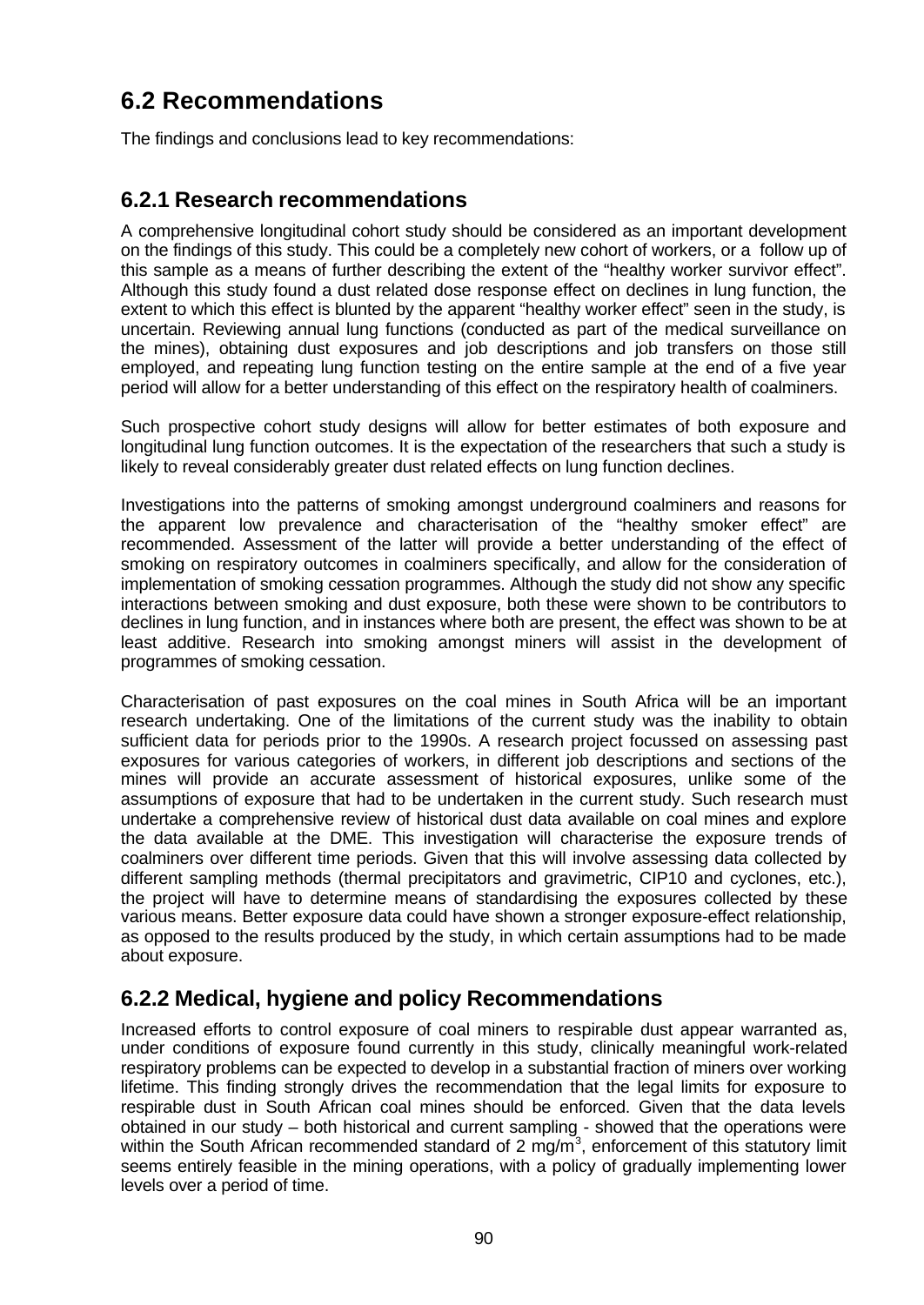Strategies to reduce exposure must include substantially increased engineering controls, such as improved ventilation and ventilation design and improved design of continuous mining equipment. Current techniques such as dust wetting as an industry standard are important, and rigorous maintenance to ensure that such techniques are in operation at all times is vital. Engineering controls should be implemented together with work practices designed to minimise exposure – key job descriptions such as the continuous miner operator, shuttle car operator and roof bolter, should be more stringently monitored. Job rotations and other administrative controls to reduce the exposure in these high exposure categories must be considered.

Rock blasting mining operations were not the common practice at the operations on which the study was conducted. As many new mining techniques have superseded the need for blasting, and given the dust exposure dangers associated with this, policy should be developed to prevent this technique from being a continued practice on coalmines.

Further investigation of techniques to reduce the toxicity of dust, especially certain free silicate radicals, is necessary (Vallyathan et al, 1991). Laboratory tests in the use of organosilane coating of toxic dusts have shown to dramatically reduce their cellular toxicity. The value of such mechanisms needs further assessment in the South African mining industry. Although the silica content of respirable coal dust in South Africa is low, the prevalence of silicosis of 10% seen at autopsy is nevertheless a significant level, warranting intervention.

A review of the dust sampling strategies currently in use on the mines is necessary. Based on our experience and that reported in the international literature, the CIP10 samplers appear to be less appropriate than the cyclone samplers. Several samplers are currently under review in Europe to ensure that they meet the ACGIH-CEN-ISO sampling criteria. It will be imperative for the DME to give serious consideration to the proposals that may emanate from these studies. Joint co-operation between the researchers and the hygiene departments have led to at least one mining operation already using the cyclone system. We are given to understand that the DME is currently proposing draft Occupational Hygiene Standards. This review process must include the use of the "statistical population" method recommended by the DME in its previous Guidelines. The creation of "homogenous" groups for sampling does not provide an adequate characterisation of exposure of workers with specific job descriptions in specific work areas. Given that this sampling strategy was originally developed as part of a levy based system, the directives need to be revised so that the dust sampling strategies are directed toward assessing exposure for purposes of improving of workers' health. The draft Occupational Hygiene Regulations will require mines to properly investigate personal exposures thus addressing some of these issues.

The system of respiratory medical surveillance as per the Mine Health and Safety Act, including periodic standardised questionnaires, spirometry, and chest radiography should be better enforced. Although our study did not include evaluation of current medical surveillance on the mines as a stated objective, our interaction with the health services at the mines allowed the research team to cursorily review practices. It was obvious that the standard and approach to medical surveillance varied among the research mines, with some services having no access to spirometry. Clear industry guidelines or regulations under the Act need to be developed with regard to appropriate management and transfer out of dust exposure for those showing decrements in lung function. Recommendations cannot be detailed in this report. However clinical pointers will include: decline to less than the two standard deviations of predicted of  $FEV<sub>1</sub>$  (using the Louw equations) or in workers showing a rapidly declining trend even before this cut off is reached, in the absence of documented treatable lung pathology.

A permanent job exposure profile database for each worker for his lifetime of employment needs to be developed, which captures shaft, section, job description and duration of employment within these latter categories. This system should be linked to the personal and area dust sampling collected on a routine basis at all the mines. A universal system should be developed through a SIMRAC contract, and managed by the occupational hygiene departments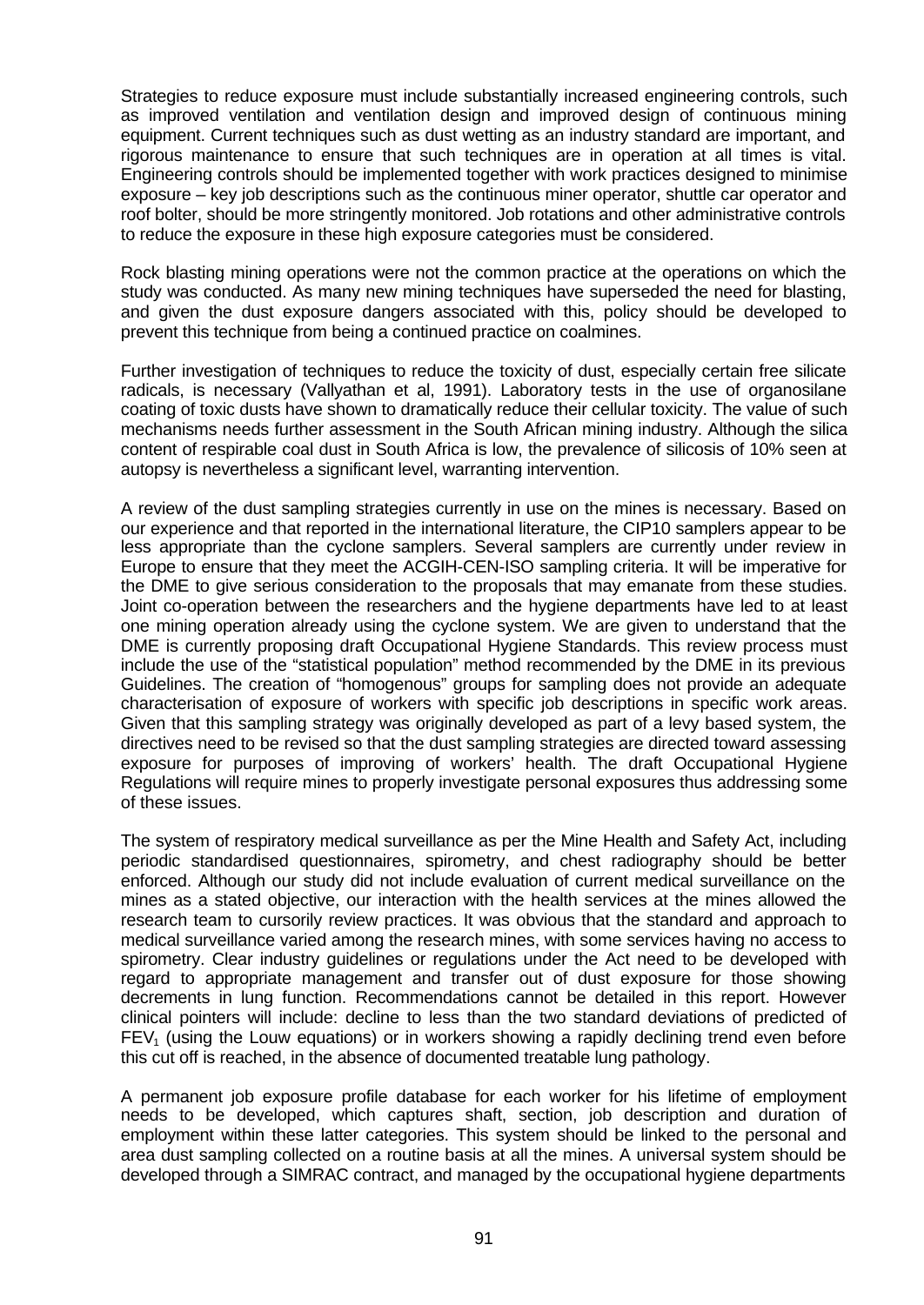at each mine. This data must be transferable between mines, accompanying a worker being reemployed on new mines.

Health and safety education campaign for coal miners should be mounted which should emphasise both the hazards of exposure to respirable coal dust but also the particular importance of cessation of smoking for those with such exposures.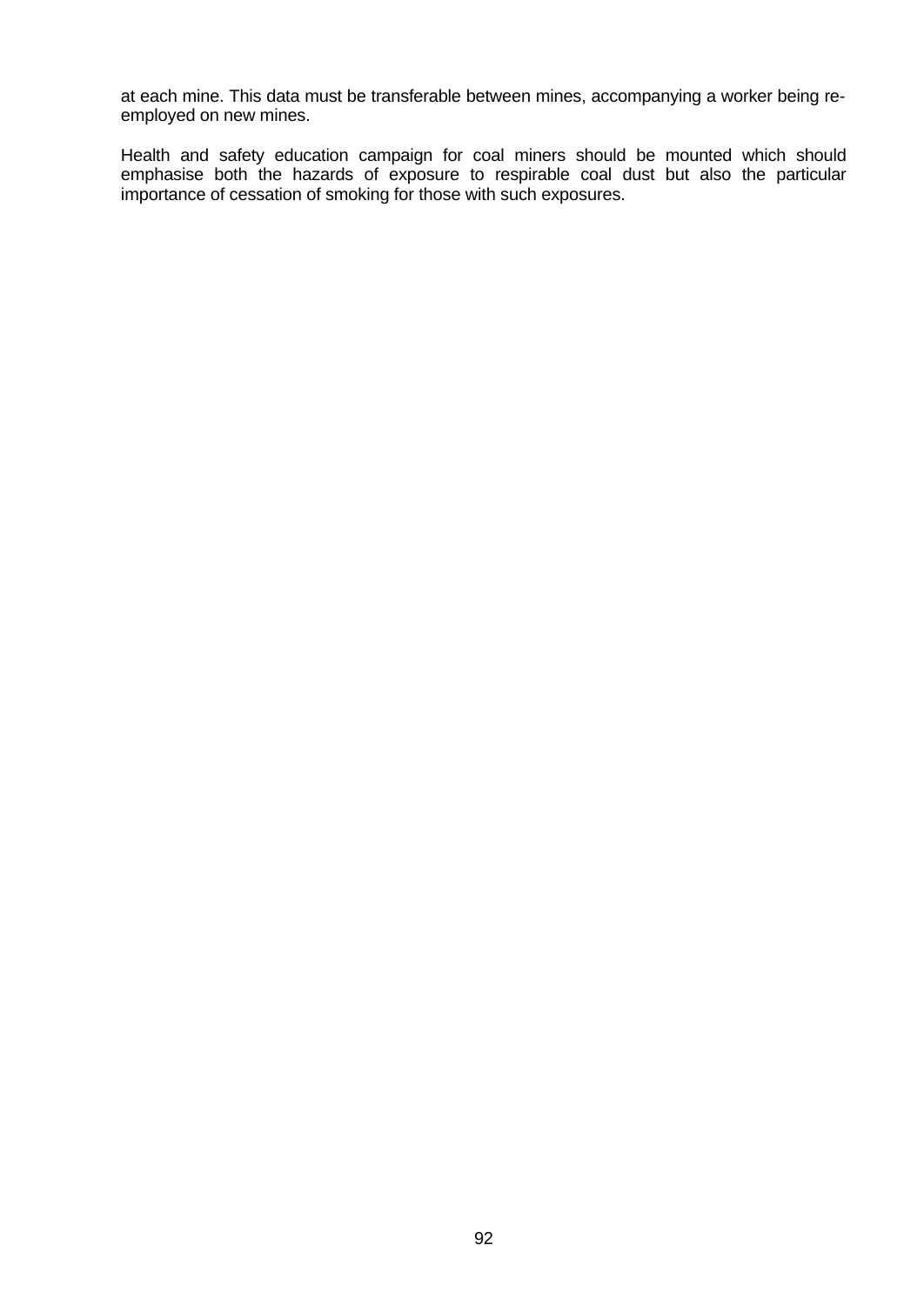# **7. References**

- 1. Amandus HE, Hanke W, Kullman G, Reger RB. A re-evaluation of radiological evidence from a study of US strip coal miners. Arch Env Health 1989; 39(5):346-51.
- 2. American Thoracic Society. Stardardisation of Spirometry 1994 Update. Am J Respir Crit Care Med. 1995; 152:1107-1136.
- 3. American Thoracic Society. Evaluation of impairment/disability secondary to respiratory disorders. American Review of Respiratory Diseases 1986;133:1205-1209.
- 4. Ashford JR, Morgan DC, Rae S and Sowden RR. Respiratory symptoms in British coal miners. Am Rev Respir Dis. 1970; 102:370-381.
- 5. Attfield MD and Hodous TK. Pulmonary function of US coal miners related to dust exposure estimates. Am Rev Respir Dis. 1992; 145:605-609.
- 6. Attfield MD and Morring K. An investigation into the relationship between coal workers pneumoconiosis and dust exposure in US coal miners. Am Ind Hyg Assoc J. 1992; 53(8):486-92.
- 7. Attfield MD and Seixas NS. Prevalence of pneumoconiosis and its relationship to dust exposure in a cohort of U.S. bituminous coal miners and ex-miners. Am J Ind. Med 1995; 27(1):137-51
- 8. Attfield MD. Longitudinal decline in FEV1 in United States coal miners. Thorax. 1985; 40:132-137.
- 9. Bates DV, Pham QT, Chau N, Pivoteau C, Dechoux J and Sadoul P. A longitudinal study of pulmonary function in coal miners in Lorraine, France. Am J Ind Med. 1985; 8:21-32.
- 10. Baumgarten M, Siemiatycki J and Gibbs GW. validity of work histories obtained by interview for epidemiologic purposes. Am J Epidemiol. 1983; 118:583-591.
- 11. Becklake MR. Occupational exposures: evidence for a causal association with chronic obstructive pulmonary disease. American Review of Respiratory Disease 1989;140:S85- S91.
- 12. Becklake MR. Epidemiology of spirometric test failure [editorial]. Br J Ind Med. 1990; 47:73- 74.
- 13. Becklake MR. Chronic airflow limitation: its relationship to work in dusty occupations. Chest 1985;88:608-616.
- 14. Becklake MR, Irwig L, Kielkowski D, Webster I, De Beer M and Landau S. The predictors of emphysema in South African gold miners. Am Rev Respir Dis. 1987; 135:1234-1241.
- 15. Becklake MR, Freeman S, Goldsmith C, Hessel PA, Mkhwelo R, Mokoetle K, et al. Respiratory questionnaires in occupational studies: their use in multilingual workforces on the Witwatersrand. Int J Epidemiol. 1987; 16:606-611.
- 16. Becklake MR and White N. Sources of variation in spirometric measurements identifying the signal and dealing with the noise. Occup Med State Art Rev. 1993; 8:241-265.
- 17. Boden LI, Gold M. The accuracy of self-reported regulatory data: the case of coal mine dust. American Journal of Industrial Medicine 1984;6:427-440.
- 18. Bourbonnais R, Meyer F and Theriault G. Validity of self reported work history. Br J Ind Med. 1988; 45:29-32.
- 19. Carta P, Aru G, Barbieri MT, Avataneo G, Casula D. Dust exposure, respiratory symptoms and longitudinal decline of lung function in young coal miners. Occup Environ Med 1996; 53:312-319.
- 20. Cherrie J, Schneider T, Krantz S. Retrospective occupational hygiene assessments. Annals of Occupational Hygiene 1994;38:483-491.
- 21. Cochrane AL and Higgins ITT. Pulmonary ventilatory functions of coalminers in various areas in relation to the x-ray category of pneumoconiosis. Brit J Prev Soc Med. 1961; 15:1- 11.
- 22. Cockroft A, Seal RME, Wagner JC, Ryder R, Lyons JP and Andersson N. Post mortem study of emphysema in coalworkers and non-coalworkers. Lancet. 1982; 8298:600-603.
- 23. Coggon D, Inskip H, Winter P, Pannett B. Contrasting geographical distribution of mortality from pneumoconiosis and chronic bronchitis and emphysema in British coal miners. Occupational and Environmental Medicine 1995;52:554-555.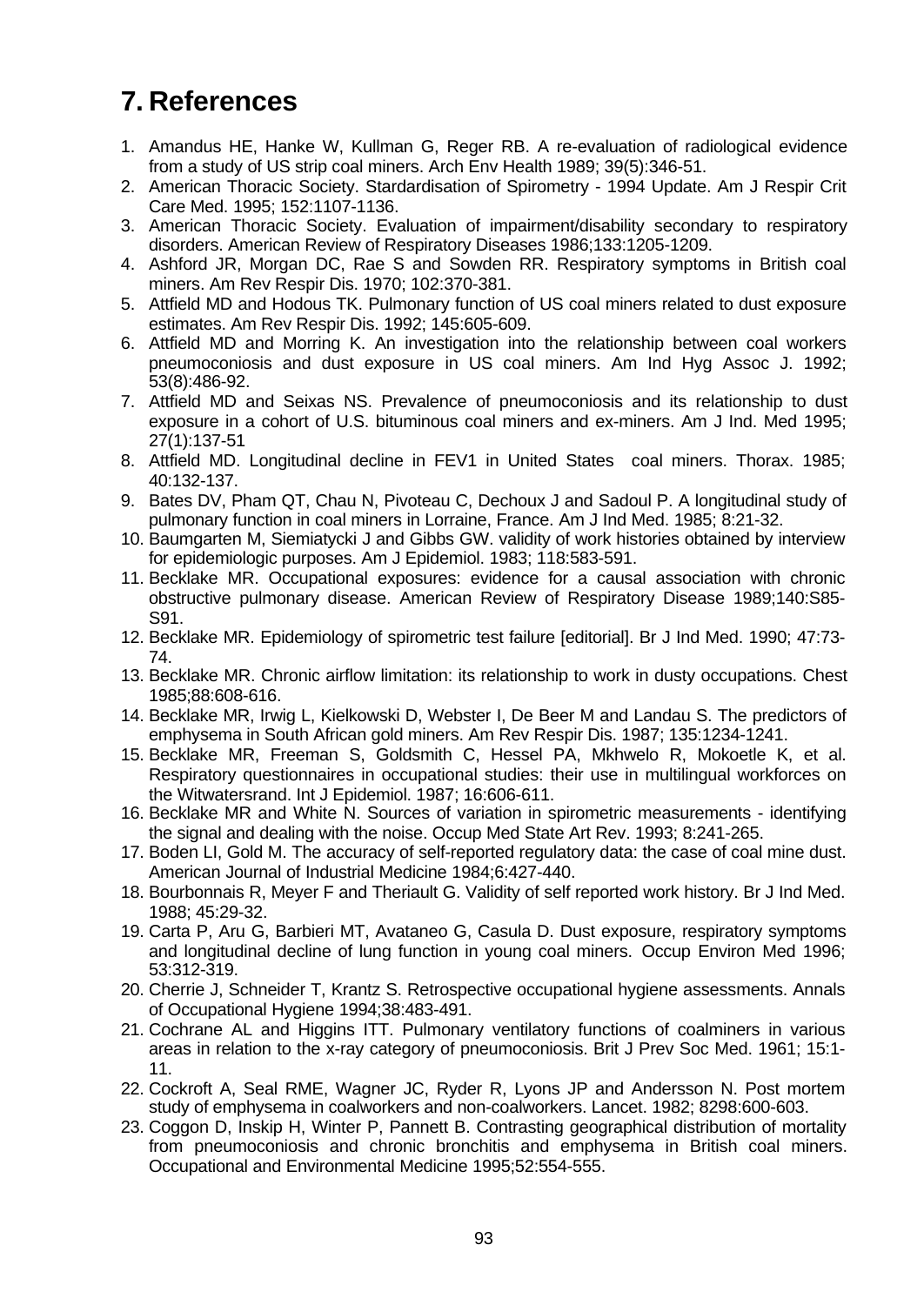- 24. Coggon D, Newman Taylor A. Coal mining and chronic obstructive pulmonary disease: a review of the evidence. Thorax 1998;53:398-407.
- 25. Commission of Enquiry into safety and health in the Mining Industry (the Leon Commission Report). Government Printers, Pretoria (1995)
- 26. Department of Mineral and Energy Affairs. Guidelines for the gravimetric sampling of airborne particulates for the risk assessment in terms of the Occupational Diseases in the Mines and Works Act No. 78 of 1973. Pretoria: February 1994
- 27. Dodgson J, Hadden GG, Jones CO, Walton WH. Characteristics of the airborne dust in British coal mines. In: Walton WH, ed. Inhaled Particles III. Surrey: Unwin Brothers, 1970:757-781.
- 28. Ehrlich R, White N, Myers J, et al. Development of lung function reference tables suitable for use in the South African mining industry. SIMRAC Report No.610A. Pretoria; Department of Minerals and Energy. 2000.
- 29. Eisen EA, Robins JM, Greaves IA and Wegman DH. Selection effects of repeatability criteria applied to lung spirometry. Am J Epidemiol. 1984; 120:734-742.
- 30. Finocchiaro C, Lark A, Keating M, Ugoni A and Abramson M. Does occupational exposure to brown coal dust cause a decline in lung function. Occup Environ Med. 1997; 54:642-645.
- 31. Foxman B, Higgins ITT and Oh MS. The effects of occupation and smoking on respiratory disease mortality. Am Rev Respir Dis. 1986; 134:649-652.
- 32. Gero A, Tomb T. Laboratory evaluation of the CIP 10 personal dust sampler. Am Ind Hyg Assoc J. 1988;49:286-292.
- 33. Green FH, Althouse R, Weber KC. Prevalence of silicosis at death in underground coal miners. Am J Ind Med 1989;16(6)605-15.
- 34. Glindmeyer HW, Diem JE, Jones RN and Weill H. Noncomparability of longitudinally and cross sectionally determined annual change in spirometry. Am Rev Respir Dis 1982; 125:544-548.
- 35. Gorner P, Wrobel R, Micka V, Skoda V, Denis, J and Fabries JF. Study of fifteen respirable aerosol samplers used in occupational hygiene. Ann occup hyg, 2001; 45(1): 43-54.
- 36. Hankinson JL, Reger RB, Fairman RP, Lapp NL, Morgan WKC. Factors influencing expiratory flow rates in coal miners. In: Walton WH, ed. Inhaled Particles IV. Oxford: Pergamon Press, 1975:737-753.
- 37. Henneberger PK and Attfield MD. Coal mine dust exposure and spirometry in experienced miners. Am J Respir Crit Care Med. 1996; 153:1560-1566.
- 38. Henneburger PK and Attfield MD. Respiratory symptoms and spirometry in experienced coal miners: effects of both distant and recent coal mine dust exposures. Am J Ind Med. 1997; 32:268-274.
- 39. Hessel PA, Goldstein B, Davies JCA, Webster I, Hnizdo E and Landau S. Pathological findings in mine workers: I. Description of the PATHAUT database. Am J Ind Med. 1987; 12:71-80.
- 40. Hessel PA, Hnizdo E, Goldstein B and Sluis-Cremer GK. Pathological findings in mine workers: II. Quality of the PATHAUT data. Am J Ind Med. 1987; 12:81-89.
- 41. Higgins ITT and Oldham PD. Ventilatory capacity in miners: a five year follow-up study. Br J Ind Med. 1962; 19:65-75.
- 42. Hnizdo E, Sluis-Cremer GK and Abramowitz JA. Emphysema type in relation to silica dust exposure in South African gold miners. Am Rev Respir Dis. 1991; 143:1241-1247.
- 43. Hnidzo E, Sluis-Cremer GK, Baskind E and Murray J. Emphysema and airway obstruction in non-smoking South African gold miners with long term exposure to silica dust. Occup Environ Med. 1994; 51:557-563.
- 44. Hnizdo E and Murray J. Risk of pulmonary tuberculosis relative to silicosis and exposure to silica dust in South African gold miners. Occup Environ Med. 1998; 55:496-502.
- 45. Hnizdo E, Murray J and Davison A. Correlation between autopsy findings for chronic obstructive airways disease and in-life disability in South African gold miners. Int Arch Occup Environ Health 2000; 73:235-244.
- 46. Hnidzo E, Churchyard G and Dowdeswell R. Lung function prediction equations derived from healthy South African gold miners. Occup. Environ Med 2000; 57: 698-705.
- 47. Hnidzo E, Singh T and Churchyard G. Chronic pulmonary function impairment caused by initial and recurrent pulmonary tuberculosis following treatment. Thorax 2000; 55:32-38.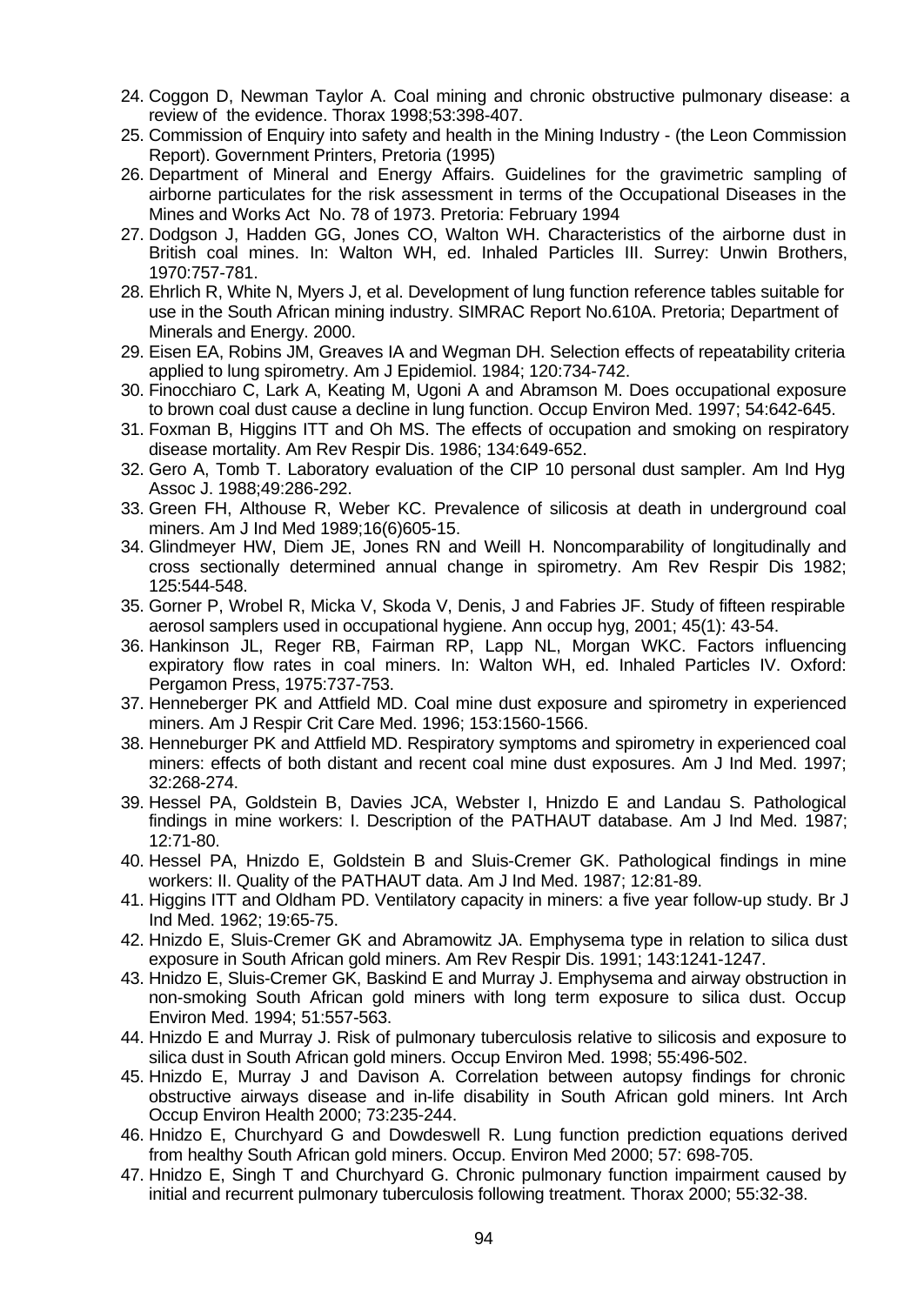- 48. Hurley JF and Soutar CA. Can exposure to coalmine dust cause a severe impairment of lung function. Br J Ind Med. 1986; 43:150-157.
- 49. Hurley JF, Burns J, Copland L, Dodgson J and Jacobsen M. Coalworkers' simple pneumoconiosis and exposure to dust at 10 British coalmines. Br J Ind Med. 1982; 39:120- 127.
- 50. International Labour Office. Guidelines for the use of ILO international classification of radiographs of pneumoconiosis. Revised edition. (Occupational Safety and Health Series No. 22). Geneva, Switzerland: International Labour Office, 1980
- 51. Kenny LC, Aitken R, Chalmers C, Fabries JF, Gonzalez-Fernandez E, Kromhout H, et al. A collaborative European study of personal inhalable aerosol sampler performance. Ann Occup Hyg. 1997; 41(2):135-153.
- 52. Kibelstis JA, Morgan EJ, Reger R, Lapp NL, Seaton A, Morgan WKC. Prevalence of bronchitis and airway obstruction in American bituminous coal miners. American Review of Respiratory Diseases 1973;108:886-893.
- 53. Kielblock AJ, Franz RM, Unsted AD, Van der Linde A, Ashworth SGE. Quantification of the occupational health risks in the South African mining industry and the assessment of sources of uncertainty in the estimates. SIMRAC Report, No. 401. Pretoria: Centre for Scientific Industrial Research, 1997.
- 54. Kilburn KH. Chronic bronchitis and Emphysema. In Occupational Respiratory Diseases. Merchant, JA. Ed. USDHHS NIOSH. Washington DC 1986; 86-102:503-529.
- 55. Kleinschmidt I and Churchyard G. Variation in the incidences of tuberculosis in subgroups of South African gold miners. Occup Environ Med 1997; 54: 636-641.
- 56. Lapp NL, Morgan WKC and Zaldivar G. Airways obstruction, coal mining, and disability. Occup Environ Med. 1994; 51:234-238.
- 57. Leigh J, Driscoll TR, Cole BD, Beck RW, Hull BP and Yang J. Quantitative relation between emphysema and lung mineral content in coalworkers. Occup Environ Med. 1994; 51:400- 407.
- 58. Leigh J, Outhred KG, McKenzie HI, Glick M, Wiles AN. Quantified pathology of emphysema, pneumoconiosis, and chronic bronchitis in coal workers. British Journal of Industrial Medicine 1983;40:258-263.
- 59. Leigh J, Outhred KG, McKenzie HI, Wiles AN. Multiple regression analysis of quantified aetiological, clinical and post -mortem pathological variables related to respiratory disease in coal workers. Annals of Occupational Hygiene 1982;26:383-400.
- 60. Lewis P, Jeebhay M. The Mines Health and Safety Bill 1996 a new era for health and safety in the mining industry. Industrial Law Journal 1996;17(3):429-447.
- 61. Lewis S, Bennet J, Richards K and Britton J. A cross-sectional study of the independent effect of occupation on lung function in British coal miners. Occup Environ Med. 1996; 53:125-128.
- 62. Lloyd MH, Gauld SJ, Soutar CA. Respiratory ill health among coal miners and telecommunication workers in South Wales. Br J Ind Med 1986;43:177-181.
- 63. Louis TA, Robins J, Dockery DW, Spiro A and Ware JH. Explaining discrepancies between longitudinal and cross sectional models. J Chron Dis 1986; 39(10):831-839.
- 64. Louw, S.J., Goldin, J.G. & Joubert, G. Spirometry of healthy adult South African men. Part I. Normative values. South African Medical Journal, 1996;86:814-819.
- 65. Love RG and Miller BG. Longitudinal study of lung function in coal-miners. Thorax. 1982; 37:193-197.
- 66. Love RG, Miller BG, Groat SK, Hagen S, Cowie HA, Johnston PP, et al. Respiratory health effects of opencast coalmining: a cross sectional study of current workers. Occup Environ Med. 1997; 54:416-423.
- 67. Mangena J, Kielkowski D and Murray J. Coal Workers' Report 1988-1989. Report No. 48. National Centre for Occupational Health. December 1992.
- 68. Marine WM, Gurr D and Jacobsen M. Clinically important respiratory effects of dust exposure and smoking in British coal miners. Am Rev Respir Dis. 1988; 137:106-112.
- 69. McKenzie HI, Glick M and Outhred KG. Chronic bronchitis in coal miners: ante-mortem/postmortem comparisons. Thorax. 1969; 24:527-535.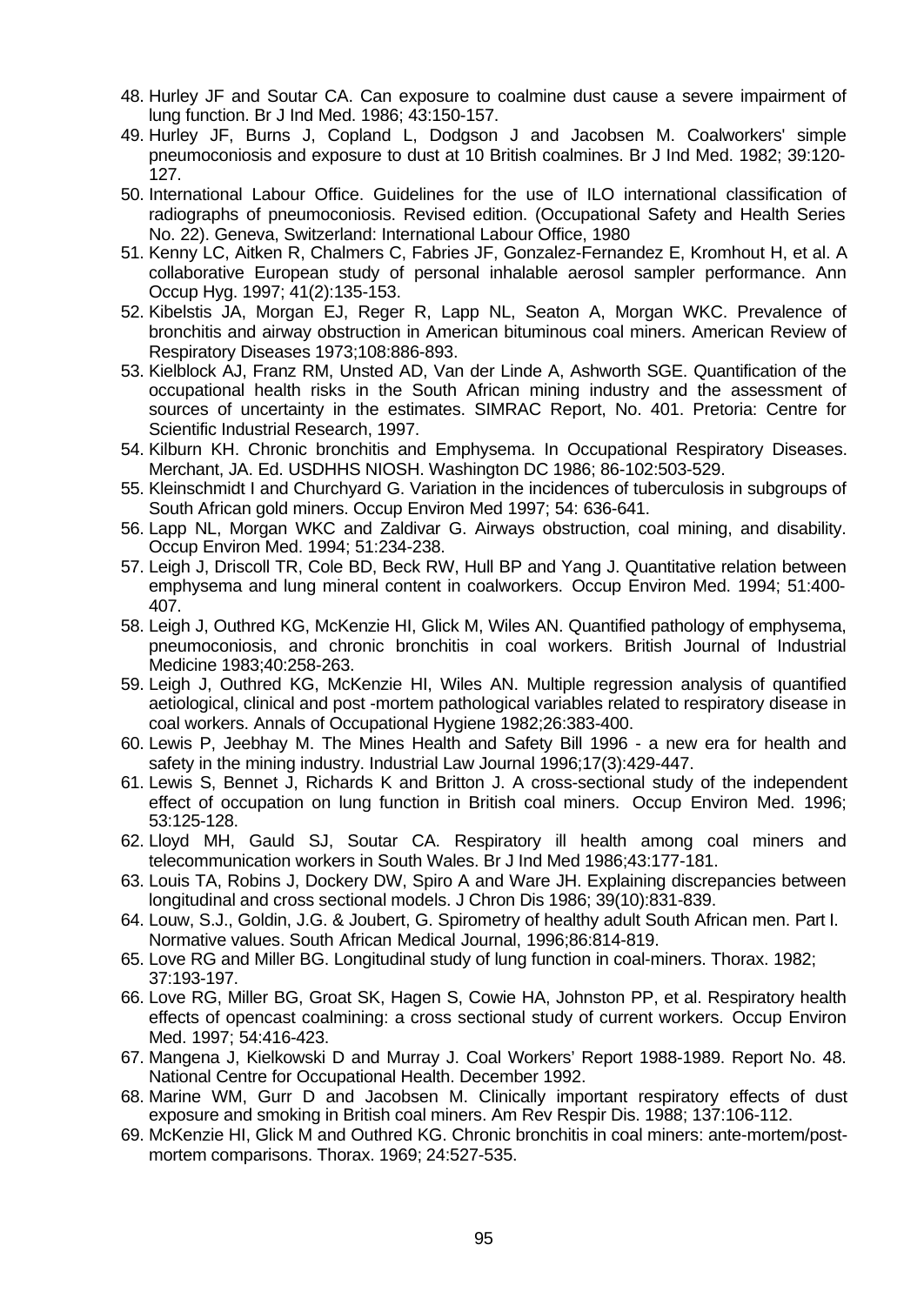- 70. Meijers JMM, Swaen GMH and Slangen JJM. Mortality of Dutch coal miners in relation to pneumoconiosis, chronic obstructive pulmonary disease, and lung function. Occup Environ Med. 1997; 54:708-713.
- 71. Merchant JA, Taylor G and hodous TK. Coal workers' pneumconiosis and exposure to other carbonaceous dusts. In Occupational Respiratory Diseases. Merchant, JA. Ed. USDHHS NIOSH. Washington DC 1986; 86-102: 329-384.
- 72. Morgan WKC. Industrial bronchitis. British Journal of Industrial Medicine 1978;35:285-291.
- 73. Morgan WKC and Lapp NL. Respiratory disease in coal miners. Am Rev Respir Dis. 1976; 113:531-559.
- 74. Morgan WKC, Lapp NL and Seaton A. Respiratory impairment in simple coal workers' pneumoconiosis. J Occup Med. 1972; 14:839-844.
- 75. Morgan WKC. On dust, disability, and death [editorial]. Am Rev Respir Dis. 1986; 134:639- 641.
- 76. Murray J, Kielkowski D and Reid P. Occupational disease trends in black South African gold miners. Am J Respir Crit Care Med. 1996; 153:706-710.
- 77. Musk AW, Cotes JE, Bevan C, Campbell MJ. Relationship between type of simple coalworkers' pneumoconiosis and lung function. A nine year follow-up study of subjects with small rounded opacities. British Journal of Industrial Medicine 1981;38:313-320.
- 78. Nemery B, Veriter C, Brasseur L and Frans A. Impairment of ventilatory function and pulmonary gas exchange in non-smoking coal miners. Lancet. 1987; 8573:1427-1430.
- 79. NIOSH. Criteria for a recommended standard: Occupational exposure to respirable coal mine dust. US Department of Health and Human Services. 1995.
- 80. Oxman AD, Muir DCF, Shannon HS, Stock SR, Hnidzo E, Lange HJ. Occupational dust exposure and chronic obstructive pulmonary disease - a systemic overview of the evidence. American Review of Respiratory Disease 1993;148:38-48.
- 81. Parkes WR. Pneumoconiosis associated with coal and other carbonaceous materials. In Occupational Lung Disorders, Third Edition. Parkes WR. Ed. Butterworth Heinemann. Oxford, 1994; 285-339.
- 82. Petsonk EL, Daniloff EM, Mannino DM, Wang ML, Short SR, Wagner GR. Airway responsiveness and job selection: a study in coal miners and non-mining controls. Occup Environ Med 1995;52:745-749.
- 83. Piitulainen E, Tornling G, Eriksson S. Effect of age and occupational exposure to airway irritants on lung function in non-smoking individuals with alpha 1-antitrypsin deficiency (PiZZ). Thorax, 1977;52(3):244-248.
- 84. Quanjer PhH, Tammeling JE, Cotes OF, Pedersen OF, Peslin R, Yernault JC. Lung volumes and forced ventilatory flows. Eur Respir J 1993,6;(S16):5-40.
- 85. Rae S, Walker DD and Attfield MD. Chronic bronchitis and dust exposure in British coalminers. In: Walton WH, ed. Inhaled Particles III. Surrey: Unwin Brothers 1970;883-895.
- 86. Rogan JM, Attfield MD, Jacobsen M, Rae S, Walker DD and Walton WH. Role of dust in the working environment in the development of chronic bronchitis in British coal miners. Br J Ind Med. 1973; 30:217-226.
- 87. Ruckley VA, Gauld SJ, Chapman JS, Davis JMG, Douglas AN, Fernie JM, et al. Emphysema and dust exposure in a group of coal workers. Am Rev Respir Dis. 1984; 129:528-532.
- 88. Rudd R. Coal miners' respiratory disease litigation. Thorax. 1998; 53:337-340.
- 89. Ryder R, Lyons JP, Campbell H and Gough J. Emphysema in Coal Workers' Pneumoconiosis. Br Med J. 1970; 3:481-487.
- 90. Seaton A. Coal and the Lung [editorial]. Thorax 1983;38:241-243.
- 91. Seaton A, Lapp NL, Morgan WKC. Relationship of pulmonary impairment in simple coal workers' pneumoconiosis to type of radiographic opacity. British Journal of Industrial Medicine 1972;29:50-55.
- 92. Seixas NS, Robins TG, Attfield MD and Moulton LH. Longitudinal and cross sectional analyses of exposure to coal mine dust and pulmonary function in new miners. Br J Ind Med. 1993; 50:929-937.
- 93. Seixas NS, Robins TG, Attfield MD, Moulton LH. Exposure-response relationships for coal mine dust and obstructive disease following enactment of the Federal Coal Mine Health and Safety Act of 1969. Am. J. Ind. Med. 1992; 21(5):715-34.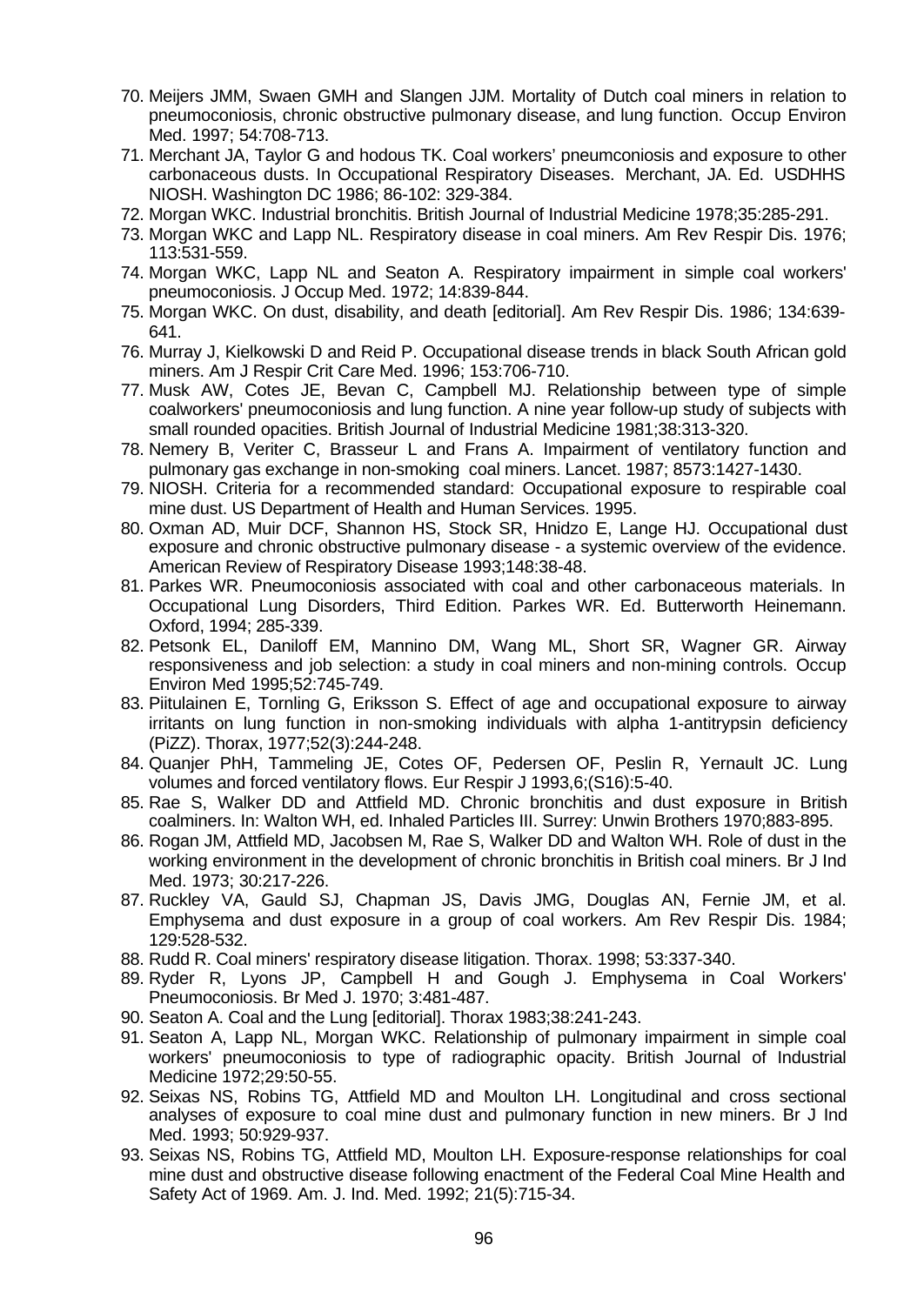- 94. Seixas NS, Heyer NJ, Welp EAE, Checkoway H. Quantification of the historical dust exposures in the diatomaceous earth industry. Ann.Occup.Hyg. 1997; 41(5):591-604.
- 95. Sitas F, Urban M, Pacella-Norman R, Bradshaw D, Kielkowski D, Cassim M, Khotu S et al. Tobacco attributed mortality in black and mixed race South Africans (unpublished research).
- 96. Sluis-Cremer GK. Active pulmonary tuberculosis discovered at post-mortem examination of the lungs of black miners. Br J Dis Chest. 1980; 74:374-378.
- 97. Soutar C, Campbell S, Gurr D, Lloyd M, Love R, Cowie H, et al. Important deficits of lung function in three modern colliery populations - relations with dust exposure. Am Rev Respir Dis. 1993; 147:797-803.
- 98. Soutar CA, Hurley JF. Relation between dust exposure and lung function in miners and exminers. Br.J Ind Med 1986;43:150-7.
- 99. Steen TW, Gyi KM, White NW, Gabosianelwe T, Ludick S, Mazonde GN, et al. Prevalence of occupational lung disease among Botswana men formerly employed in the South African mining industry. Occup Environ Med. 1997; 54:19-26.
- 100.Trapido ASM, Mqoqi NP, Macheke CM, Williams BG, Davies JCA and Panter C. Occupational lung disease in ex-mineworkers - sound a further alarm (letter). S Afr Med J. 1996; 86(4):559
- 101.Vallyathan V, Brower PS, Green FHY, Attfield MD. Radiographic and pathologic correlation of coal workers' pneumoconiosis. American Journal of Respiratory and Critical Care Medicine 1996;154:741-48.
- 102.Vollmer WM. Reconciling cross sectional with longitudinal observations on annual decline. Occupational Medicine: State of the Art Reviews 1993; 8(2): 339 – 351.
- 103.Ware JH, Dockery DW, Louis TA, Xu X, Ferris BG and Speizer FE. Longitudinal and cross sectional estimates of pulmonary function decline in never smoking adults. Am J Epidemiology 1990; 132(4): 685 – 700.
- 104.Weil H, Jones RJ and Parkes WR. Silicosis and related diseases. In Occupational Lung Disorders, Third Edition. Parkes WR. Ed. Butterworth Heinemann. Oxford, 1994; 285-339.
- 105.Worth G. Emphysema in coal workers [editorial]. American Journal of Industrial Medicine 1984;6:401-403.

106.Chamber of Mines of South Africa. http://www.bullion.org.za/bulza/educatn/coal.htm. 1998. 107.Ingwe Coal Corporation Limited. http://www.ingwe.co.za/roo.html. 1997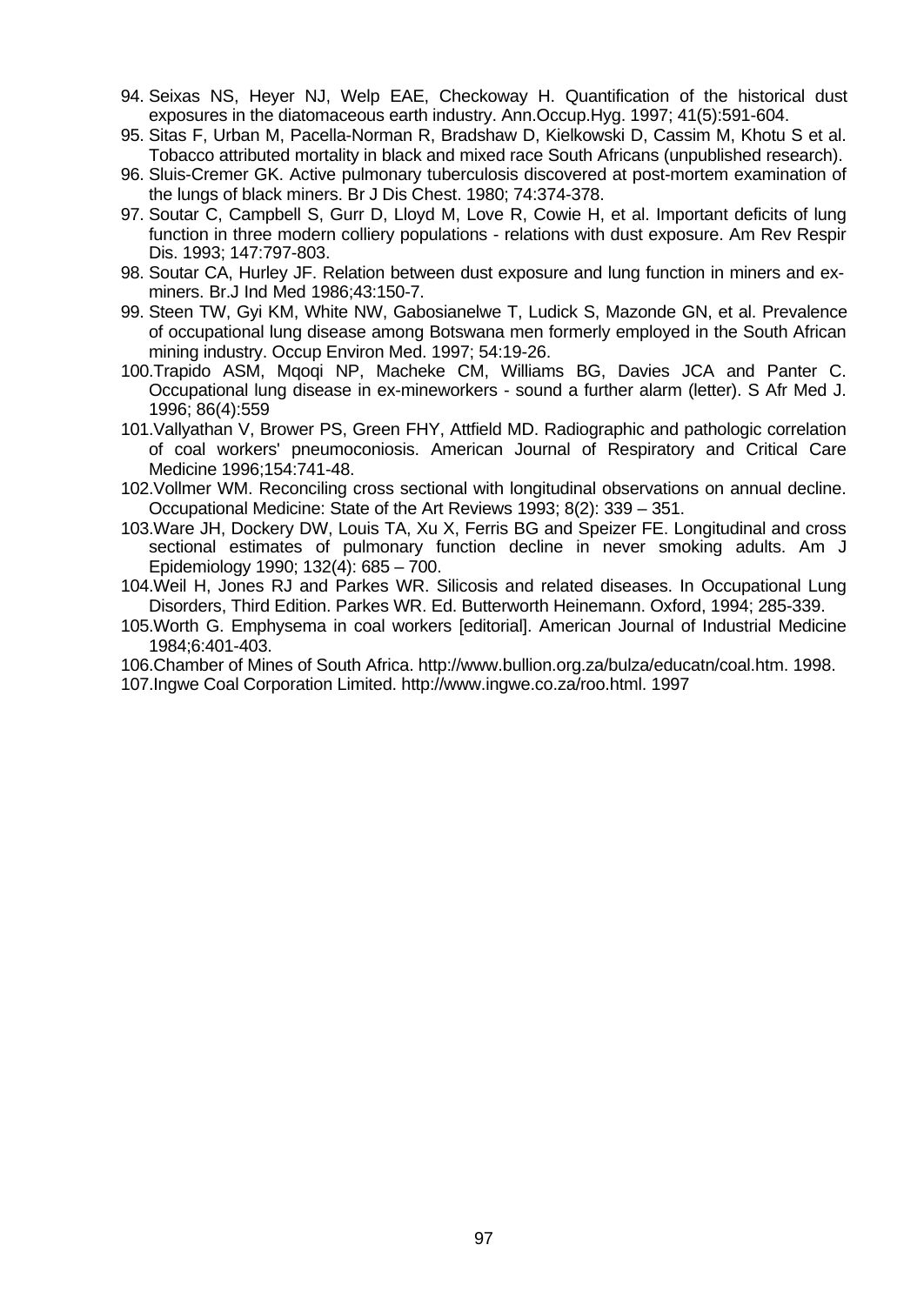# **8. Appendices**

# **8.1. Biostatistical Concepts**

Because this report presents a considerable amount of statistical information, a brief overview of some of the statistical concepts are defined here.

#### Confidence Intervals

In research studies the key objective is to determine estimates of the measures of association (for example, and odds ratio) between an exposure and a health outcome. Because this estimate may be inaccurate - due to random (chance) variation in the relationship of the measures - researchers also indicate the confidence they have in the accuracy of this point estimate. In this report, the level of confidence is usually indicated by construction of a 95% confidence interval, which can be interpreted to mean that, with 95% certainty, the true point estimate falls within this interval (i.e., only 5% of the time will the true point estimate fall outside the interval)."

#### Statistical Significance

In order to understand whether the value obtained from the selected population (e.g.  $FEV<sub>1</sub>$ ) is representative of the true (but unlikely to ever be known) value from the entire population, tests are conducted to determine the probability (or likelihood) of this lying within a normal distribution range (i.e. approximately where 90% or 95% of the entire population lies). These are the tests of significance  $-$  i.e. does this obtained value differ significantly from the entire population (or a comparison population). Generally, the likelihood (probability  $= p$  value) of a value lying outside a normal distribution range is referred to as statistically not significant (a non-significant p value). These cut off points are arbitrarily chosen at either 90%, 95% or any other, depending on the choice of the researcher. In this report, the convention used is the 95% cut off. For purposes of standardisation, the words "significance" or "significant" are used in this report strictly in the statistical sense.

#### Chi Square Tests

When attempting to show an association between two sets of categorical data [examples of categorical data: male/female; black/white; cases with TB; cases with bronchitis], such as between gender and bronchitis, the chi square test is used. These tests do not prove causation, but association.

### Correlation Coefficients

The equivalent to a chi square test for continuous data (examples of continuous data:  $FEV<sub>1</sub>$ ; FVC, age, cumulative exposure), such as determining the relationship between change in  $FEV<sub>1</sub>$ and cumulative exposure, a correlation coefficient is obtained. Once again, this test does not show causation, but an association between the two variables.

#### Tests for Trend

When there is a need to determine a relationship between a categorical variable which has ordered levels, e.g. surface exposure, backbye exposure and face exposure, and a continuous variable, e.g.  $FEV_1$ , a test can be conducted which determines whether there is a significant change in a linear manner between the two variables.

#### Kappa Statistic

This test is used to determine the level of agreement between two assessors for a specific outcome, e.g. two radiologists independently reviewing chest x-rays, may not agree on every xray, but there will be some level of overall agreement, based on the number that the both say do not have the outcome, the number that both agree has the outcome, and the numbers for which the disagree. The test used here is called the kappa test statistic.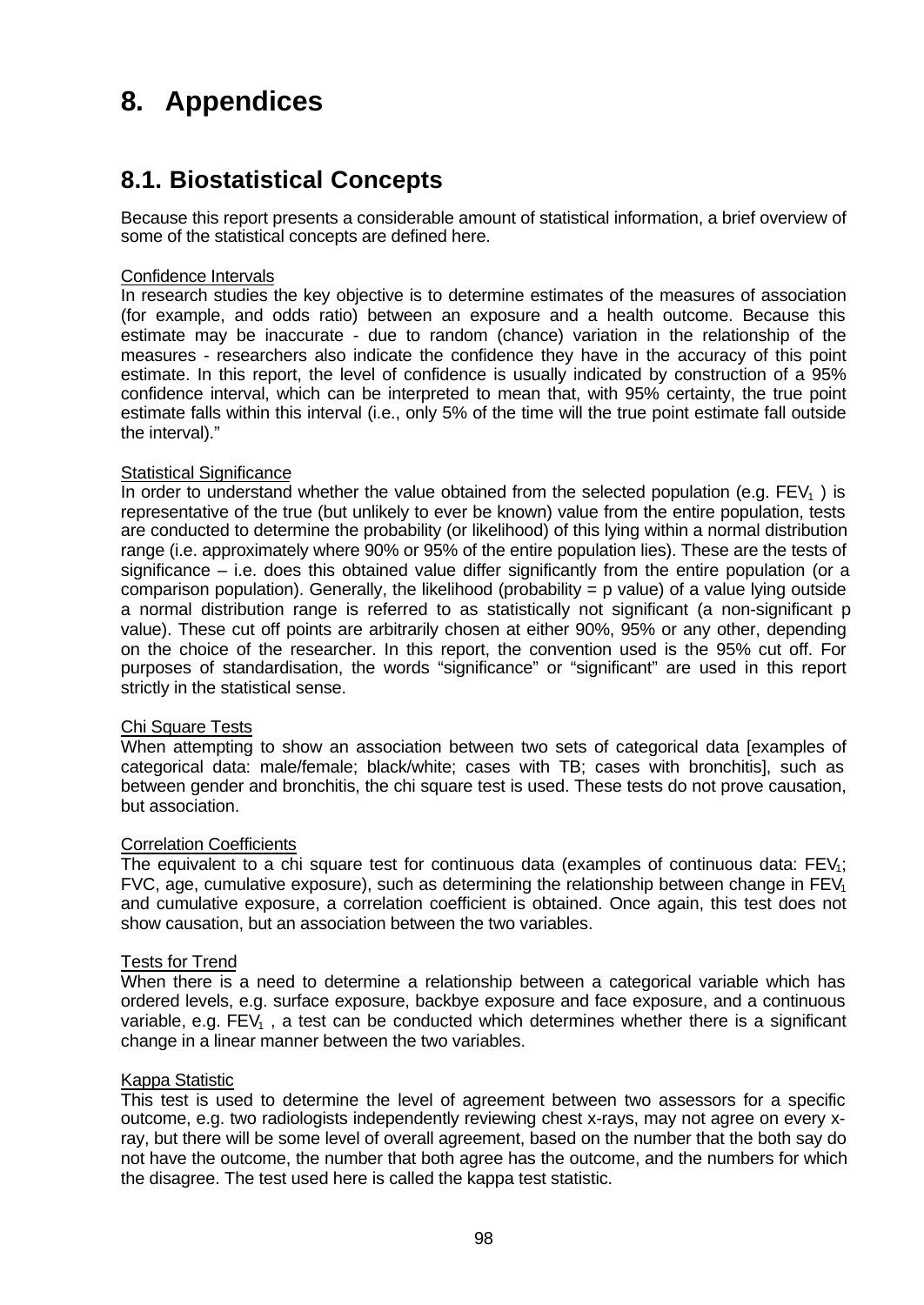### Modelling and Regression

In trying to understand relationships between variables, it is sometimes not sufficiently useful to just compare to variables alone at one time (e.g. cumulative dust exposure and lung function), because various other variables may influence these, and while we may see an association between two variables, we cannot be certain how this relationship will be affected by other associated variables (e.g. age, height and smoking in the relationship between cumulative dust exposure and lung function). This is achieved through statistical methods, by setting up a statistical model. A model is a set of variables that the researcher believes predicts a particular outcome (e.g. age, height, smoking and dust exposure are possible predictors of the changes in lung function). These predictors are either decided through knowledge of biology (age and height causes changes in lung function) or through previous research (smoking and dust exposure causes changes in lung function). Through additional statistical testing, it can be assessed whether these predictors are appropriate or not. By including all the possible predictors (regressing) into the model, the researcher is able to state what the effect of one predictor is on the outcome in the presence of the other predictors (e.g. the lung function change for a smoker of x years, y height and 10 years dust exposure is Z, while the lung function change for a smoker of x years, q height and 20 years dust exposure is Y). This is sometimes phrased as a change in the outcome given the value of predictor 1 while predictor 2 is held constant.

The two types of regression models are the multiple linear regression and the multiple logistic regression. The former is used for continuous outcomes  $(FEV<sub>1</sub>,$  cumulative dust exposure etc), while the latter is used for categorical (number of cases with CWP, number with emphysema) outcomes.

### Parameter Coefficients

The data provided by the regression models are values for each of the predictors e.g. the lung function changes for each unit of dust exposure by the value x. This value x is referred to as the parameter coefficient, and it quantifies the amount of change in the outcome by a unit change in the predictor.

# **8.2 Statistical modelling of current and historic dust data**

[This section is to be read in conjunction with Section 4.6.]

### **4.6.1 Regression model development for current exposure data**

Using the current dust sampling data collected by the research team, statistical models were developed to describe the data, providing estimates of dust levels in the various categories. Because the dust concentration showed a lognormal distribution, the natural logarithm of the measured exposure was used as the dependent variable. Independent variables considered for entry into the models included mine, zone (face, backbye or surface), job description and section. The latter two variables were considered simply for comparison: it was recognised that they could not be used in a final model estimating historical exposures because this information was not generally available in the work histories taken from company records.

The following table shows the development of these models with the introduction of the different terms. Initially, simple linear regression models regressing the log of dust levels on mine, zone, job and section individually were developed. Then each of these terms were introduced into a multiple linear regression model. The data showing the fit of the models is shown in the table below.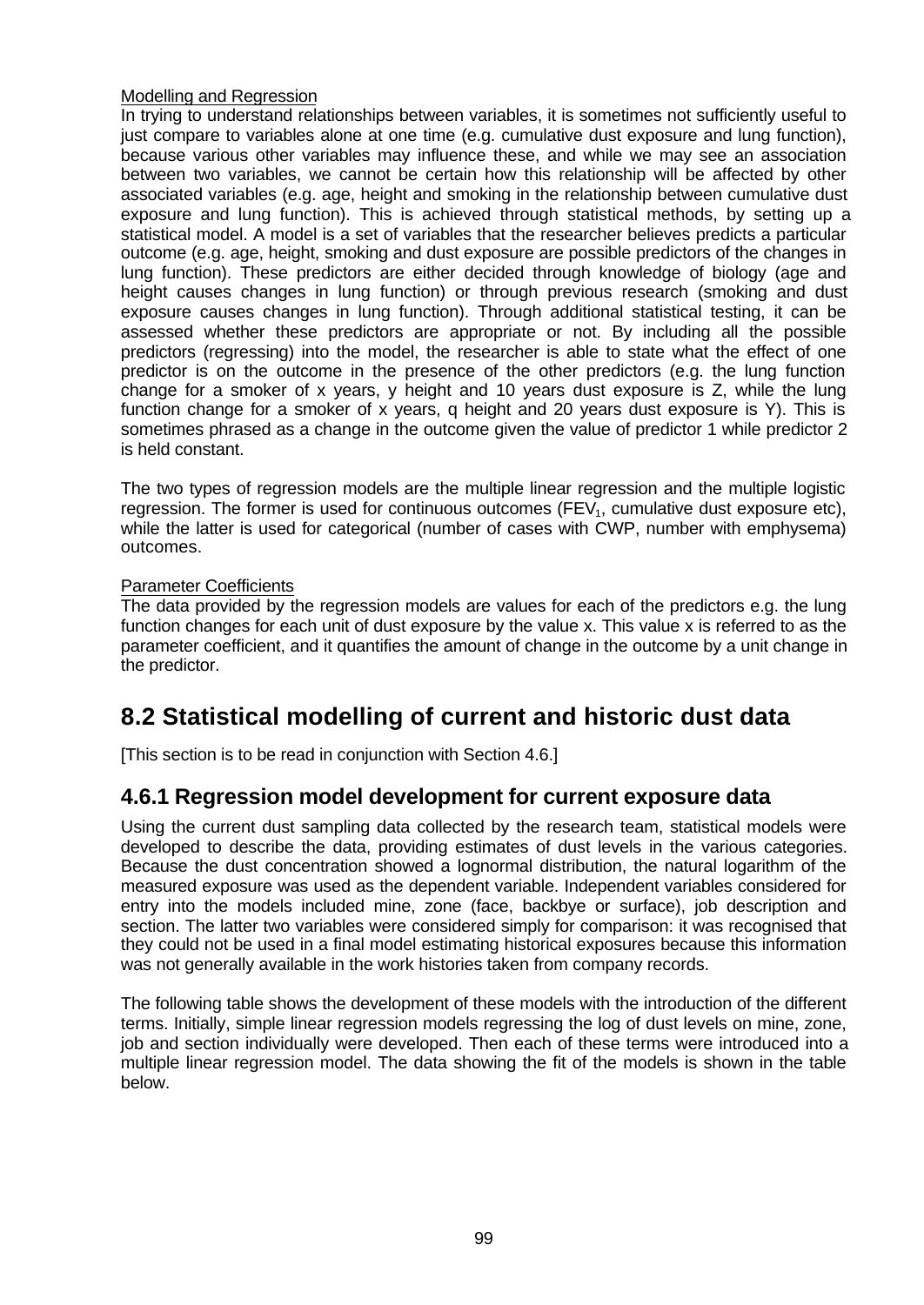*Table 4.6.1.1 Respiratory health of South African Coalminers: models for describing exposure using dependent variable: log (dust level) (mg/m<sup>3</sup> )*

|                | acoonomy capoodi'd don'ny dependent vandale. Ny faastrovery fingin'ny<br>MODEL VARIABLE | DF             | <b>SUM</b>                         | OF $\mid$ P VALUE (F $\mid$ MODEL R <sup>2</sup> |       |
|----------------|-----------------------------------------------------------------------------------------|----------------|------------------------------------|--------------------------------------------------|-------|
| NO.            |                                                                                         |                | <b>SQUARES</b><br><b>FOR MODEL</b> | TEST)                                            |       |
| $\overline{1}$ | Mine                                                                                    | $\overline{2}$ | 9.78                               | 0.039                                            | 0.016 |
|                |                                                                                         |                |                                    |                                                  |       |
| 2              | Zone                                                                                    | $\overline{2}$ | 112.1                              | < 0.0005                                         | 0.180 |
|                |                                                                                         |                |                                    |                                                  |       |
| $\mathbf{3}$   | Job                                                                                     | 34             | 196.2                              | < 0.0005                                         | 0.316 |
|                |                                                                                         |                |                                    |                                                  |       |
| $\overline{4}$ | (within<br>Section<br>Zone)                                                             | 28             | 163.0                              | < 0.0005                                         | 0.262 |
|                |                                                                                         |                |                                    |                                                  |       |
| $\sqrt{5}$     | Mine                                                                                    | 2              | 17.16                              | 0.001                                            | 0.208 |
|                | Zone                                                                                    | $\overline{2}$ | 119.5                              | < 0.0005                                         |       |
|                |                                                                                         |                |                                    |                                                  |       |
| 6              | Mine                                                                                    | $\overline{2}$ | 10.68                              | 0.0074                                           | 0.357 |
|                | Zone                                                                                    | $\overline{2}$ | 16.91                              | 0.0004                                           |       |
|                | Job                                                                                     | 34             | 92.76                              | < 0.0005                                         |       |
|                |                                                                                         |                |                                    |                                                  |       |
| $\overline{7}$ | Mine                                                                                    | $\overline{2}$ | 9.78                               | 0.011                                            | 0.407 |
|                | Zone                                                                                    | $\overline{2}$ | 119.5                              | < 0.0005                                         |       |
|                | Job                                                                                     | 24             | 90.37                              | < 0.0005                                         |       |
|                | Section                                                                                 | 34             | 33.67                              | 0.143                                            |       |

Total sum of squares for each model  $= 621.8$ 

Because of the absence of information from company records on specific job descriptions and actual sections worked, these terms could not be included in the final model. For this reason, the model that was finally chosen (Model no. 5 above) was described by

Log(dust level (mg/m<sup>3</sup>)) =  $\beta_0$  +  $\beta_1$  mine1 +  $\beta_2$  mine2 +  $\beta_3$  face +  $\beta_4$  backbye + E

Mine was entered as two categorical variables, (mine 1 vs mine 3, mine 2 vs mine 3) as was zone (face vs surface, backbye vs surface). This provided an overall model  $R^2$  = 0.208, with p value < 0.0001. The parameter estimates are shown as follows:

*Table 4.6.1.2 Respiratory health of South African Coalminers: parameter estimates for current dust model - using dependent variable: log (dust level) (mg/m<sup>3</sup> )*

| Variable  | DF. | Parameter<br>Estimate | Standard<br>Error | P value |
|-----------|-----|-----------------------|-------------------|---------|
|           |     |                       |                   |         |
| Intercept |     | $-1.23898$            | 0.22971           | < .0001 |
| Face      |     | 1.74665               | 0.23083           | < .0001 |
| Backbye   |     | 0.81920               | 0.24320           | 0.0008  |
| Mine 1    |     | $-0.50180$            | 0.13350           | 0.0002  |
| Mine 2    |     | $-0.23960$            | 0.13414           | 0.0748  |

The above estimates are compared to the base within the category which is not shown (e.g. face vs surface, backbye vs surface; mine 1 vs mine 3, mine 2 vs mine 3).

## **4.6.2 Regression model development for historic data**

Using the process described above for current dust data, regression models were run for the historic data as well. The variables were first considered individually within a simple linear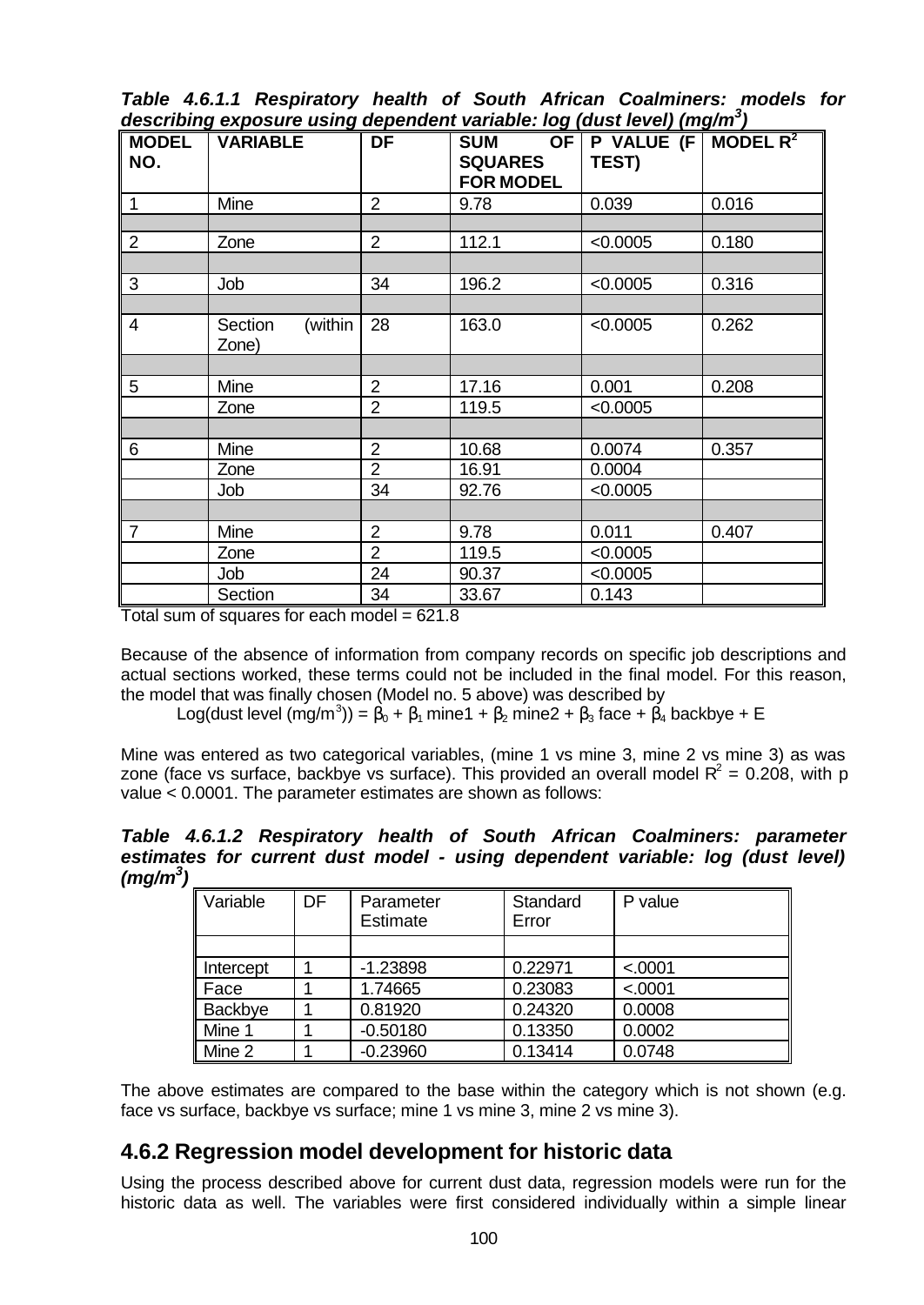regression model, followed by introduction into a multivariate linear regression model. The overall fit of the different models is shown. For similar reasons to those discussed above, job title and section were not considered to be useful. The model utilising mine, zone and year categories was retained.

| Table 4.6.2.1 Respiratory health of South African Coalminers: models for            |  |
|-------------------------------------------------------------------------------------|--|
| describing exposure using dependent variable: log (dust level) (mg/m <sup>3</sup> ) |  |

| אייש פיייייייי<br><b>MODEL NO</b> | <b>VARIABLE</b>        | <b>DF</b>       | <u>ranawie: reg (aast is rei) (ing.m.)</u><br>SUM OF P VALUE MODEL<br><b>SQUARES</b> | (F TEST) | $R^2$ |
|-----------------------------------|------------------------|-----------------|--------------------------------------------------------------------------------------|----------|-------|
|                                   |                        |                 | <b>FOR MODEL</b>                                                                     |          |       |
| $\overline{1}$                    | Mine                   | $\overline{2}$  | 514.0                                                                                | < 0.0001 | 0.054 |
|                                   |                        |                 |                                                                                      |          |       |
| $\overline{2}$                    | Zone                   | $\overline{2}$  | 1771                                                                                 | < 0.0001 | 0.185 |
|                                   |                        |                 |                                                                                      |          |       |
| 3                                 | Job                    | 239             | 2543                                                                                 | < 0.0001 | 0.266 |
|                                   |                        |                 |                                                                                      |          |       |
| $\overline{4}$                    | Section (within Zone)  | 24              | 849.6                                                                                | < 0.0001 | 0.111 |
|                                   |                        |                 |                                                                                      |          |       |
| 5                                 | <b>Year Category</b>   | $\overline{4}$  | 303.7                                                                                | < 0.0001 | 0.032 |
|                                   |                        |                 |                                                                                      |          |       |
| $\,6$                             | Mine                   | $\overline{2}$  | 376.4                                                                                | < 0.0001 | 0.225 |
|                                   | Zone                   | $\overline{2}$  | 1637                                                                                 | < 0.0001 |       |
|                                   |                        |                 |                                                                                      |          |       |
| $\overline{7}$                    | Mine                   | $\overline{2}$  | 269.1                                                                                | < 0.0001 | 0.312 |
|                                   | Zone                   | $\overline{2}$  | 187.9                                                                                | < 0.0001 |       |
|                                   | Job                    | 239             | 833.0                                                                                | < 0.0001 |       |
|                                   |                        |                 |                                                                                      |          |       |
| 8                                 | Mine                   | $\overline{2}$  | $246.\overline{2}$                                                                   | < 0.0001 | 0.322 |
|                                   | Zone                   | $\overline{2}$  | 61.91                                                                                | < 0.0001 |       |
|                                   | Job                    | 224             | 662.2                                                                                | < 0.0001 |       |
|                                   | Section                | $\overline{23}$ | 105.8                                                                                | 0.0003   |       |
|                                   |                        |                 |                                                                                      |          |       |
| 9                                 | Mine                   | $\overline{2}$  | 188.9                                                                                | < 0.0001 | 0.350 |
|                                   | Zone                   | $\overline{2}$  | 62.10                                                                                | < 0.0001 |       |
|                                   | Job                    | 224             | 664.5                                                                                | < 0.0001 |       |
|                                   | Section                | 23              | 96.51                                                                                | 0.0007   |       |
|                                   | <b>Year Categories</b> | $\overline{4}$  | 213.5                                                                                | < 0.0001 |       |
|                                   |                        |                 |                                                                                      |          |       |
| 10                                | <b>Mine</b>            | $\overline{2}$  | 1584                                                                                 | < 0.0001 | 0.243 |
|                                   | Zone                   | $\overline{2}$  | 311.0                                                                                | < 0.0001 |       |
|                                   | <b>Year Categories</b> | $\overline{4}$  | 206.1                                                                                | < 0.0001 |       |
|                                   |                        |                 |                                                                                      |          |       |

Total sum of squares for each model = 7676

Mine and zone were entered as categorical variables, (mine 1 vs mine 3, mine 2 vs mine 3; face vs surface, backbye vs surface). The year categories were as follows: 1991 – 1993 = category 1; 1994 – 1995 = category 2; 1996 – 1997 = category 3, 1998 - 1999 = category 4 and >1999 = category 5. Following an assessment of the descriptive data, no obvious trend was seen in any specific period of time, to warrant using more specific categories. Year categories was subsequently omitted from the final model. The following model was considered to be most robust in explaining the data:

Log (twa) =  $\beta_0$  +  $\beta_1$  mine1 +  $\beta_2$  mine2 +  $\beta_3$  face exposure +  $\beta_4$  backbye exposure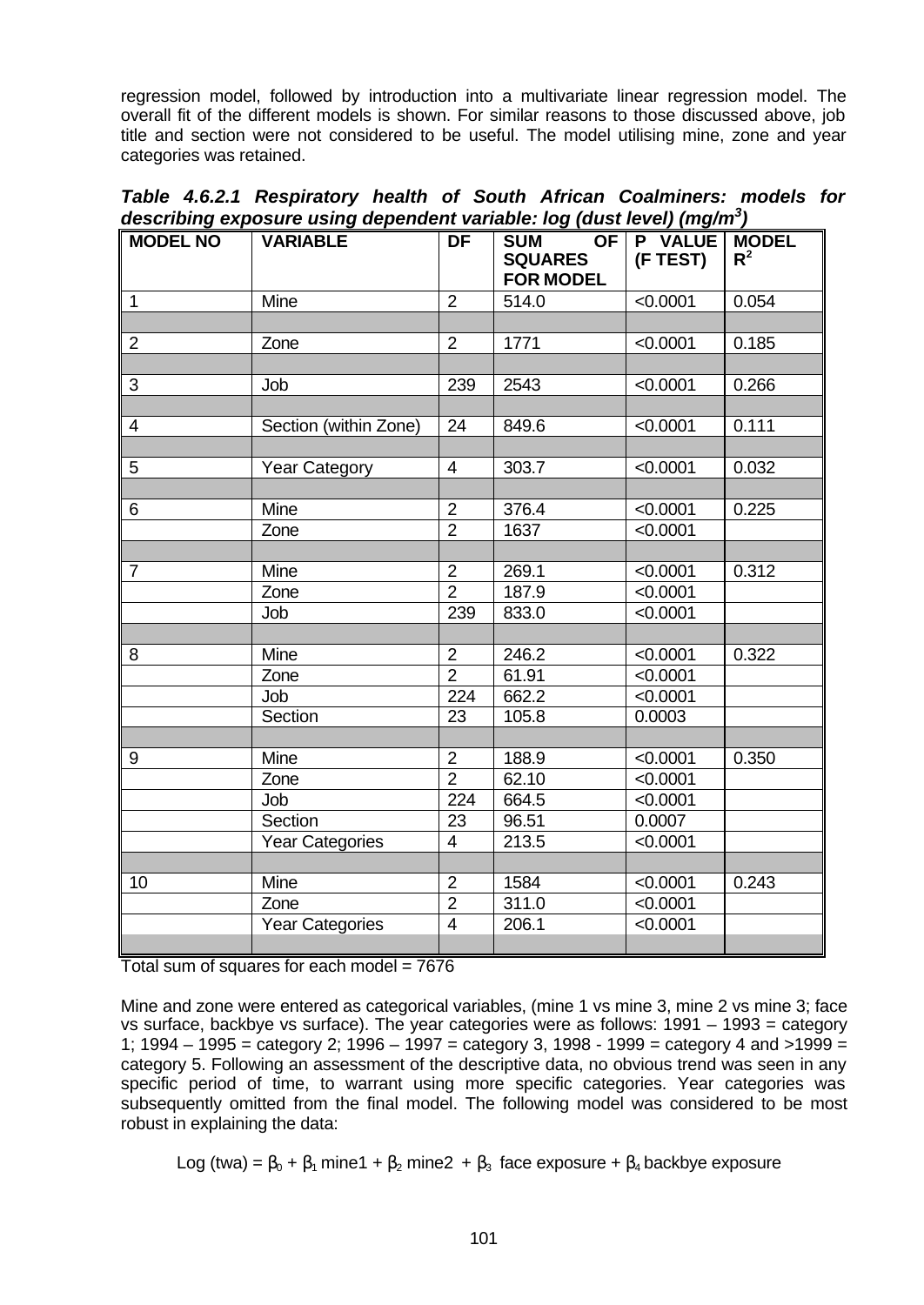The overall model  $\mathbb{R}^2 = 0.243$  with a p value = 0.0001. This model generated the following parameter estimates:

*Table 4.6.2.2 Respiratory health of South African Coalminers: parameter estimates for historic dust model - using dependent variable: log (dust level) (mg/m<sup>3</sup> )*

| - -       |    |                    |                |          |
|-----------|----|--------------------|----------------|----------|
| Variable  | Df | Parameter estimate | Standard error | P value  |
| Intercept |    | $-1.51$            | 0.05           | < 0.0001 |
| Mine 1    |    | $-0.30$            | 0.05           | < 0.0001 |
| Mine 2    |    | 0.90               | 0.07           | < 0.0001 |
| Face      |    | 1.81               | 0.06           | < 0.0001 |
| Backbye   |    | 0.86               | 0.06           | < 0.0001 |

As mentioned previously, the above estimates are compared to the base within the category which is not shown (e.g. face vs surface, backbye vs surface; mine 1 vs mine 3, mine 2 vs mine 3, etc.).

### **4.6.3 Regression model development for cumulative exposure**

Using the regression models developed above from the investigator and historically collected data, further models to determine cumulative exposure were investigated. It was intended to employ the coefficients that were generated for the time periods from the historic data to extrapolate current exposures to past years. However, because these coefficients did not show any specific trend over the nine year period and because of variable differences between the year categories, use of this data for back extrapolation would have added little to the models. Time was thus left out of the model altogether. Use of mine and zone provided reasonably robust measures of exposure.

Because the historical data was collected with different types of samplers, it was important to consider a variable representing type of sampling device in the models. Most historical data was collected with the CIP10 sampler, whilst the current data was collected using the cyclone.

The current data and the historic data were then combined into a single dataset. The coefficients for mine, zone and sampler were generated from the regression models of this combined dataset. These coefficients were be used for providing estimates of cumulative exposure. The model that resulted from this was:

Log(dust level (mg/m<sup>3</sup>)) =  $\beta_0$  +  $\beta_1$  mine1 +  $\beta_2$  mine2 +  $\beta_3$  face +  $\beta_4$  backbye +  $\beta_5$  sampler + E

It should be noted that as an additive model for predicting a logarithmic outcome, this regression model assumes a constant ratio between measured levels of dust using one sampler as compared to the other type of sampler. This appears intuitively to be a reasonable assumption. The model was generated had a  $R^2$  of 21.53% and p value of <0.0001. The estimates are shown below:

*Table 4.6.3.1 Respiratory health of South African Coalminers: parameter estimates for combined model - using dependent variable: log (dust level) (mg/m<sup>3</sup> )*

| <b>VARIABLE</b> | DF | <b>PARAMETER</b><br><b>ESTIMATE</b> | <b>STANDARD</b><br><b>ERROR</b> | P value |
|-----------------|----|-------------------------------------|---------------------------------|---------|
| Intercept       |    | $-0.59731$                          | 0.04392                         | < .0001 |
| Mine 1          |    | 0.23979                             | 0.05043                         | < .0001 |
| Mine 2          |    | 0.76346                             | 0.06031                         | < .0001 |
| Surface         |    | $-0.86744$                          | 0.05885                         | < .0001 |
| Face            |    | 0.95441                             | 0.05095                         | < .0001 |
| Cyclone         |    | $-0.42164$                          | 0.07518                         | < .0001 |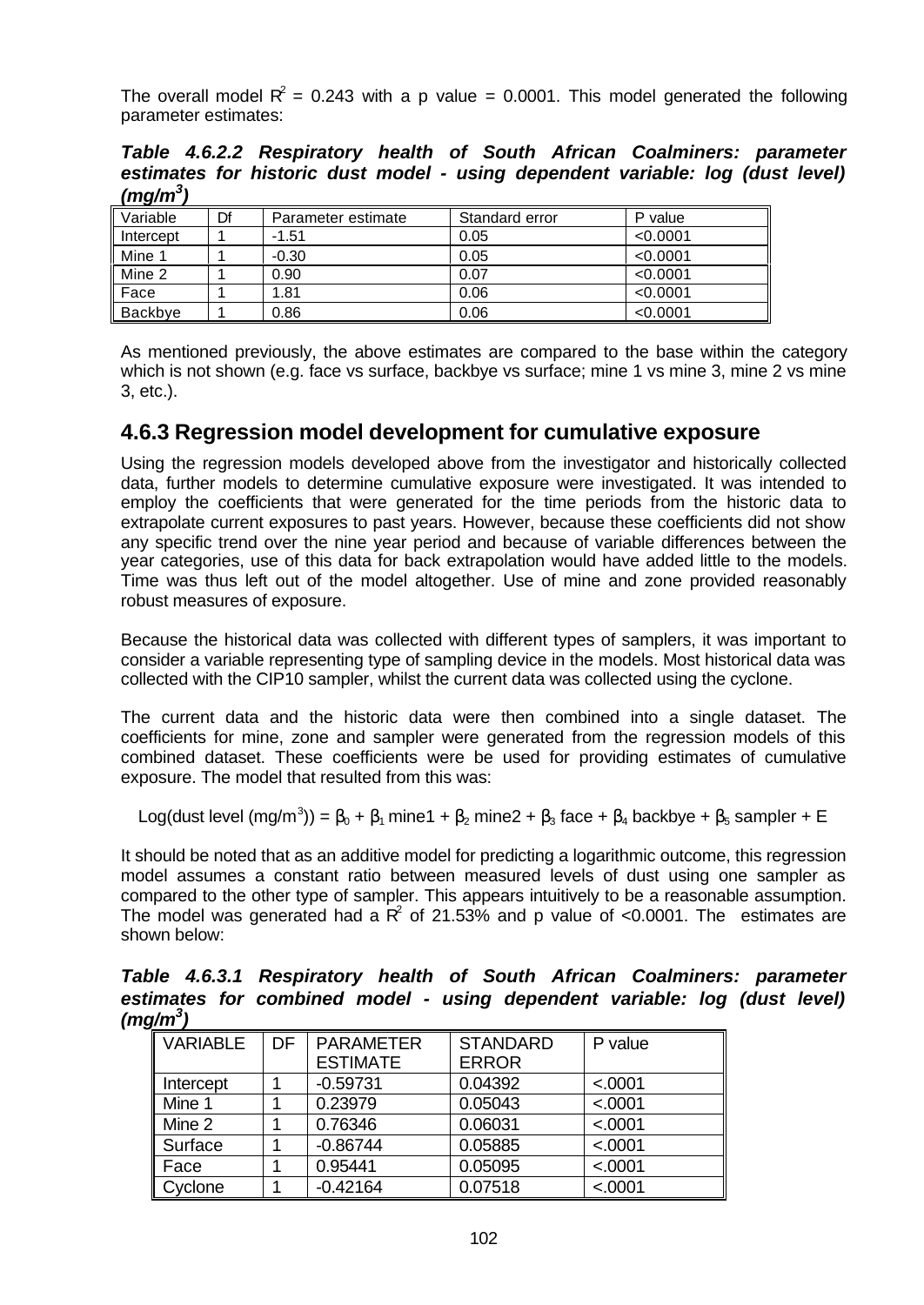In order to determine the dust estimates for each cell within the mine/zone matrix as generated by the above regression model, the arithmetic mean was used. Because of the lognormal distribution of the dust data, in calculating this mean, half the value of the residual variance of the model had to be incorporated.

## ${\bf c}_{ij} = {\rm{exp}}({\bf b}_0 + {\bf b}_1mine_1 + {\bf b}_2mine_i + {\bf b}_3zone_1 + {\bf b}_4zone_2 + {\bf b}_5sample_1 + (MSE/2){\rm{ }})$

where  $x =$  the arithmetic mean, with subscript  $i =$  mine and subscript  $j =$  zone, with zone<sub>1</sub> = surface and zone<sub>2</sub> = face, MSE = the mean square error of the regression model (the residual variance). The residual variance of the model = 1.972, residual variance/ $2 = 0.986$ . The resultant matrix is shown below:

*Table 4.6.3.2 Respiratory health of South African Coalminers: cumulative dust exposure estimate mine/zone matrix (mg/m<sup>3</sup> )*

|                | $\sim$<br><b>MINE 1</b> | <b>MINE 2</b> | <b>MINE 3</b> |
|----------------|-------------------------|---------------|---------------|
| <b>SURFACE</b> | .788                    | .329          | 0.619         |
| <b>BACKBYE</b> | 796                     | 3.166         | .474          |
| <b>FACE</b>    |                         | റററ           |               |

A major difficulty in estimating past exposure is the lack of any exposure data for periods prior to 1991. Although anecdotal information would suggest that respirable dust levels at face jobs were several fold higher prior to the 1990s, the lack of any quantitative (dust sampling data), or even, objective qualitative (company reports on amounts of coal mined, ventilation design and rates, etc.) data makes exposure estimation for this time period very difficult. For these reasons a sensitivity analysis was conducted: key exposure-outcome analyses were run comparing the assumption that mean face, backbye and surface exposures pre-1991 were respectively 3.5, 2.5 and 1.5 times greater than the respective mean values in the 1990s, and, in another model, 3, 1.5 and 1 times higher for periods prior to 1985, to the assumption that means were the same in both time periods (i.e., using ratios of 1, 1, and 1 times). Results for the three models were quite similar. Therefore the model assuming equal means in the two time periods was selected as the one requiring the least degree of arbitrary assumptions. To the extent that this results in added non-differential misclassification of cumulative dust exposure (CDE), there may be some bias toward the null hypothesis in study results. On the other hand, if there is, in fact, systematic underestimation of earlier exposures, this may tend to result in an overestimate of exposureoutcome "dose" response or regression slope.

# **8.3 Statistical modelling of the lung function data**

[This section is to be read in conjunction with Section 4.10.3]

### **4.10.3.1 Linear regression model development**

The following tables present the different linear regression models for the percent predicted values of  $FEV<sub>1</sub>$  and  $FVC$ , using the Louw et al predictive equations. The table shows the introduction of terms, together with the value of  $R^2$ , the overall significance of the model (F test), the β coefficients, the standard error of the coefficients and the significance of the parameter estimates. Models were run using exposure and smoking variables, the latter as two dummy variables. Revised models used pack years. Exposure was included as the cumulative dust exposure variable, CDE.

Simple linear models were first developed using percent predicted lung function outcomes  $(FEV<sub>1</sub>$  and FVC) measured in litres (L) regressed on cumulative dust exposure and then against pack years of smoking. Multivariate models then looked at smoking status variables (current and ex-smoker, compared to never smokers) and CDE, with new terms being added in subsequent models: current job status, diagnosed TB and an interaction term including job status and cumulative exposure. The second set of multivariate models then replaced the smoking status variables with pack years. This was followed by including both packyears and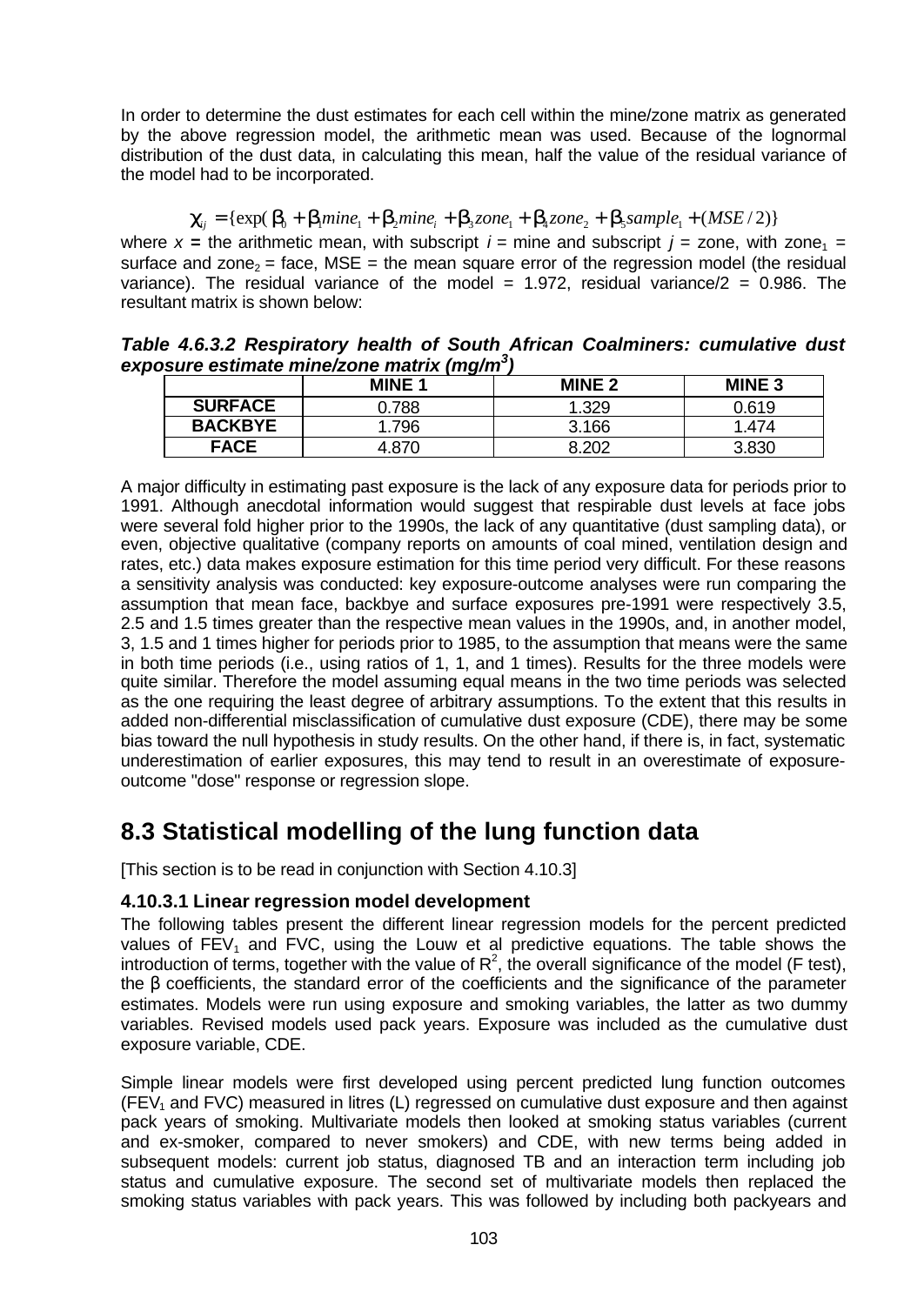smoking status variables into a model. The final models included all these variables plus interaction terms between pack years and smoking status and cumulative exposure and job status. The models for  $FEV<sub>1</sub>$  and then FVC, are shown in the tables below, initially using smoking status, then pack years.

*Table 4.10.3.1 Respiratory health of South African Coalminers: regression models for FEV1 percent predicted outcomes (using Lowe et al equations)*

| $\overline{a}$ $\overline{b}$ $\overline{c}$ $\overline{c}$ $\overline{c}$ $\overline{c}$ $\overline{c}$ $\overline{c}$ $\overline{c}$ $\overline{c}$ $\overline{c}$ $\overline{c}$ $\overline{c}$ $\overline{c}$ $\overline{c}$ $\overline{c}$ $\overline{c}$ $\overline{c}$ $\overline{c}$ $\overline{c}$ $\overline{c}$ $\overline{c}$ $\overline{c}$ $\overline{c}$ $\overline{$ |          |           |          |           |                   |
|--------------------------------------------------------------------------------------------------------------------------------------------------------------------------------------------------------------------------------------------------------------------------------------------------------------------------------------------------------------------------------------|----------|-----------|----------|-----------|-------------------|
| Model                                                                                                                                                                                                                                                                                                                                                                                | $R^2$    | Intercept | $\beta$  | <b>SE</b> | P value $(\beta)$ |
|                                                                                                                                                                                                                                                                                                                                                                                      | Adjusted |           |          | $(\beta)$ |                   |
| Univariate models                                                                                                                                                                                                                                                                                                                                                                    |          |           |          |           |                   |
| Cumulative dust exposure (CDE)                                                                                                                                                                                                                                                                                                                                                       | 0.005    | 106.05    | $-0.03$  | 0.01      | 0.02              |
| $(mg-years/m3)$                                                                                                                                                                                                                                                                                                                                                                      |          |           |          |           |                   |
|                                                                                                                                                                                                                                                                                                                                                                                      |          |           |          |           |                   |
| Pack years                                                                                                                                                                                                                                                                                                                                                                           | 0.005    | 105.36    | $-0.21$  | 0.09      | 0.02              |
|                                                                                                                                                                                                                                                                                                                                                                                      |          |           |          |           |                   |
| Multivariate Model 1                                                                                                                                                                                                                                                                                                                                                                 | 0.004    | 105.28    |          |           |                   |
| <b>Current Smoker</b>                                                                                                                                                                                                                                                                                                                                                                |          |           | $-0.35$  | 1.37      | 0.7               |
| Ex-Smoker                                                                                                                                                                                                                                                                                                                                                                            |          |           | $-4.23$  | 1.84      | 0.02              |
|                                                                                                                                                                                                                                                                                                                                                                                      |          |           |          |           |                   |
| Multivariate Model 2                                                                                                                                                                                                                                                                                                                                                                 | 0.01     | 107.34    |          |           |                   |
| <b>CDE</b>                                                                                                                                                                                                                                                                                                                                                                           |          |           | $-0.03$  | 0.01      | 0.02              |
| <b>Current Smoker</b>                                                                                                                                                                                                                                                                                                                                                                |          |           | $-1.08$  | 1.40      | 0.44              |
| Ex-Smoker                                                                                                                                                                                                                                                                                                                                                                            |          |           | $-4.51$  | 1.83      | 0.01              |
|                                                                                                                                                                                                                                                                                                                                                                                      |          |           |          |           |                   |
| Multivariate Model 3                                                                                                                                                                                                                                                                                                                                                                 | 0.02     | 104.20    |          |           |                   |
|                                                                                                                                                                                                                                                                                                                                                                                      |          |           |          |           |                   |
| <b>CDE</b>                                                                                                                                                                                                                                                                                                                                                                           |          |           | $-0.04$  | 0.01      | 0.01              |
| <b>Current Smoker</b>                                                                                                                                                                                                                                                                                                                                                                |          |           | $-0.32$  | 1.42      | 0.82              |
| Ex-Smoker                                                                                                                                                                                                                                                                                                                                                                            |          |           | $-4.48$  | 1.83      | 0.01              |
| <b>Current miner</b>                                                                                                                                                                                                                                                                                                                                                                 |          |           | 4.27     | 1.62      | 0.01              |
|                                                                                                                                                                                                                                                                                                                                                                                      |          |           |          |           |                   |
| Multivariate Model 4                                                                                                                                                                                                                                                                                                                                                                 | 0.06     | 105.15    |          |           |                   |
| <b>CDE</b>                                                                                                                                                                                                                                                                                                                                                                           |          |           | $-0.04$  | 0.01      | 0.01              |
| Current smoker                                                                                                                                                                                                                                                                                                                                                                       |          |           | $-0.27$  | 1.40      | 0.85              |
| Ex-smoker                                                                                                                                                                                                                                                                                                                                                                            |          |           | $-3.95$  | 1.79      | 0.03              |
| <b>Current miner</b>                                                                                                                                                                                                                                                                                                                                                                 |          |           | 3.83     | 1.59      | 0.02              |
| Doctor diagnosed TB                                                                                                                                                                                                                                                                                                                                                                  |          |           | $-21.23$ | 3.49      | < 0.001           |
|                                                                                                                                                                                                                                                                                                                                                                                      |          |           |          |           |                   |
| Multivariate Model 5                                                                                                                                                                                                                                                                                                                                                                 | 0.06     | 106.20    |          |           |                   |
| <b>CDE</b>                                                                                                                                                                                                                                                                                                                                                                           |          |           |          |           |                   |
|                                                                                                                                                                                                                                                                                                                                                                                      |          |           | $-0.07$  | 0.04      | 0.08              |
| Current smoker                                                                                                                                                                                                                                                                                                                                                                       |          |           | $-0.28$  | 1.40      | 0.84              |
| Ex-smoker                                                                                                                                                                                                                                                                                                                                                                            |          |           | $-3.95$  | 1.79      | 0.03              |
| <b>Current miner</b>                                                                                                                                                                                                                                                                                                                                                                 |          |           | 2.57     | 2.12      | 0.22              |
| Doctor diagnosed TB                                                                                                                                                                                                                                                                                                                                                                  |          |           | $-21.35$ | 3.49      | < 0.001           |
| CDE*current miner                                                                                                                                                                                                                                                                                                                                                                    |          |           | 0.04     | 0.04      | 0.37              |
|                                                                                                                                                                                                                                                                                                                                                                                      |          |           |          |           |                   |
| Multivariate model 6                                                                                                                                                                                                                                                                                                                                                                 | 0.01     | 107.07    |          |           |                   |
| <b>CDE</b>                                                                                                                                                                                                                                                                                                                                                                           |          |           | $-0.03$  | 0.01      | 0.02              |
| Pack years                                                                                                                                                                                                                                                                                                                                                                           |          |           | $-0.22$  | 0.09      | 0.02              |
|                                                                                                                                                                                                                                                                                                                                                                                      |          |           |          |           |                   |
| Multivariate Model 7                                                                                                                                                                                                                                                                                                                                                                 | 0.02     | 104.67    |          |           |                   |
| <b>CDE</b>                                                                                                                                                                                                                                                                                                                                                                           |          |           | $-0.04$  | 0.01      | 0.01              |
| Pack years                                                                                                                                                                                                                                                                                                                                                                           |          |           | $-0.19$  | 0.09      | 0.03              |
| <b>Current miner</b>                                                                                                                                                                                                                                                                                                                                                                 |          |           | 3.64     | 1.59      | 0.02              |
|                                                                                                                                                                                                                                                                                                                                                                                      |          |           |          |           |                   |
| Multivariate Model 8                                                                                                                                                                                                                                                                                                                                                                 | 0.06     | 105.59    |          |           |                   |
|                                                                                                                                                                                                                                                                                                                                                                                      |          |           |          |           |                   |
| <b>CDE</b>                                                                                                                                                                                                                                                                                                                                                                           |          |           | $-0.04$  | 0.01      | 0.01              |
| Pack years                                                                                                                                                                                                                                                                                                                                                                           |          |           | $-0.17$  | 0.09      | 0.05              |
| Current miner                                                                                                                                                                                                                                                                                                                                                                        |          |           | 3.27     | 1.56      | 0.04              |
| Doctor diagnosed TB                                                                                                                                                                                                                                                                                                                                                                  |          |           | $-21.36$ | 3.49      | < 0.001           |
|                                                                                                                                                                                                                                                                                                                                                                                      |          |           |          |           |                   |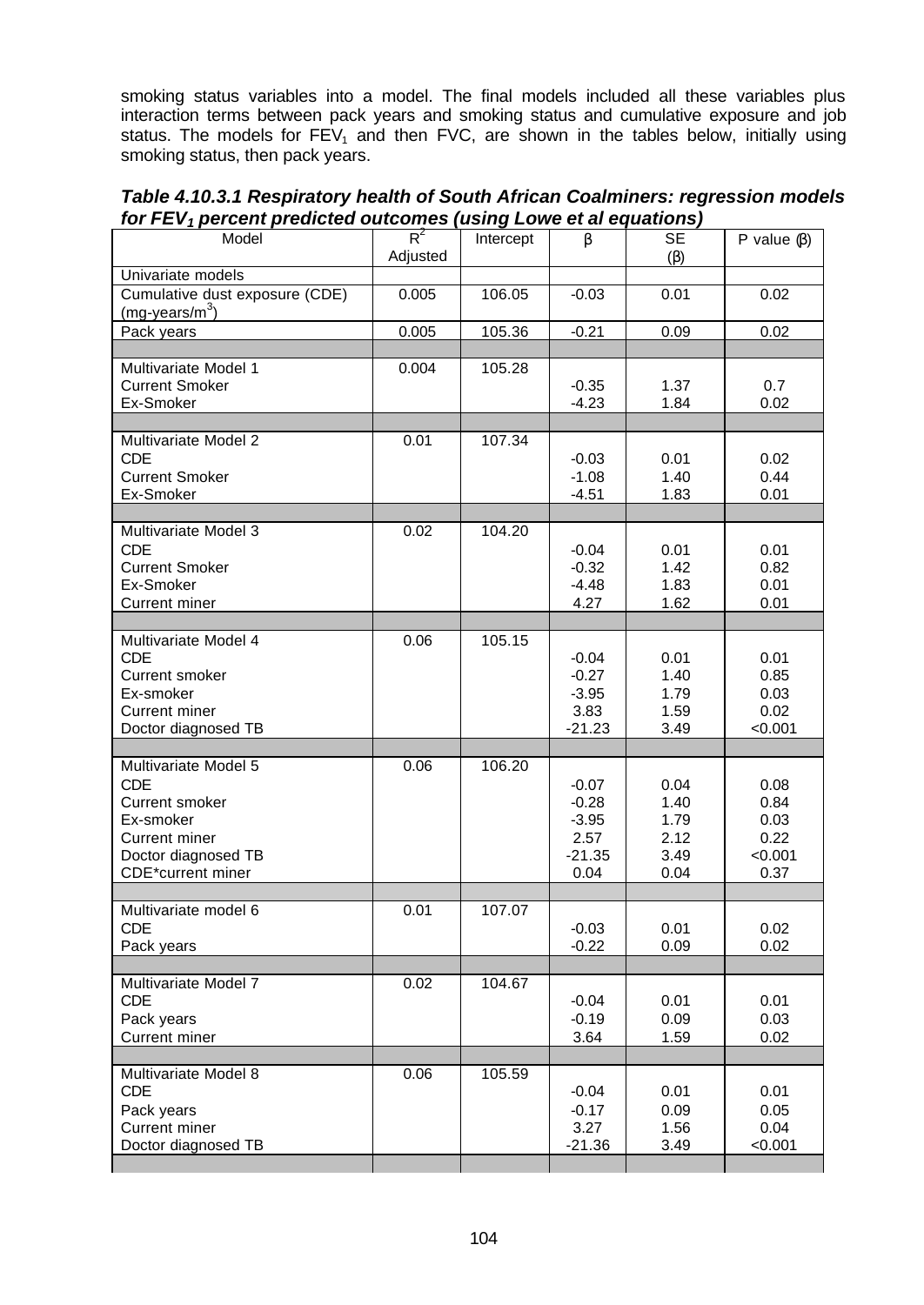| Model                     | $R^2$    | Intercept | $\beta$  | <b>SE</b> | P value $(\beta)$ |
|---------------------------|----------|-----------|----------|-----------|-------------------|
|                           | Adjusted |           |          | $(\beta)$ |                   |
| Multivariate Model 9      | 0.06     | 104.87    |          |           |                   |
| <b>CDE</b>                |          |           | $-0.04$  | 0.01      | 0.01              |
| <b>Current smoker</b>     |          |           | 2.12     | 1.70      | 0.21              |
| Ex-smoker                 |          |           | $-3.02$  | 1.83      | 0.10              |
| <b>Current miner</b>      |          |           | $-3.90$  | 1.58      | 0.01              |
| Doctor diagnosed TB       |          |           | $-20.81$ | 3.49      | < 0.001           |
| Pack years                |          |           | $-0.26$  | 0.11      | 0.01              |
|                           |          |           |          |           |                   |
| Multivariate Model 10     | 0.06     | 103.89    |          |           |                   |
| <b>CDE</b>                |          |           | 0.03     | 0.01      | 0.01              |
| Current smoker            |          |           | 3.33     | 1.53      | 0.03              |
| Current miner             |          |           | 3.92     | 1.58      | 0.01              |
| Doctor diagnosed TB       |          |           | $-21.02$ | 3.49      | < 0.001           |
| Pack years                |          |           | $-0.30$  | 0.10      | 0.01              |
|                           |          |           |          |           |                   |
| Multivariate Model 11     | 0.06     | 104.95    |          |           |                   |
| <b>CDE</b>                |          |           | $-0.04$  | 0.01      | 0.01              |
| Current smoker            |          |           | 1.77     | 1.72      | 0.30              |
| Ex-smoker                 |          |           | $-1.09$  | 2.32      | 0.64              |
| <b>Current miner</b>      |          |           | 3.85     | 1.58      | 0.02              |
| Doctor diagnosed TB       |          |           | $-20.96$ | 3.49      | < 0.001           |
| Pack years                |          |           | $-0.81$  | 0.42      | 0.06              |
| Pack years*current smoker |          |           | 0.58     | 0.44      | 0.18              |
|                           |          |           |          |           |                   |
| Multivariate Model 14     | 0.06     | 105.68    |          |           |                   |
| <b>CDE</b>                |          |           | $-0.04$  | 0.01      | 0.01              |
| Current smoker            |          |           | 1.96     | 1.44      | 0.24              |
| <b>Current miner</b>      |          |           | 3.84     | 1.35      | 0.02              |
| Doctor diagnosed TB       |          |           | $-21.04$ | 3.06      | < 0.001           |
| Pack years                |          |           | $-0.93$  | 0.29      | 0.01              |
| Pack years*Current smoker |          |           | 0.71     | 0.30      | 0.04              |

Although all the multivariate regression models are statistically significant, the models have low  $R^2$  (explanation of the outcome by the independent variables – the adjusted  $R^2$  is used in the above tables to counter the effect of improved  $R^2$  by simply adding more terms into the model), suggesting that the linear models may not be the most appropriate, or that some other factors not accounted for in the model may be influencing the outcome. (Low adjusted  $R^2$  have been found in most other studies (Henneberger (1996)).

None of the interaction terms that were introduced showed any statistical significance. When smoking status (current and ex) was entered into the models, current smoking status failed to show any significance; however, when the continuous term, pack years was introduced simultaneously into the model, the level of significance of the current smoker term improved from a p value of 0.9 to 0.08. This effect also resulted in the drop in significance of the exsmoker p value from 0.01 to 0.09. A history of TB diagnosed by a doctor showed the largest effect on the percent predicted value of  $FEV<sub>1</sub>$ . As shown in most of the analysis above, a possible healthy worker effect seems to be evident, although this effect has been controlled for by introducing the employment status variable into the models. The regression model shows that current miners have a higher percentage predicted  $FEV<sub>1</sub>$  when compared to ex-miners. Cumulative dust exposure variable (CDE) was consistently statistically significant in all the models.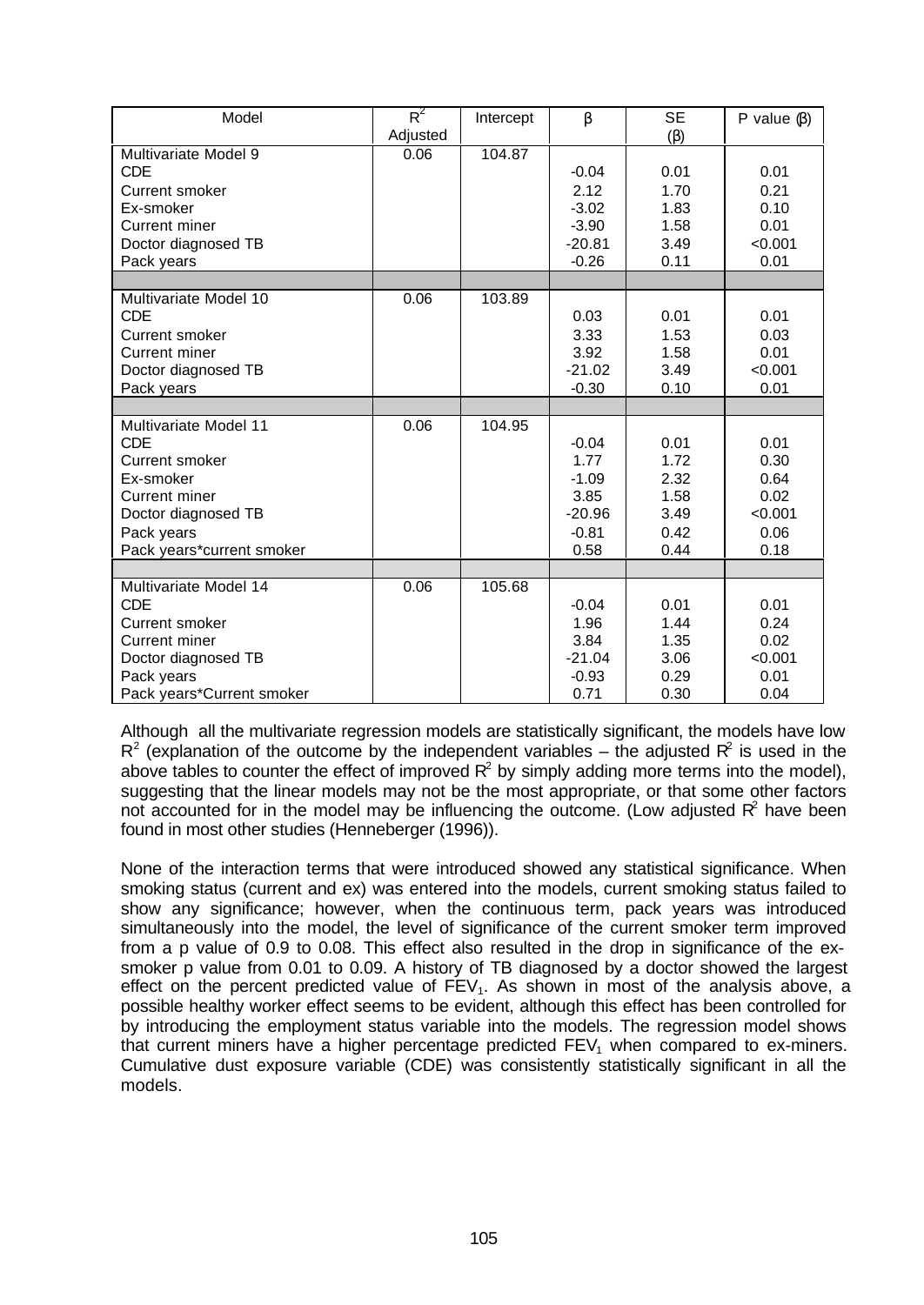| ion i vo percent preureted outcomes fusing Lowe et ur equations <i>j</i> |                   |           |          |             |                   |
|--------------------------------------------------------------------------|-------------------|-----------|----------|-------------|-------------------|
| Model                                                                    | $R^2$<br>Adjusted | Intercept | $\beta$  | $SE(\beta)$ | P value $(\beta)$ |
| Cumulative dust exposure<br>(CDE)                                        | 0.01              | 104.76    | $-0.03$  | 0.01        | 0.01              |
| Pack years                                                               | $-0.001$          | 103.31    | $-0.03$  | 0.08        | 0.66              |
|                                                                          |                   |           |          |             |                   |
| Multivariate Model 1                                                     | 0.01              | 102.10    |          |             |                   |
| <b>Current Smoker</b>                                                    |                   |           | 3.00     | 1.20        | 0.01              |
| Ex-smoker                                                                |                   |           | $-1.66$  | 1.60        | 0.30              |
|                                                                          |                   |           |          |             |                   |
| Multivariate Model 2                                                     | 0.01              | 103.68    |          |             |                   |
|                                                                          |                   |           |          |             |                   |
| <b>CDE</b>                                                               |                   |           | $-0.02$  | 0.01        | 0.04              |
| <b>Current smoker</b>                                                    |                   |           | 2.44     | 1.22        | 0.05              |
| Ex-smoker                                                                |                   |           | $-1.87$  | 1.60        | 0.24              |
|                                                                          |                   |           |          |             |                   |
| Multivariate Model 3                                                     | 0.02              | 100.80    |          |             |                   |
| <b>CDE</b>                                                               |                   |           | $-0.03$  | 0.01        | 0.01              |
| Current smoker                                                           |                   |           | 3.14     | 1.24        | 0.01              |
| Ex-smoker                                                                |                   |           | $-1.84$  | 1.59        | 0.25              |
|                                                                          |                   |           |          |             |                   |
| Current miner                                                            |                   |           | 3.91     | 1.41        | 0.01              |
|                                                                          |                   |           |          |             |                   |
| Multivariate Model 4                                                     | 0.04              | 101.42    |          |             |                   |
| <b>CDE</b>                                                               |                   |           | $-0.03$  | 0.01        | 0.01              |
| <b>Current smoker</b>                                                    |                   |           | 3.17     | 1.23        | 0.01              |
| Ex-smoker                                                                |                   |           | $-1.50$  | 1.58        | 0.34              |
| <b>Current miner</b>                                                     |                   |           | 3.62     | 1.40        | 0.01              |
|                                                                          |                   |           |          |             |                   |
| Doctor diagnosed TB                                                      |                   |           | $-13.89$ | 3.08        | < 0.001           |
|                                                                          |                   |           |          |             |                   |
| Multivariate model 5                                                     | 0.01              | 104.97    |          |             |                   |
| <b>CDE</b>                                                               |                   |           | $-0.02$  | 0.01        | 0.01              |
| Pack years                                                               |                   |           | $-0.04$  | 0.08        | 0.58              |
|                                                                          |                   |           |          |             |                   |
| Multivariate Model 6                                                     | 0.01              | 103.06    |          |             |                   |
| <b>CDE</b>                                                               |                   |           | $-0.03$  | 0.01        | 0.01              |
| Pack years                                                               |                   |           | $-0.03$  | 0.08        | 0.74              |
|                                                                          |                   |           |          |             |                   |
| <b>Current miner</b>                                                     |                   |           | 2.88     | 1.40        | 0.04              |
|                                                                          |                   |           |          |             |                   |
| Multivariate Model 7                                                     | 0.03              | 103.66    |          |             |                   |
| <b>CDE</b>                                                               |                   |           | $-0.04$  | 0.01        | 0.01              |
| Pack years                                                               |                   |           | $-0.01$  | 0.08        | 0.88              |
| <b>Current miner</b>                                                     |                   |           | 2.63     | 1.38        | 0.06              |
| Doctor diagnosed TB                                                      |                   |           | $-14.15$ | 3.09        | < 0.001           |
|                                                                          |                   |           |          |             |                   |
|                                                                          |                   |           |          |             |                   |
| Multivariate Model 8                                                     | 0.05              | 101.21    |          |             |                   |
| <b>CDE</b>                                                               |                   |           | $-0.03$  | 0.01        | 0.01              |
| <b>Current smoker</b>                                                    |                   |           | 5.01     | 1.50        | 0.01              |
| Ex-smoker                                                                |                   |           | $-0.78$  | 1.61        | 0.63              |
| <b>Current miner</b>                                                     |                   |           | 3.67     | 1.40        | 0.01              |
| Doctor diagnosed TB                                                      |                   |           | $-13.56$ | 3.07        | < 0.001           |
| Pack years                                                               |                   |           | $-0.20$  | 0.09        | 0.03              |
|                                                                          |                   |           |          |             |                   |
|                                                                          |                   | 100.95    |          |             |                   |
| Multivariate Model 9                                                     | 0.05              |           |          |             |                   |
| <b>CDE</b>                                                               |                   |           | $-0.03$  | 0.01        | 0.01              |
| <b>Current smoker</b>                                                    |                   |           | 5.32     | 1.35        | < 0.001           |
| <b>Current miner</b>                                                     |                   |           | 3.68     | 1.39        | 0.01              |
| Doctor diagnosed TB                                                      |                   |           | $-13.61$ | 3.07        | < 0.001           |
| Pack years                                                               |                   |           | $-0.21$  | 0.09        | 0.02              |
|                                                                          |                   |           |          |             |                   |

*Table 4.10.3.2 Respiratory health of South African Coalminers: regression models for FVC percent predicted outcomes (using Lowe et al equations)*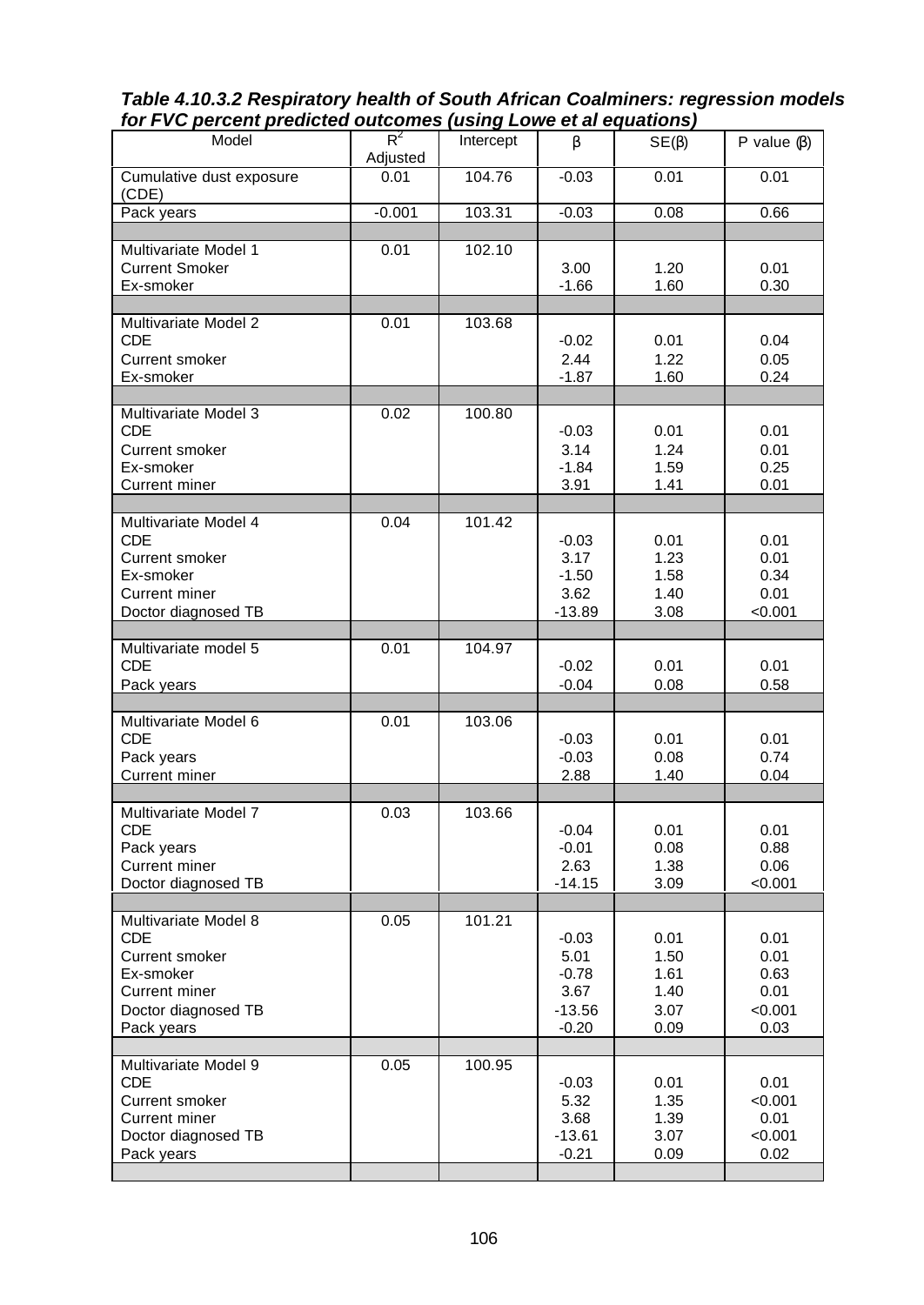| Model                                                                                                                                                                               | $R^2$<br>Adjusted | Intercept | $\beta$                                                                   | $SE(\beta)$                                                  | P value $(\beta)$                                               |
|-------------------------------------------------------------------------------------------------------------------------------------------------------------------------------------|-------------------|-----------|---------------------------------------------------------------------------|--------------------------------------------------------------|-----------------------------------------------------------------|
| Multivariate Model 10<br><b>CDE</b><br><b>Current smoker</b><br>Ex-smoker<br><b>Current miner</b><br>Doctor diagnosed TB                                                            | 0.04              | 102.34    | $-0.06$<br>3.16<br>$-1.49$<br>2.51<br>$-13.99$                            | 0.04<br>1.39<br>1.79<br>2.12<br>3.50                         | 0.08<br>0.01<br>0.34<br>0.18<br>< 0.001                         |
| <b>CDE*current miner</b>                                                                                                                                                            |                   |           | 0.03                                                                      | 0.04                                                         | 0.37                                                            |
| Multivariate Model 11<br><b>CDE</b><br><b>Current smoker</b><br>Ex-smoker<br>Current miner<br>Doctor diagnosed TB<br>Pack years<br>Pack years*current smoker                        | 0.05              | 101.27    | $-0.03$<br>4.77<br>0.59<br>3.64<br>$-13.66$<br>$-0.59$<br>0.41            | 0.01<br>1.51<br>2.05<br>1.40<br>3.08<br>0.37<br>0.39         | 0.01<br>0.01<br>0.78<br>0.01<br>< 0.001<br>0.12<br>0.28         |
| Multivariate Model 12<br><b>CDE</b><br><b>Current smoker</b><br>Ex-smoker<br><b>Current miner</b><br>Doctor diagnosed TB<br>Pack years<br>Pack years*ex smoker                      | 0.05              | 101.27    | $-0.03$<br>4.77<br>0.59<br>3.64<br>$-13.66$<br>$-0.17$<br>$-0.41$         | 0.01<br>1.52<br>2.05<br>1.40<br>3.08<br>0.10<br>0.39         | 0.01<br>0.01<br>0.78<br>0.01<br>< 0.001<br>0.07<br>0.28         |
| Multivariate Model 13<br><b>CDE</b><br><b>Current smoker</b><br>Ex-smoker<br>Current miner<br>Doctor diagnosed TB<br>Pack years<br><b>CDE*current miner</b><br>Pack years*ex smoker | 0.05              | 101.94    | $-0.05$<br>4.71<br>0.54<br>2.83<br>$-13.74$<br>$-0.17$<br>0.03<br>$-0.41$ | 0.04<br>1.52<br>2.05<br>1.86<br>3.09<br>0.10<br>0.04<br>0.39 | 0.17<br>0.02<br>0.79<br>0.13<br>< 0.001<br>0.08<br>0.52<br>0.29 |
| Multivariate Model 14<br><b>CDE</b><br>Current smoker<br><b>Current miner</b><br>Doctor diagnosed TB<br>Pack years*Ex-smoker<br>Pack years*CDE                                      | 0.05              | 100.96    | $-0.02$<br>4.01<br>3.65<br>$-13.82$<br>$-0.42$<br>$-0.01$                 | 0.01<br>1.34<br>1.40<br>3.07<br>0.30<br>0.01                 | 0.06<br>0.01<br>0.01<br>< 0.001<br>0.15<br>0.15                 |

The models of FVC showed similar patterns to those of the regression models on  $FEV<sub>1</sub>$ , All models were strongly statistically significant, with low overall adjusted  $R^2$ . None of the interaction terms were significant. In these models, current smoker status generally showed a greater effect on lung function than ex-smoker status, but with a "protective" effect on percent predicted FVC. The packyears and smoking status variables were only significant in the model with cumulative dust exposure when included together in the model. As with the FEV<sub>1</sub> models, a history of TB remained strongly significant showing the greatest adverse effect on percent predicted FVC. Current job status vs ex-miner status showed a "protective" effect. Cumulative dust exposure was still consistently associated with a decline in percent predicted FVC.

### **4.10.3.2 Linear regression model selection and diagnostics**

Model selection procedures were used to suggest appropriate models. Those models that were statistically appropriate and biologically plausible were subjected to regression diagnostics. This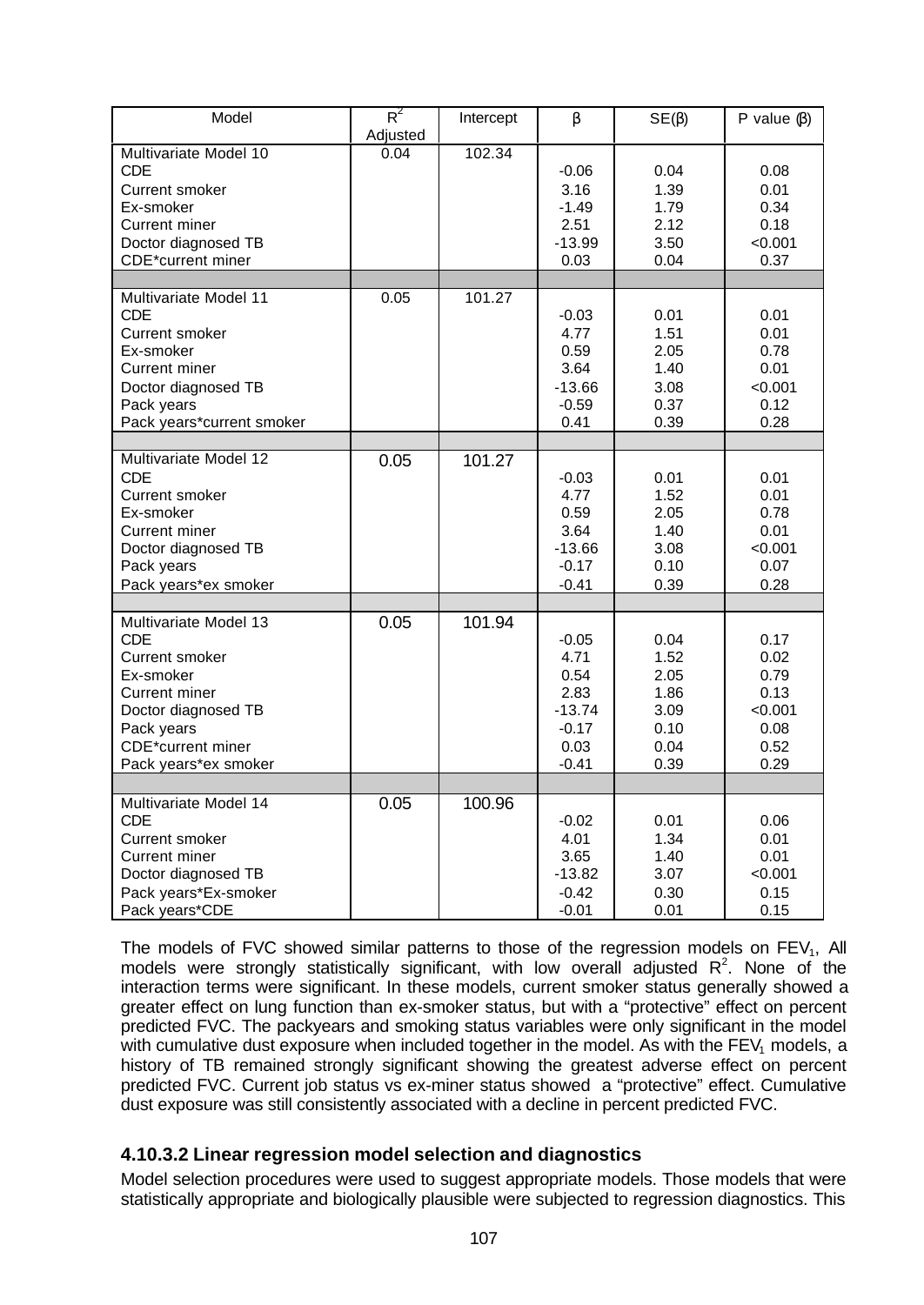process allowed the selection of the most robust (i.e. that met statistical standards) linear regression models.

Three model selection procedures were used to ascertain appropriate models for percent predicted FEV<sub>1</sub> and FVC respectively. These procedures were adjusted R<sup>2</sup> ( $R_a^2$ ), the Mallow's  $C_p$  and the PRESS<sub>P</sub> procedures. All the terms included in the above tables, including the interaction terms were assessed. The summary results of this analysis are presented in the following tables.

*Table 4.10.3.3 Respiratory Health of South African Coalminers: summary of regression model selection statistics for percent predicted FEV<sup>1</sup>*

| <b>MODEL TERMS</b>                                                                                                               | $R_{\scriptscriptstyle a}^2$ | $C_p$ – model<br>terms | PRESS <sub>p</sub> |
|----------------------------------------------------------------------------------------------------------------------------------|------------------------------|------------------------|--------------------|
| CDE, current smoker, current miner, previous TB, pack<br>years pack years*current smoker (SELECTED)                              | 0.07                         | 1.73                   | 217777             |
| CDE, current smoker, current miner, previous TB, pack<br>years, pack years*ex-smoker                                             | 0.07                         | 1.73                   | 217777             |
| CDE, current smoker, current miner, previous TB, pack<br>years*ex-smoker, pack years*current smoker                              | 0.07                         | 1.73                   | 217777             |
| CDE, current smoker, current miner, previous TB, pack<br>years*current smoker, pack years*ex-smoker,<br><b>CDE*current miner</b> | 0.06                         | 0.86                   | 218344             |
| CDE, current smoker, current miner, previous TB, pack<br>years, pack years*ex-smoker, CDE*current miner                          | 0.06                         | 0.86                   | 218344             |
| CDE, current smoker, current miner, previous TB, pack<br>years, pack-years*current smoker, CDE*current miner                     | 0.06                         | 0.86                   | 218344             |
| CDE, current smoker, current miner, previous TB, pack<br>years (SELECTED)                                                        | 0.06                         | 0.1                    | 217235             |

Review of the above procedures showed that most models were reasonably similar in statistical terms. It was decided in terms of the research objectives that cumulative dust exposure and smoking variables should be retained in the final models. Furthermore, those models with the smallest number of terms that were statistically acceptable by the above procedures (model parsimony) would be considered. The following model met these criteria and was subjected to diagnostic assessment.

Model 1 (Multivariate Model 14 from Table 4.10.3.1)

**FEV<sub>1</sub> % predicted** =  $\beta_0$  (intercept) -  $\beta_1$  (cumulative dust exposure (mg-years/m<sup>3</sup>)) +  $\beta_2$ (current smoker) +  $\beta_3$  (current miner) -  $\beta_4$  (previously diagnosed TB) -  $\beta_5$  (pack years) +  $β<sub>6</sub>$  (pack years x current smoker)

**FEV<sub>1</sub>** % predicted = 105.68 – 0.04\*(dust level (mg/m<sup>3</sup>) x years of exposure) + 1.96\*(current smoker) +  $3.84$ \*(current miner) –  $21.04$ \*(previously diagnosed TB) – 0.93\*(pack years) + 0.71\*(pack years x current smoker)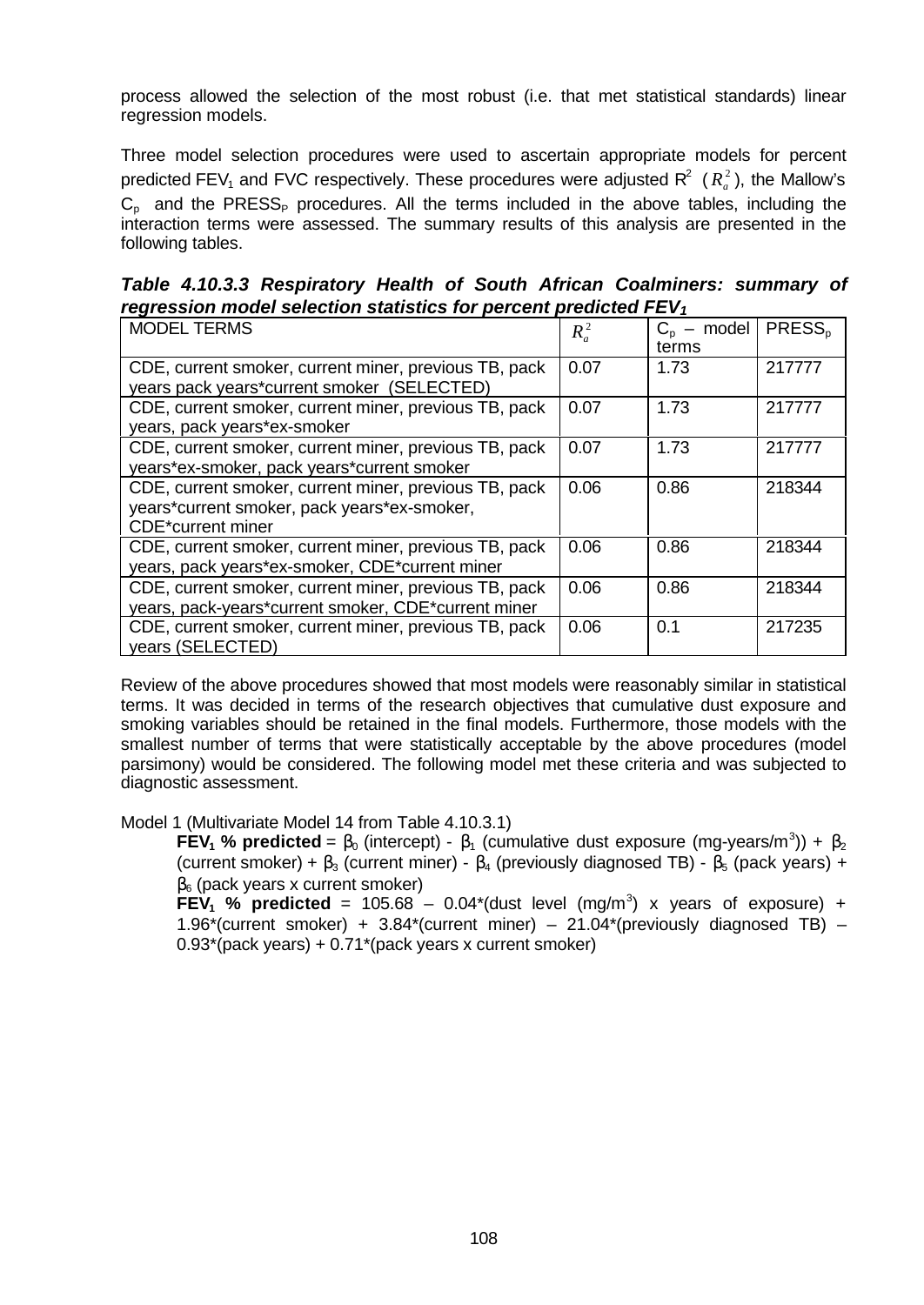A similar process was applied to determining the models for FVC:

|  |                                                                 |  |  | Table 4.10.3.4. Respiratory Health of South African Coalminers: summary of |  |
|--|-----------------------------------------------------------------|--|--|----------------------------------------------------------------------------|--|
|  | regression model selection statistics for percent predicted FVC |  |  |                                                                            |  |

| <b>MODEL TERMS</b>                                                                                | $R^2$    | $C_p$ – model<br>terms | PRESS <sub>b</sub> |
|---------------------------------------------------------------------------------------------------|----------|------------------------|--------------------|
| current smoker, current miner, previous TB, pack<br>years*CDE                                     | 0.045746 | 1.5                    | 167012             |
| CDE, current smoker, current miner, previous TB, pack<br>vears*CDE                                | 0.045373 | 1.14                   | 167345             |
| CDE, current smoker, current miner, previous TB, pack<br>years (SELECTED)                         | 0.045294 | 1.07                   | 167486             |
| current smoker, current miner, previous TB, pack<br>years*CDE, pack years*ex smoker               | 0.045250 | 1.07                   | 167777             |
| current smoker, current miner, previous TB, pack<br>years*CDE CDE*current miner                   | 0.045173 | 0.96                   | 167410             |
| CDE, current smoker, current miner, previous TB, pack<br>years*CDE packyears*ex-smoker (SELECTED) | 0.045068 | 0.86                   | 168094             |
| CDE, current smoker, current miner, previous TB, pack<br>years, pack years*CDE                    | 0.045068 | 0.86                   | 167854             |

Issues such as research objectives and model parsimony were used together with the statistical model selection process detailed above to select out the following model:

Chosen Model 1 (Multivariate Model 9 from table 4.10.3.2)

**FVC** % predicted =  $\beta_0$  (intercept) -  $\beta_1$  (cumulative dust exposure (mg-years/m<sup>3</sup>)) +  $\beta_2$ (current smoker) +  $\beta_3$  (current miner) -  $\beta_4$  (previously diagnosed TB) -  $\beta_5$  (pack years) **FVC** % predicted = 100.95 - 0.03\*(dust level  $(mg/m<sup>3</sup>)$  x years of exposure) +  $5.32^*$ (current smoker) +  $3.68^*$ (current miner) –  $13.61^*$ (previously diagnosed TB) – 0.21\*(pack years)

The two models chosen above for both lung function parameters respectively were then assessed for model fit. Tests looking at large externally studentised residuals, high leverage points, influence on predicted values and influence on the regression coefficients were conducted on these models. Removal of observations that met the specific cut off criteria for each of these tests resulted in minimal overall change of the β coefficients of concern in the model. In some instances, however, removal of these observations resulted in the reduction of the adjusted  $R^2$ . In the final analysis, it was decided to keep all observations in the models.

# **8.4 Additional analyses of radiological reading data**

### **4.11.2 Profusion agreement**

When defining normal as being less than 0/1 (i.e. 0/-; 0/0 and 0/1) and all others greater and equal to 0/1 as being positive for pneumoconiosis; the results were as follows: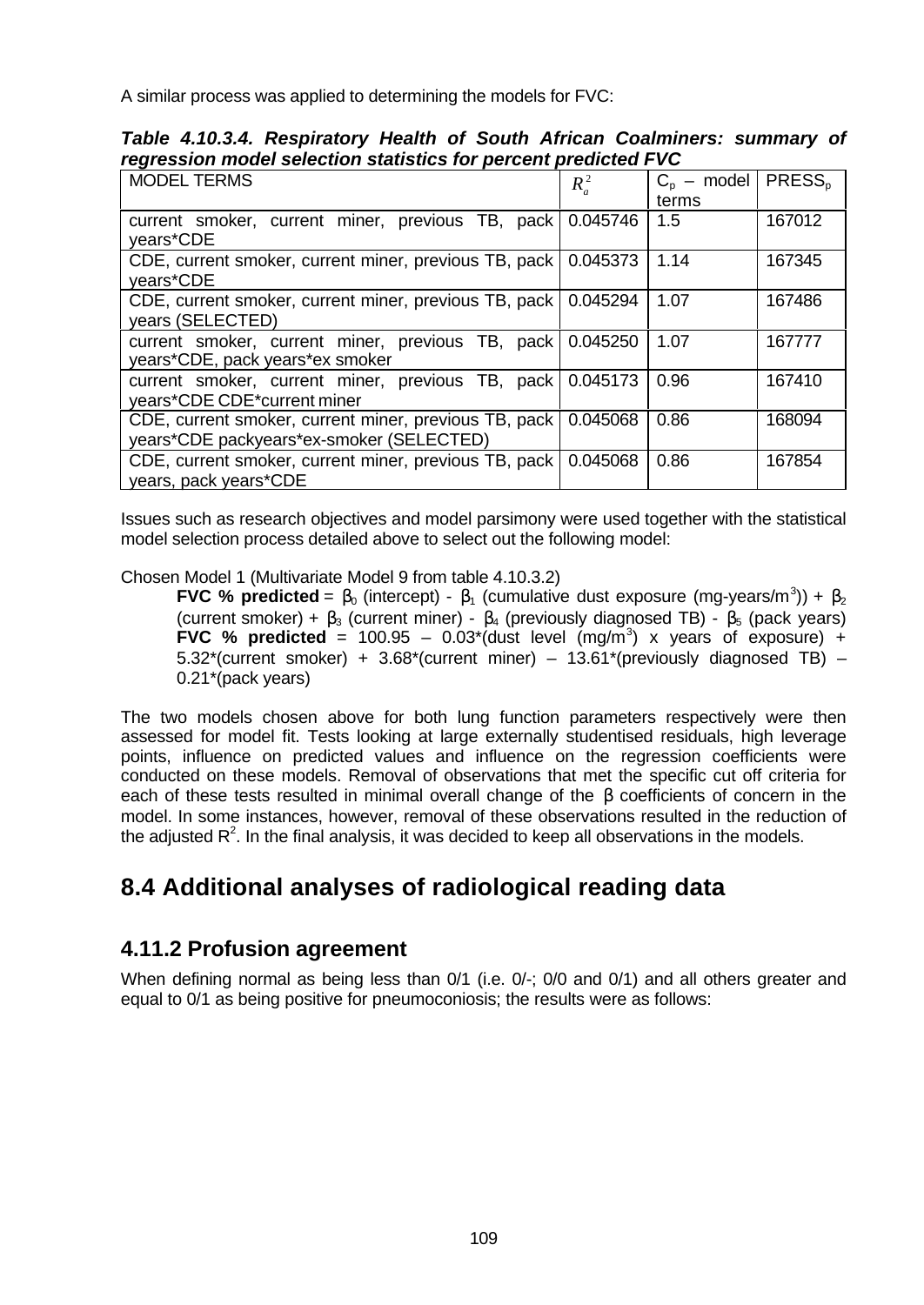*Table 4.11.2.1 Respiratory health of South African Coalminers: table of agreement between readers for <0/1 vs >0/1*

|                |       | <b>READER 2</b> |                 |              |
|----------------|-------|-----------------|-----------------|--------------|
|                |       | <b>NEGATIVE</b> | <b>POSITIVE</b> | <b>TOTAL</b> |
| READER 1       |       |                 |                 |              |
| NEGATIVE       | N     | 739             | 96              | 835          |
|                | %     | 84.75           | 11.01           | 95.76        |
|                | Row % | 88.75           | 11.25           |              |
|                | Col % | 98.06           | 82.05           |              |
| <b>POSTIVE</b> | N     | 16              | 21              | 36           |
|                | $\%$  | 1.69            | 2.36            | 4.05         |
|                | Row % | 41.67           | 58.33           |              |
|                | Col % | 1.94            | 17.95           |              |
| <b>TOTAL</b>   | N     | 775             | 117             | 872          |
|                | %     | 86.58           | 13.42           | 100          |

The above table indicates that for 87.51% (760) of the films read the readers were in complete agreement about the degree of profusion. However, when analysed with the kappa statistic this results in 0.227 (CI =  $0.135 - 0.318$ ) – a low degree of agreement. Table 4.11.2.3 shows the level of agreement when the definition of positive pneumoconiosis is considered to be greater than 1/1. At this level, 862 (98.88%) of films are read in agreement, with the kappa statistic at  $0.58$  (CI =  $0.34 - 0.81$ ) indicating a high level of agreement for profusion scores.

*Table 4.11.2.3 Respiratory health of South African Coalminers: table of agreement between readers for <1/1 vs > 1/1*

|                 |       | <b>READER 2</b> |                 |              |
|-----------------|-------|-----------------|-----------------|--------------|
|                 |       | <b>NEGATIVE</b> | <b>POSITIVE</b> | <b>TOTAL</b> |
| <b>READER 1</b> |       |                 |                 |              |
| <b>NEGATIVE</b> | -N    | 855             | 8               | 863          |
|                 | %     | 98.05           | 0.92            | 98.97        |
|                 | Row % | 99.09           | 0.91            |              |
|                 | Col % | 99.77           | 53.33           |              |
| <b>POSTIVE</b>  | N     | 2               |                 | 9            |
|                 | %     | 0.23            | 0.80            | 1.03         |
|                 | Row % | 22.22           | 77.78           |              |
|                 | Col % | 0.23            | 46.67           |              |
| <b>TOTAL</b>    | N     | 857             | 15              | 872          |
|                 | $\%$  | 98.28           | 1.72            | 100          |

Further analysis was conducted on the actual differences in terms of the ILO scale between the two readers. Considering the movement from one ILO category to the next as being a half point change (e.g. 0/0 to 0/1 =  $\frac{1}{2}$  point difference; 1/1 to 1/2 =  $\frac{1}{2}$  point difference; 1/1 to 2/1 = 2 x  $\frac{1}{2}$ point difference), half point differences were calculated between the readings of each reader. Table 4.11.2.4 shows these findings.

*Table 4.11.2.4 Respiratory health of South African Coalminers: Half point differences between the two readers*

| <b>Half Point Difference</b> | Frequency $(\%)$ (n = 872) (n $(\%)$ ) |
|------------------------------|----------------------------------------|
|                              | 629 (72.13)                            |
|                              | 168 (19.26)                            |
| 2                            | 71(8.14)                               |
| $\overline{3}$               | 17(1.91)                               |
|                              | 3(0.34)                                |
| 5                            | (0, 11)                                |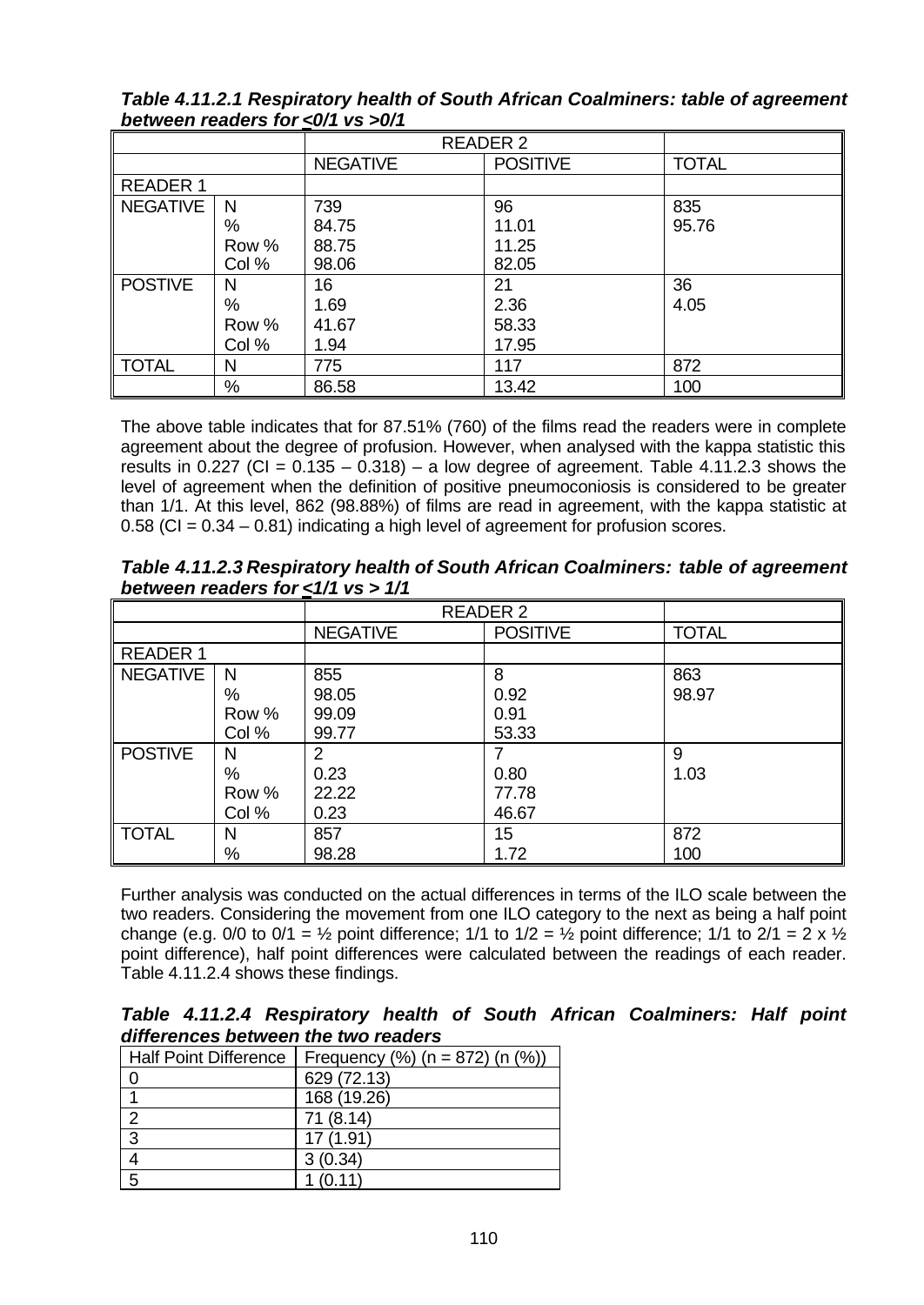The readers were identical in 629 (72.13%) cases, and in a further 168 (19.26%) the readers were only a half point different from each other using the ILO classification. Thus only 92 (10.35%) were read with two or more half point differences. For the more extreme readings (more than three or more than four half points), the discrepancies were reasonably close. For those read with four or more half point differences, three were read as 0/0 by one and 1/2 by the other, one was read as 2/2 by one and 0/1 by the other. The 17 with three half point differences were, in 14 cases read as 0/0 by one reader and as 1/1 by the other, the remaining three cases were 1/1 and 0/0 respectively.

### **4.11.3. Relationship of profusion score with Cumulative Dust Exposure**

Because of the different definitions of pneumoconiosis using the profusion score (0/1; 1/0 or 1/1), and because the above analyses employ the definition 1/1, it was decided to further examine whether important differences existed between the readers for the various cumulative dust exposure levels. This was done by transforming the profusion reading into a continuous variable, and comparing the means for each reader in each CDE group. The profusion score was determined as follows:

if profusion  $= 0/0$  then profusion score=1; if profusion  $= 0/1$  then profusion score=2; if profusion  $= 1/0$  then profusion score=3; if profusion  $= 1/1$  then profusion score=4; if profusion  $= 1/2$  then profusion score=5; if profusion  $= 2/1$  then profusion score=6; if profusion  $= 2/2$  then profusion score=7; if profusion =  $2/3$  then profusion score=8: if profusion  $= 3/2$  then profusion score=9; if profusion  $= 3/3$  then profusion score=10;

Profusion scales that were not read for any films by either reader (0/- and 3/+) have not been included in the scoring. This was then analysed by looking at the mean value of profusion score for each cumulative dust exposure category stratified by reader and by current job status.

|                                                        |                                                                            | <b>CUMULATIVE DUST EXPOSURE CATEGORIES</b>                       |                                                                  |                                                                                |                                                                  |                                                                |                                                                             |                                                               |                                                                |
|--------------------------------------------------------|----------------------------------------------------------------------------|------------------------------------------------------------------|------------------------------------------------------------------|--------------------------------------------------------------------------------|------------------------------------------------------------------|----------------------------------------------------------------|-----------------------------------------------------------------------------|---------------------------------------------------------------|----------------------------------------------------------------|
| <b>READER</b>                                          | Low<br>0.62-19.39 mg-years/ $m^3$<br>mean score<br><b>SD</b><br>Range<br>n |                                                                  |                                                                  | Medium<br>19.40-72.01 mg-years/ $m^3$<br>mean score<br><b>SD</b><br>Range<br>n |                                                                  |                                                                | High<br>72.0-258.7 mg-years/ $m^3$<br>mean score<br><b>SD</b><br>Range<br>n |                                                               |                                                                |
|                                                        | All                                                                        | Current                                                          | Ex                                                               | All                                                                            | Current                                                          | Ex                                                             | All                                                                         | Current                                                       | Ex                                                             |
| Reader 1<br>Reader 2                                   | 1.12<br>0.42<br>$1 - 4$<br>284<br>1.29<br>0.70<br>$1 - 7$<br>286           | 1.07<br>0.28<br>$1 - 3$<br>176<br>1.19<br>0.48<br>$1 - 3$<br>176 | 1.19<br>0.56<br>$1 - 3$<br>108<br>1.47<br>0.93<br>$1 - 7$<br>108 | 1.17<br>0.48<br>$1 - 4$<br>303<br>1.30<br>0.71<br>$1 - 5$<br>305               | 1.17<br>0.49<br>$1 - 4$<br>229<br>1.29<br>0.74<br>$1 - 5$<br>229 | 1.19<br>0.49<br>$1 - 3$<br>76<br>1.30<br>0.60<br>$1 - 3$<br>76 | 1.32<br>1.04<br>$1 - 8$<br>303<br>1.80<br>1.28<br>$1 - 10$<br>305           | 1.31<br>1.00<br>1-8<br>292<br>1.78<br>1.25<br>$1 - 10$<br>291 | 1.43<br>1.50<br>$1 - 7$<br>14<br>2.21<br>1.81<br>$1 - 7$<br>14 |
| Mean<br>differences<br>between<br>readers - p<br>value | 0.01                                                                       | 0.001                                                            | 0.06                                                             | 0.01                                                                           | 0.03                                                             | 0.23                                                           | 0.01                                                                        | 0.001                                                         | 0.23                                                           |

*Table 4.11.3.7. Respiratory health of South African Coalminers: means of profusion scores in each cumulative dust exposure category for each reader*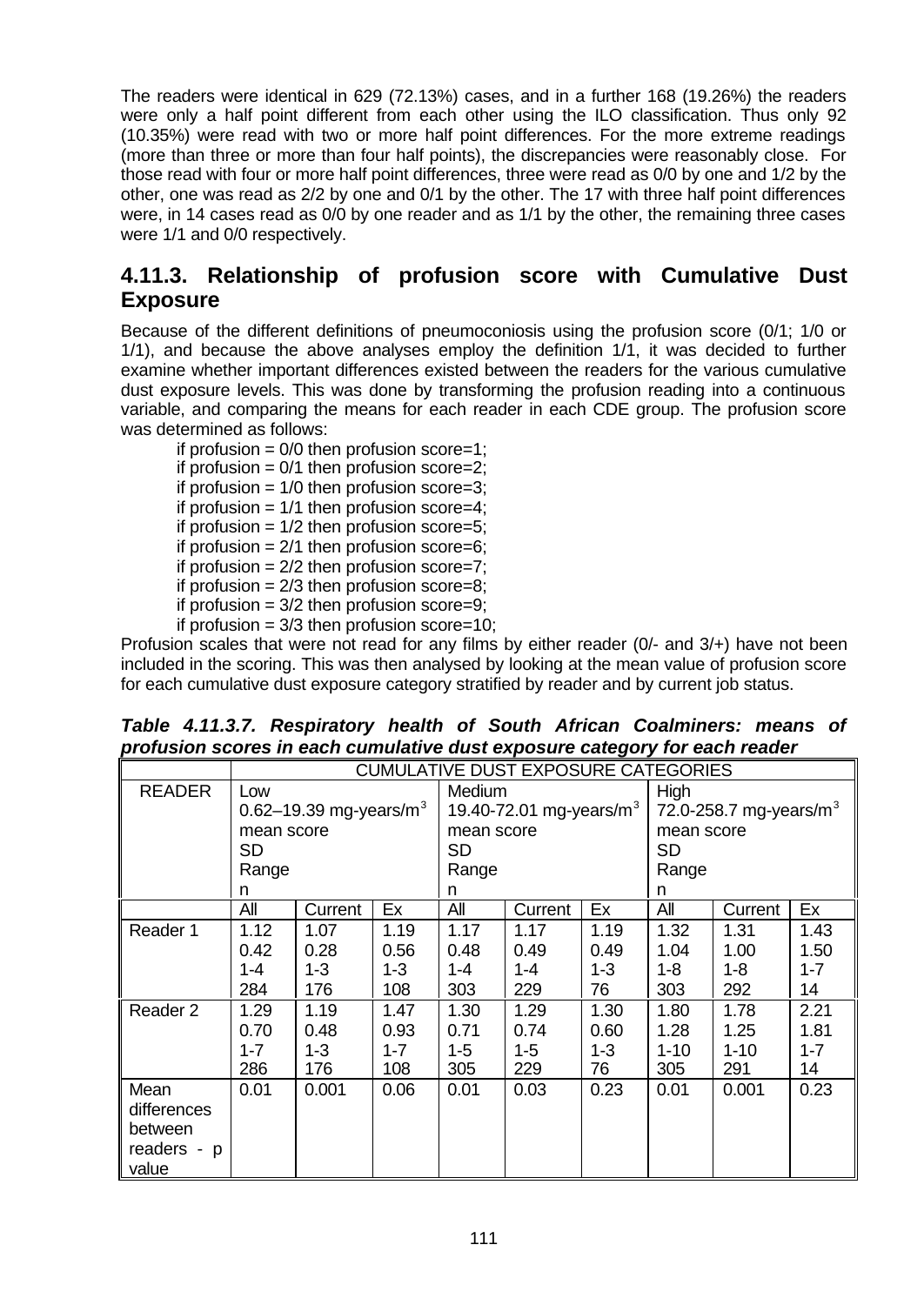Tests for differences between mean profusion score were statistically significantly different in the different exposure categories for each reader respectively (for all categories, p value <0.001). For both readers an increase in profusion score is seen with increasing exposure. Profusion scores were significantly correlated with exposure groups: Moderately significant correlation of profusion score with increasing exposure was seen in the assessments conducted by reader 2:  $(r^2 = 0.25, 0.27$  and 0.14 for all, current and ex-miner groups respectively, all p values <0.02). Assessments of Reader 1 showed significant correlation of score with exposure in the "all miners" and "current miner" categories ( $r^2 = 0.12$  and 0.13 respectively). The level of significance remained when the data was stratified by employment status. There were no statistical differences in mean scores in the ex-miner group.

# **8.5 Additional analyses of the pathological data**

## **4.12.1 Levels of agreement in the pilot study**

Table 4.12.1.2 shows the number of diagnoses by each reviewing pathologist (n=28).

*Table 4.12.1.2 Respiratory health of South African Coalminers: number of diagnoses by each reviewer and PATHAUT*

| <b>Disease</b>       | <b>Reviewer 1</b> | <b>Reviewer 2</b> | <b>Reviewer 3</b> | <b>PATHAUT</b> |
|----------------------|-------------------|-------------------|-------------------|----------------|
| <b>Bronchitis</b>    | 13                | 19                | 20                | 14             |
| <b>Macules</b>       | 18                | 21                | 20                |                |
| <b>Nodules</b>       |                   |                   |                   |                |
| Silicosis            |                   |                   |                   | 10             |
| Tuberculosis         |                   |                   | 5                 |                |
| Lung cancer          |                   |                   |                   |                |
| Pneumoconiosis (any) | 26                | 26                | 26                | 18             |

The kappas for the three reviewing pathologists for different categories of disease as well as for each reviewing pathologist and PATHAUT (shown as a range for the 3 pathologists) are shown in Table 4.12.1.3. A kappa 0.2 indicates poor agreement, >0.2-0.4 fair agreement, >0.4-0.6 moderate agreement, >0.6-0.8 good agreement and >0.8-1 very good agreement.

*Table 4.12.1.3. Respiratory health of South African Coalminers: Kappa scores for the reviewers*

|                        | <b>Reviewer</b><br>1 <sub>vs</sub> 2 | <b>Reviewer</b><br>1 <sub>vs</sub> 3 | <b>Reviewer</b><br>2 <sub>vs</sub> 3 | <b>PATHAUT</b><br>(range) |
|------------------------|--------------------------------------|--------------------------------------|--------------------------------------|---------------------------|
| <b>Bronchitis</b>      | 0.5                                  | 0.4                                  | 0.7                                  | $0.0 - 1.0$               |
| <b>Macules</b>         | 0.7                                  | 0.9                                  | 0.9                                  | $0.2 - 0.3$               |
| <b>Nodules</b>         | 0.5                                  | 0.7                                  | 0.7                                  | $0.6 - 0.8$               |
| Macules and/or nodules | 0.8                                  | 0.8                                  | 0.7                                  | 0.3                       |
| <b>Silicosis</b>       | 0.5                                  | 0.6                                  | 0.5                                  | 0.6                       |
| Tuberculosis           | 0.8                                  | 0.8                                  | 0.8                                  | $0.6 - 0.8$               |
| Lung cancer            | 0.6                                  | 0.7                                  | 0.9                                  | $0.7 - 0.9$               |
| Pneumoconiosis (any)   | 1.0                                  | 1.0                                  | 1.0                                  | 0.2                       |

The above tables show that for 'any' pneumoconiosis the reviewing pathologists were in complete agreement, with excellent agreement with PATHAUT for higher grades of pneumoconiosis. PATHAUT pathologists called minor/trivial grades of pneumoconiosis negative. This reflects the compensation aspect of PATHAUT. Kappas for the three reviewing pathologists were good to excellent for nodules of coal workers' pneumoconiosis, and good for silicosis. The scores for the reviewing pathologists were fair to moderate for bronchitis. This reflected the different diagnostic criteria of the three reviewing pathologists.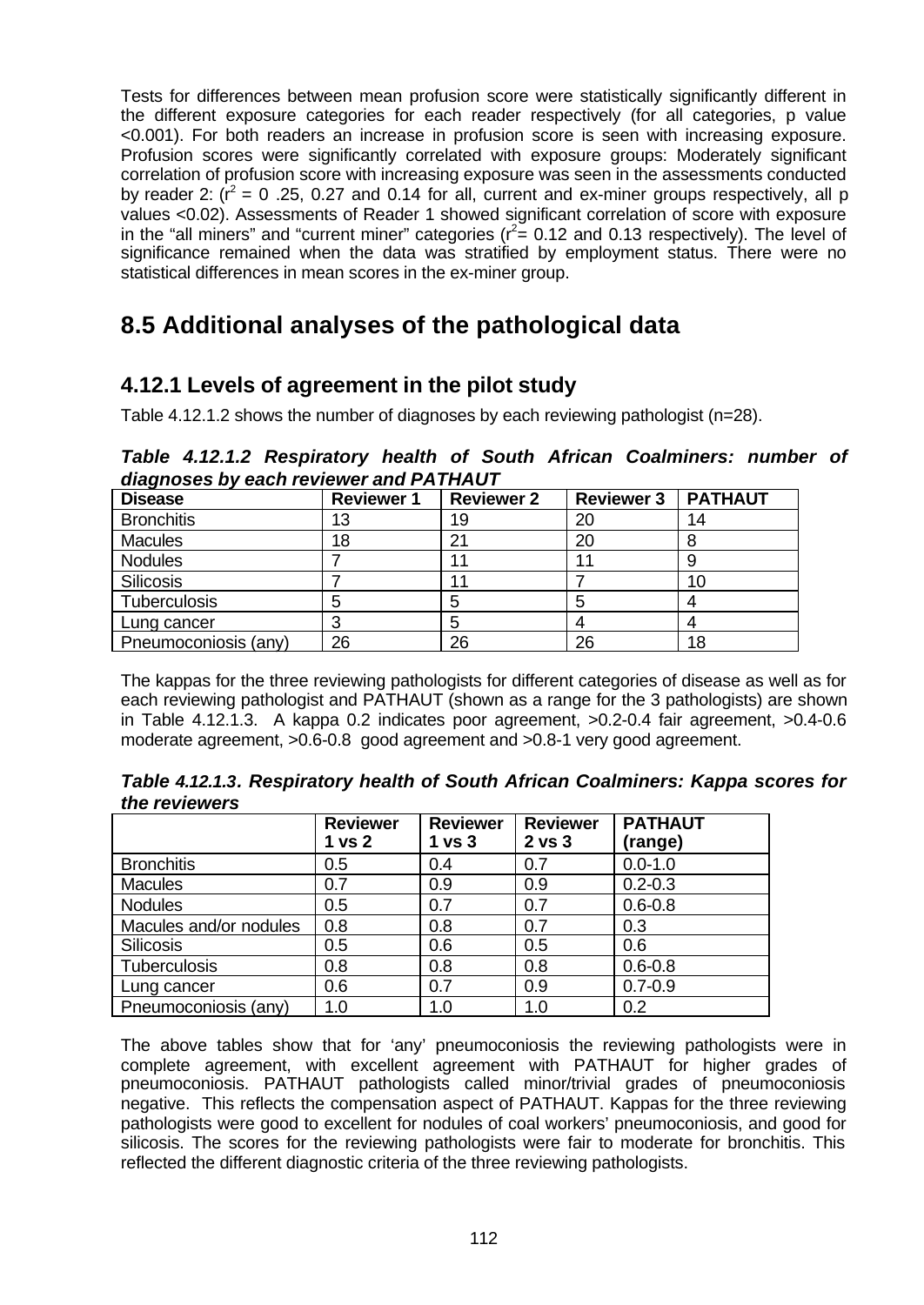The second review was conducted on 31 cases of pure coal mine dust exposure using the same criteria as per first review. Agreement between the consensus of the reviewing pathologists and the PATHAUT diagnosis is shown in Table 4.12.1.4.

*Table 4.12.1.4 Respiratory health of South African Coalminers: agreement between reviewers for pneumoconiosis*

|                             | Pneumoconiosis |                |               |
|-----------------------------|----------------|----------------|---------------|
|                             | <b>Present</b> | <b>Trivial</b> | <b>Absent</b> |
| <b>PATHAUT pathologists</b> | 19             |                | 40            |
| Reviewing pathologists      | 19             | 1 C            |               |

The kappas for the three reviewing pathologists for different categories of disease as well as for each reviewing pathologist and PATHAUT (shown as a range for the three pathologists) are shown in Table 4.12.1.5.

*Table 4.12.1.5. Respiratory health of South African Coalminers: kappa scores for reviewers for various disease outcomes*

|                        | <b>Reviewer</b><br>1 vs 2 | <b>Reviewer</b><br>1 <sub>vs</sub> 3 | <b>Reviewer</b><br>2 vs 3 | <b>PATHAUT</b><br>(range) |
|------------------------|---------------------------|--------------------------------------|---------------------------|---------------------------|
| <b>Bronchitis</b>      | 0.3                       | 0.3                                  | 0.3                       | $-0.01 - 0.1$             |
| <b>Macules</b>         | 0.2                       | 0.2                                  | 1.0                       | $0.07 - 1.0$              |
| <b>Nodules</b>         | 0.5                       | 0.7                                  | 0.7                       | $0.5 - 0.8$               |
| Macules and/or nodules | 1.0                       | 1.0                                  | 1.0                       | 0.1                       |
| Silicosis              | 0.6                       | 0.9                                  | 0.5                       | $0.5 - 0.9$               |
| Tuberculosis           | 1.0                       | 1.0                                  | 1.0                       | 1.0                       |
| Lung cancer            | 0.7                       | 0.7                                  | 1.0                       | $0.7 - 1.0$               |
| Pneumoconiosis (any)   | 1.0                       | 1.0                                  | 1.0                       | $0.1 - 0.2$               |

As per the previous review, for the category "any" pneumoconiosis the reviewing pathologists were in complete agreement. There was excellent agreement with PATHAUT for higher grades of pneumoconiosis. Macules and nodules are difficult to differentiate. On PATHAUT they are combined into one category. For this combined category, there was complete agreement between the reviewing pathologists. The poor kappas with PATHAUT reflect the different criteria for minor trivial disease.

### **4.12.6 Logistic regression for pathological data**

In order to control for all the covariates of interest within the PATHAUT dataset, logistic regression models were run for the various pathological outcomes. The exposure covariates of interest were the categories of years working in coal, categories of smoking status and race. Dummy variables were created for each of the categories and introduced into the logistic regression model. Years working in coal was introduced as a continuous variable in the models; however it showed no greater influence in the models when compared to the use of the dummy variables for dust exposures. Logistic regression models were run for the subset of cases with only coal exposure AND on whom history on years of exposure to coaldust was available (n=3167).

The following procedure was conducted for the outcomes of TB, silicosis, coalworkers' pneumoconiosis, emphysema and cancer:

The first step was to introduce the two dummy variables for the exposure categories (medium and high compared to low), followed by the introduction of the two dummy variables for the smoking categories (ex and current compared to never smoker) and then the introduction of the race variable (black miner compared to white). Each of the models were tested for all the cases in the dataset, and subsequently only for those with exclusive coal exposure. For each model, analysis was run with and without the age variable. Only the final model, including all the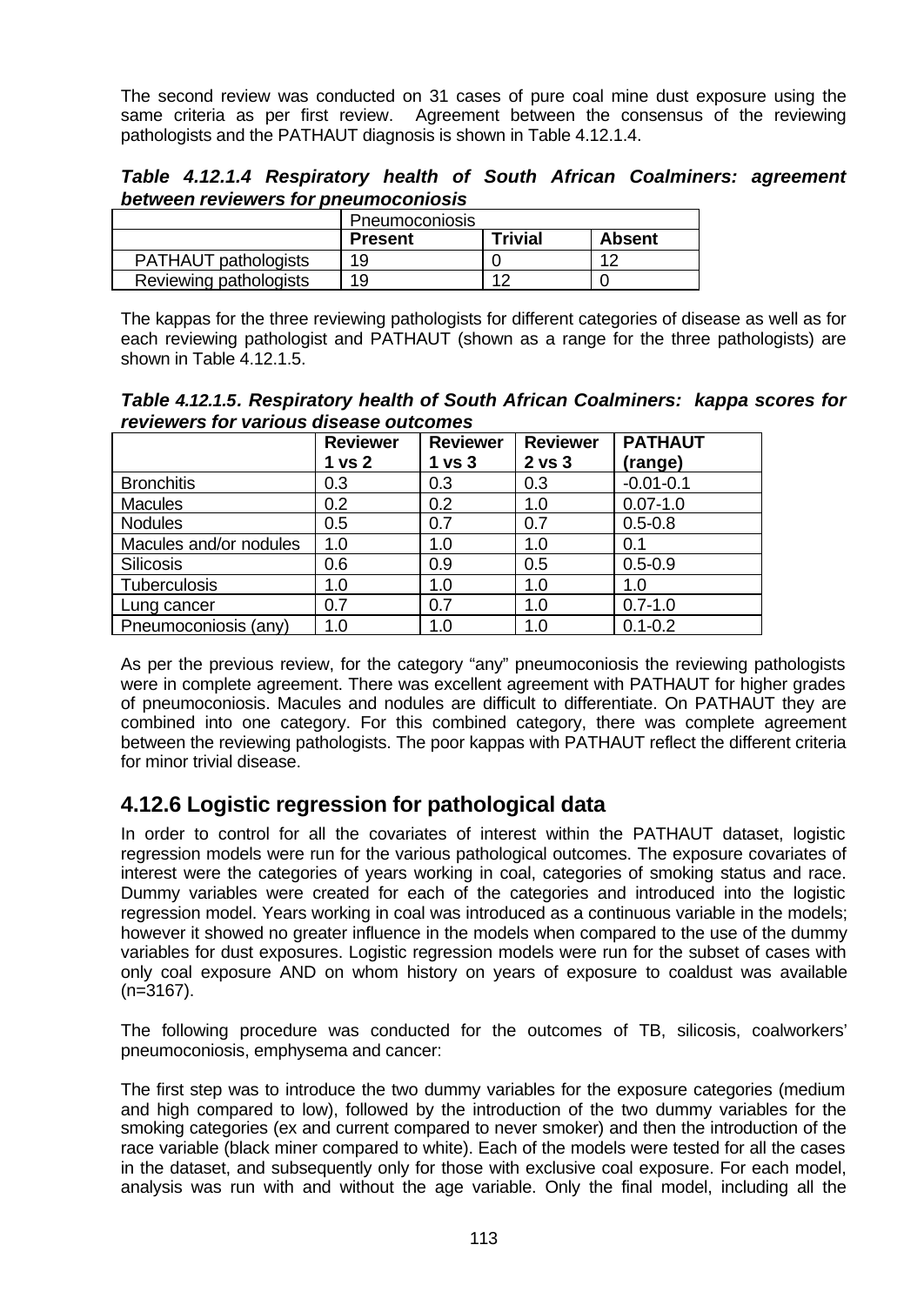variables is reported in table 4.12.6.1. Each term introduced into the model is shown with its log of the β coefficient (in a logistic regression model, this is interpretable as the odds ratio) and 95% confidence interval of this log value.

As mentioned previously, a significant percentage of the cases did not have smoking histories. As a result the above described models were refined to run without any smoking variable and subsequently only cases with smoking history. The former models were problematic in that the overwhelming majority of cases without smoking history (n=2442, 77.11%) were black miners (n=2382, 97.54%). This meant the models excluding no smoking history had to exclude the race variable. Outcomes which were seen almost exclusively in black miners also were excluded (TB and Coal Workers' Pneumoconiosis, CWP). Therefore the following procedure was adopted: For outcomes of TB and CWP, the models (n= 3167) were run excluding all smoking variables but including race. For outcomes of cancer the models (n=768) were run excluding race and those without information on smoking history. For silicosis and emphysema, because the numbers of black and white workers were equally large, both models were run. The results of the logistic regression models are shown in the main body of the text, section 4.12.6.

### **4.12.7 Emphysema amongst those with full or partial post-mortems**

All assessments (cardiorespiratory organs only, partial and full post-mortems) conducted by the pathologists for the PATHAUT system, are graded for emphysema (absent, insignificant, moderate or marked). Because of tissue damage, when only cardiorespiratory organs are submitted for assessment, the grading of emphysema is not accurate and, in most instances, likely to be underestimated. In the latter cases, no typing of the emphysema is done. It was considered important to review those cases in which inflation of the lungs was done. This subsetting results in the exclusion of most of the cases on the database. The figure 14.12.2.1 shows the loss of cases available for analysis when subsetting of the data occurs.

Further analysis was conducted on cases in which full or partial post-mortems were conducted on those with exclusive coal exposure (n=456). Of these, 170 (37.28%) had no emphysema, 222 (48.68%) were considered insignificant, 60 (13.16%) moderate, and four (0.88%) marked grades of emphysema. Analysis for association and trend with increasing years of exposure were conducted on those on whom years of coaldust exposure was available (n=100). This latter subset consisted of 96 white and four black miners. Smoking history was absent in 15 cases. There were 21 cases (21%) with moderate and marked emphysema, all of which presented in white miners of the higher exposure groups.

| $\mathbf{z}$            |                                   |                       |             |               |               |              |  |
|-------------------------|-----------------------------------|-----------------------|-------------|---------------|---------------|--------------|--|
|                         | YEARS OF COAL EXPOSURE CATEGORIES |                       |             |               |               |              |  |
| <b>OUTCOME</b>          | $-2.5$<br>0.1                     | 2.6<br>$\blacksquare$ | 15.9<br>$-$ | 16 - 55 Years | <b>FISHER</b> | <b>TREND</b> |  |
| (%<br>total<br>0t<br>(n | vears                             | vears                 | years       | $(n=70)$      | TEST<br>P     | TEST<br>P    |  |
| cases)                  | $(n=4)$                           | (n=5)                 | (n=20)      | (n (%))       | <b>VALUE</b>  | <b>VALUE</b> |  |
| $n = 100$               | (n (%)                            | (n (%)                | (n (%)      |               |               |              |  |
| Significant             | $\Omega$                          |                       | 5           | 16            | 0.72          | 0.35         |  |
| Emphysema               | (0.00)                            | (0.00)                | (25.00)     | (22.86)       |               |              |  |
| (21 (21%)               |                                   |                       |             |               |               |              |  |

*Table 4.12.7.1 Respiratory health of South African Coalminers: emphysema outcomes vs categories of years of exposure to coal for exclusively coal exposed (n (% of years of coal exposure))*

No statistically association (p value 0.72) or trend (p value=0.35) between exposure and emphysema outcome (insignificant and absent vs moderate and marked) was seen. No significant findings were seen with smoking either.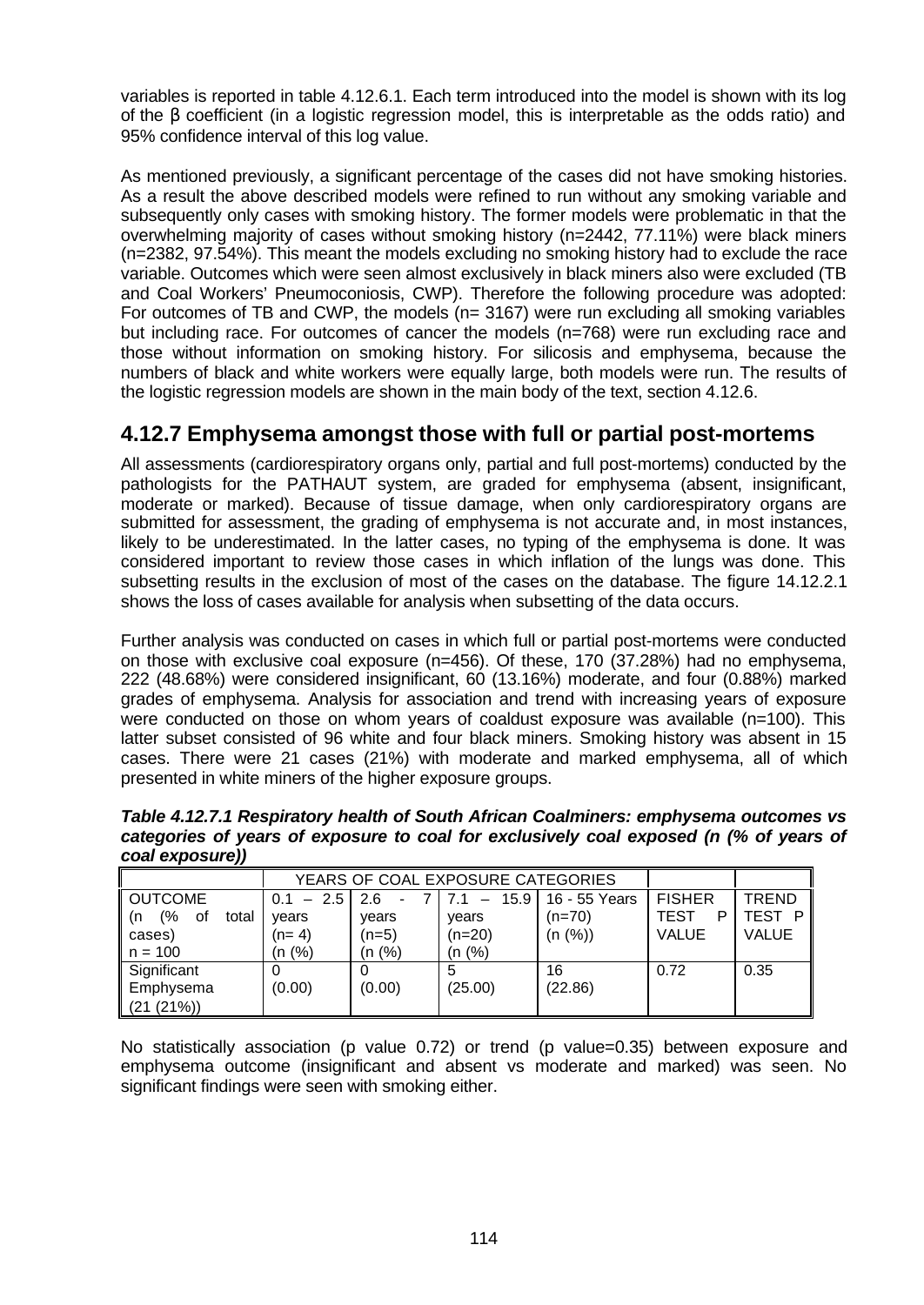*Table 4.12.7.2 Respiratory health of South African Coalminers: emphysema outcomes vs smoking status*

| $\sim$ $\sim$ $\sim$ $\sim$ $\sim$ $\sim$ $\sim$ $\sim$ |                                                                          |                                                               |                                                               |                                       |
|---------------------------------------------------------|--------------------------------------------------------------------------|---------------------------------------------------------------|---------------------------------------------------------------|---------------------------------------|
| <b>OUTCOME</b><br>(n (% of total cases)<br>$n = 85$     | <b>NEVER</b><br><b>SMOKER</b><br>(%<br>οf<br>(n<br>category)<br>$n = 11$ | <b>EX SMOKER</b><br>(%<br>of l<br>(n<br>category)<br>$n = 22$ | <b>CURRENT</b><br><b>SMOKER</b><br>(n (% of category)<br>n=58 | <b>FISHER</b><br>TEST<br><b>VALUE</b> |
| Significant Emphysema (20   2                           |                                                                          |                                                               | 14                                                            | 0.80                                  |
| (23.53)                                                 | (18.18)                                                                  | (18.18)                                                       | 24.14                                                         |                                       |

Logistic regression on this subset (n=100) showed no statistical significance of emphysema outcomes for exposure (odds ratio point estimates reaching infinity, and confidence intervals extending from -infinity to +infinity, when compared to low exposure). Smoking terms were also not statistically significant, with odds of 1.42 (confidence interval: 0.26 – 7.62) comparing smokers to never smokers and odds of 0.97 (confidence intervals: 0.15-6.54) comparing exsmokers to never smokers. None of these logistic regression models had a statistically significant fit (p > 0.20). These findings are probably strongly influenced by the small sample size. Because of these results, further bivariate analysis was conducted, by dichotomising the exposure and smoking variables. Exposure variables were categorised as low and medium low vs medium high and high, while smoking was categorised as current and ex-smoker vs never smoker. Using this, smoking status adjusted analysis was conducted for significant emphysema outcomes against exposure. Mantel Haenszel smoking adjusted odds for emphysema outcome was 1.6 times greater in the high exposure group as compared to the low exposed groups. However, this result was not statistically significant, with confidence intervals of  $0.42 - 6.12$ . This was expected, with many of the cells in the strata having values of 0.

#### **8.6 Tables illustrated with graphs/figures in the main body of report**

*Table 4.3.1.1 Respiratory health of South African Coalminers: mean number of years worked in defined exposure category*

|                          |                         | <b>Employment Status</b>      |                                 |
|--------------------------|-------------------------|-------------------------------|---------------------------------|
| <b>Exposure Category</b> | All miners (years (SD)) | Current miner (years<br>(SD)) | <b>Ex-miner</b><br>(years (SD)) |
| Surface                  | 5.38(8.38)              | 5.60(8.48)                    | 4.72 (8.05)                     |
| Backbve                  | 2.22(4.29)              | 1.97(4.06)                    | $2.98(4.87)$ *                  |
| Coalface                 | 8.28(9.01)              | 9.83(9.31)                    | $3.44(5.82)$ *                  |

 $* = p < 0.005$ 

*Table 4.4.1.1 Respiratory health of South African Coalminers: geometric mean time weighted averages of respirable coal dust for the different sampling cycles in the different exposure zones in each mine*

| Cycle   | Mine 1<br>Mean (mg/m <sup>3</sup> )<br>SD<br>n |               | Ш<br>Mine 2<br>Mean (mg/m <sup>3</sup> )<br><b>SD</b><br>N |                   |              | Mine 3<br>Mean $(mg/m^3)$<br>SD<br>n |             |              |                |
|---------|------------------------------------------------|---------------|------------------------------------------------------------|-------------------|--------------|--------------------------------------|-------------|--------------|----------------|
|         | Face                                           | <b>B</b> /bye | <b>Surface</b>                                             | Face              | <b>B/bye</b> | <b>Surface</b>                       | <b>Face</b> | <b>B/bye</b> | <b>Surface</b> |
| Round 1 | 0.63                                           | 0.26          | 0.35                                                       | 1.11              | 0.29         | 0.04                                 | 1.77        | 1.60         | 1.23           |
|         | 3.60                                           | 2.20          | 3.60                                                       | 1.68              | 3.19         | 3.13                                 | 3.09        | 2.03         | 3.56           |
|         | 34                                             | 12.           | 2                                                          | 26                | 17           | 2                                    | 30          | 15           | 5              |
| Round 2 | 0.99                                           | 0.29          | 0.06                                                       | 1.09              | 0.39         |                                      | 1.97        | 0.35         | 0.07           |
|         | 2.64                                           | 2.19          | 1.12                                                       | 2.59              | 3.50         |                                      | 1.73        | 4.57         | 4.85           |
|         | 37                                             | 8             | 2                                                          | 29                | 15           |                                      | 26          | 15           | 5              |
| Round 3 | 1.24                                           | 1.49          | 0.63                                                       | 1.75              | 1.70         | 0.29                                 | 2.01        | 0.20         | 0.03           |
|         | 2.80                                           | 1.97          | 2.48                                                       | 1.84              | 1.95         | 2.41                                 | 2.03        | 2.27         |                |
|         | 31                                             | 10            | 4                                                          | 28                | 15           | 4                                    | 27          | 11           |                |
| Overall | 0.91                                           | $0.48*$       | 0.31 3.52                                                  | 1.28              | $0.56*$      | 0.15                                 | 1.90        | $0.52*$      | 0.24           |
|         | 3.39                                           | 2.97          | 8                                                          | 2.11              | 3.71         | 3.56                                 | 2.23        | 4.06         | 7.69           |
|         | 102                                            | 30            |                                                            | $\blacksquare$ 63 | 47           | 6                                    | 73          | 41           | 11             |

 $*$  = statistically significant differences between backbye and face,  $p<0.05$ .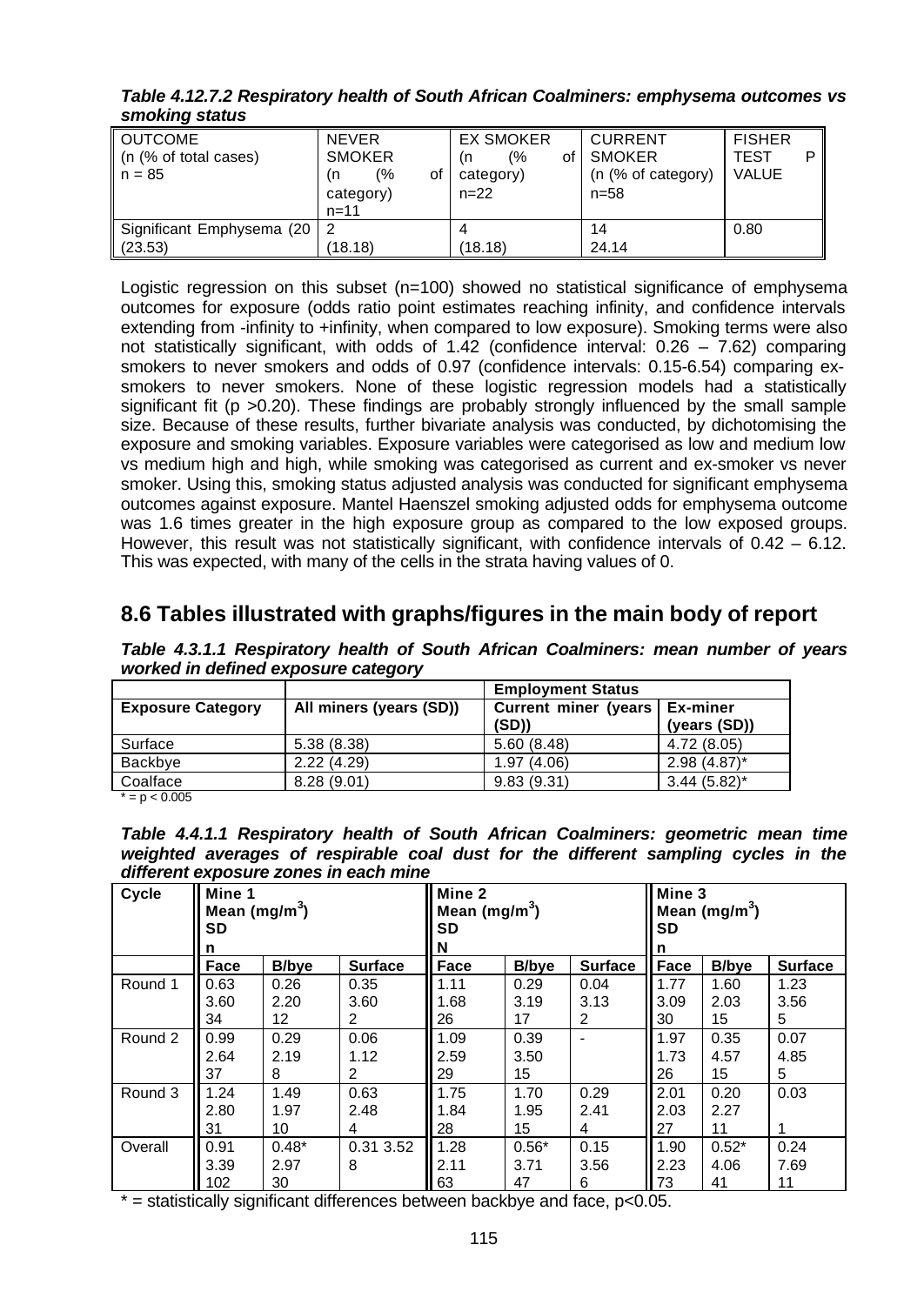|      | <b>DUST LEVELS IN EACH MINE</b> |                           |     |                           |     |                   |  |
|------|---------------------------------|---------------------------|-----|---------------------------|-----|-------------------|--|
|      |                                 | <b>MINE 1</b>             |     | <b>MINE 2</b>             |     | MINE <sub>3</sub> |  |
|      | n                               | (mg/m <sup>3</sup> ) (SD) | n   | (mg/m <sup>3</sup> ) (SD) | n   | $(mg/m^3)$ (SD)   |  |
| 1991 |                                 |                           |     |                           | 132 | 0.23(4.87)        |  |
| 1992 |                                 |                           |     |                           | 157 | 0.44(4.73)        |  |
| 1993 | 140                             | 0.99(4.67)                |     |                           | 210 | 0.39(5.20)        |  |
| 1994 | 220                             | 1.07(4.57)                |     |                           | 166 | 0.61(6.23)        |  |
| 1995 | 268                             | 1.64 (3.72)               |     |                           | 173 | 0.62(5.75)        |  |
| 1996 | 265                             | 1.08(5.28)                | 108 | 1.31(3.62)                | 265 | 0.61(6.24)        |  |
| 1997 | 272                             | 1.04(4.72)                | 128 | 1.15(3.04)                | 293 | 0.68(5.11)        |  |
| 1998 | 262                             | 0.43(3.89)                | 163 | 1.08(3.68)                | 61  | 0.38(5.48)        |  |
| 1999 | 58                              | 0.39(3.89)                | 173 | 1.70(2.48)                |     |                   |  |
| 2000 |                                 |                           | 124 | 1.40(3.50)                |     |                   |  |

*Table 4.5.1.2 Respiratory health of South African Coalminers: geometric means of dust levels in mg/m<sup>3</sup> by mine and year*

*Table 4.9.1.1 Respiratory health of South African Coalminers: respiratory symptoms as reported positive by current and ex-miners*

|                                                  |                         | <b>Employment Status</b> |                     |
|--------------------------------------------------|-------------------------|--------------------------|---------------------|
| Symptom                                          | All miners (n<br>$(\%)$ | Current<br>miner         | Ex-miner<br>(n (%)) |
|                                                  | $(n=896)$               | (n (%))<br>$(n=684)$     | $(n=212)$           |
| Frequent cough                                   | 205 (22.28)             | 64 (9.04)                | 141 (63.51)*        |
| Cough on most days for 3 months each year        | 162 (17.61)             | 38(5.31)                 | 124 (55.86)*        |
| Phlegm on most days for 3 months each year       | 173 (18.82)             | 61(8.61)                 | $112(50.8)^{*}$     |
| Cough and phlegm for 3 weeks or more each year   | 104 (11.30)             | 53 (7.46)                | $51 (22.97)^*$      |
| Severe breathlessness (breathless when dressing) | 92 (10.00)              | 22(3.01)                 | 70 (31.53)*         |
| Wheezing on most days and nights                 | 134 (14.57)             | 45 (6.31)                | 89 (40.09)*         |
| Using medication for wheezing                    | 47 (5.11)               | 13 (1.72)                | 34 (15.32)*         |
| Current miner $n = 697$ ; Ex-miner $n = 222$     |                         |                          |                     |

Percentages shown are of employment status, and not total study participants

 $*$  = significant difference,  $p < 0.0001$ 

#### *Table 4.9.1.2 Respiratory health of South African Coalminers: respiratory symptoms as reported positive by underground and surface miners.*

|                                                  |               | <b>Exposure Status</b> |               |
|--------------------------------------------------|---------------|------------------------|---------------|
| Symptom                                          | All miners (n | Under-                 | Surface       |
|                                                  | $(\%)$        | ground                 | (n (%))       |
|                                                  | $(n=896)$     | (n (%))                | $(n=222)$     |
|                                                  |               | $(n=674)$              |               |
| Frequent cough                                   | 205 (22.28)   | 154 (22.85)            | 51 (20.73)    |
| Cough on most days for 3 months each year        | 162 (17.61)   | 123 (18.25)            | 39 (15.85)    |
| Phlegm on most days for 3 months each year       | 173 (18.82)   | 141 (20.95)            | $32(13.01)^*$ |
| Cough and phlegm for 3 weeks or more each year   | 104 (11.30)   | 81 (12.02)             | 23 (9.35)     |
| Severe breathlessness (breathless when dressing) | 92 (10.00)    | 70 (10.39)             | 22 (8.94)     |
| Wheezing on most days and nights                 | 134 (14.57)   | 104 (11.30)            | 30 (12.20)    |
| Using medication for wheezing                    | 47 (5.11)     | 34(5.04)               | 13 (5.28)     |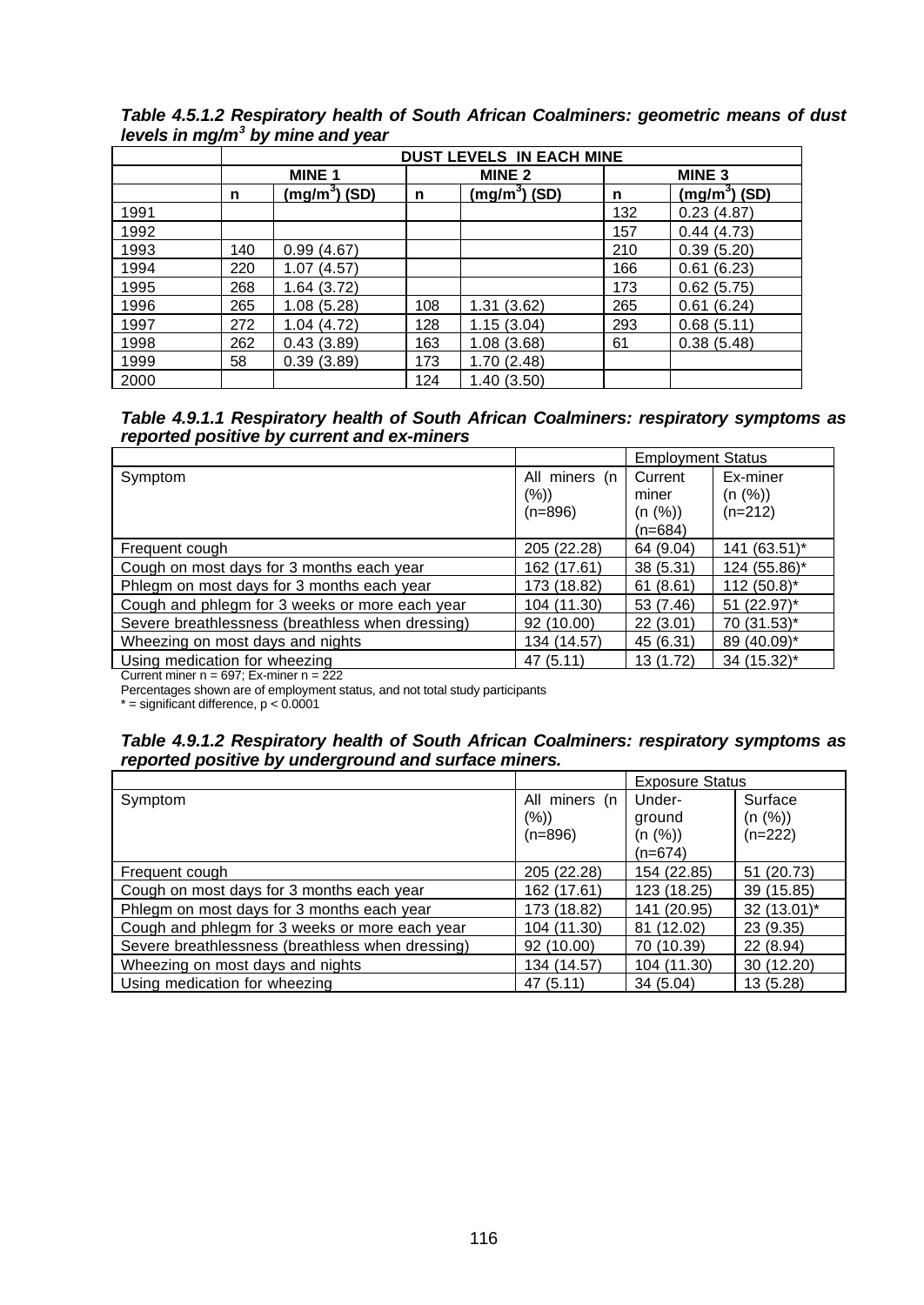*Table 4.9.2.1 Respiratory health of South African Coalminers: association and trends for categorical outcomes vs categories of cumulative dust exposure (number (% within exposure category))*

|                             |                  | CUMULATIVE DUST EXPOSURE CATEGORIES |                 |           |            |
|-----------------------------|------------------|-------------------------------------|-----------------|-----------|------------|
| Response                    | Low              | <b>Medium</b>                       | <b>High</b>     | Chi       | Trend test |
| (n=896 (% of total          | $-20.10$<br>0.62 | 20.11-72.77                         | 72.78-258.70    | square p- | p value    |
| respondents)                | mg years / $m^3$ | mg years / $m^3$                    | mg years / $m3$ | value     |            |
|                             | $N = 298$        | $N = 298$                           | $N = 300$       |           |            |
|                             | (n (%))          | (n (%))                             | (n (%))         |           |            |
| (205)<br>Cough<br>Usual     | 92 (30.77)       | 74 (23.57)                          | 39 (12.70)      | < 0.0001  | < 0.0001   |
| (22.28)                     |                  |                                     |                 |           |            |
| Cough for 3 months per      | 75 (25.08)       | 59 (18.79)                          | 28 (9.12)       | < 0.0001  | < 0.0001   |
| year (162 (17.61))          |                  |                                     |                 |           |            |
| (134)<br>wheeze<br>Usual    | 64 (21.40)       | 54 (17.20)                          | 16 (5.21)       | < 0.0001  | < 0.0001   |
| (14.57)                     |                  |                                     |                 |           |            |
| (173)<br>Usual<br>phlegm    | 69 (23.08)       | 63 (20.13)                          | 41 (13.36)      | 0.007     | 0.001      |
| (18.82)                     |                  |                                     |                 |           |            |
| Breathless when walking     | 49 (16.39)       | 40 (12.74)                          | 22(7.17)        | 0.002     | 0.0002     |
| (111 (12.07))               |                  |                                     |                 |           |            |
| Breathless when dressing    | 43 (14.38)       | 31 (9.87)                           | 18 (5.86)       | 0.002     | 0.0004     |
| (92 (10))                   |                  |                                     |                 |           |            |
| History of TB $(27 (2.93))$ | 8(2.68)          | 8(2.68)                             | 11 (3.58)       | 0.71      | 0.22       |

*Table 4.9.2.2 Respiratory health of South African Coalminers: Association and Trends for Categorical outcomes vs categories of cumulative dust exposure (number (% within exposure category)) – excluding ex-miners*

|                                                      |                                                                  | <b>CUMULATIVE DUST EXPOSURE CATEGORIES</b>                              |                                                                          |                          |                             |
|------------------------------------------------------|------------------------------------------------------------------|-------------------------------------------------------------------------|--------------------------------------------------------------------------|--------------------------|-----------------------------|
| Response<br>(n=684 (% of total<br>respondents)       | Low<br>$0.62 - 20.10$<br>mg years / $m3$<br>$N = 179$<br>(n (%)) | <b>Medium</b><br>20.11-72.77<br>mg years / $m3$<br>$N = 218$<br>(n (%)) | High<br>72.78-258.70<br>mg years /m <sup>3</sup><br>$N = 287$<br>(n (%)) | Chi<br>square<br>p-value | Trend<br>test<br>p<br>value |
| Usual Cough (63 (9.04))                              | 16 (9.09)                                                        | 19 (8.30)                                                               | 28 (9.59)                                                                | 0.88                     | 0.36                        |
| Cough for 3 months per year<br>(37(5.31))            | 6(3.41)                                                          | 12 (5.24)                                                               | 19 (6.51)                                                                | 0.35                     | 0.08                        |
| Usual wheeze $(44 (6.31))$                           | 11 (6.25)                                                        | 21(9.17)                                                                | 12(4.11)                                                                 | 0.06                     | 0.05                        |
| Usual phlegm (60 (8.61))                             | 8(4.55)                                                          | 22(9.61)                                                                | 30 (10.27)                                                               | 0.04                     | 0.04                        |
| Breathless when walking (28)<br>(4.02)               | 9(5.11)                                                          | 6(2.62)                                                                 | 13 (4.45)                                                                | 0.40                     | 0.43                        |
| when<br>dressing<br><b>Breathless</b><br>(21 (3.01)) | 8(4.55)                                                          | 3(1.31)                                                                 | 10(3.42)                                                                 | 0.47                     | 0.14                        |
| History of TB (18 (2.58))                            | 2(1.14)                                                          | 5(2.18)                                                                 | 11(3.77)                                                                 | 0.20                     | 0.04                        |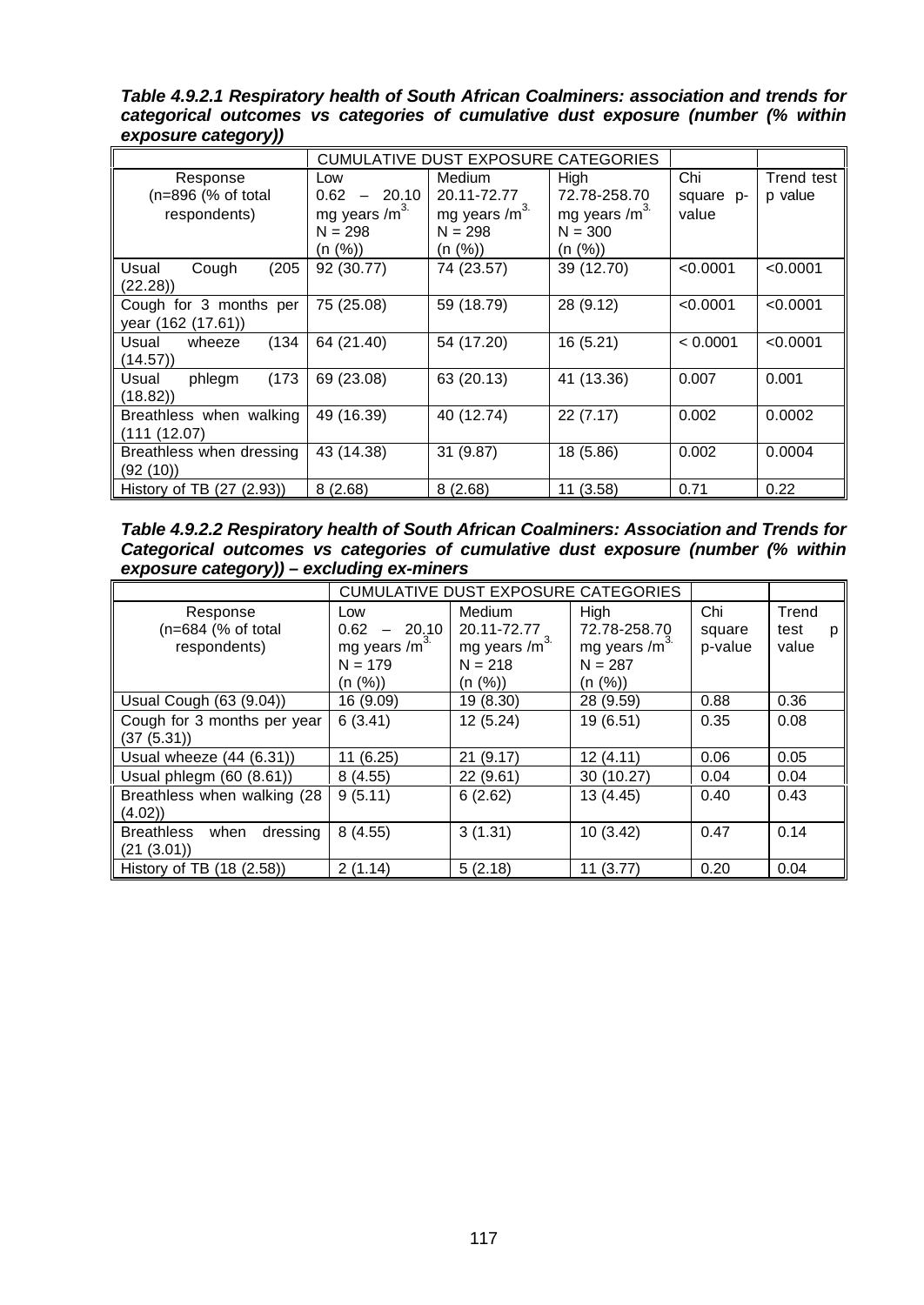*Table 4.9.2.3 Respiratory health of South African Coalminers: association and trends for categorical outcomes vs categories of cumulative dust exposure (number (% within exposure category)) –ex-miners only*

|                            |                  | <b>CUMULATIVE DUST EXPOSURE</b> |                                         |         |           |
|----------------------------|------------------|---------------------------------|-----------------------------------------|---------|-----------|
|                            |                  | <b>CATEGORIES</b>               |                                         |         |           |
| Response                   | Low              | <b>Medium</b>                   | High                                    | Chi     | Trend     |
| $(n=212)$ (% of total      | $-20.10$<br>0.62 | 20.11-72.77                     | 72.78-258.70                            | square  | test<br>р |
| respondents)               | mg years / $m3$  | mg years /m <sup>3</sup>        | $mg$ <sub>/m<sup>3</sup></sub><br>years | p-value | value     |
|                            | $N = 119$        | $N = 80$                        |                                         |         |           |
|                            | (n (%))          | (n (%))                         | $N = 13$                                |         |           |
|                            |                  |                                 | (n (%))                                 |         |           |
| Usual Cough (142 (62.68))  | 76 (61.79)       | 55 (64.71)                      | 11 (73.33)                              | 0.66    | 0.18      |
| Cough for 3 months per     | 69 (56.10)       | 47 (55.29)                      | 9(60.00)                                | 0.94    | 0.41      |
| year (125 (56.05))         |                  |                                 |                                         |         |           |
| Usual wheeze (90 (40.36))  | 53 (43.09)       | 33 (38.82)                      | 4(26.67)                                | 0.44    | 0.10      |
| Usual phlegm (113 (50.09)) | 61 (49.59)       | 41 (48.81)                      | 11 (73.33)                              | 0.20    | 0.07      |
| Breathless when<br>walking | 40 (32.52)       | 34 (40.00)                      | 9(60.00)                                | 0.09    | 0.01      |
| (83 (37.22)                |                  |                                 |                                         |         |           |
| Breathless when dressing   | 35 (28.46)       | 28 (32.94)                      | 8 (53.33)                               | 0.14    | 0.03      |
| (71 (31.84))               |                  |                                 |                                         |         |           |
| History of TB $(9 (4.04))$ | 6(4.88)          | 3(3.53)                         | 0(0.00)                                 | 0.63    | 0.17      |

*Table 4.9.3.1 Respiratory health of South African Coalminers: association and trends for categorical outcomes vs categories of smoking status (number (% within response))*

| <b>Response</b><br>$(n=896)$                             | <b>Smoker</b><br>$n = 397$ | Ex<br>smoker<br>$n = 147$ | <b>Never</b><br>smoker<br>$n = 352$ | Chi Square<br>p value |
|----------------------------------------------------------|----------------------------|---------------------------|-------------------------------------|-----------------------|
| Usual Cough (205 (22.28))                                | 126 (31.66)                | (21.09)<br>31             | 48 (12.80)                          | < 0.0001              |
| Cough for 3 months per year (162)<br>(17.61)             | 102 (25.63)                | 24 (16.33)                | 36(9.60)                            | < 0.0001              |
| Usual wheeze (134 (14.57))                               | 91 (22.86)                 | 18 (12.24)                | 25 (6.67)                           | < 0.0001              |
| Usual phlegm (173 (18.82))                               | 105 (26.45))               | 29 (19.73)                | 39 (10.40)                          | < 0.0001              |
| <b>Breathless</b><br>walking<br>(111)<br>when<br>(12.07) | 67 (16.83)                 | 18 (12.24)                | 26 (6.93)                           | < 0.0001              |
| Breathless when dressing (92 (10))                       | 60 (15.08)                 | 12(8.16)                  | 20(5.33)                            | < 0.0001              |
| History of TB (27 (2.93))                                | 12 (3.02)                  | 7 (4.76)                  | 8(2.13)                             | 0.23                  |

*Table 4.9.4.1 Respiratory health of South African Coalminers: association and trends for categories of packyears (entire dataset)*

|                             |            |           | CATEGORIES OF PACKYEARS |           |              |              |              |
|-----------------------------|------------|-----------|-------------------------|-----------|--------------|--------------|--------------|
| <b>RESPONSE</b>             | No.        | Low       | <b>Medium</b>           | High      | <b>CHI</b>   | <b>TREND</b> | TREND        |
| (n (% of total              | Smoking    | $(n=180)$ | $(n=182)$               | $(n=182)$ | <b>SQUAR</b> | TEST P       | <b>EXCLU</b> |
| respondents))               | $(n=352)$  | (n (%))   | (n (%))                 | (n (%))   | E.<br>$P -$  | <b>VALUE</b> | D-ING        |
| $(n=896)$                   | (n (%))    |           |                         |           | <b>VALUE</b> |              | NO.          |
|                             |            |           |                         |           |              |              | <b>PACK</b>  |
|                             |            |           |                         |           |              |              | <b>YEAR</b>  |
| Usual Cough                 | 48 (12.80) | 42        | 53                      | 62        | 0.0001       | 0.0001       | 0.01         |
| (205 (22.31))               |            | (23.33)   | (29.12)                 | (34.07)   |              |              |              |
| Cough for 3 months per      | 36 (9.60)  | 33        | 44                      | 49        | 0.0001       | 0.0001       | 0.03         |
| year (162 (17.61))          |            | (18.33)   | (24.18)                 | (26.92)   |              |              |              |
| Usual wheeze                | 25 (6.67)  | 29        | 35                      | 45        | 0.0001       | 0.0001       | 0.02         |
| (134 (14.58))               |            | (16.11)   | (19.23)                 | (24.73)   |              |              |              |
| (173)<br>phlegm<br>l Usual  | 39 (10.41) | 36        | 43                      | 55        | 0.0001       | 0.0001       | 0.01         |
| (18.85)                     |            | (20.11)   | (23.63)                 | (30.22)   |              |              |              |
| when<br><b>Breathless</b>   | 26 (6.93)  | 25        | 31                      | 29        | 0.0008       | 0.001        | 0.33         |
| walking (111 (12.08))       |            | (13.89)   | (17.03)                 | (15.93)   |              |              |              |
| when<br><b>Breathless</b>   | 20(5.33)   | 18        | 29                      | 25        | 0.0003       | 0.0004       | 0.21         |
| dressing (92 (10.01))       |            | (10.00)   | (15.93)                 | (13.74)   |              |              |              |
| History of TB $(27 (2.94))$ | 8(2.13)    | 7(3.89)   | 5(2.75)                 | 7(3.85)   | 0.57         | 0.18         | 0.46         |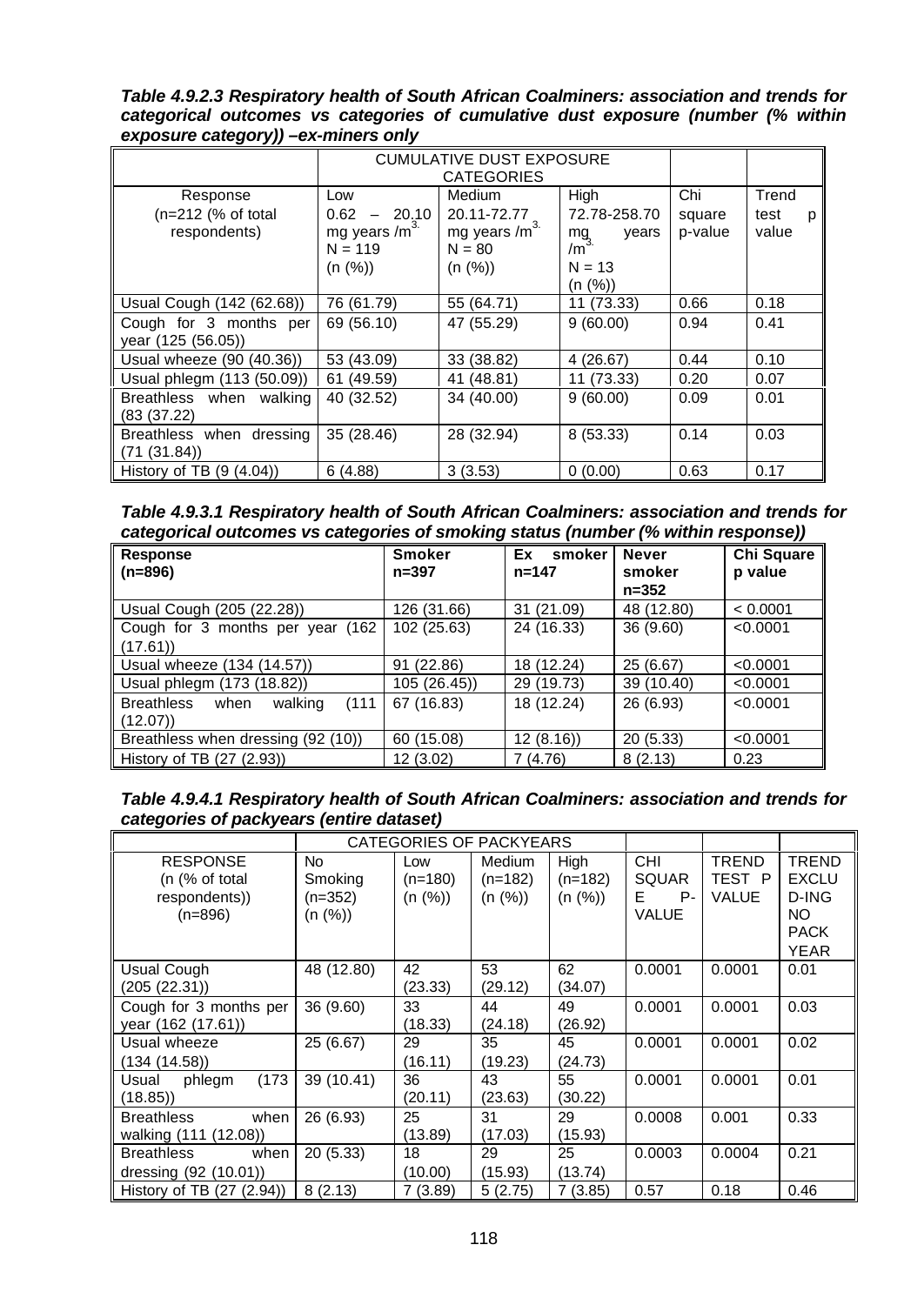Midpoints of pack year categories used for trend tests (low = 1.6 pack years; medium = 5.3 pack years and high  $= 12$  pack years)

|                            |                | <b>CUMULATIVE DUST EXPOSURE CATEGORIES</b> |                         |  |  |  |  |
|----------------------------|----------------|--------------------------------------------|-------------------------|--|--|--|--|
|                            | Low            | Medium                                     | High                    |  |  |  |  |
|                            | $0.62 - 20.10$ | 20.11-72.77                                | 72.78-258.70            |  |  |  |  |
|                            | $mg/m3$ years  | $mg/m3$ years                              | mg/m <sup>3</sup> years |  |  |  |  |
|                            | $n = 278$      | $n = 285$                                  | $n = 294$               |  |  |  |  |
|                            | (mean (SD))    | (mean (SD))                                | (mean (SD))             |  |  |  |  |
| FEV <sub>1</sub> (L (SD))  | 3.41(0.75)     | 3.47(0.72)                                 | 3.23(0.64)              |  |  |  |  |
| $FEV1$ % Predicted (% (SD) | 103.67 (18.80) | 107.50 (18.59)                             | 102.16 (17.27)          |  |  |  |  |
| $FVC$ (L $(SD)$ )          | 4.16(0.83)     | 4.29(0.76)                                 | 4.00(0.71)              |  |  |  |  |
| FVC % predicted (% (SD))   | 102.22 (16.71) | 106.53 (15.54)                             | 100.76 (15.38)          |  |  |  |  |
| Ratio (% (SD))             | 81.43 (7.75)   | 80.37 (8.73)                               | 79.68 (7.58)            |  |  |  |  |

*Table 4.10.1.1 Respiratory health of South African Coalminers: lung function means for categories of cumulative dust exposure for the full dataset*

*Table 4.10.1.3 Respiratory health of South African Coalminers: actual lung function means and % predicted for categories of cumulative dust exposure stratified by employment status*

|                           | <b>Employment Status</b> |                             |                      |                         |                       |                      |  |
|---------------------------|--------------------------|-----------------------------|----------------------|-------------------------|-----------------------|----------------------|--|
|                           |                          | Current Miner ( $n = 670$ ) |                      |                         | Ex Miner ( $n=187$ )  |                      |  |
|                           |                          | <b>CDE Categories</b>       |                      |                         | <b>CDE Categories</b> |                      |  |
|                           | Low                      | <b>Medium</b>               | High                 | Low                     | Medium                | High                 |  |
|                           | 0.62<br>-                | 20.11-72.77                 | 72.78-               | $0.62 - 20.10$          | 20.10-72.77           | 72.78-               |  |
|                           | 20.10<br>mg-             | mg-years/ $m3$              | 258.70 mg-           | mg-years/m <sup>3</sup> | mg-years/ $m3$        | 258.70<br>$mg -$     |  |
|                           | years/m <sup>3</sup>     | $n = 214$                   | years/m <sup>3</sup> | $n = 104$               | $n = 72$              | years/m <sup>3</sup> |  |
|                           | $n = 174$                | (mean (SD))                 | $n = 282$            | (mean (SD))             | (mean (SD))           | $n = 11$             |  |
|                           | (mean                    |                             | (mean (SD))          |                         |                       | (mean (SD))          |  |
|                           | (SD))                    |                             |                      |                         |                       |                      |  |
| FEV <sub>1</sub> (L (SD)) | 3.39(0.76)               | 3.57(0.65)                  | 3.25(0.63)           | 3.44(0.75)              | 3.19(0.86)            | 2.89(0.83)           |  |
| %<br>FEV <sub>1</sub>     | 103.97                   | 109.19                      | 102.44               | 103.19                  | 102.51                | 95.52                |  |
| predicted<br>(%           | (18.63)                  | (17.06)                     | (17.03)              | (19.18)                 | (21.86)               | (21.96)              |  |
| (SD)                      |                          |                             |                      |                         |                       |                      |  |
| $FVC$ ( $L(SD)$ )         | 4.13(0.86)               | 4.36 (0.70)                 | 4.03(0.69)           | 4.20(0.79)              | 4.03(0.89)            | 3.54(0.91)           |  |
| <b>FVC</b><br>%           | 102.29                   | 107.66                      | 101.10               | 102.11                  | 103.18                | 92.82                |  |
| predicted<br>(%           | (16.92)                  | (14.88)                     | (15.07)              | (16.45)                 | (17.03)               | (20.64)              |  |
| (SD)                      |                          |                             |                      |                         |                       |                      |  |
| (%<br>Ratio               | 81.71                    | 81.27 (7.25)                | 79.71 (7.45)         | 80.97 (8.57)            | 77.72                 | 79.00                |  |
| predicted)                | (7.23)                   |                             |                      |                         | (11.76)               | (10.66)              |  |

*Table 4.10.1.4 Respiratory health of South African Coalminers: lung function percent predicted FEV1 and FVC stratified on exposure*

|                            | <b>EXPOSURE STATUS</b> |                 |  |  |
|----------------------------|------------------------|-----------------|--|--|
|                            | Underground (n=649)    | Surface (n=208) |  |  |
| $FEV1$ % Predicted (% (SD) | 105.14 (17.98)         | 102.21 (19.29)* |  |  |
| FVC % predicted (% (SD))   | 104.14 (15.61)         | 100.09 (17.01)* |  |  |

*Table 4.10.2.1 Respiratory health of South African Coalminers: smoking status vs lung function outcomes (mean (standard deviation))*

|                              | SMOKER n=379   | <b>EX-SMOKER n=141</b> | NON SMOKER n=337 |
|------------------------------|----------------|------------------------|------------------|
| (L (SD))<br>FEV <sub>1</sub> | 3.41(0.72)     | 3.21(0.75)             | 3.39(0.67)       |
| $FEV1$ % predicted (SD)      | 104.92 (18.13) | 101.05 (21.07)         | 105.28 (17.20)   |
| FVC (L (SD))                 | 4.23 (0.76)    | 4.00                   | 4.11 (0.76)      |
| FVC % predicted (SD)         | 105.10 (15.41) | 100.44 (18.41)         | 102.10 (15.46)   |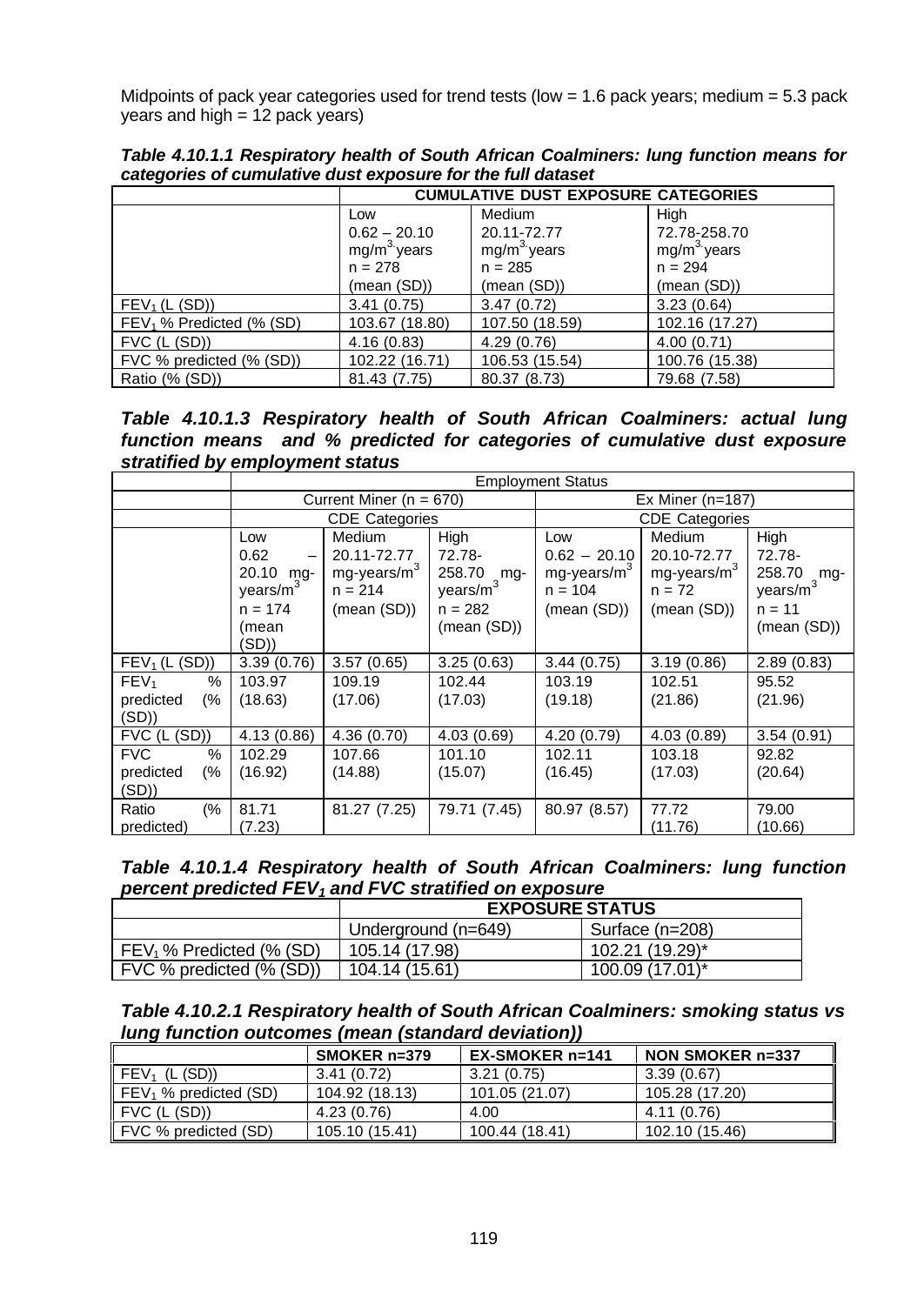*Table 4.11.3.1 Respiratory health of South African Coalminers: association and trends for radiological outcomes vs categories of cumulative dust exposure (number (% within exposure group)) – reader 1*

|                                            |                                                                | <b>CUMULATIVE DUST EXPOSURE CATEGORIES</b>                      |                                                               |                       |                        |
|--------------------------------------------|----------------------------------------------------------------|-----------------------------------------------------------------|---------------------------------------------------------------|-----------------------|------------------------|
| Response<br>$(n=872$ (% of all films)      | Low<br>20.10<br>0.62<br>mg years /m <sup>3.</sup><br>$N = 283$ | Medium<br>20.11-72.77<br>mg years /m <sup>3.</sup><br>$N = 290$ | High<br>72.78-258.70<br>mg years /m <sup>3</sup><br>$N = 299$ | Chi square<br>p-value | Trend<br>test<br>value |
| Radiological evidence of<br>TB (33 (3.71)) | (n (%))<br>11(3.87)                                            | (n (%))<br>11(3.63)                                             | (n (%))<br>11(3.63)                                           | 0.98                  | 0.44                   |
| Pneumoconiosis<br>(17<br>(1.91)            | 2(0.70)                                                        | 2(0.66)                                                         | 13 (4.29)                                                     | < 0.0007              | < 0.0001               |

*Table 4.11.3.2. Respiratory health of South African Coalminers: Association and Trends for radiological outcomes vs categories of cumulative dust exposure (number (% within exposure group)) – Reader 2*

|                                                     |                                                                 | <b>CUMULATIVE DUST EXPOSURE CATEGORIES</b>                                 |                                                                          |                          |                             |  |
|-----------------------------------------------------|-----------------------------------------------------------------|----------------------------------------------------------------------------|--------------------------------------------------------------------------|--------------------------|-----------------------------|--|
| Response<br>$(n=872$ (% of all films)               | Low<br>$0.62 - 20.10$ mg<br>years $/m3$<br>$N = 283$<br>(n (%)) | Medium<br>20.11-72.77<br>mg years /m <sup>3.</sup><br>$N = 290$<br>(n (%)) | High<br>72.78-258.70<br>mg years /m <sup>3</sup><br>$N = 299$<br>(n (%)) | Chi<br>square<br>p-value | Trend<br>test<br>р<br>value |  |
| Radiological evidence of<br>TB (49 (5.57))          | 22 (7.69)                                                       | 14 (4.59)                                                                  | 13 (4.26)                                                                | 0.13                     | 0.06                        |  |
| Pneumoconiosis<br>(38<br>(4.12)                     | 3(1.03)                                                         | 7(2.23)                                                                    | 28 (9.12)                                                                | < 0.001                  | < 0.001                     |  |
| Radiological evidence of<br>emphysema (217 (24.22)) | 66 (23.08)                                                      | 74 (22.26)                                                                 | 77 (25.25)                                                               | 0.83                     | 0.28                        |  |

*Table 4.11.3.3 Respiratory health of South African Coalminers: association and trends for radiological outcomes vs categories of cumulative dust exposure (number (% within exposure group)) – current miners only - reader 1*

|                                                            |                                                                              | <b>CUMULATIVE DUST EXPOSURE CATEGORIES</b>                                 |                                                                          |                           |                        |
|------------------------------------------------------------|------------------------------------------------------------------------------|----------------------------------------------------------------------------|--------------------------------------------------------------------------|---------------------------|------------------------|
| Response<br>$(n=684$ (% of all films)                      | Low<br>0.62<br>$-20.10$<br>mg years /m <sup>3.</sup><br>$N = 179$<br>(n (%)) | Medium<br>20.11-72.77<br>mg years /m <sup>3.</sup><br>$N = 218$<br>(n (%)) | High<br>72.78-258.70<br>mg years /m <sup>3</sup><br>$N = 287$<br>(n (%)) | Chi<br>square p-<br>value | Trend<br>test<br>value |
| evidence<br>Radiological<br>of I<br>$\vert$ TB (24 (3.46)) | 5(2.84)                                                                      | 9(3.96)                                                                    | 10(1.44)                                                                 | 0.83                      | 0.45                   |
| Pneumoconiosis<br>(14<br>(2.02)                            | 0(0.00)                                                                      | 2(0.88)                                                                    | 12(4.14)                                                                 | $0.002*$                  | 0.0003                 |

**\* Fishers Exact test, because cells have values < 5.**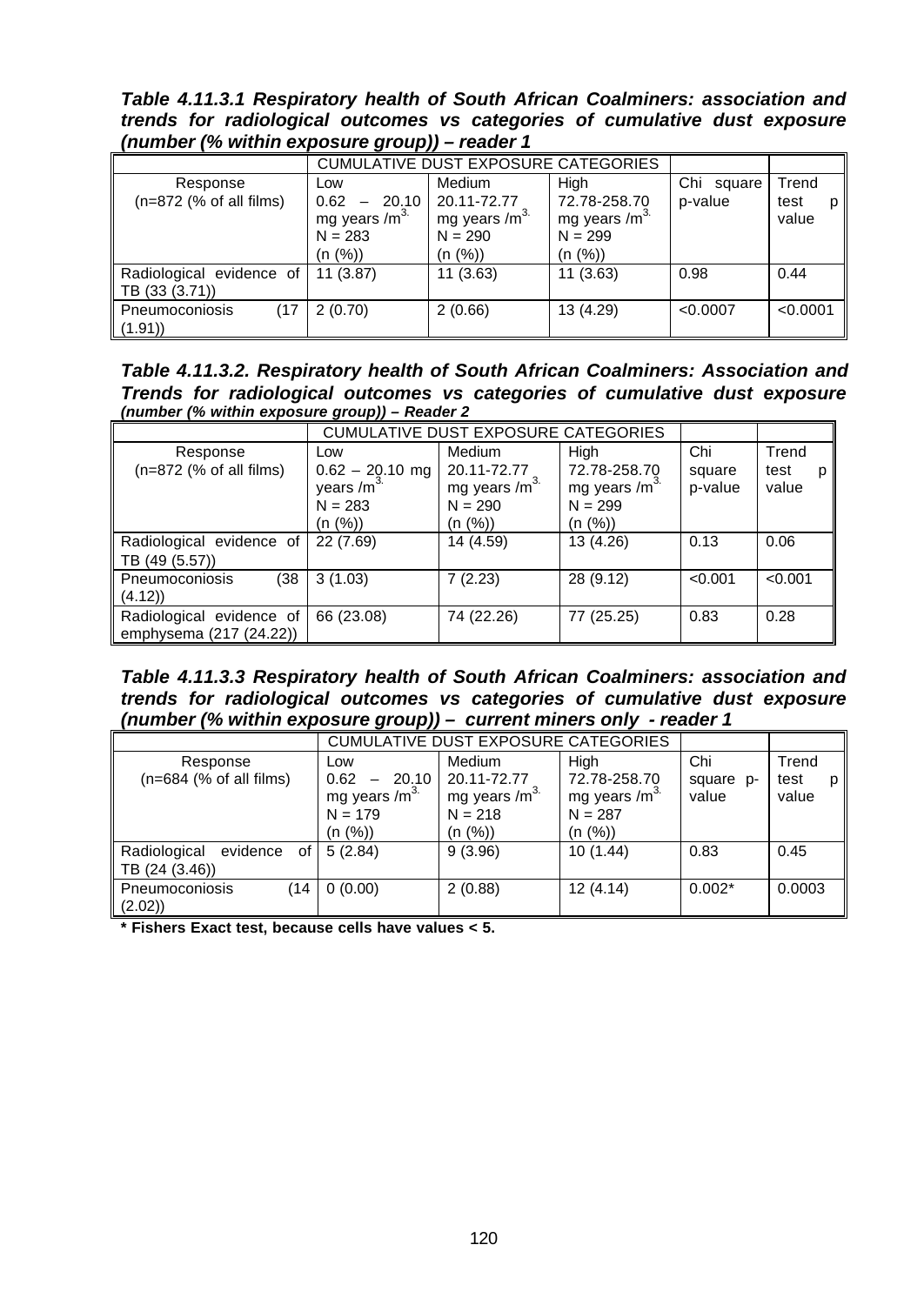*Table 4.11.3.4 Respiratory health of South African Coalminers: association and trends for radiological outcomes vs categories of cumulative dust exposure (number (% within exposure group)) – current miners only - reader 2*

|                                                           |                                                                                    | <b>CUMULATIVE DUST EXPOSURE</b><br><b>CATEGORIES</b>           |                                                               |                          |                             |  |
|-----------------------------------------------------------|------------------------------------------------------------------------------------|----------------------------------------------------------------|---------------------------------------------------------------|--------------------------|-----------------------------|--|
| Response<br>$(n=684$ (% of all films)                     | Low<br>20.10<br>0.62<br>$\qquad \qquad -$<br>$mg/m3$ years<br>$N = 179$<br>(n (%)) | Medium<br>20.11-72.77<br>$mg/m3$ years<br>$N = 218$<br>(n (%)) | High<br>72.02-258.70<br>$mg/m3$ years<br>$N = 287$<br>(n (%)) | Chi<br>square<br>p-value | Trend<br>test<br>р<br>value |  |
| Radiological evidence of TB (42<br>(6.03)                 | 17 (9.66)                                                                          | 12 (5.24)                                                      | 13 (4.47)                                                     | 0.06                     | 0.03                        |  |
| Pneumoconiosis (32 (4.59))                                | 0(0.00)                                                                            | 7(3.06)                                                        | 25 (8.56)                                                     | < 0.001                  | < 0.001                     |  |
| Radiological<br>evidence<br>of<br>emphysema (168 (24.14)) | 41 (23.40)                                                                         | 54 (23.58)                                                     | 73 (25.09)                                                    | 0.88                     | 0.31                        |  |

*Table 4.11.3.5 Respiratory health of South African Coalminers: association and trends for radiological outcomes vs categories of cumulative dust exposure (number (% within exposure group)) – ex miners only - reader 1*

| -- 1-77                                      |                                                                         |                                                                      |                                                              |                          |                        |  |
|----------------------------------------------|-------------------------------------------------------------------------|----------------------------------------------------------------------|--------------------------------------------------------------|--------------------------|------------------------|--|
|                                              |                                                                         | <b>CUMULATIVE DUST EXPOSURE CATEGORIES</b>                           |                                                              |                          |                        |  |
| Response<br>$(n= 188 (%)$ of all films)      | Low<br>0.62<br>20.10<br>mg/m <sup>3</sup> years<br>$N = 104$<br>(n (%)) | <b>Medium</b><br>20.11-72.77<br>$mg/m3$ years<br>$N = 72$<br>(n (%)) | High<br>72.02-258.70<br>$mg/m3$ years<br>$N = 12$<br>(n (%)) | Chi<br>square<br>p-value | Trend<br>test<br>value |  |
| Radiological<br>evidence of<br>TB (9 (4.57)) | 6(5.56)                                                                 | 2(2.63)                                                              | 1(7.69)                                                      | $0.37*$                  | 0.50                   |  |
| Pneumoconiosis (3 (1.52))                    | 2(1.85)                                                                 | 0(0.00)                                                              | (7.69)                                                       | $0.16*$                  | 0.14                   |  |

*Table 4.11.3.6 Respiratory health of South African Coalminers: association and trends for radiological outcomes vs categories of cumulative dust exposure (number (% within exposure group)) – ex miners only - reader 2*

|                                |                  | <b>CUMULATIVE DUST EXPOSURE CATEGORIES</b> |               |            |         |
|--------------------------------|------------------|--------------------------------------------|---------------|------------|---------|
| Response                       | Low              | Medium                                     | High          | Fisher's   | Trend   |
| $(n= 188 (% of all films)$     | $-20.10$<br>0.62 | 20.11-72.77                                | 72.02-258.70  | test<br>p- | test    |
|                                | $mg/m3$ years    | $mg/m3$ years                              | $mg/m3$ years | value      | value   |
|                                | $n = 104$        | $n = 72$                                   | $n = 12$      |            |         |
|                                | (n (%))          | (n (%))                                    | (n (%))       |            |         |
| Radiological evidence of TB    | 5(4.63)          | 2(2.63)                                    | 0(0.00)       | $0.15*$    | 0.16    |
| (7(3.54))                      |                  |                                            |               |            |         |
| Pneumoconiosis (6 (2.69))      | 3(2.44)          | 0(0.00)                                    | 3(20.00)      | < 0.0001   | < 0.001 |
| Radiological<br>evidence<br>οf | 24 (22.22)       | 20 (26.32)                                 | 4(28.57)      | 0.76       | 0.25    |
| emphysema $(48 (24.24))$       |                  |                                            |               |            |         |

*Table 4.11.4.1 Respiratory health of South African Coalminers: means of lung function outcomes vs pneumoconiosis status for each reader*

|                  |                     | <b>Reader 1</b> |          |                | <b>Reader 2</b> |       |
|------------------|---------------------|-----------------|----------|----------------|-----------------|-------|
|                  | Profusion<br>$\geq$ | Profusion       | T test P | Profusion<br>≥ | Profusion       | test  |
|                  | $1/1$ (n=17)        | $< 1/1$ (n=840) | value    | $1/1$ (n=36)   | $< 1/1$ (n=821) | D     |
|                  | mean (SD)           | mean (SD)       |          | mean (SD)      | mean (SD)       | value |
| %                | 94.52 (15.81)       | 104.63 (18.33)  | 0.02     | 101.73         | 104.55 (18.39)  | 0.44  |
| Predicted        |                     |                 |          | (16.98)        |                 |       |
| FEV <sub>1</sub> |                     |                 |          |                |                 |       |
| $\%$             | 82.55 (9.58)        | 90.08 (13.97)   | 0.03     | 86.56 (11.51)  | 90.08 (14.02)   | 0.19  |
| Predicted        |                     |                 |          |                |                 |       |
| <b>FVC</b>       |                     |                 |          |                |                 |       |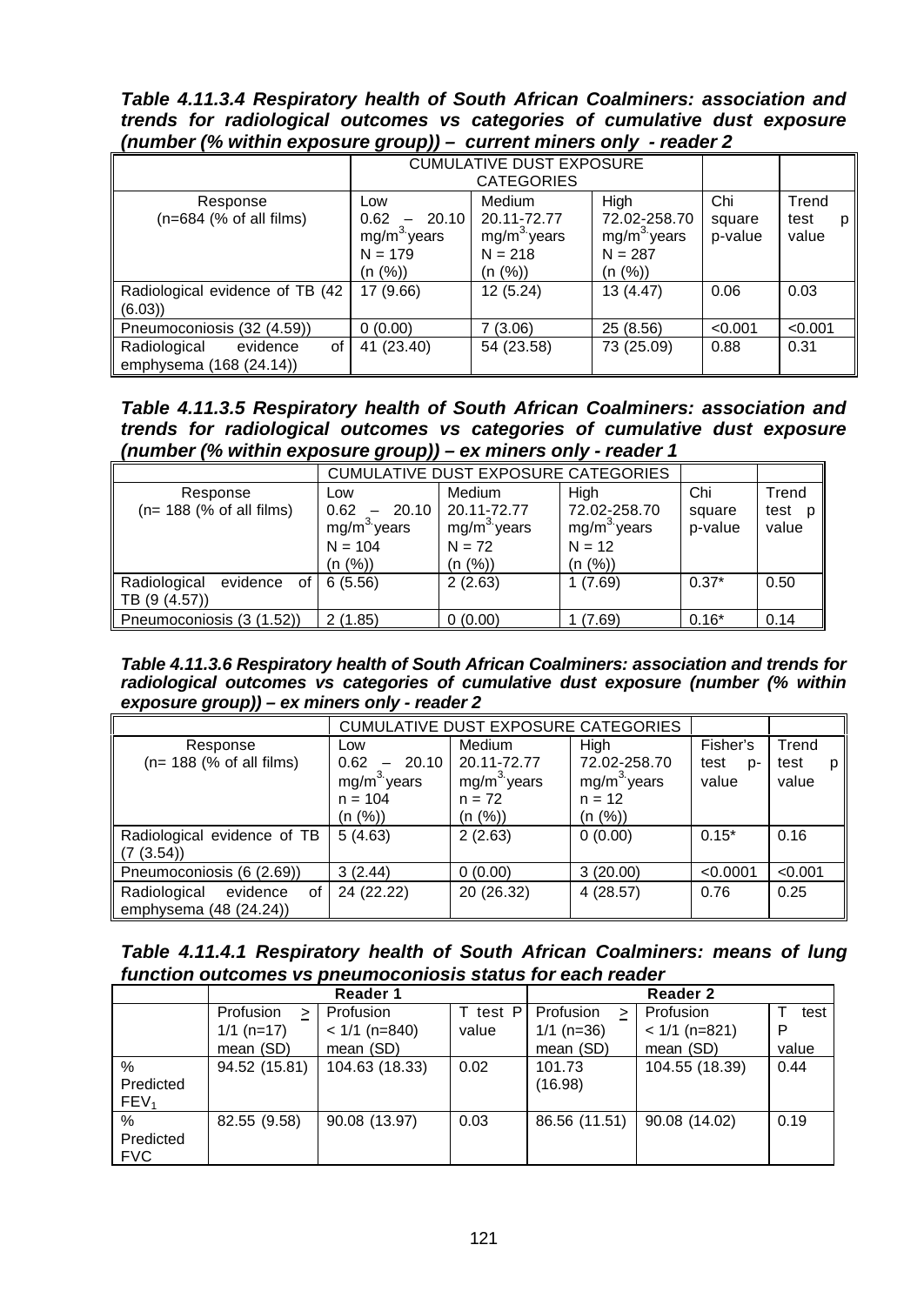*Table 4.12.3.1 Respiratory health of South African Coalminers: autopsy outcomes vs categories of years of exposure to coal for full dataset (coal and mixed dust exposure) (n (% of years of coal exposure)*

|                         | YEARS OF COAL EXPOSURE CATEGORIES |                 |             |             |             |           |
|-------------------------|-----------------------------------|-----------------|-------------|-------------|-------------|-----------|
| <b>Outcome</b>          | 1.6<br>0.1                        | $1.7 - 5$ years | 5.1<br>13   | 13.1<br>55  | Chi         | Trend     |
| (n $(%$<br>of<br>total  | vears                             | $(n=1487)$      | vears       | vears       | square<br>p | test<br>р |
| cases)                  | (n=1457)                          | (n (%)          | $(n=1379)$  | $(n=1390)$  | value       | value     |
| $N = 5713$              | (n (%)                            |                 | (n (%)      | (n (%)      |             |           |
| TB (290 (5.08%)         | 74 (5.08)                         | 82 (5.51)       | 75 (5.44)   | 59 (4.24)   | 0.40        | 0.09      |
| $\vert$ CWP (298 (5.32) | 13(0.89)                          | 26 (1.75)       | 79 (5.73)   | 181 (13.02) | < 0.0001    | < 0.001   |
| Silicosis<br>(1228)     | 374 (25.67)                       | 285 (19.17)     | 259 (18.78) | 310 (22.30) | 0.0001      | 0.19      |
| (21.45)                 |                                   |                 |             |             |             |           |
| Emphysema               | 443 (30.40)                       | 400 (26.90)     | 475 (34.45) | 801 (57.63) | < 0.0001    | < 0.001   |
| (2119(37.17))           |                                   |                 |             |             |             |           |
| (184)<br><b>Cancer</b>  | 39(2.68)                          | 35(2.35)        | 36(2.61)    | 74 (5.32)   | < 0.0001    | 0.001     |
| (3.23)                  |                                   |                 |             |             |             |           |
| Mesothelioma (10        | 1(0.07)                           | 4(0.27)         | 1(0.07)     | 4(0.29)     | $0.34*$     | 0.17      |
| (0.18)                  |                                   |                 |             |             |             |           |

\* Fisher's exact test used because cells less than 5 contained in 4x2 table.

*Table 4.12.3.3 Respiratory health of South African Coalminers: autopsy outcomes vs categories of years of exposure to coal for exclusively coal exposed (n (% of years of coal exposure)*

|                                                                                                           |                                            |                                        | YEARS OF COAL EXPOSURE CATEGORIES                                       |                                       |                                        |                                        |
|-----------------------------------------------------------------------------------------------------------|--------------------------------------------|----------------------------------------|-------------------------------------------------------------------------|---------------------------------------|----------------------------------------|----------------------------------------|
| <b>OUTCOME</b><br>(%<br>of<br>total<br>(n<br>cases)<br>$n = 3166$                                         | $0.1 - 2.5$<br>years<br>(n= 786)<br>(n (%) | 2.6<br>7<br>years<br>(n=783)<br>(n (%) | 15.9<br>7.1<br>$\overline{\phantom{a}}$<br>years<br>$(n=801)$<br>(n (%) | 16 - 55 Years<br>$(n=795)$<br>(n (%)) | <b>CHI</b><br><b>SQUARE</b><br>P VALUE | <b>TREND</b><br>TEST P<br><b>VALUE</b> |
| TB (165 (5.21))                                                                                           | 45 (5.73)                                  | 40 (5.11)                              | 43 (5.37)                                                               | 37 (4.65)                             | 0.81                                   | 0.20                                   |
| CWP (230 (7.37))                                                                                          | 16 (2.04)                                  | 19 (2.43)                              | 71 (8.86)                                                               | 124 (15.60)                           | < 0.0001                               | < 0.0001                               |
| <b>Silicosis</b><br>(344 (10.86))                                                                         | 44 (5.60)                                  | 62 (7.92)                              | 97 (12.11)                                                              | 141 (17.74)                           | < 0.0001                               | < 0.0001                               |
| Emphysema<br>(982 (31.33))                                                                                | 98 (12.47)                                 | 124<br>(15.84)                         | 273 (34.08)                                                             | 487 (61.26)                           | < 0.0001                               | < 0.0001                               |
| Emphysema<br>(moderate<br>and<br>marked<br><b>VS</b><br>insignificant<br>and<br>absent)<br>(204<br>(6.45) | 6<br>(0.76)                                | 20<br>(2.55)                           | 51<br>(6.37)                                                            | 127<br>(15.97)                        | < 0.0001                               | < 0.0001                               |
| Cancer<br>(70 (2.24))                                                                                     | 2(0.25)                                    | 4(0.51)                                | 24 (3.00)                                                               | 40 (5.03)                             | < 0.0001                               | < 0.0001                               |
| Mesothelioma<br>(5(0.16))                                                                                 | 0(0.00)                                    | 1(0.13)                                | 1(0.12)                                                                 | 3(0.38)                               | $0.33*$                                | 0.03                                   |

*Table 4.12.3.5 Respiratory health of South African Coalminers: means years of exposure for different grades of emphysema.*

| <b>EMPHYSEMA GRADE</b>      | Mean  | -SD   |
|-----------------------------|-------|-------|
| $(n = 3167 (%)$             |       |       |
| Absent (2220 (70.10))       | 7.85  | 8.74  |
| Insignificant (700 (22.10)) | 16.87 | 12.96 |
| Moderate (228 (7.20))       | 21.84 | 12.80 |
| Marked (19 0.(60))          | 25.82 | 12 17 |